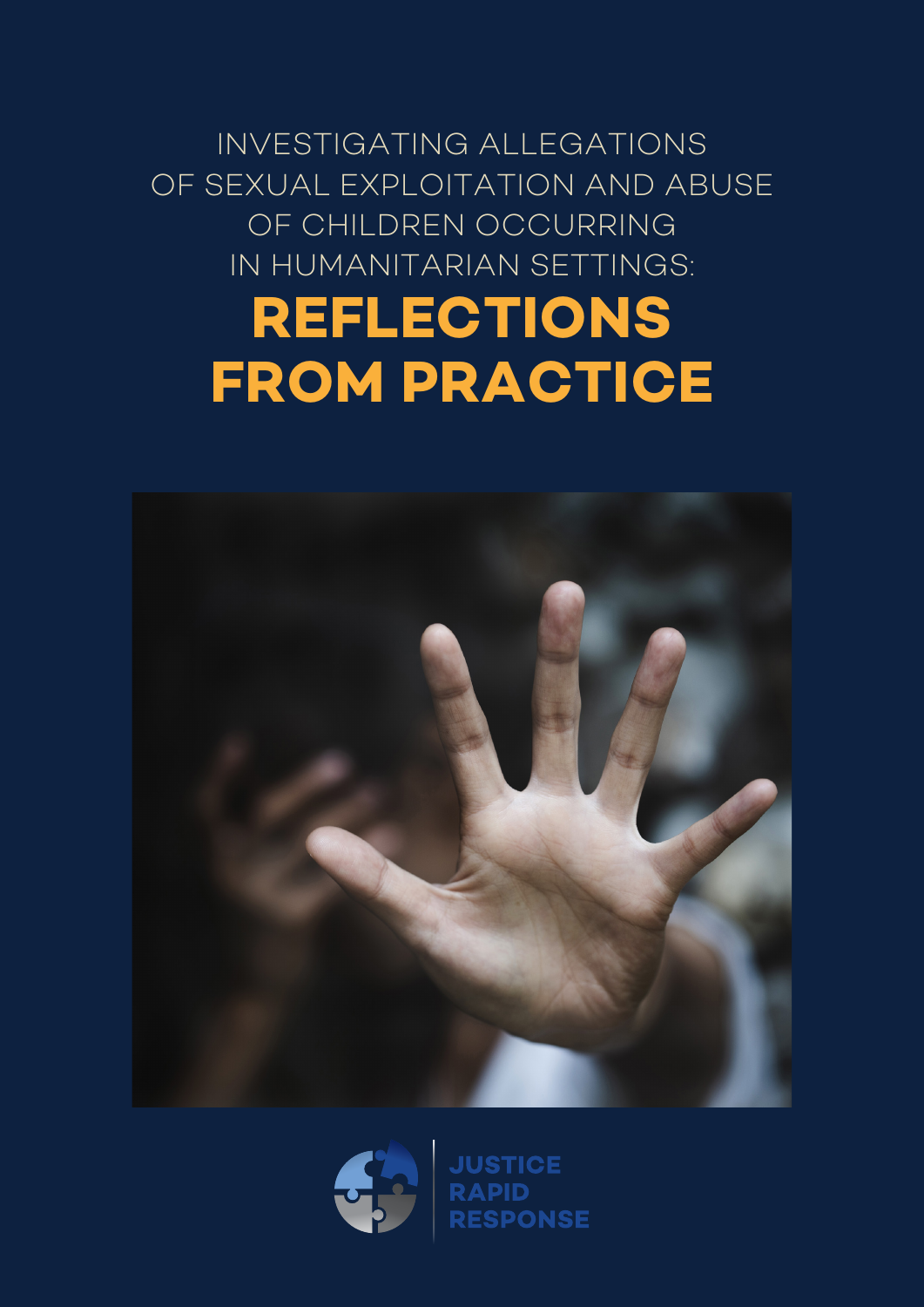

INVESTIGATING ALLEGATIONS OF SEXUAL EXPLOITATION AND ABUSE OF CHILDREN OCCURRING IN HUMANITARIAN SETTINGS:

## **REFLECTIONS FROM PRACTICE1**

**Project Enhancing Justice for Child Survivors of Sexual Exploitation and Abuse (SEA)**

Justice Rapid Response, with support of the Oak Foundation Children First Fund, a Tides Foundation fund.

Justice Rapid Response is grateful to the Principality of Liechtenstein for its support with this project.

May 2022

<sup>1</sup> The Report was written by Carla Ferstman; research and an initial draft text was prepared by Julia Korkman and Ian Plaskett, all certified experts on the Justice Rapid Response Roster. Case studies were prepared by Niamh Gibbons. See Annex 2 for biographies of the author and contributors and a list of experts consulted..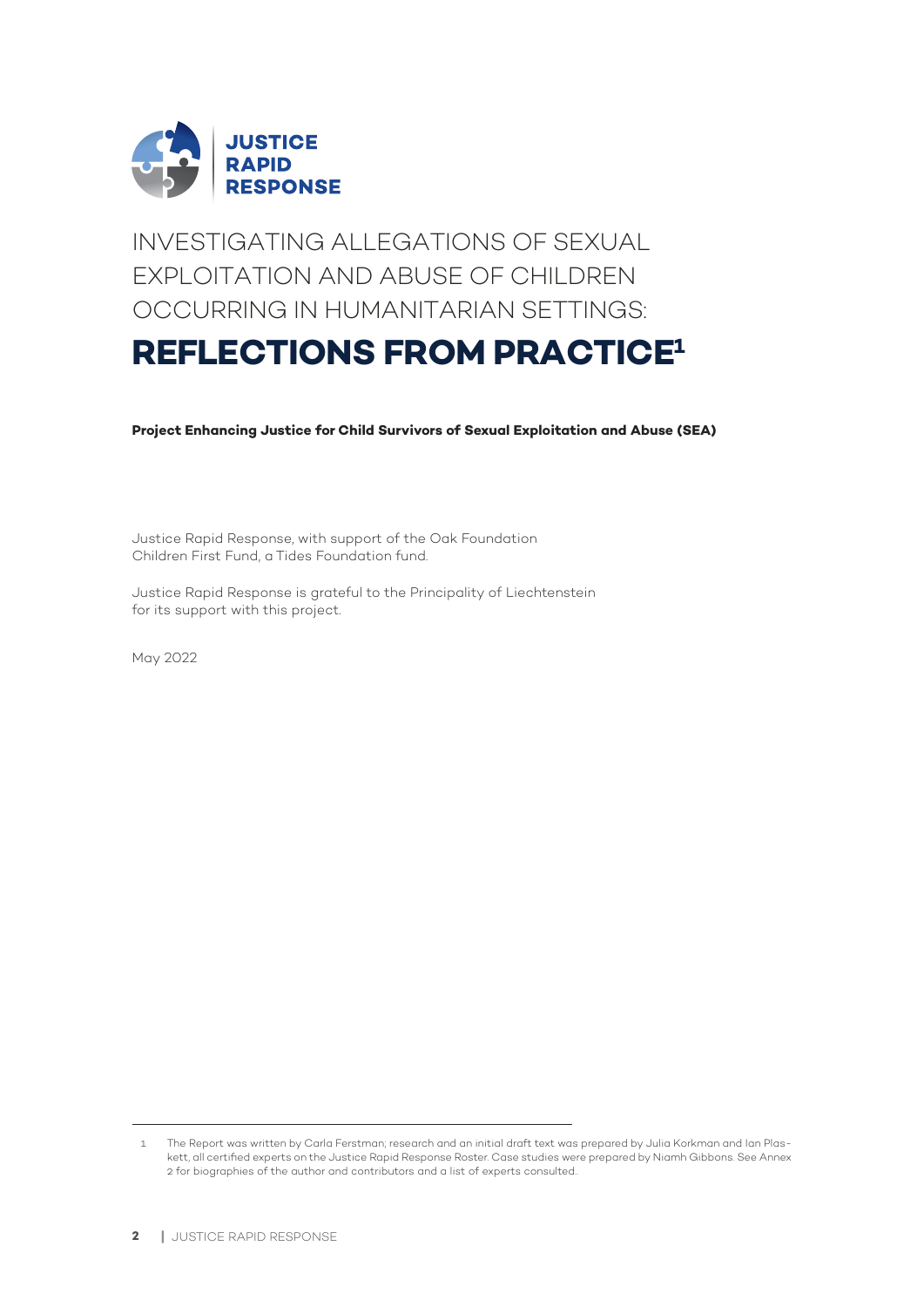## FOREWORD

hildren comprise a significant proportion of the victims of human rights violations around<br>the world. In circumstances of conflict, instability, and displacement, children are especially<br>vulnerable to sexual abuse and expl the world. In circumstances of conflict, instability, and displacement, children are especially failure to protect by humanitarian organisations that affects the trust put in humanitarian workers and the reputation of the implicated organisations. SEA also harms populations in contexts of vulnerability, constituting a human rights violation that is seriously detrimental to a child's physical or mental health, education, moral or social-emotional development.

SEA is rampant in the humanitarian sector, yet accountability for acts of SEA against children remains rare. Scandals involving allegations of SEA against international peacekeeping forces, United Nations personnel and non-governmental humanitarian organisations have increasingly come to light. These tragedies have led to an emerging awareness of the extent of SEA in the humanitarian sector, of its disproportionate impact on children, and of the need to address it.

However, despite increased political will, several real and persistent challenges contribute to a culture of widespread misunderstanding and impunity for SEA against children, such as their invisibility in accountability processes, under-reporting of sexual violence, lack of appropriate expertise to independently and impartially investigate SEA allegations while protecting the safety and wellbeing of witnesses and survivors, overall lack of awareness of avenues to redress acts of SEA, and the lack of a consolidated set of internationally agreed best practices around investigation of crimes against children and reparation measures. While best practices around SGBV investigations are widespread, there is little existing literature that can be used as a basis for discussing best practices for SEA against children specifically.

#### JUSTICE RAPID RESPONSE'S VISION FOR TACKLING SEA AGAINST CHILDREN

In a world where impunity for SEA is rampant among the very actors who are supposed to protect children, we believe that having credible, impartial, and victim-centred investigations is a deterrent for this criminal behaviour, and a sign of hope for children and their communities. Justice Rapid Response addresses the impunity gap for SEA against children through the deployment of investigative teams that can ascertain the facts and provide victim-centred recommendations on accountability and redress avenues. By deploying professional investigators who ascertain the facts and advise on corrective measures and prevention, Justice Rapid Response experts set a precedent and offer a model for how such situations should be handled generally, and how to protect the witnesses and victims, according to international standards.

To date, Justice Rapid Response has deployed more than 30 experts to 13 SEA investigative missions. Nine of these SEA missions focused on Sub-Saharan Africa, three focused on the Middle East and North Africa region, and one was deployed to an international organisation operating worldwide. To collect the huge amount of internal knowledge, based on a decade of practical experience working on this issue in real investigations, Justice Rapid Response launched this project with the aim of articulating and systematizing solutions and best practices in the field of investigating SEA against children.

With this paper, we examine moving forward with a child-centred discussion on how to address and redress SEA against children in particularly challenging contexts. We hope this research will prove useful for humanitarian organisations and humanitarian practitioners alike, and that it will support child survivors of SEA in their search for accountability.

#### **FEDERICA TRONCHIN**

*Head of the International Justice Programme Senior Gender and Child Rights Advisor Justice Rapid Response*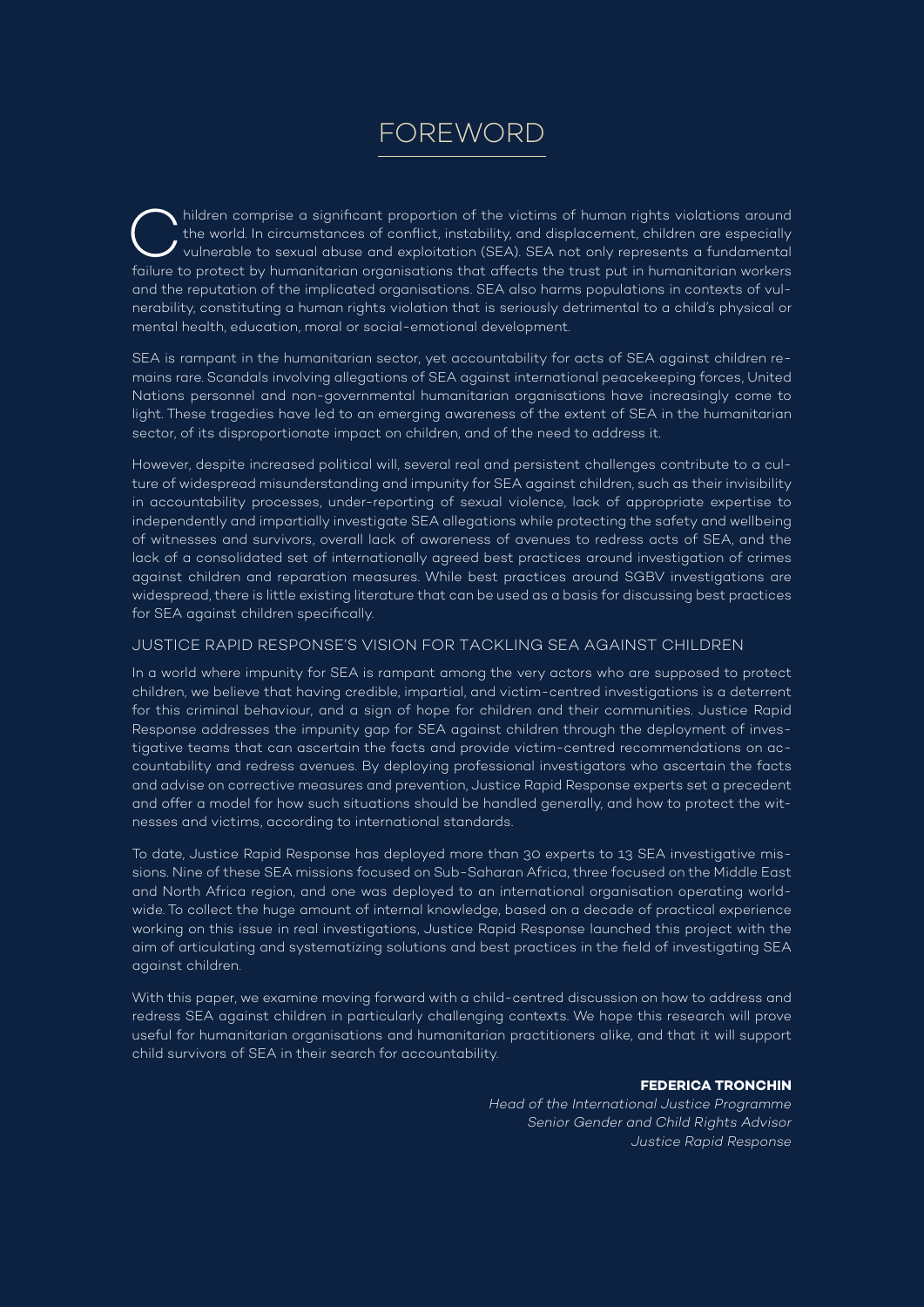## TABLE OF CONTENTS

| <b>Executive Summary</b>                                                                                      | 6  |
|---------------------------------------------------------------------------------------------------------------|----|
| <b>Introduction</b>                                                                                           | 8  |
| <b>Effective SEA Investigations Involving Children</b>                                                        | 12 |
| 2.1 Geared towards, and capable of achieving their purposes                                                   | 13 |
| 2.1.1 A child-centred approach                                                                                | 14 |
| 2.1.2 Truth, justice, and legal redress                                                                       | 18 |
| 2.1.3 Guarantees of non-recurrence                                                                            | 21 |
| 2.2 Independence and Impartiality                                                                             | 23 |
| <b>Operationalising Effective SEA Investigations</b><br><b>Involving Children: Confronting Key Challenges</b> | 24 |
| 3.1 Embedding SEA prevention and response policies within institutions                                        | 24 |
| 3.2 Mission-level risk analysis and risk mitigation frameworks                                                | 26 |
| 3.3 Training                                                                                                  | 27 |
| 3.4 Creating opportunities for disclosure                                                                     | 32 |
| 3.4.1 Field-based complaints mechanisms which incorporate<br>community structures                             | 33 |
| 3.4.2 Explaining, Getting Buy-in and Enforcing Mandatory Reporting of SEA                                     | 33 |
| 3.4.3 Proactive investigations                                                                                | 34 |
| 3.5 Independent and impartial investigative processes                                                         | 35 |
| 3.6 Promoting the agency of child victims                                                                     | 36 |
| 3.7 Child-centred support structures                                                                          | 39 |
| 3.8 Confidentiality and consent                                                                               | 40 |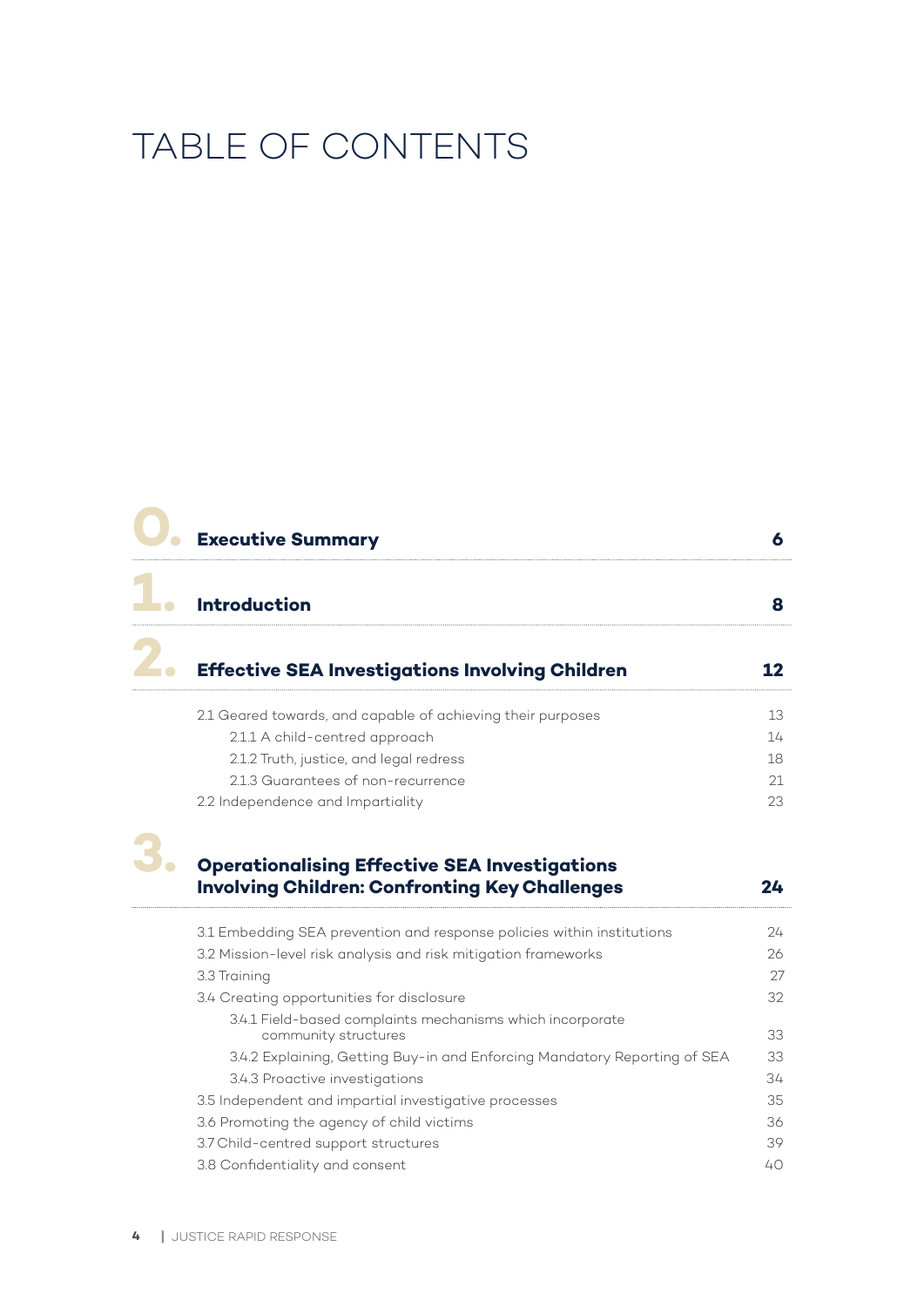## **4. Interviewing Child Victims as Part of SEA Investigations <sup>43</sup>**

| 4.1 Considerations before the interview                                 | 43 |
|-------------------------------------------------------------------------|----|
| 4.1.1 Deciding whether to interview a child victim of SEA               | 43 |
| 4.1.2 Age considerations for interviewing                               | 44 |
| 4.1.3 Preparing for the interview                                       | 45 |
| 4.1.4 Remote interviewing: pitfalls and possibilities                   | 45 |
| 4.1.5 Consent to interview                                              | 45 |
| 4.2 Considerations during the interview                                 | 48 |
| 4.2.1 Ensuring that the interview process is as stress-free as possible | 48 |
| 4.2.2 Interview models                                                  | 49 |
| 4.2.3 Children, trauma, and credibility                                 | 51 |
| 4.2.4 Drawing out evidence of SEA                                       | 52 |
| 4.3 Considerations post-interview                                       | 52 |



### **5. Recommendations <sup>54</sup>**

| 5.1 Policy Recommendations                              | 54  |
|---------------------------------------------------------|-----|
| 5.2 Training and Skills Development                     | 55. |
| 5.3 Operational Recommendations                         | 55. |
| 5.4 Monitoring and Evaluation, and Management Oversight | 56. |
|                                                         |     |

#### **ANNEX 1:**

| Charter of the Rights of Child Victims of Sexual Exploitation<br>and Abuse in Humanitarian Settings |     |
|-----------------------------------------------------------------------------------------------------|-----|
| <b>ANNEX 2:</b>                                                                                     |     |
| The Author, Researchers and Contributors                                                            |     |
| <b>ANNEX 3:</b>                                                                                     |     |
| Relevant quidelines and standards                                                                   | 65  |
| Child specific quidelines and standards                                                             | 65. |
| Other relevant broadly focussed standards and guidelines                                            |     |
| <b>ANNEX 4:</b>                                                                                     |     |
| Key studies, manuals and reports                                                                    |     |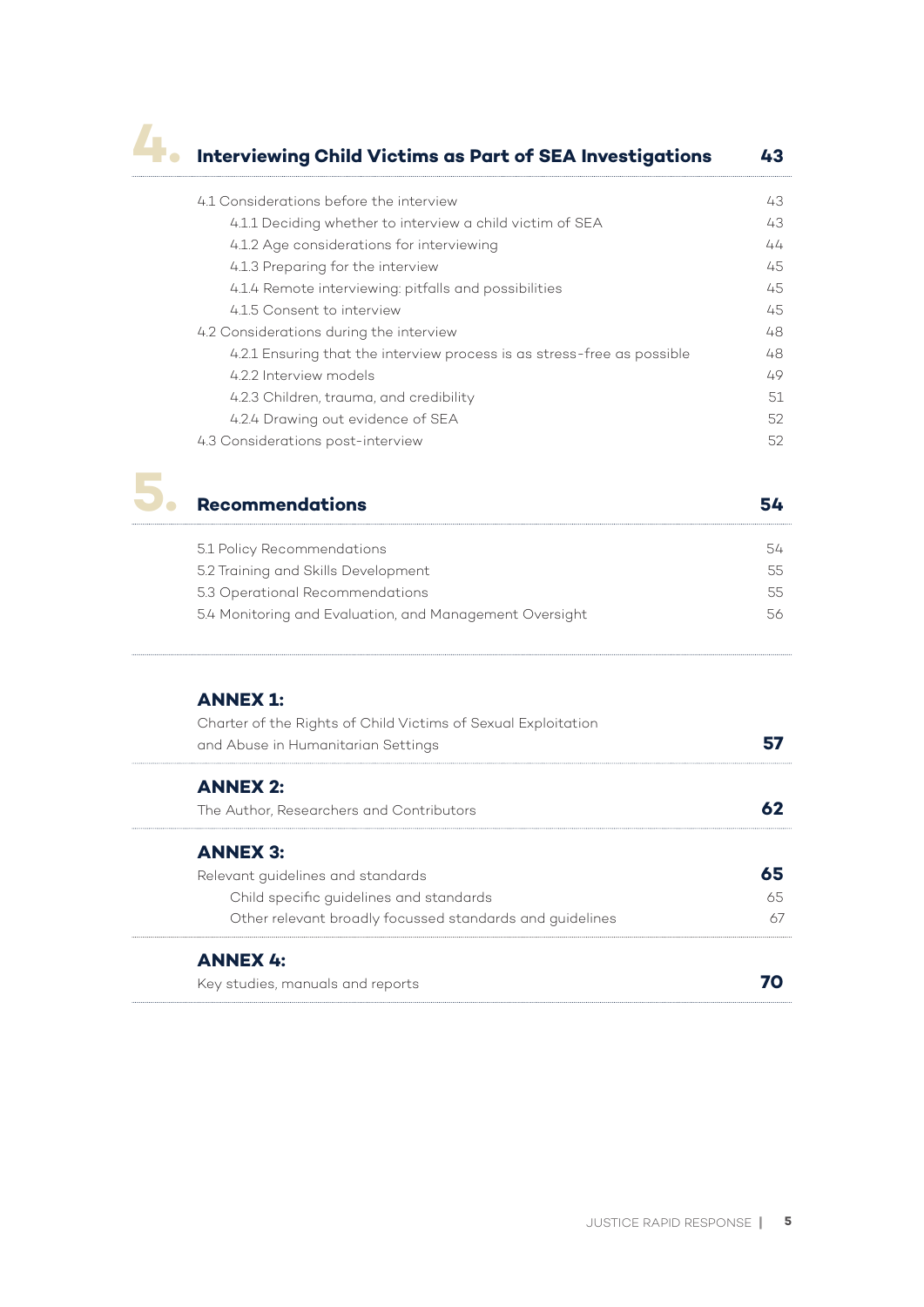## EXECUTIVE SUMMARY

Sexual exploitation and abuse (SEA) affects persons of all genders and ages and takes place<br>
across all segments of society, though young people and children in humanitarian and<br>
post-conflict settings are at particular ri across all segments of society, though young people and children in humanitarian and perpetrators prey on persons who are vulnerable or marginalised and have less economic or social protections. Humanitarian actors are present in communities to assist and protect vulnerable populations. When they commit SEA, community trust is eroded, and humanitarian operations are undermined. For the victims of SEA who are already in precarious situations, SEA constitutes a "degrading, harmful and traumatic experience."**2** SEA often results in severe and long term physical and psychological harm. The effects of SEA can include struggles with trust, ill-health including sexual and reproductive health challenges, mental health problems, isolation from family and friends, community ostracization, dropping out of education, unintended or unwanted pregnancies including at a young age, economic problems, and abuse of alcohol or drugs. Also, SEA "contributes to a context that is conducive to the objectification and exploitation of women and girls, where sexual violence is condoned and excused."**<sup>3</sup>**

While there is growing recognition of the critical problem of SEA within humanitarian and post-conflict settings and increasing efforts by humanitarian agencies and organisations to address both its causes and consequences, more work is needed to specifically address the challenges and obstacles to accountability for SEA involving child victims, which include investigating allegations of SEA involving child victims. There are challenges at all levels – legal, policy, financial, human resource-wise and attitudinal – but there are also examples of good practice and empirical evidence of well-functioning interventions from related areas such as criminal investigations of child sexual abuse and human trafficking that are worth exploring.

The report is geared primarily to humanitarian aid organisations and their personnel working with vulnerable and marginalised populations in fragile settings, whether impacted by conflict, insecurity, weak governance, poverty, disease, or natural disasters. While recognizing that strategies will only be effective if they are adapted to local realities, the report identifies principles, methods, and modes of operation to overcome the key challenges when investigating SEA involving child victims. It does so by i) applying a child-rights lens to SEA investigations; ii) identifying examples of lessons learned and good practice from discussions with experts working in this or related areas; iii) considering and, where appropriate, applying lessons learned from other fields involving child-protection; and iv) identifying gaps or problems that remain to be addressed.

The phenomenon of SEA of children in humanitarian settings is complex and requires humanitarian

3 Ibid.

<sup>2</sup> Sexual exploitation and abuse in the aid sector HC 840 (UK House of Commons, International Development Committee, 23 July 2018), Submission by Rape Crisis England and Wales and Equality Now (SEA0058).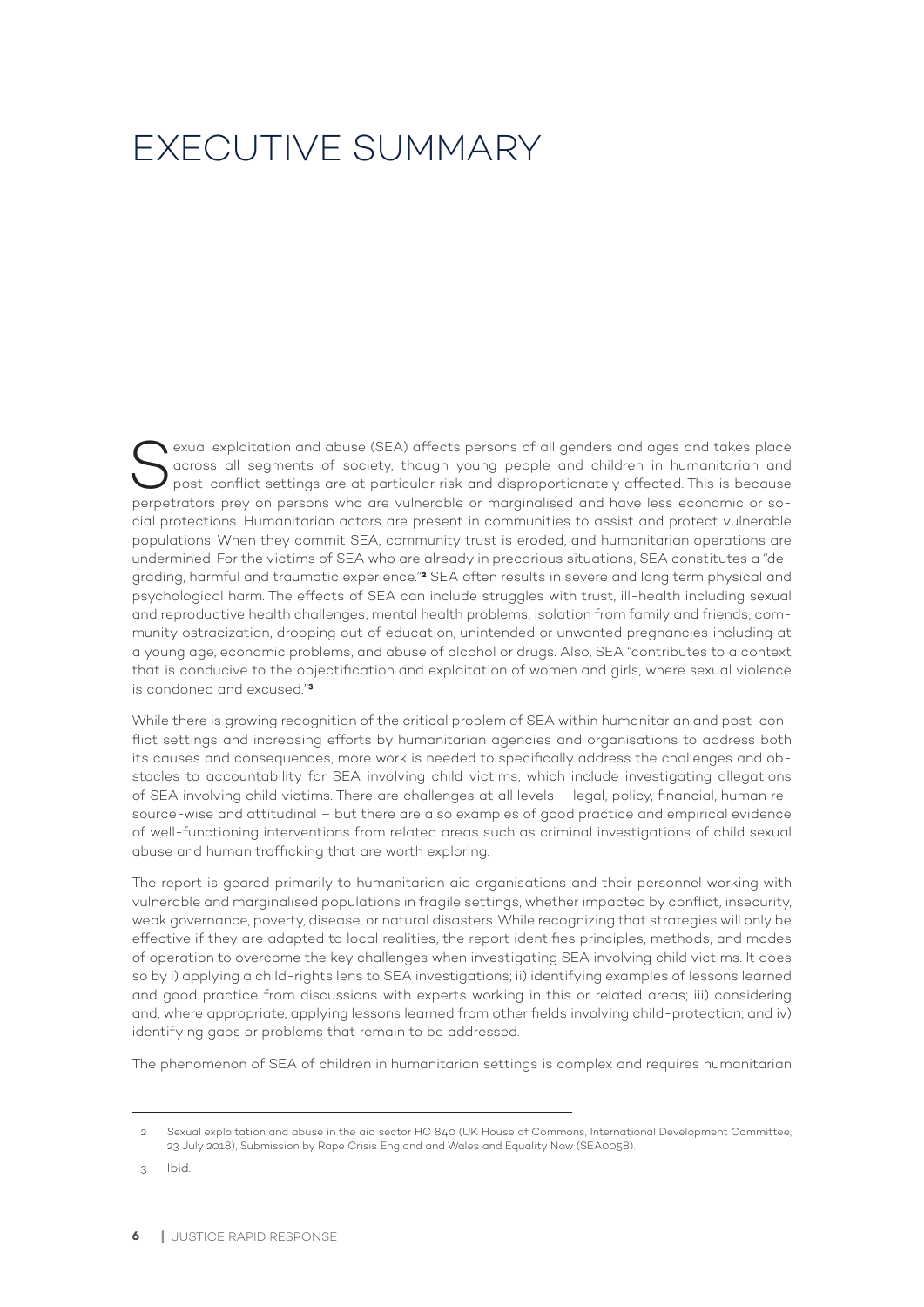actors, host governments, international and regional intergovernmental agencies, and others to put in place and implement measures to prevent such conduct, respond to allegations and to the practice as a whole, provide adequate support and assistance to victims, and afford adequate remedies and reparation including guarantees of non-recurrence. This report serves a more targeted function and focuses on investigations. Following an initial consideration of the contexts of children experiencing or at risk of experiencing SEA in humanitarian settings, the report considers what an "effective" investigation requires; the different components of effective investigations for SEA allegations involving children; and good practice when interviewing children (before, during and after interviews). This is followed by recommendations for humanitarian agencies and organisations, which are broken down into the following sub-categories:

I) POLICY RECOMMENDATIONS – concerning the policies and standard operating procedures the humanitarian sector as a whole, and individual humanitarian agencies and organisations, can adopt to better reflect children's rights in SEA investigations, and to better anticipate, prepare for and respond to SEA allegations involving children.

II) TRAINING AND SKILLS DEVELOPMENT – regarding the skills required to anticipate, prepare for and respond effectively to SEA allegations involving children, and how best to ensure such skills are present at both the headquarters and field levels. The recommendations also seek to trouble-shoot challenges associated with the limited availability of specialists in emergency settings and the varying size and capacity of organisations.

III) OPERATIONAL RECOMMENDATIONS – These recommendations address real-time challenges facing investigators and others involved in SEA investigations involving children on the ground.

IV) RECOMMENDATIONS RELATED TO MONITORING AND OVERSIGHT – aimed at strengthening organisational accountability and transparency associated with the response to SEA cases involving children, such as identifying practical ways to address child privacy and safety concerns while remaining committed to transparency and accountability.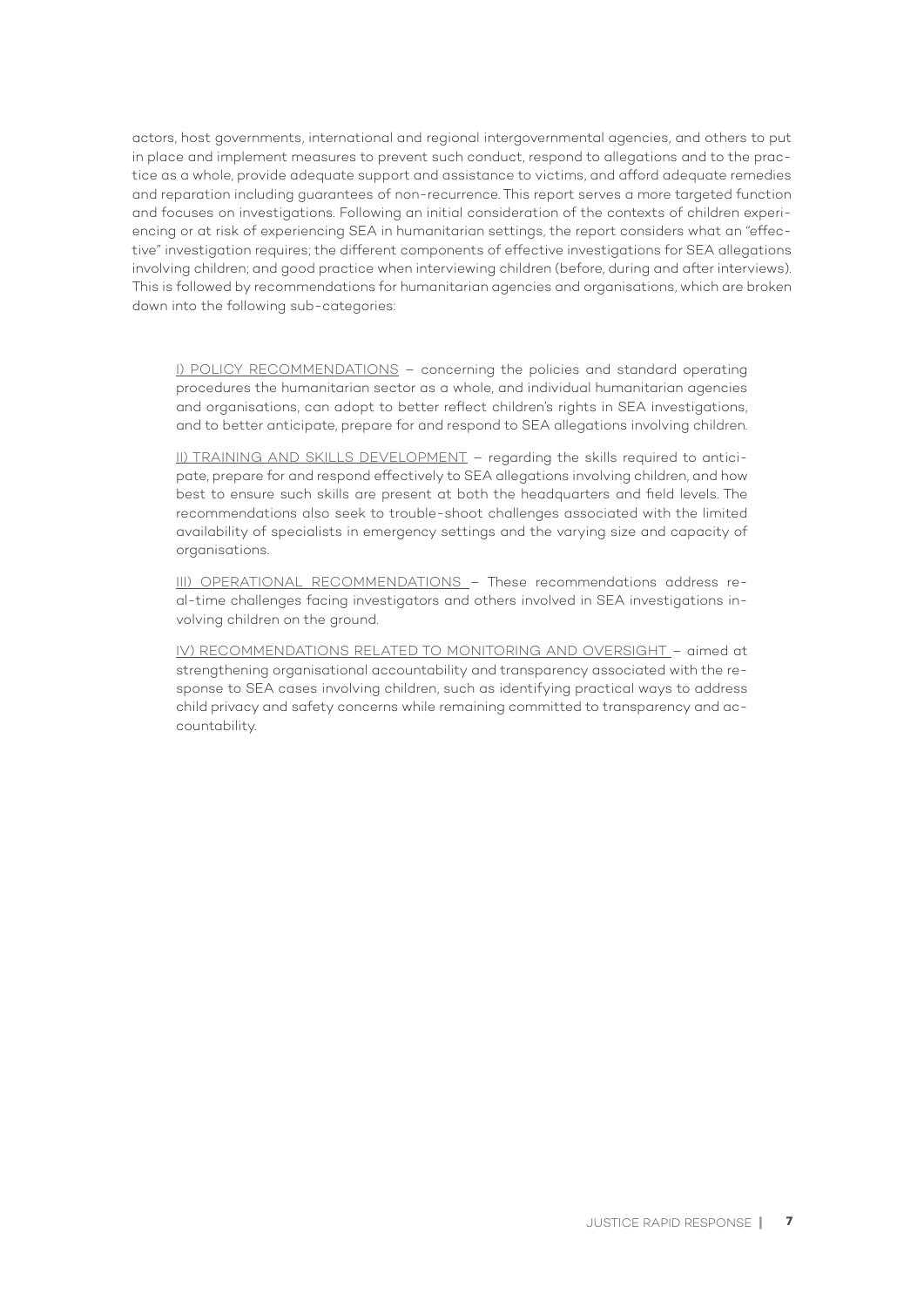## **1.** Introduction

Sexual exploitation and abuse (SEA) occur all too frequently in settings that present unequal power dynamics. In addition to being a serious breach of trust, SEA violates organisations' codes of conduct and can constitute a crime. **Sexual exploitation** is any actual or attempted abuse of a position of vulnerability, differential power or trust, for sexual purposes.**4** This includes when a person who is dependent on another for survival, safety, food rations, medicine, employment, school, books, transport or other services is required or propositioned to perform sex acts in exchange for those services, including but not only, by offering money or other social, economic or political advantages. It includes human trafficking and sexual exploitation of children in/for prostitution.**<sup>5</sup> Sexual abuse** is the actual or threatened physical intrusion of a sexual nature by force or under unequal or coercive conditions.**6** Child sexual abuse is any sexual activity between a child and closely related family member (incest) or between a child and an adult or older child from outside the family. It involves either explicit force or coercion, or circumstances where informed consent cannot be given by the victim because of his or her young age.**<sup>7</sup>** It may involve instances of actual, attempted, or threatened rape or other sexual violence in which perpetrators carry out sexual acts using duress or fear of further violence.**8** It may also involve non-physical sexual acts, e.g., staring sexually at a child or making sexualized, harassing comments to a child. SEA occurs in humanitarian settings precisely because of the power imbalances and highly vulnerable local population. It happens when a person in a position of power (such as a peacekeeper, an official or an internationally or locally recruited staff person or volunteer) uses their privilege to secure sexual services from a beneficiary or vulnerable member of the community.

SEA involving children in humanitarian settings takes different forms. In a report documenting SEA in refugee camps in Liberia, Guinea and Sierra Leone, the practice involved casual encounters between the offender and the child, organized prostitution in camps targeting adolescent girls, and international trafficking for sexual exploitation.**9** Those especially targeted were girls mostly between 13-18 with the youngest reported case being five years of age. The few boys reported to be exploited were in the age range 17-22. Especially vulnerable groups included girls from single adult or child-headed households, separated and unaccompanied children, orphans, girls who were street traders/or whose mothers were street traders.**10** The UN Secretary-General listed these different kinds of SEA against children: rape, sexual assault, child prostitution, trafficking for sexual exploitation and abuse and other.**11** These and other factors are also described by the African Commission on Human and Peoples' Rights.**<sup>12</sup>** Children and young people are often groomed to believe they are in a consensual relationship. They may trust their abuser and not understand that they are being abused. The UN

6 UN Secretary-General, 'Special measures for protection from sexual exploitation and abuse', UN Doc ST/SGB/2003/13 (9 October 2003).

7 *Terminology Guidelines for the Protection of Children from Sexual Exploitation and Sexual Abuse*, Interagency Working Group on Sexual Exploitation of Children (2016) 18-20.

- 8 UN Secretary-General, 'Special measures for protection from sexual exploitation and abuse', UN Doc ST/SGB/2003/13 (9 October 2003) 1. See also, UNSG, 'Special Measures for Protection from Sexual Exploitation and Abuse: a new approach', UN Doc A/71/818 (28 February 2017) 41.
- 9 *Sexual violence and exploitation: the experience of refugee children in Liberia, Guinea and Sierra Leone* (UNHCR & Save the Children UK, 2002).
- 10 *Ibid*, 10.
- 11 UNSG, 'Special Measures for Protection from Sexual Exploitation and Abuse: a new approach', UN Doc A/71/818 (28 February 2017) 41.
- 12 Guidelines on Combating Sexual Violence and its Consequences in Africa (ACHPR, May 2017) para. 3(2)(d).

<sup>4</sup> *Glossary on Sexual Exploitation and Abuse : Thematic Glossary of current terminology related to Sexual Exploitation and Abuse (SEA) in the context of the United Nations* (2nd ed., 2017); UN Secretary-General, 'Special measures for protection from sexual exploitation and abuse', UN Doc ST/SGB/2003/13 (9 October 2003).

<sup>5</sup> Adapted from: *UNHCR Emergency Handbook* (4th ed.): "Protection from Sexual Exploitation and Abuse (PSEA)".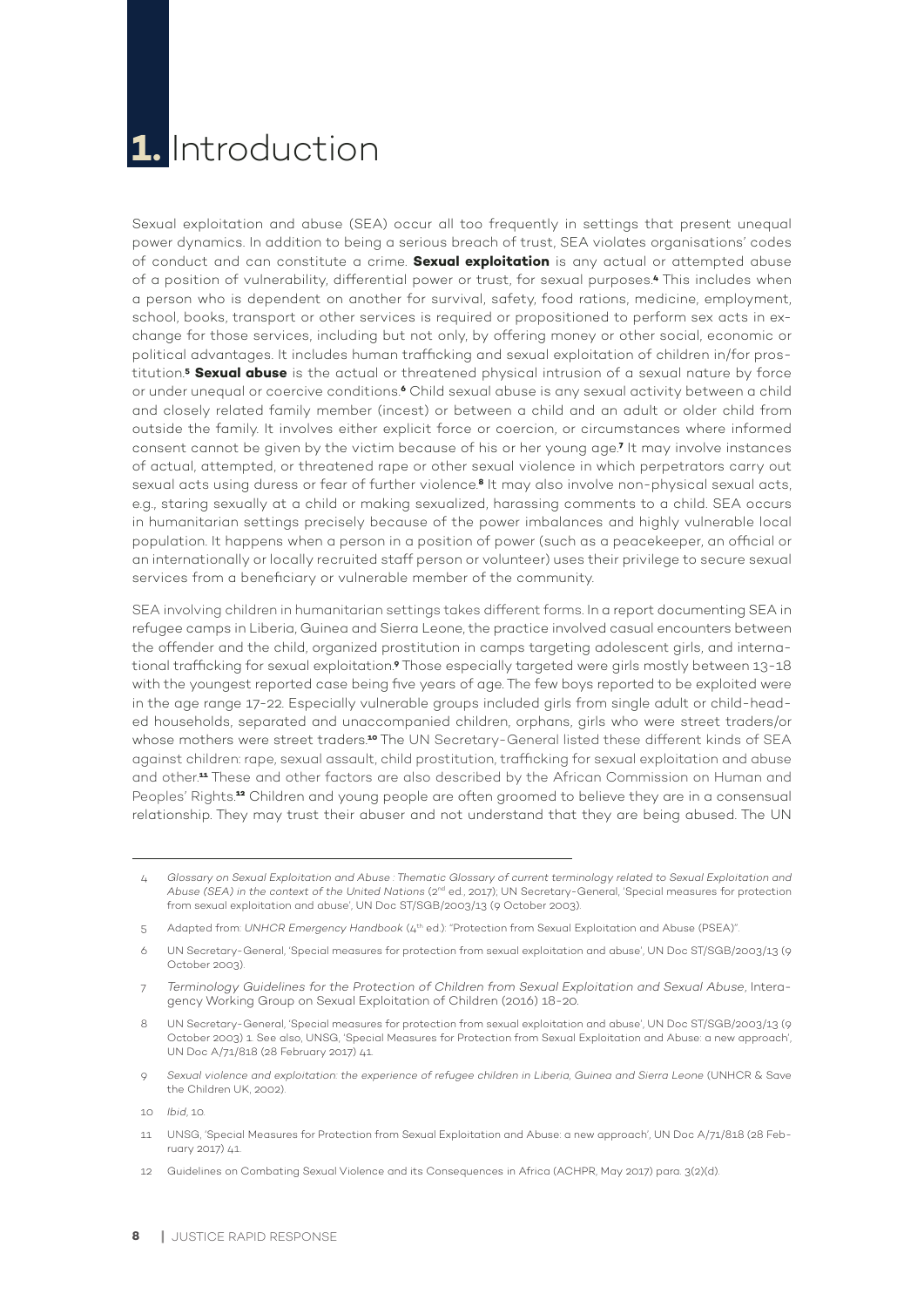Committee on the Rights of the Child has explained sexual exploitation and abuse involving children as including the:

(A) inducement or coercion of a child to engage in any unlawful or psychologically harmful sexual activity; (B) use of children in commercial sexual exploitation; (C) use of children in audio or visual images of child sexual abuse; (D) child prostitution, sexual slavery, sexual exploitation in travel and tourism, trafficking (within and between countries) and sale of children for sexual purposes and forced marriage. Many children experience sexual victimisation which is not accompanied by physical force or restraint, but which is nonetheless psychologically intrusive, exploitive and traumatic.**<sup>13</sup>**

Attitudes and sensitivities around sex create multiple, intersecting challenges when addressing SEA. These challenges are exacerbated and take on added dimensions when involving children. Culture, religion and beliefs, sex, sexual orientation, national origin, personality, and factors such as poverty, inequality, disability, vulnerability as well as children's age, education level and evolving capacities affect how children perceive their experiences of SEA, assess the costs/benefits of disclosing such abuse to adults and express their needs and expectations of justice processes.

SEA investigations involving children can be ineffective due to a combination of a lack of specific training about how to engage with child victims in all their diversity, a lack of child-specific capacity as well as the reluctance to expose an agency or organisation to the notoriety of SEA investigations. It also has much to do with how adults perceive children, their vulnerabilities, the degree to which they enjoy autonomy and how their autonomy interacts with family or community interests.

These perceptions affect responses to allegations of SEA involving children. Amongst some humanitarian professionals, there is a fear of engaging with children in case doing so may exacerbate pre-existing trauma and inhibit their recovery; it is often believed that it is better not to engage than to protect against or deal with the consequences of ineffective engagement. Also, there is a worry that onward reporting of SEA allegations involving children may pose too great a risk to child victims' right to privacy and dignity. However, experts recognise that "children can understand what is happening to them and provide useful information that is true and accurate to others."**14** Also, some might argue that the failure to engage, which will impede children's right to participate in processes that affect them and will invariably inhibit investigations and the possibility of later judicial processes, may not be in a child's best interests either. These are sensitive questions that the humanitarian community continues to grapple with. While recognising that effective solutions will always be context-specific, the report seeks to identify the ways in which experts have navigated these ethical and operational questions, and indeed, to identify what a **victim-centred approach<sup>15</sup> might look like for SEA involving children in particular.** 

<sup>13</sup> CRC Committee, General Comment 13: The right of the child to freedom from all forms of violence, UN Doc CRC/C/GC/13 (18 April 2011) para. 25.

<sup>14</sup> *Moving Forward: Enabling a Child-Centred Approach at the ICC and Beyond* (JUSTICE RAPID RESPONSE, 9 December 2021), Comments by Dr Daryn Reicherter.

<sup>15</sup> Note that some have helpfully called for a "victims' rights" as opposed to a "victim-centred" approach and while at times the phrases have been used interchangeably, a victims' rights approach has not yet been integrated into policy frameworks. See, e.g., J Connors, "A victims' rights approach to the prevention of, and response to, sexual exploitation and abuse by United Nations personnel", (2020) Aus. J HR, DOI: 10.1080/1323238X.2019.1707933. On a "victim-centred" approach, see, IASC and UN Chief Executives Board Task Force on Addressing Sexual Harassment in the Organizations of the UN System, Meeting of Investigatory Bodies on Protection from Sexual Exploitation, Abuse and Harassment Summary Report (26 Nov. 2018) 3: "A broad consensus of the core elements that underpin a victim-centred, rights-based approach has emerged. These elements are to first, do no harm, and the need to craft a tailored response to people in particularly vulnerable situations, such as children, people with disabilities, and lesbian, gay, or transgender individuals. Victims who have already experienced hurt, shame and fear, have a right to privacy and confidentiality, so that information is not disclosed without informed consent. They have a right to information about the process, and safety and protection from reprisals, harassment and retaliation. It is critical that investigations are timely, professional and timebound, and that victims are treated with empathy throughout the process and their perspectives taken into account." Also, UNHCR, Policy on a Victim-Centred Approach in UNHCR's response to Sexual Misconduct, UNHCR/HCP/2020/04 (2020) 6: "a victim-centred approach is a way of engaging with victim(s) that prioritises listening to the victim(s), avoids re-traumatisation, and systematically focuses on their safety, rights, well-being, expressed needs and choices, thereby giving back as much control to victim(s) as feasible and ensuring the empathetic and sensitive delivery of services and accompaniment in a non-judgmental manner."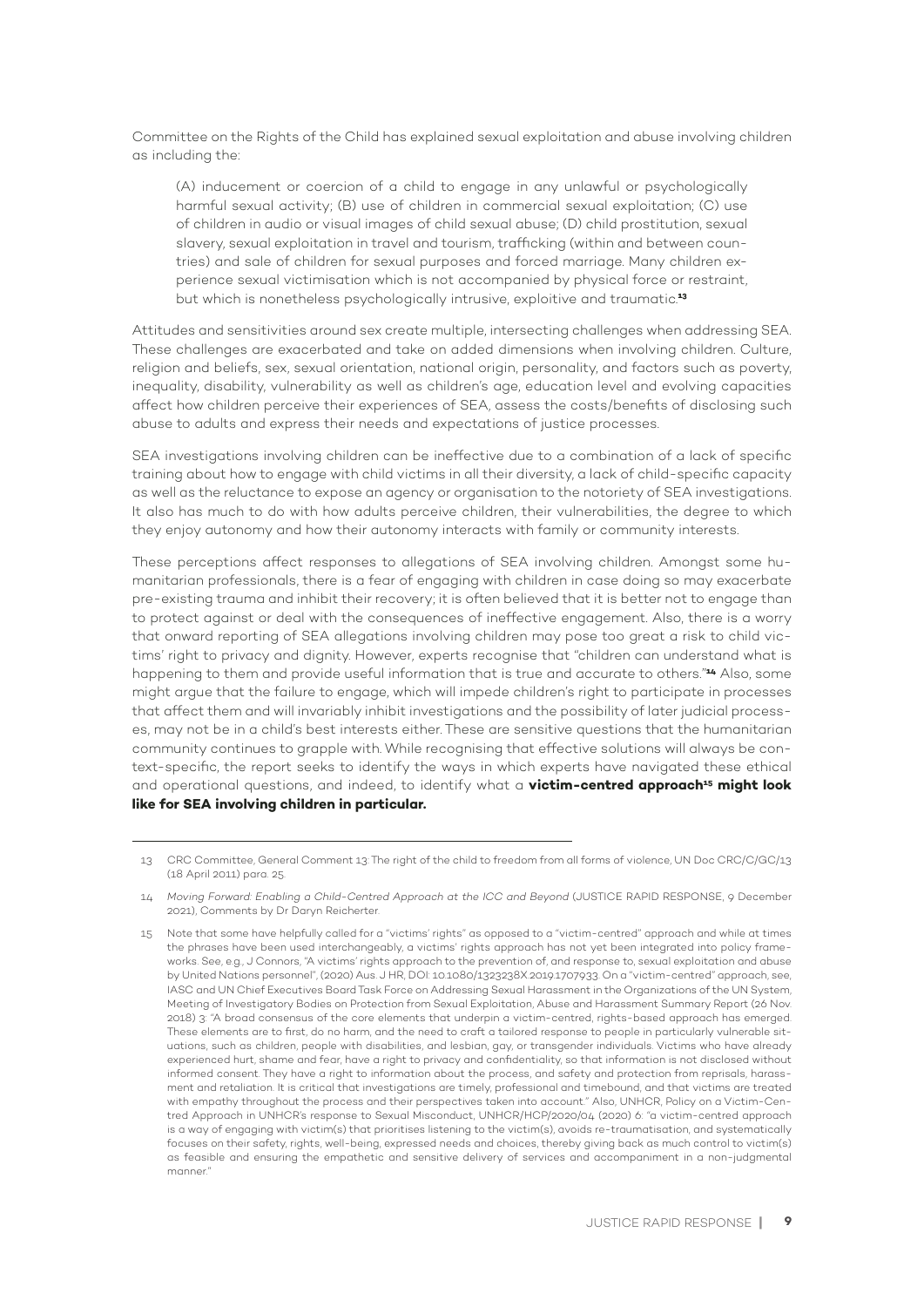Most agencies and organisations have developed policy frameworks to address SEA. However, aside from those with child-focused mandates, most have not adapted their policies to SEA involving children, nor have they equipped teams with the specialist expertise and methodologies to engage effectively with child victims. Also, faced with competing priorities in emergency settings and limited funds, many agencies and organisations struggle to implement their SEA policies in practice in real-time on the ground, leading to inevitable gaps.

**This report is part of a project instituted by Justice Rapid Response in 2021:** *Enhancing Justice for Child Survivors of SEA*. The goal of the project is to research, collate and systematise lessons learned, solutions, and good practices in the field of investigations and redress for SEA targeting children. It aims to equip humanitarian actors with principles, methods, and modes of operation to overcome the key challenges to investigating allegations of SEA involving child victims. The goal of this project and this report is ultimately to raise the standards of investigations of SEA involving children in a truly victim-centred manner. To achieve this, the report seeks to answer the question: what does a victim-centred response to SEA involving child victims that takes into account the best interests of the child look like in both policy terms and operationally?

The research methodologies employed consist of:

#### I) DESK-TOP RESEARCH:

A systematic review of legal standards, policy frameworks applicable to UN agencies and humanitarian organisations, specifically with regards to SEA risk management, community-based complaints mechanisms and victim-centred approaches; reports and empirical research. These focused firstly on SEA allegations involving children, however, given the lack of specialist materials on the subject, researchers also consulted materials pertaining to SEA more broadly and pertaining to child sexual violence and trafficking in persons where relevant.

#### II) QUALITATIVE INTERVIEWS WITH EXPERTS:

The authors consulted an array of experts which are set out in Annex 2. These included experts from UN agencies, humanitarian organisations, consultancy practices and academic bodies. Some of the persons consulted were already known to Justice Rapid Response through its deployment of experts worldwide. Others became known to the authors through the research. In total, 24 experts were interviewed, and two round table discussions were held to provide further opportunities for input, adding valuable points of view, case examples and sources, and to test preliminary findings. Interviews were semi-structured and audio-recorded where consent to do so was provided for the limited purposes of the research.

#### III) CASE STUDIES:

Several case studies stemming from the research were prepared from case histories, other materials collected and discussions with experts. These have been anonymised. The case studies presented in this report aim to articulate positive examples of SEA investigations that put the interests of child victims first. The case studies draw on the experiences of investigators and SEA focal points who have led investigations in humanitarian contexts. Interviewees recognised that the "gold standard" of investigative practices followed in child abuse cases is not easily replicated in humanitarian settings. Humanitarian crisis environments are often poorly resourced, logistically challenging, and involve a high degree of security risk. Many humanitarian operations also occur in environments where the national justice system lacks the resources and safeguards to fully address child rights. Nevertheless, the case studies presented here offer examples of practices organisations and investigators have employed to put the best interests of child victims first.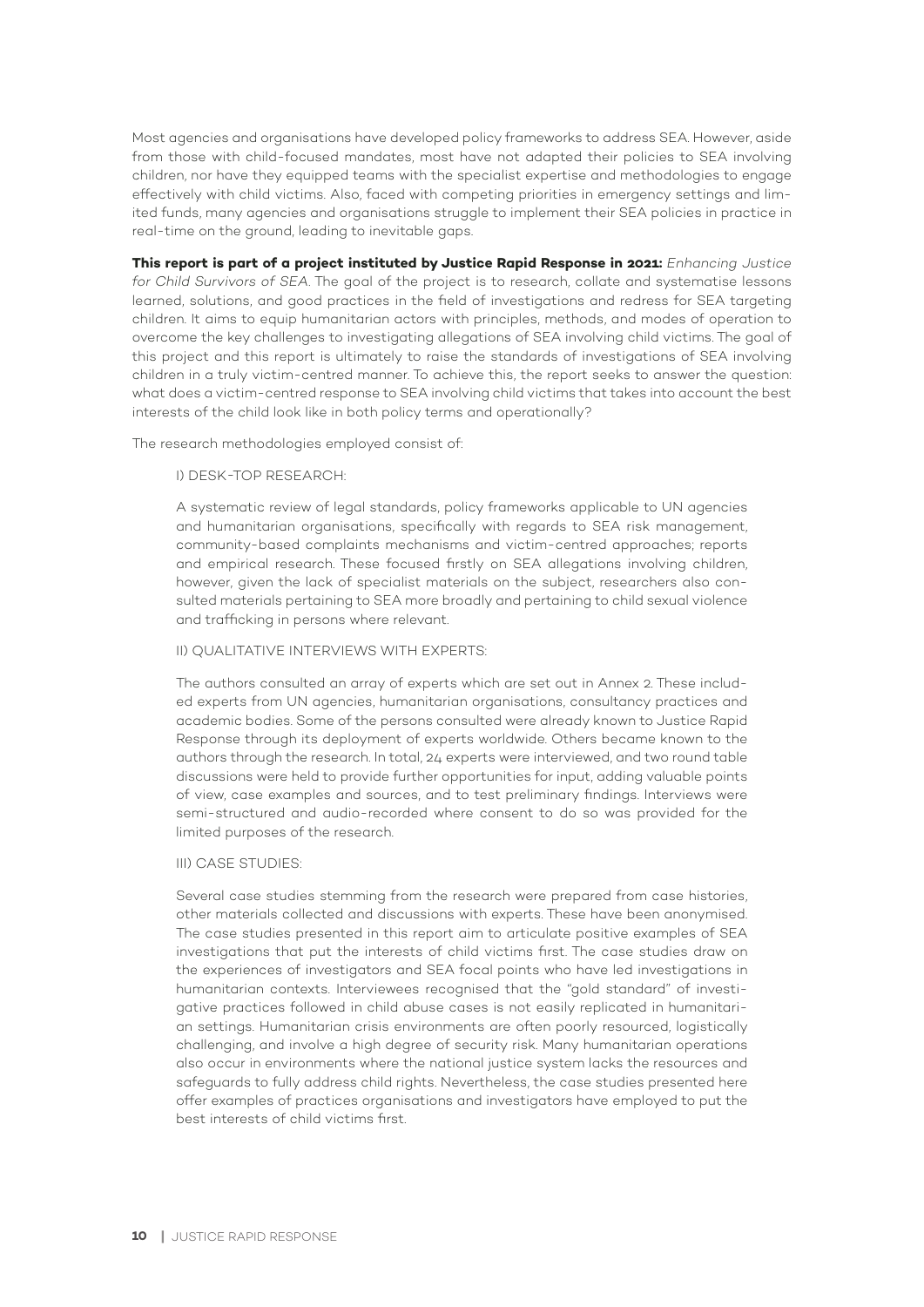#### **CASE STUDIES:**  CONTEXT

Except for the Kavumu case, all case studies take place in the fictional country of Newland. Newland hosts hundreds of thousands of refugees from Oldland, where intense conflict has been ongoing for several years. Newland hosts Oldland refugees in camps close to the border. United Nations agencies, large international NGOs, and local Newland-based NGOs all participate in the humanitarian response. Employment and education opportunities for refugees are scarce in the camps, particularly for women and young people, so refugees are mostly dependent on humanitarian aid. The justice system in Newland functions relatively well in cities but the refugee camps are in remote locations where the police presence is insufficient. And although both countries have attempted to advance gender equality, gender norms remain unbalanced, and discussion of sexuality is taboo. Against this backdrop, we follow the stories of three fictional individuals as they interact with the SEA investigative process.

In addition, a Senior Advisory Board was instituted, and members were consulted throughout the research and report drafting. All errors and omissions remain those of the author.

The report considers what an "effective investigation" into SEA involving children requires, derived from human rights law and adapted in this report as appropriate to the needs and circumstances of children. Effective investigations must be prompt, sufficiently independent, impartial, and transparent. They must also be capable of achieving their objectives (e.g., the ability to uncover the truth; empowerment and dignification of children through the process and respect for their privacy; identification of child victims who require protection, support or assistance, and the provision of services tailored to their needs; cessation of ongoing SEA and the implementation of guarantees of non-repetition; sanction of perpetrators and the provision of remedies and reparation to child victims).

The report then turns to an operational analysis of SEA investigations involving children. It considers how to operationalise the key components of effective investigations, and the need to integrate the notions of "victim-centred approach" and the "best interests of the child". The report outlines key problem that have arisen in SEA investigations involving children, identifies the different approaches taken to address those problems including by revealing both good practice and lessons learned and insights from other domains of practice. This is followed by a section on interviewing children (and key considerations before, during and following the interviews). The focus is on how to assess the need for, plan and conduct interviews with children in a way that is child-friendly, reliable, and evidence-based.**16** This is followed by recommendations for humanitarian agencies and organisations, focusing on recommendations pertaining to policy; training and skills development; operational issues pertaining to investigations; and monitoring and oversight.

<sup>16</sup> L. Hope *et al*, "Urgent issues and prospects at the intersection of culture, memory, and witness interviews: Exploring the challenges for research and practice", (2021) 27 *Legal & Crim Psych* 1.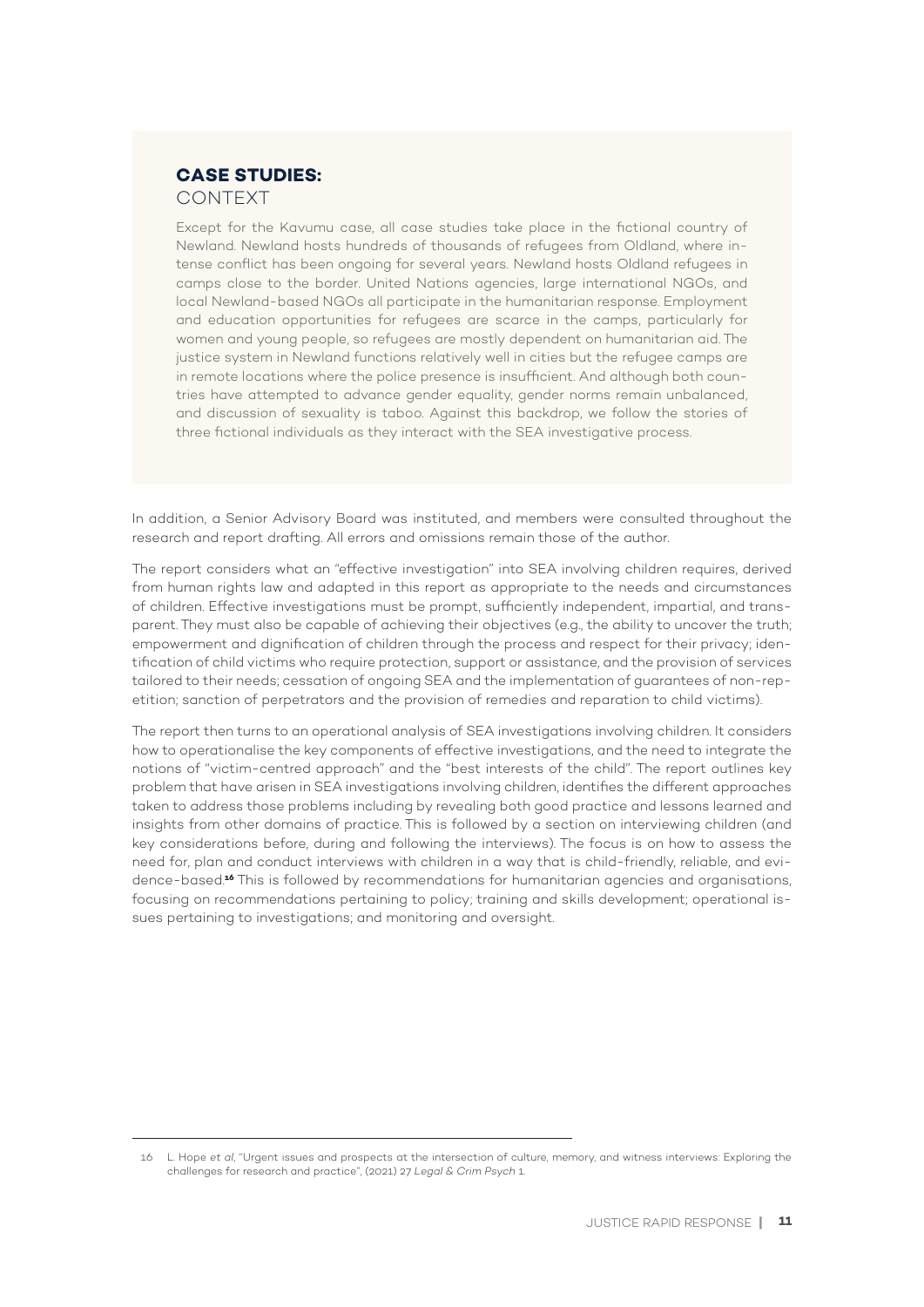## **2.** Effective SEA Investigations Involving Children

Effective investigations in human rights parlance form part of the obligation to afford an effective remedy, whenever an obligation is breached.**17** A remedy is understood as effective when a person claiming to be a victim has access to independent and impartial bodies that can determine the truth of what happened and fairly decide upon a claim of violation of their rights. Remedies (including investigations) must be prompt, accessible to the victims and capable of offering a reasonable prospect of success.**<sup>18</sup>**

These principles apply to investigations involving child victims of sexual exploitation and abuse. Article 19(2) of the Convention on the Rights of the Child stipulates the need for "effective procedures" … "to provide necessary support for the child and for those who have the care of the child, as well as for other forms of prevention and for identification, reporting, referral, investigation, treatment and follow-up of instances of child maltreatment described heretofore, and, as appropriate, for judicial involvement".**19** The Committee on the Rights of the Child, hereinafter the "CRC Committee", has explained that "effective procedures" are required to ensure their enforcement, quality, relevance, accessibility, impact and efficiency.**20** When explaining Article 19(2), the Committee has indicated that:

Rigorous but child-sensitive investigation procedures will help to ensure that violence is correctly identified and help provide evidence for administrative, civil, child-protection and criminal proceedings. Extreme care must be taken to avoid subjecting the child to further harm through the process of the investigation. Towards this end, all parties are obliged to invite and give due weight to the child's views.**<sup>21</sup>**

These principles should apply to humanitarian agencies and organisations when conducting their internal investigations. While human rights obligations are directed at states, certain non-state actors, because of their mandate or functions and the authority they wield over vulnerable populations, are understood to also have duties towards those they are mandated to help. The relevance of human rights principles to SEA and SEA investigations has been affirmed by the independent panel of investigators of the UN response to incidents in the Central African Republic, which underscored that "the UN has an obligation to investigate the incident, report on any violation, protect the victim, and to promote accountability."**22** In the analogous context of trafficking it has been recognised that "states, intergovernmental and non-governmental organisations are responsible for the actions of those working under their authority and are therefore under an obligation to take effective measures to … investigate thoroughly all allegations of trafficking and related exploitation and to provide

<sup>17</sup> E.g., International Covenant on Civil and Political Rights (adopted 16 Dec. 1966, entered into force 23 March 1976) Art. 2(3); Convention on the Elimination of All Forms of Discrimination against Women (adopted 18 Dec. 1979, entered into force 3 Sept. 1981) Art. 2; Convention against Torture and Other Cruel, Inhuman or Degrading Treatment or Punishment (adopted 10 Dec. 1984, entered into force 26 June 1987) Art. 14.

<sup>18</sup> UN Human Rights Committee, 'General Comment 31' Nature of the General Legal Obligation Imposed on States Parties to the International Covenant on Civil and Political Rights (26 May 2004) UN Doc. CCPR/C/21/Rev.1/Add.13, para. 15.

<sup>19</sup> Convention on the Rights of the Child (CRC), (adopted 20 Nov. 1989, entered into force 2 Sept. 1990).

<sup>20</sup> CRC Committee, General comment No. 13, para. 57.

<sup>21</sup> Ibid, para. 51.

<sup>22</sup> M. Deschamps, H. Jallow & Y. Sooka, *Taking Action on Sexual Exploitation and Abuse by Peacekeepers: Report of an Independent Review on Sexual Exploitation and Abuse by International Peacekeeping Forces in the Central African Republic* (17 Dec. 2015) [CAR Report] ii.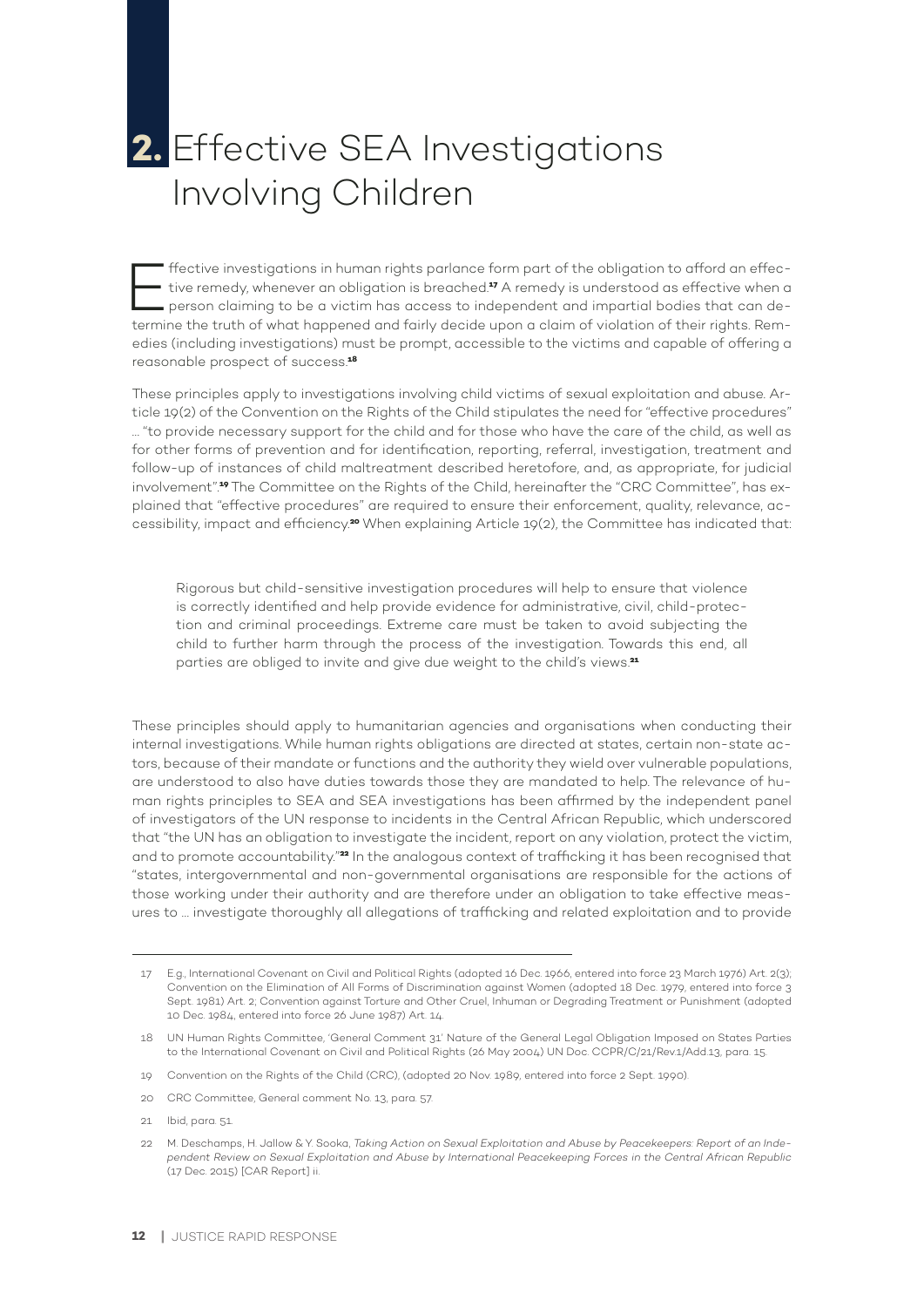for and apply appropriate sanctions to personnel found to have been involved in trafficking."**<sup>23</sup>** This approach is consistent with the standards adopted by the humanitarian sector itself.**<sup>24</sup>**

Human rights standards for effective investigations also apply to the host state, which retains the responsibility to ensure that those operating within its territory do not, through their operations, impede individuals' rights. This responsibility exists even though many host states in a conflict, post-conflict or emergency setting may be unaware of their obligations or, where they are aware, unable to take the necessary steps to ensure the protection of children even if impacted by SEA. The African Commission on Human and Peoples' Rights has recognised that "states must adopt the necessary legislative and regulatory measures to act with due diligence to prevent and investigate acts of sexual violence committed by state and non-state actors, prosecute and punish perpetrators, and provide remedies to victims."**<sup>25</sup>**

These principles should also apply to those states with regulatory oversight over the work of humanitarian organisations, e.g., where the organisations are headquartered or registered. UN treaty bodies have determined that states' due diligence obligations can extend to their oversight of corporate entities based (and registered) in their territory but operating abroad;**26** the same principle would apply to aid organisations registered in such countries, many of whom receive government funds. This aligns with the recommendations made by the UK Parliament International Development Committee: "Accountability to beneficiaries would be enhanced by the establishment of an independent aid ombudsman, to provide an avenue through which victims and survivors can appeal for justice and recompense, if they are unable to find this through the established channels."**<sup>27</sup>**

Aspects of an effective investigation, as adapted to SEA investigations involving children, include:

#### 2.1 GEARED TOWARDS, AND CAPABLE OF ACHIEVING THEIR PURPOSES

There may be several purposes for SEA investigations involving children. What is required will depend on what is said to have happened, whether it involves a crime, whether that crime is continuing, the circumstances of the victim(s) and their wishes. All these factors are relevant to determining what should take place, how and by whom.**28** The methodology should derive from an examination of the allegations in their context.

It is crucial to respect victims' choices about justice but also important to understand where these choices come from and how they become articulated. This wider picture about victims' views on justice and justice options should be part of forward planning about the conduct of child-centred investigations and the delivery of justice to SEA victims in all their diversity. As one of the experts indicated, "We are failing, if they are not choosing to seek justice. … in circumstances where [the survivors] choose not to seek justice, it is because the justice process is not a viable option. It is not safe for them, it does not protect them, it does not bring them what they most urgently need. It does not even link to services to address those needs. And the justice system is self-serving in that case. That is our mistake."

<sup>23</sup> *Recommended Principles and Guidelines on Human Rights and Human Trafficking*, UN Doc E/2002/68/Add.1 (20 May 2002), Principle 10.

<sup>24</sup> E.g., IASC Plan for Accelerating Protection from Sexual Exploitation and Abuse in Humanitarian Response at Country-Level (2018).

<sup>25</sup> *Guidelines on Combating Sexual Violence and its Consequences in Africa* (ACHPR, May 2017) Principle 6.

<sup>26</sup> UN Human Rights Committee, General Comment No. 36: *Article 6 of the ICCPR, on the right to life*, UN Doc CCPR/C/ GC/36 (30 Oct. 2018) para. 22; UN Committee on Economic, Social and Cultural Rights, General Comment No. 24: *State obligations under the International Covenant on Economic, Social and Cultural Rights in the context of business activities*, UN Doc E/C.12/GC/24 (10 Aug. 2018) para. 28.

<sup>27</sup> *Sexual exploitation and abuse in the aid sector* HC 840 (UK House of Commons, International Development Committee, 23 July 2018) para. 232.

<sup>28</sup> N*.Ç. v. Turkey,* Appl no. 40591/11, (ECtHR, 9 Feb. 2021).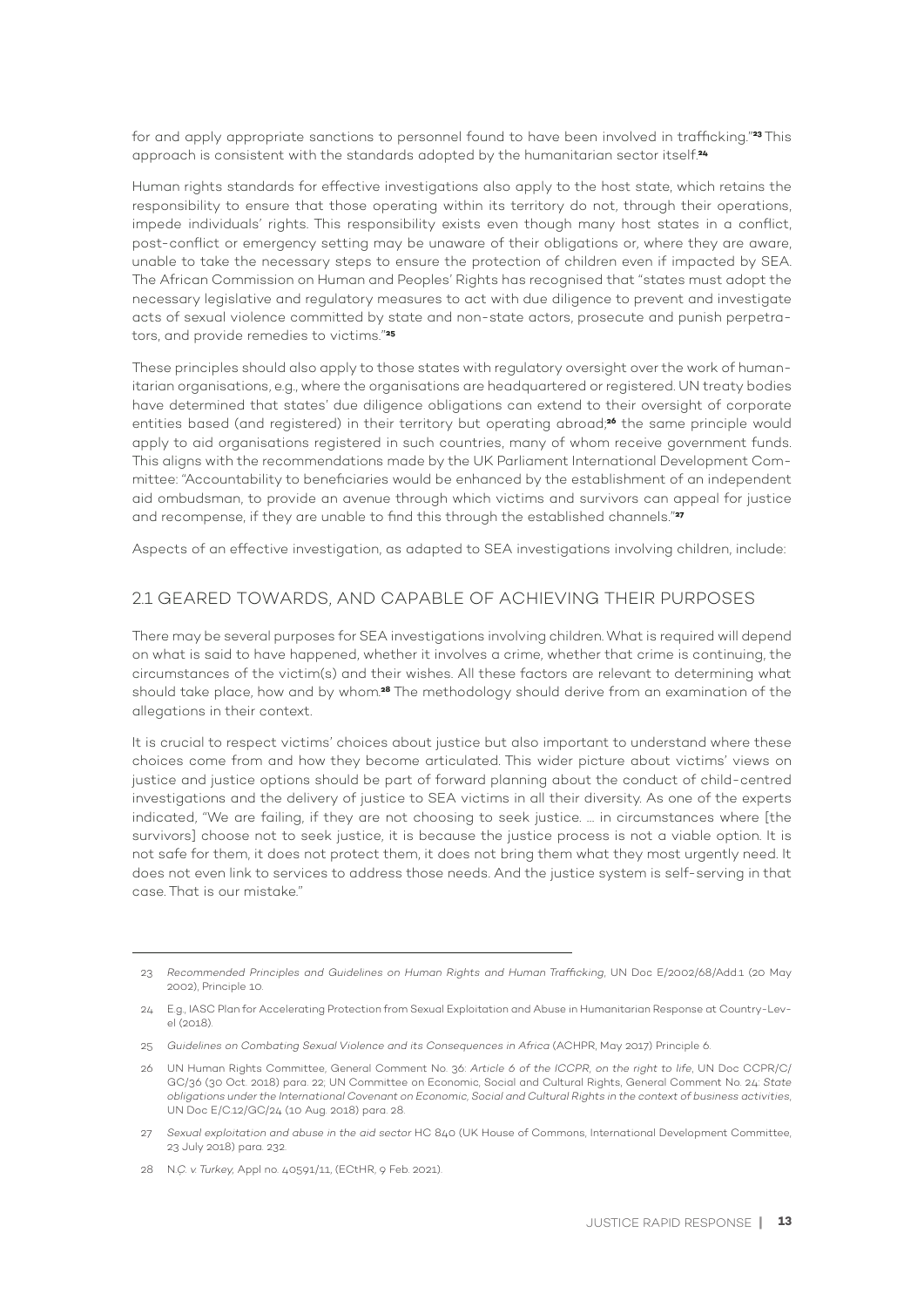#### **2.1.1 A CHILD-CENTRED APPROACH**

Children have the right to have their best interests given primary consideration, which includes the right to protection and to a chance for harmonious development.**29** The CRC Committee makes clear that the "best interests of the child" is a right, a principle and a rule of procedure; it is aimed at ensuring both the full and effective enjoyment of all the rights recognised in the Convention and the holistic development of the child,**30** not only the right to be protected but also the right to information, to participation and to justice. Accordingly, the "do no harm" principle which is a minimum standard in humanitarian action that involves taking all measures necessary to prevent and mitigate exposing affected communities to further harm by humanitarian actors, is the starting point from which to derive the positive obligation to develop child-centred procedures which actively protect and support children in attaining their rights.

The child's best interests are complex, and their content must be determined on a case-by-case basis considering the circumstances and evolving state of development of the child or group of children concerned. That the "best interests of the child" is understood as a rule of procedure is particularly important for the articulation of standards regarding SEA investigations involving children. What is at stake is not just an outcome which is in the child's best interests; but equally, that the procedure to arrive at the outcome is fair and in the child's best interests. The CRC Committee has made clear that: "whenever a decision is to be made that will affect a specific child, an identified group of children or children in general, the decision-making process must include an evaluation of the possible impact (positive or negative) of the decision on the child or children concerned. Assessing and determining the best interests of the child require procedural guarantees. Furthermore, the justification of a decision must show that the right has been explicitly taken into account."**31** The CRC Committee reiterates that "an adult's judgment of a child's best interests cannot override the obligation to respect all the child's rights under the Convention."**<sup>32</sup>**

Thus, organisations must not only have a clear decision-making process to evaluate if a proposed procedure is in the best interests of the child, but they also need to provide evidence that the child's rights have been explicitly considered based on clear criteria. The assessment must assign a role to the children themselves in the decision-making process, and provide reasonable accommodation and support, where necessary, to ensure their full participation in the assessment of their best interests. Aspects of the decision-making process that concern the response to information about SEA involving a child are interconnected and include:

#### I) A PROACTIVE COMMITMENT TO UNCOVERING SEA RELATED TO CHILDREN

To find out what happened one should not simply wait for children to report, there is a need to have in place an early warning system to detect SEA and heightened risks of SEA. The need for a proactive approach, particularly where vulnerable persons are involved, is consistent with positive obligations towards children and others in vulnerable situations: the need to prevent their ill-treatment of which there was, or there ought to have been, knowledge.**33** Thus, a proactive commitment to uncovering child SEA involves, for instance, robust SEA risk assessment and mitigation systems**34** to ensure that those who ought to know about the risk of SEA do indeed know of it, so that they can protect children from it. A proactive approach is also consistent with human rights standards where the obligation to investigate is not triggered by the

<sup>29</sup> *Guidelines on justice in matters involving child victims and witnesses of crime*, UN Doc E/CN.15/2005/L.2/Rev.1 (25 May 2005) Principle 8(c).

<sup>30</sup> CRC Committee, General Comment No. 14 on the right of the child to have his or her best interests taken as a primary consideration (art. 3, para. 1) UN Doc CRC/C/GC/14 (29 May 2013) paras. 4; 6.

<sup>31</sup> Ibid, para. 6(c).

<sup>32</sup> CRC Committee, General Comment No. 13, para. 61.

<sup>33</sup> *O'Keeffe v Ireland* (GC) Appl no 35810/09, 28 Jan. 2014, para. 144.

<sup>34</sup> Discussed below in Section 3.1: Embedding SEA prevention and response policies within institutions.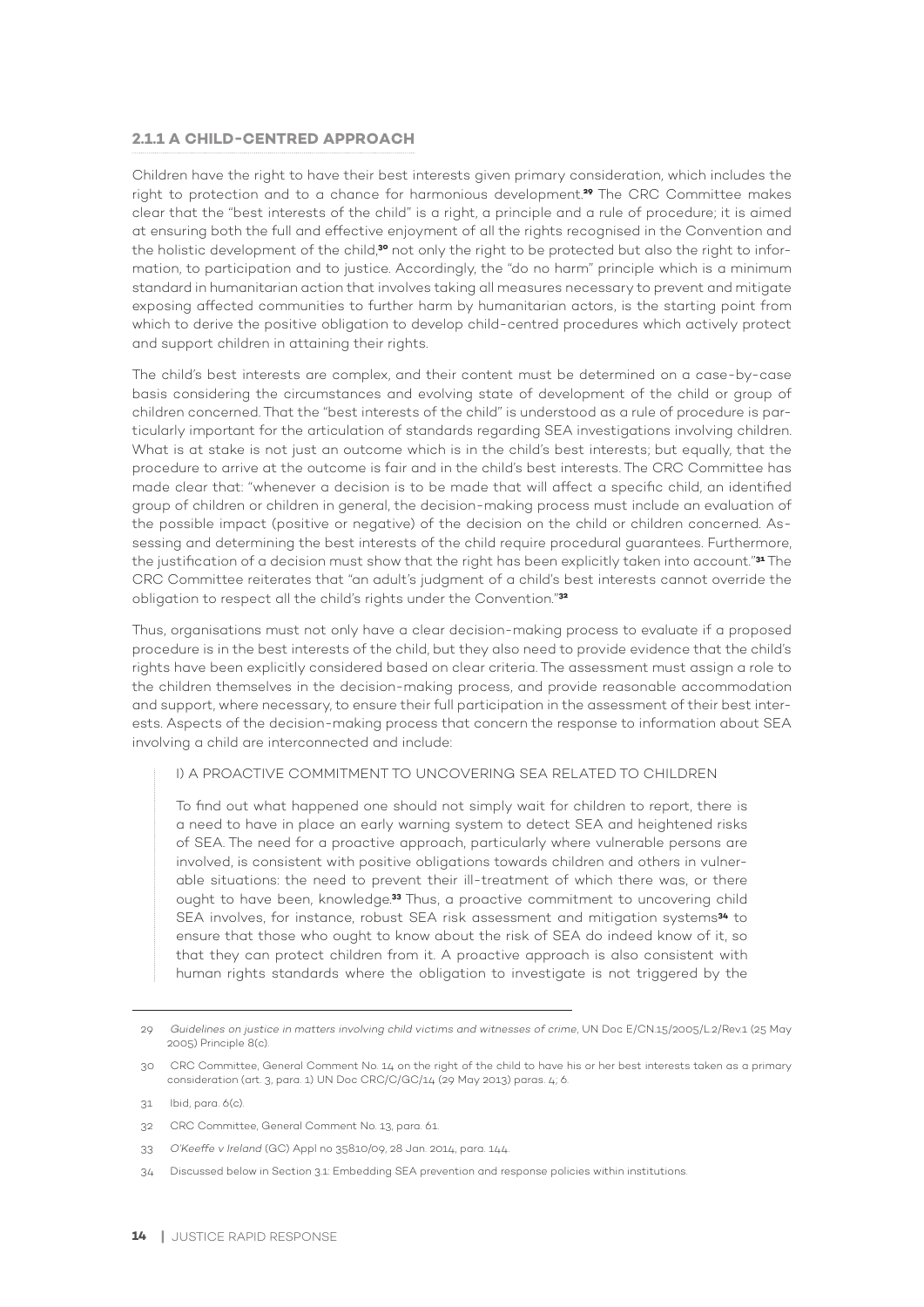victim making a complaint; it is triggered by the existence of indicia of the breach, or in certain circumstances, indicia of the heightened risk of a breach, which in turn triggers the due diligence obligation to mitigate the risk or investigate the abuse if it has already taken place.**35** It also reflects the reality that vulnerable victims will often not make a complaint.**<sup>36</sup>**

II) CESSATION OF ONGOING HARM AND PROTECTION FROM FURTHER HARM

Safe, non-traumatising and thorough risk assessments should be undertaken swiftly to determine whether the child is still suffering SEA, at risk of further SEA or has other needs related to their experience of SEA or an SEA follow-up process or investigation. Risk assessments should also ensure that the child is protected from any further consequences related to past SEA such as digital technologies to solicit children for sexual purposes or the circulation of photographic or video images of the child.**37** If the competent agencies or organisations become aware of a safety risk to the child victim or witness triggering their duty to act, an immediate response is required to protect the child from potential harm, ongoing harm, and the risk of further harm materialising.**<sup>38</sup>**

As part of the agency or organisation's engagement with children affected by SEA, every effort must be made to ensure that children are treated in a caring and sensitive manner and that their individual needs are accommodated, according to their abilities, age, intellectual maturity and evolving capacity, from the very first moment they are in contact with child protection staff, investigators and support organisations.**<sup>39</sup>**

#### III) PRIVACY AND CONFIDENTIALITY

Protecting child victims from further harm involves respecting their privacy.**40** LGBTIQ children are particularly vulnerable to SEA and may face added issues of privacy related to their sexual orientation or gender identity such as blackmail, grooming and exploitation.**41** A child's privacy and personal data including images of the child, detailed descriptions of the child or the child's family, names or addresses of the child's family members and audio and video records should be protected at all stages of any investigation or proceedings. No information or personal data may be made available or published, particularly in the media, which could reveal or indirectly enable the disclosure of the child's identity.**<sup>42</sup>**

#### IV) CHILD-CENTRED SUPPORT AND ASSISTANCE

Children who have experienced SEA require and have a right to confidential and survivor-centred support and assistance such as protection/security, physical and psychological recovery services, financial, legal, social, and educational services, and other services necessary for the child's reintegration. These should be interdisciplinary,

<sup>35</sup> *Aktas v. Turkey* Appl no. 24351/94, 24 April 2003, para. 299; *Maritza Urrutia v. Guatemala (Merits).* Ser. C No. 103 (27 Nov. 2003) para. 96.

<sup>36</sup> *Bati and Ors v. Turkey*, Appl nos. 33097/96, 57834/00, 3 June 2004, para. 133.

<sup>37</sup> CRC Committee, General comment No. 25 on children's rights in relation to the digital environment, UN Doc CRC/C/GC/25 (2 March 2021) para. 81.

<sup>38</sup> *Guidelines on justice in matters involving child victims and witnesses of crime*, UN Doc E/CN.15/2005/L.2/Rev.1 (25 May 2005), paras. 32-34. Though the context is different, the responsibility of competent bodies to undertake and respond to risks involving children is set out in *Kurt v Austria* (Grand Chamber) Appl no. 62903/15, 15 June 20201, para. 190. Measures taken must be adequate and proportionate to the level of the risk assessed.

<sup>39</sup> *Guidelines on justice in matters involving child victims and witnesses of crime*, paras. 10, 14.

<sup>40</sup> *Guidelines on justice in matters involving child victims and witnesses of crime*, paras. 26-28.

<sup>41</sup> Women's Refugee Commission, *Addressing Sexual Violence against Men, Boys, and LGBTIQ+ Persons in Humanitarian Settings* (Feb. 2021).

<sup>42</sup> UN *Principles and Guidelines on Access to Legal Aid in Criminal Justice Systems*, Guideline 10, para. 54.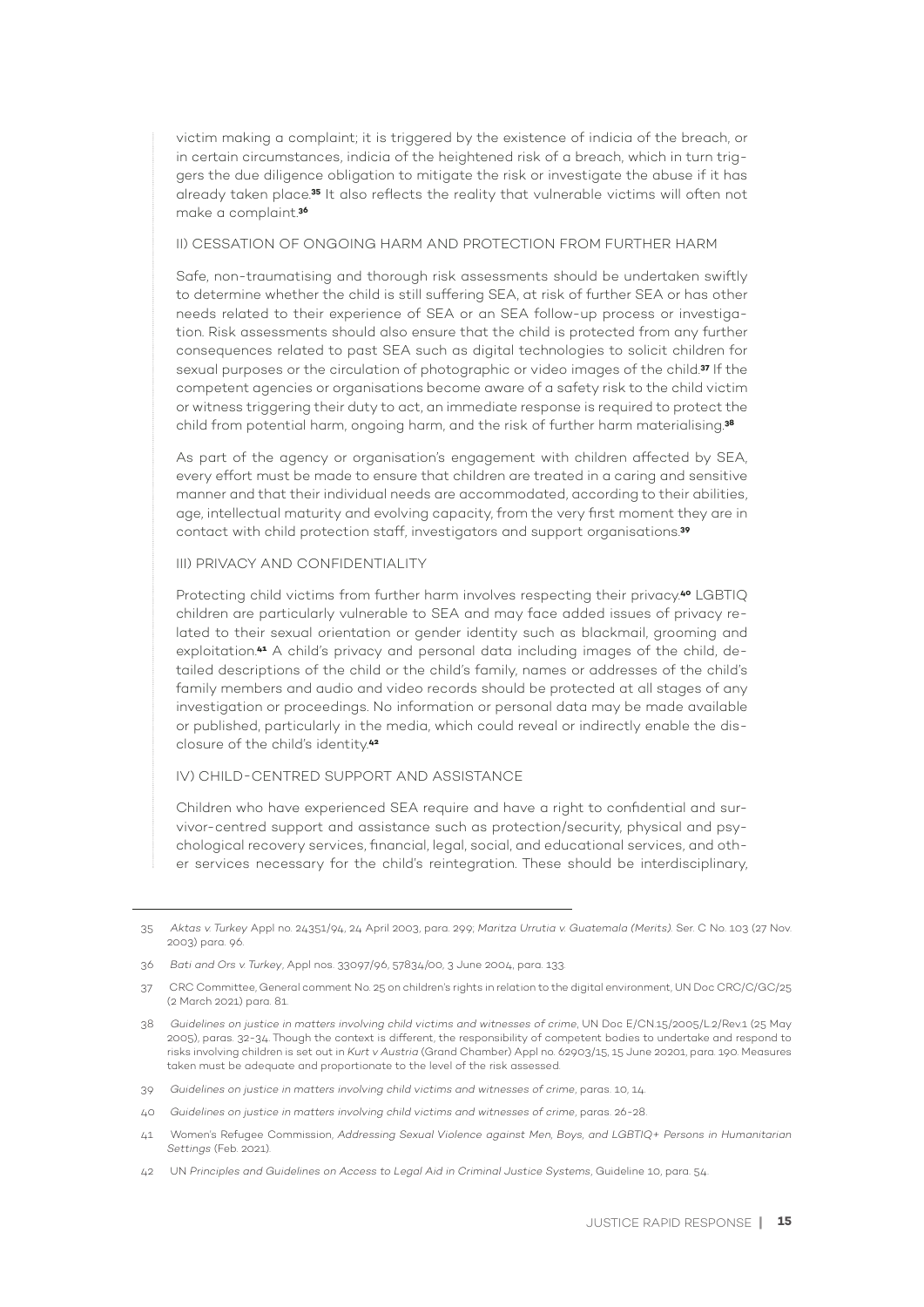cooperative, align with their best interests and be available for as long as they are required.**43** Support and assistance should include respectful, sensitised case management, including an individual action plan to access health, mental health and psychosocial support and other services, material assistance and livelihood/vocational support where appropriate.**44** They should be "sensitive to the child's age, wishes, understanding, gender, sexual orientation, ethnic, cultural, religious, linguistic and social background, caste, socio-economic condition and immigration or refugee status, as well as to the individual needs of the child, including health, abilities and capacities. Professionals should be trained and educated about such differences."**<sup>45</sup>**

Access to support in the aftermath of SEA should be non-discriminatory.**46** It should take particular account of the individual needs of girls, boys, and LGBTIQ children. Yet, in some countries, given the prevalence of stereotypes around sexual violence, support structures are only available to female victims.**<sup>47</sup>**

#### V) CHILD AGENCY AND EMPOWERMENT

Every child has the right to express their views, opinions and beliefs freely, in their own words, and especially to contribute to the decisions affecting their life, including those taken in any judicial processes, and to have those views taken into consideration according to their abilities, age, intellectual maturity and evolving capacity.**<sup>48</sup>** The right to be heard is not something that can be ignored on the basis that it is not in the child's interests; this, as other rights, needs to be approached from the perspective of "how" can the right be maximised in a way that safeguard's the child's best interests, and not "whether" the right to be heard can exist alongside a child's best interests. Any decision that does not take into account the child's views or does not give their views due weight according to their age and maturity, does not respect the possibility for the child or children to influence the determination of their best interests.**49** As the CRC Committee underscores, there is a positive obligation to foster agency by addressing the particular barriers that contribute to disempowerment: "As the experience of violence is inherently disempowering, sensitive measures are needed to ensure that child protection interventions do not further disempower children but rather contribute positively to their recovery and reintegration via carefully facilitated participation. The Committee notes that barriers to participation are faced by particularly marginalised and/or discriminated groups. Addressing these barriers is especially relevant for child protection, as such children are often among those most affected by violence." **<sup>50</sup>**

The context in which children exercise their right to participate should be enabling and encouraging, so that the adults who are responsible for the proceedings are willing to listen and seriously consider their views.**51** As one expert explained, the view that

- 46 Comprehensive Strategy on Assistance and Support to Victims of Sexual Exploitation and Abuse by United Nations Staff and Related Personnel adopted by the General Assembly, A/RES/62/214 (21 December 2007), para. 9.
- 47 Asian Development Bank (2014), "More Police Service Centers in Nepal Help Reduce Violence Against Women," 12 Nov. 2014, http://www.adb.org/news/features/morepolice-service-centers-nepal-help-reduce-violence-against-women.
- 48 *Guidelines on justice in matters involving child victims and witnesses of crime*, para. 9. See also, Inter-American Commission on Human Rights, *Fulfillment of Children's Rights*, OEA/Ser.L/V/II.166 Doc. 206/17 (30 Nov. 2017) para. 286.
- 49 Article 12 CRC.
- 50 CRC Committee, General comment No. 13, para. 63.
- 51 *Moving Forward: Enabling a Child-Centred Approach at the ICC and Beyond* (JUSTICE RAPID RESPONSE, 9 December 2021), Comments by Dr Daryn Reicherter.

<sup>43</sup> *Guidelines on justice in matters involving child victims and witnesses of crime*, paras. 22, 24, 43.

<sup>44</sup> Women's Refugee Commission, *Addressing Sexual Violence against Men, Boys and LGBTIQ+ Persons in Humanitarian Settings* (Feb. 2021) 28.

<sup>45</sup> Guidelines on justice in matters involving child victims and witnesses of crime, UN Doc E/CN.15/2005/L.2/Rev.1 (25 May 2005), para. 16.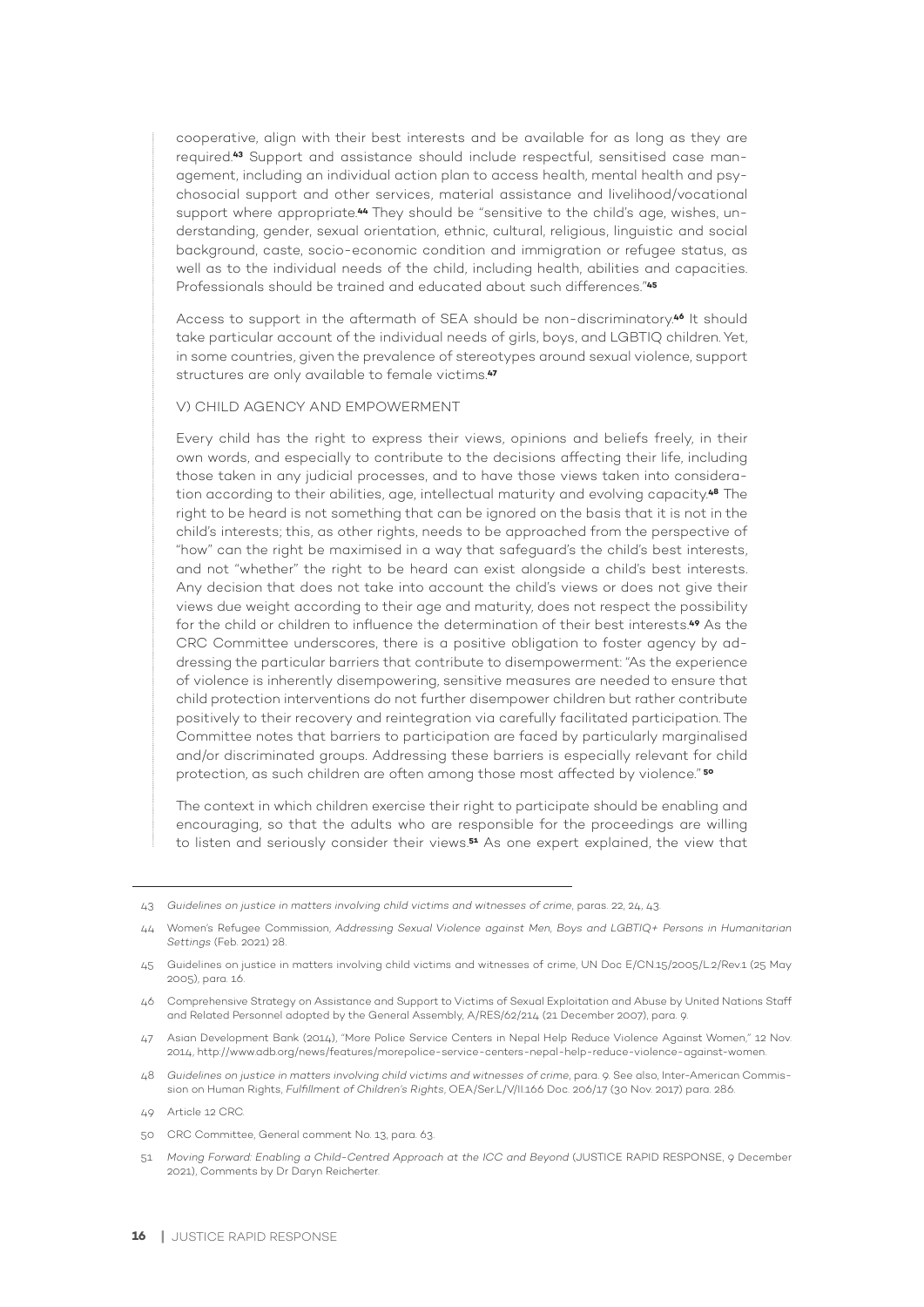children do not know what is best for them is pervasive in the humanitarian sector and needs to be actively countered.

#### **CASE STUDY:**  CHILD-CENTRED PRACTICES IN A CHALLENGING ENVIRONMENT

John is a fifteen-year-old citizen of Oldland who fled to the camps in Newland when fighting broke out in his town. In one camp, John became involved with a skills training programme for displaced adolescents. Global Refugee Assistance ("GRA"), an international NGO, ran the training programme. One of the programme facilitators, a man from Newland, took an interest in John's training, but when John stayed late for extra help after the programme, the facilitator began showing him graphic sexual images on his phone, touching him inappropriately, and demanding that he perform oral sex. He took photos of John and threatened to share the photos with his family if he refused or told anyone.

Other GRA staff developed suspicions, noticing that the facilitator spent time alone with John and other programme participants when no-one else was at the training premises. When staff members reported their suspicions, GRA made initial inquiries, including meeting with John to ask him questions. But GRA took no disciplinary action against the facilitator at that time, and soon afterward, John and his family left the camp. GRA conducted no further investigation and provided no assistance or support to John.

GRA staff continued to have concerns about the facilitator's relations with programme participants and other staff members. Despite receiving multiple reports, the organisation did nothing until a new Head of Mission took over leadership of its Newland response. Realising GRA had an obligation to respond to the reports, the new Head of Mission brought in an independent investigation team.

By this time, John had moved to another camp in Newland. He first heard of the independent investigation when staff of another organisation contacted him at his shelter. They explained it was essential for him to take part in an interview with the investigation team, but John was not interested. He had already answered questions about what the facilitator did and received no help. Nothing was done to punish the facilitator the first time, and John could not see why he should speak again. He also knew there was nowhere in the camp where he could speak privately with the team of investigators without other camp residents suspecting what the meeting was about. John did not want people thinking he wanted to do what the facilitator made him do because people would reject him as a homosexual.

In response to John's concerns, the investigation team spent time speaking with him, explaining the independent investigation was different from the questions GRA initially asked him and that it had a higher likelihood of leading to real consequences for the facilitator. They made a plan to ensure John's privacy and the confidentiality of the investigation by conducting the interview outside the camp. They arranged with another organisation to drive John from the camp to a private location in one of the urban centres in Newland. These steps gave John a higher degree of confidence in the investigation team, and he agreed to speak with them.

When John arrived for the interview, the team had engaged a psychologist to be present during the interview. The psychologist spoke the same language as John and had no ties to John, his family, or GRA. The investigation team reassured John that the psychologist had signed an agreement committing to keep anything he said during the interview completely confidential.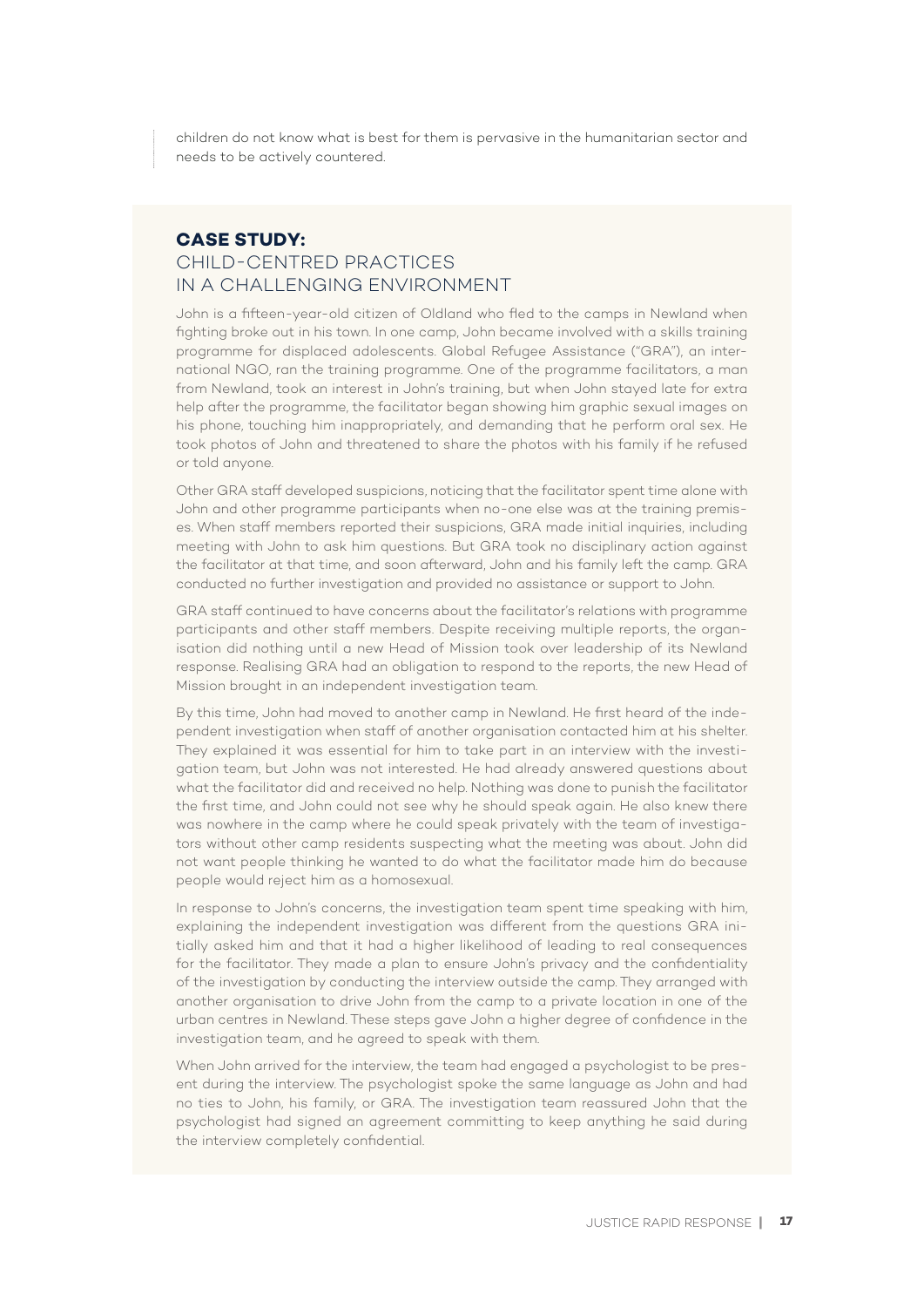When the investigation substantiated the allegations, GRA terminated the facilitator's employment with the organisation. The organisation also reported the case to the authorities in Newland and Newland began a criminal investigation. Newland accepted into evidence the statement the investigation team took from John. Although the interview was not video or audio recorded, Newland's prosecutors accepted the statement. Newland's prosecuting authorities spoke with the investigation team to understand the investigative methods used and to evaluate the credibility of John's statement. They did not require John to go through another interview.

GRA arranged for John to receive appropriate medical and psycho-social support during the investigation. On the recommendation of the independent investigation team, GRA undertook a full review of its PSEA practices. It adopted a new policy that it will go straight to an independent investigation for serious allegations of SEA, to increase the chance of preventing future misconduct by the perpetrator and reduce the risk of having to interview victims multiple times. GRA also adopted a new SEA awareness training programme for all staff, more widely accessible reporting lines, and a whistle-blower protection policy.

#### **2.1.2 TRUTH, JUSTICE, AND LEGAL REDRESS**

Effective SEA investigations should be designed in such a way that they can establish the truth and lead to justice and legal redress for child victims. This should take into account that much of child SEA will, if proven, constitute a crime which the competent authorities should have the wherewithal to prosecute and punish.**52** This requires investigations to not only be capable of establishing whether SEA occurred but also, collecting and preserving evidence of the crime for future criminal justice processes. SEA is also a personal injury which can result in long-term physical and psychological harms as well as educational and economic losses and other costs associated with early pregnancies and community ostracisation. Such harms should be capable of being redressed by the perpetrator and/or the agency or organisation where appropriate.**53** As the CRC Committee recognises, "where rights are found to have been breached, there should be appropriate reparation, including compensation, and, where needed, measures to promote physical and psychological recovery, rehabilitation and reintegration."**54** Not only is it crucial to put in place special protective measures to guarantee the child's survival and development, but it is also necessary to ensure that measures of social rehabilitation or reinsertion are in place to support child victims of abandonment or exploitation.**<sup>55</sup>**

When considering how to enhance the prospects for justice in all its guises, it is important to understand how children perceive justice. As children are not a homogenous group, their understanding of and appreciation for justice and legal redress will differ depending on their age and maturity. Children's perceptions of justice may also differ in emphasis, timeframe and purpose from adults'

<sup>52</sup> Adults engaging in sexual acts with minors below the age of consent is criminalised in most countries. While the age of consent varies between states, most countries criminalise certain acts concerning children under 18, such as child trafficking, sexual exploitation of children in/for prostitution and pornography. Engaging in sexual acts with a child where there is an abuse of a position of trust, or where the child is in a particularly vulnerable position, is routinely criminalised.

<sup>53</sup> CRC Art 39, which requires States parties to promote the physical and psychological recovery and reintegration of child victims of any form of neglect, exploitation, or abuse; torture or any other form of cruel, inhuman or degrading treatment or punishment; or armed conflicts.

<sup>54</sup> CRC Committee, General Comment No. 5 (2003), General Measure of Implementation of the Convention on the Rights of the Child, UN Doc CRC/GC/2003/5 (27 Nov. 2003) para. 24.

<sup>55</sup> *Villagrán-Morales et al. v. Guatemala* (Merits, Reparations and Costs), Series C No. 252 (25 Oct. 2012).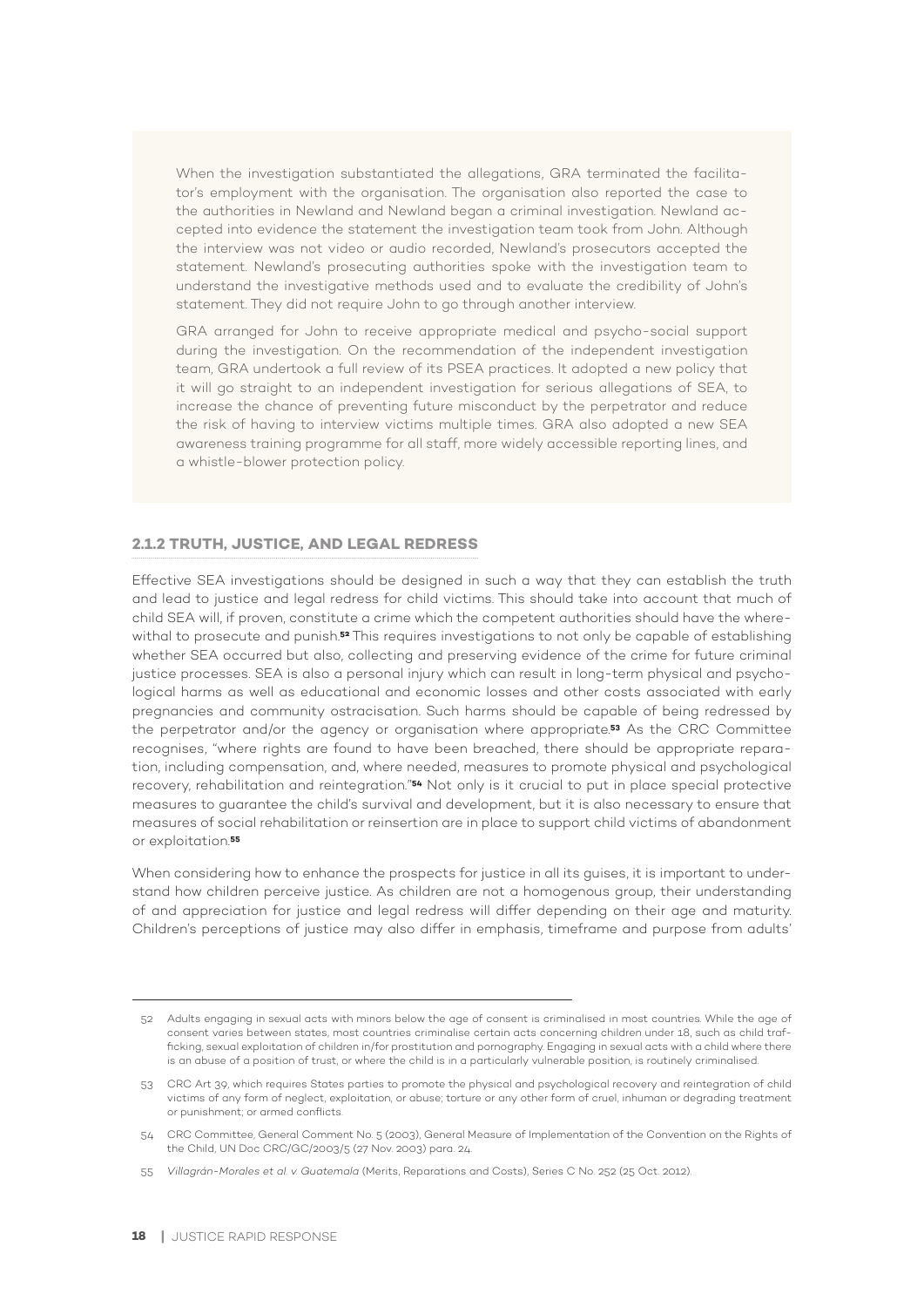perceptions.**56** If there is a local culture of blaming the victim or imposing some "solution" like forcing the victim and perpetrator to marry, then victims will not come forward. But the picture is mixed. When given the opportunity to contribute to the uncovering of the truth, some child victims (though not all) may wish to contribute to an investigative process. Experts underscored the need to provide a safe space for children to engage with justice processes. As one expert explained, by not talking to children, one perpetuates the lack of accountability and impedes the opportunity to deter perpetrators. And, the invisibility of the abuses that is fostered by the failure to report and document the incidents, can be extremely harmful. According to some experts, children are most interested in speedy closure so that they can move forward with their lives, and support to move beyond any disadvantage they suffered because of the exploitation or abuse. They are also interested in ensuring that others are not similarly abused.

Some barriers to justice are legislative: for example, the limited recognition of SEA as a crime, for children of any gender. In some countries, the legacy of colonial laws on same-sex activity or cultural norms do not protect from same gender sexual exploitation, and indeed may heighten abuses.**<sup>57</sup>** Certain facets of children's involvement in SEA may be criminalised – e.g., sexual exploitation of children in/for prostitution or the criminalisation of sex outside of marriage. This can prevent children from coming forward and for the harms perpetrated against them to be addressed by the law. Stereotypical gender roles and perceptions about sexual violence may further impede certain victims, particularly boys, from being believed. They are more likely to be arrested and tried as offenders than treated as victims.**<sup>58</sup>**

The Guidelines on justice in matters involving child victims and witnesses of crime make clear that: "Every child should be treated as a capable witness, subject to examination, and his or her testimony should not be presumed invalid or untrustworthy by reason of the child's age alone as long as his or her age and maturity allow them to give intelligible and credible testimony, with or without communication aids and other assistance."**59** Human rights courts also recognise that the vulnerability of the victim (including, their young age) should be taken into account in how information is evaluated and inferences drawn between different versions of events. Where persons are in a heightened state of vulnerability, this requires investigative authorities and domestic courts to show increased diligence in analysing [the victim's] statements; including the validity of consent to sexual acts.**<sup>60</sup>**

For such barriers to be overcome, child victims of SEA require access to information on their legal rights. This should be provided "in a manner appropriate for the child's age and maturity, in a language that the child can understand and in a manner that is gender- and culture-sensitive. Provision of information to parents, guardians or caregivers should be in addition, and not an alternative, to communicating information to the child."**61** Children should have access to child-friendly legal advice that is accessible, age-appropriate, multidisciplinary and effective, and that is responsive to the range of legal and social needs faced by children and youth.**62** They should have access to legal representatives who can provide them with impartial advice and represent their interests in legal proceedings should the child, properly informed, choose to engage with the justice process: "Legal aid provided to children should be prioritised, in the best interests of the child, and be accessible, age-appropriate, multidisciplinary, effective and responsive to the specific legal and social needs

<sup>56</sup> See, *Advancing Justice for Children: Innovations to strengthen accountability for violations and crimes affecting children in conflict* (Save the Children, 2021).

<sup>57</sup> *Barriers to Compensation for Child Victims of Sexual Exploitation* (ECPAT, 2017).

<sup>58</sup> Human Rights Council, "Access to justice for children", UN Doc A/HRC/25/35, 16 Dec. 2013; *Advancing Justice for Children: Innovations to strengthen accountability for violations and crimes affecting children in conflict* (Save the Children, 2021).

<sup>59</sup> *Guidelines on justice in matters involving child victims and witnesses of crime*, para. 18.

<sup>60</sup> I.C. v. Romania, Appl. No. 36934/08, 24 May 2016, para. 56; M.G.C. v. Romania, Appl. No. 61495/11, 15 March 2016.

<sup>61</sup> UN *Principles and Guidelines on Access to Legal Aid in Criminal Justice Systems*, UN General Assembly Res. 67/187, Guideline 10, para 53(e).

<sup>62</sup> *How to Write a Child-Friendly Document* (CRIN and others).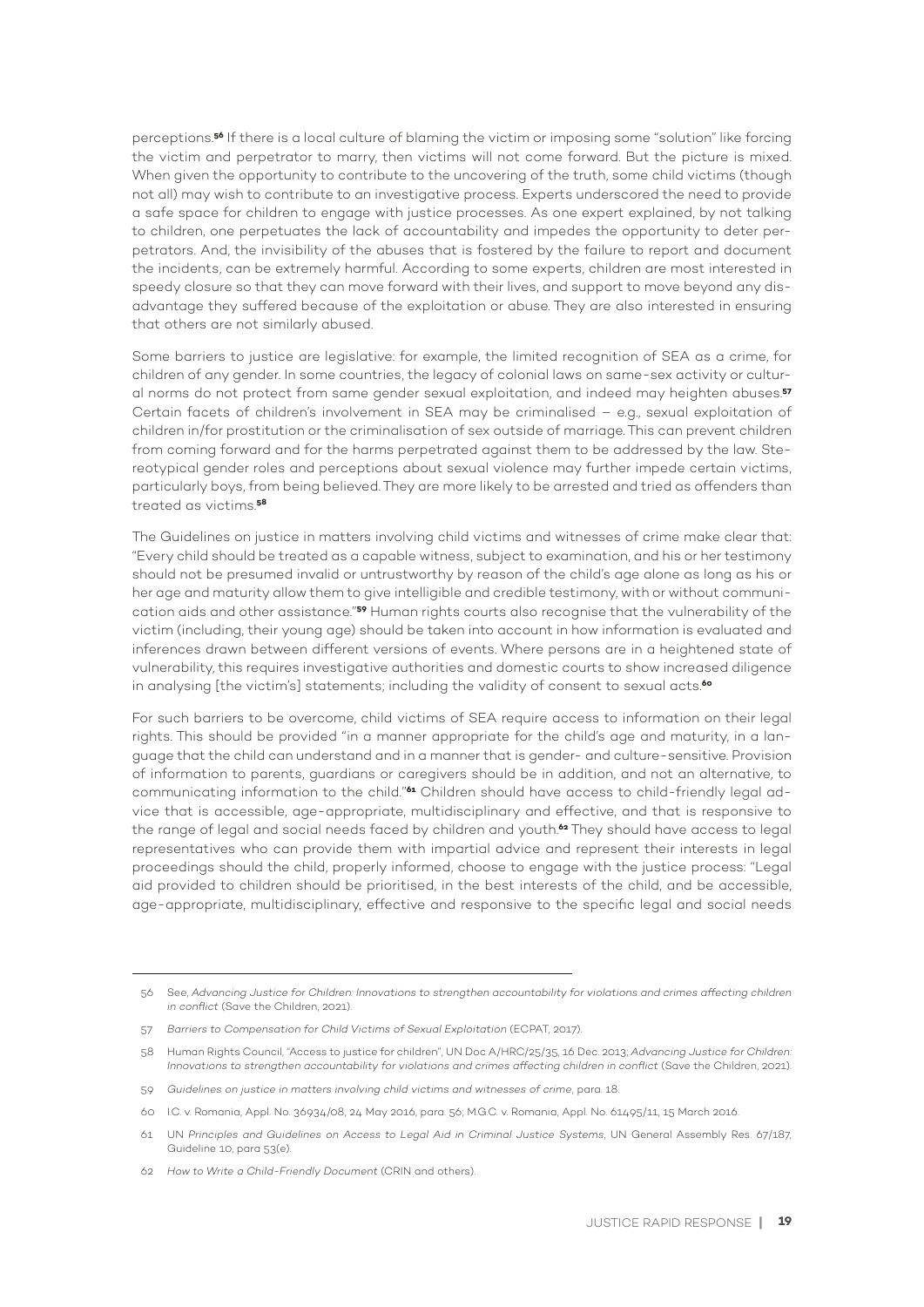of children."**63** Many justice systems provide access to legal aid only for criminal defendants; not for victims of crime or victims seeking to pursue civil or other remedies against their abusers, even when the victims are children. This impedes child victims from considering fully what justice options they may have and being in a position to pursue them.

Legal professionals should collaborate with other professionals such as child psychologists, the police, prosecutors, judges, social workers, court officials, teachers and medical staff so that all those concerned have a full understanding of the child and his or her needs and work together to ensure that a child's rights are upheld.**64** Regular multi-agency strategy meetings are useful for this. Coordination is also important throughout the investigative and justice process to ensure that the best interests and dignity of child victims and witnesses are respected.**<sup>65</sup>**

### **CASE STUDY:**

#### THE KAVUMU PROSECUTIONS**<sup>66</sup>**

Over a three-year period beginning in 2013, forty-two young girls aged between eighteen months and eleven years were abducted from the village of Kavumu in South Kivu, DRC, and raped in a field nearby. Over the following five years, Congolese medical and legal professionals, with Physicians for Human Rights ("PHR") and other international stakeholders, worked to ensure the crimes were documented and prosecuted. Eleven men were ultimately convicted. The perpetrators in Kavumu were a lawmaker and ten militia members, so the case was not an example of SEA by humanitarian actors. However, the case involved a range of innovative measures that make it a model of child-centred, trauma-informed investigations in a low-resource setting:

- ▶ The medical and legal personnel involved obtained the victims' informed consent at every stage of the process.
- ▶ Survivors received both immediate and ongoing care for their physical and psychological injuries from Panzi General Reference Hospital in South Kivu.
- ▶ Both medical and legal personnel including doctors, nurses, psychologists, police officers, lawyers, and judges – were part of a training and networking programme on sexual violence investigations, overseen by PHR.
- ▶ The PHR programme had trained medical personnel in documentation of forensic evidence of sexual violence and had trained legal personnel in the use of that evidence in legal processes. The programme had also built relationships and trust between actors in the medical and legal systems.
- ▶ Medical personnel documented Kavumu survivors' injuries using a standardised forensic medical intake form and photographed the survivors' injuries. With the victims' consent, they shared this forensic evidence with police handling the investigation. They obtained the assent of the children and the consent of the parents/ guardians, who were very much engaged throughout the forensic medical evaluation and investigation process.
- ▶ To avoid multiple interactions with the survivors, a multidisciplinary consultation was held over several days, where survivors met with a paediatric psychologist and

<sup>63</sup> UN *Principles and Guidelines on Access to Legal Aid in Criminal Justice Systems*, Principle 11, para. 35; Guideline 11, para. 58.

<sup>64</sup> UNICEF, *Guidelines on Child-Friendly Legal Aid* (Oct. 2018).

<sup>65</sup> Guidelines on justice in matters involving child victims and witnesses of crime, paras. 29-31.

<sup>66</sup> This good practice case study is based on the published account of the Kavumu case and the comments of one expert interviewed for this report. See, Karen Naimer, Muriel Volpellier and Denis Mukwege, "The case of Kavumu: a model of medicolegal collaboration", (2019) 393 *The Lancet* 2651.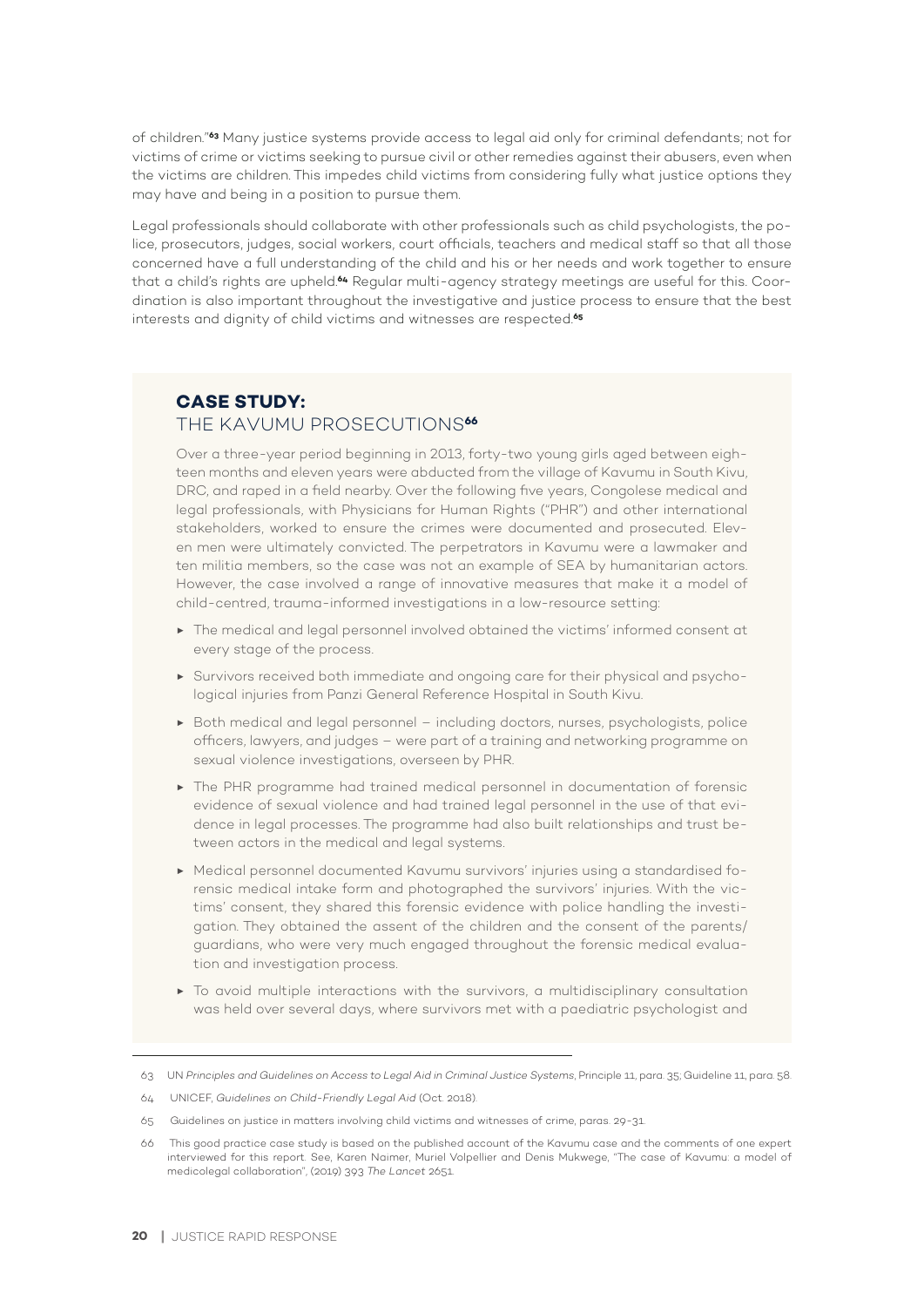a team of physicians and participated in a video-recorded interview about their experience.

- ▶ The Kavumu investigation adopted standards set out in international protocols, including the World Health Organization's Strengthening the Medico-Legal Response to Sexual Violence Toolkit, the United Kingdom's International Protocol on the Documentation and Investigation of Sexual Violence in Conflict, and the Manual on Effective Investigation and Documentation of Torture and Other Cruel, Inhuman, or Degrading Treatment or Punishment (commonly known as the Istanbul Protocol). It also applied the National Institute of Child Health and Human Development (NICHD) Investigative Interview Protocol.
- ▶ Congolese judges were involved throughout the process as part of the medico-legal cooperation network and, when the case went to trial, judges allowed the video interviews into evidence instead of requiring the children be questioned again in court.
- ▶ Judges also allowed witnesses to testify in private sessions or, if testifying in public, to be veiled, behind a screen, and using voice modification and a pseudonym to ensure victim and witness protection.

The Kavumu prosecutions succeeded through the efforts of both Congolese and international stakeholders over several years, building on a long-running process of capacity development among both legal and medical practitioners in Eastern DRC. Most SEA cases in humanitarian settings do not receive this level of coordinated response. However, the case demonstrates the effectiveness of building technical skills and coordination networks among actors in the medical and legal systems in locations where humanitarian operations occur. It also demonstrates practical steps that put the interests of child victims at the centre of an investigative process; as such, it provides a model for humanitarian agencies to follow.

#### **2.1.3 GUARANTEES OF NON-RECURRENCE**

An "effective" investigation should be able to clarify not only what happened, but why it happened and what changes to policies and practice are required to avoid recurrence.**67** These are obligations to make good faith efforts and undertake all that is reasonably possible to ensure the non-recurrence of a violation, and not obligations of result. Nevertheless, where measures taken are not successful in preventing recurrence, the agencies and organisations would clearly be required to improve their efforts. What measures would be effective to guarantee non-recurrence will be context specific. As Pablo de Greiff stated, "there is no such thing as a general non-recurrence policy that will be equally effective in all contexts."**<sup>68</sup>**

While there is internal reflection within the humanitarian sector about SEA and particularly SEA affecting children, the identification and implementation of measures aimed at guarantees of non-recurrence is still nascent. Measures that would be particularly relevant for SEA involving children include:

#### I) INSTITUTIONAL AND STRUCTURAL REFORMS:

Within the agency or organisation, this may entail a review of codes of conduct, staff rules and complaints procedures. Where the reviews identify gaps, it may require new

<sup>67</sup> UNHRC, General Comment 31, para. 17.

<sup>68</sup> Pablo de Greiff, Statement at the 70th session of the General Assembly (26 Oct. 2015).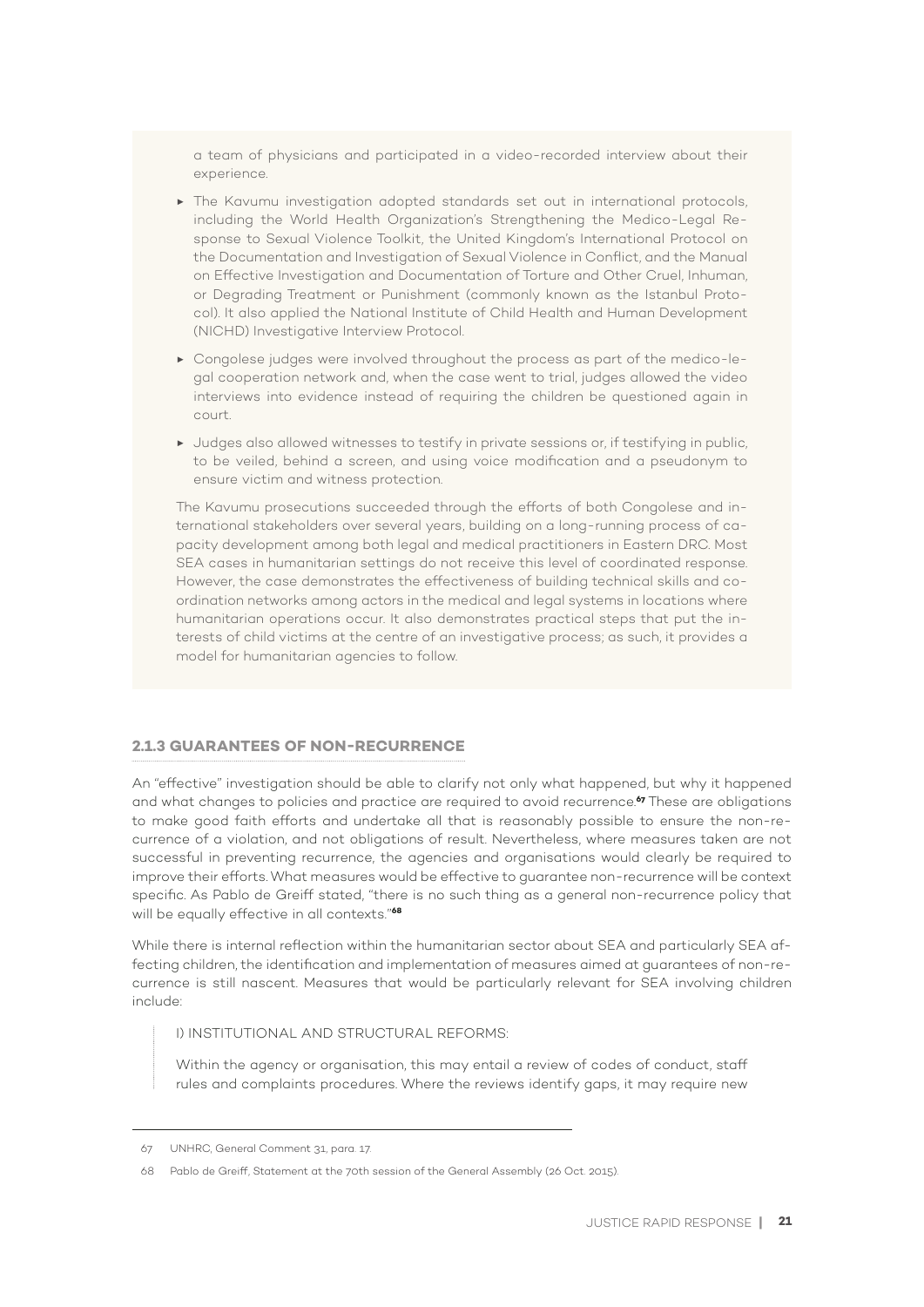ethics, risk analysis or oversight departments or ombuds offices with an enhanced capacity to identify and respond to SEA risks and to receive and respond to live allegations; hiring new specialists or teams to address needs previously unidentified or not catered for or entering into relationships or partnerships with other organisations or service providers to address gaps or build skills. It may also involve instituting mandatory reporting requirements, strengthening protections for whistle-blowers in order to encourage reporting and ensure that those who report do not face negative repercussions Within a country-level operation, it may involve improving structures for child support and protection within the local justice system, improving access to legal aid for children and strengthening the referrals system so that children feel more confident to engage with justice processes.

#### II) TRAINING:

Specialist work related to vulnerable children requires professional skills and training, such as investigating abuses and crimes against children, conducting child interviews when necessary, supporting children through the justice process and making referrals. However, front-facing teams that encounter children for a variety of reasons will also need training and sensitisation on a priority and continual basis. This should include how to recognise abuses and crimes against children; how to recognise and prevent intimidation, threats and harm to child victims and witnesses; understanding the impact and consequences of crimes against children; appropriate adult-child communication skills; confidentiality protocols when dealing with children; cross-cultural and age-related linguistic, religious, social and gender issues; relevant human rights standards and principles, including the rights of the child; and the principles and ethical duties of their office.**69** Sufficient financial resources are required for training of appropriate depth and continuity. A challenge is that in most countries, donor dependence means that once the funds run out, the processes disappear.

#### III) LEGAL REFORMS:

Within agencies or institutions, reforms akin to legal reforms may include sector-wide commitments to be bound by certain standards or agreements to lift privileges and immunities in the limited instances in which they may apply to bar criminal or civil proceedings involving agency personnel or to prevent agencies from collaborating fully and sharing information with local investigators or prosecutors. Within a country-level operation, legal reforms may include: reforms to laws that regulate how humanitarian agencies and organisations operate in-country; how SEA incidents are reported and followed-up in country; reforms to national laws or the enactment of new laws to better account for child rights in legal proceedings; reforms to the criminal code to expand the types of abusive or exploitative sexual conduct that may give rise to a criminal offence; to better account for the different types of persons (ages, genders, sexual orientations) who may be considered victims of such conduct and to prevent children who have been victimised from being at risk of being charged with criminal offences should they report the abuse (e.g., the offence of sexual exploitation of children in/for prostitution; the offence in certain cultures of sex outside of marriage or sex with a person of the same gender).

#### IV) VETTING:

"Vetting can induce trust, not just by "re-peopling" institutions with new faces, but thereby demonstrating a commitment to systemic norms governing the hiring and retention of employees, disciplinary oversight, prevention of cronyism and so on."**70** Vet-

<sup>69</sup> *Guidelines on justice in matters involving child victims and witnesses of crime*, paras. 34, 42.

<sup>70</sup> P. de Greiff, Report of the Special Rapporteur on the promotion of truth, justice, reparation and guarantees of non-recurrence, UN Doc A/70/438, (21 Oct. 2015) para. 19.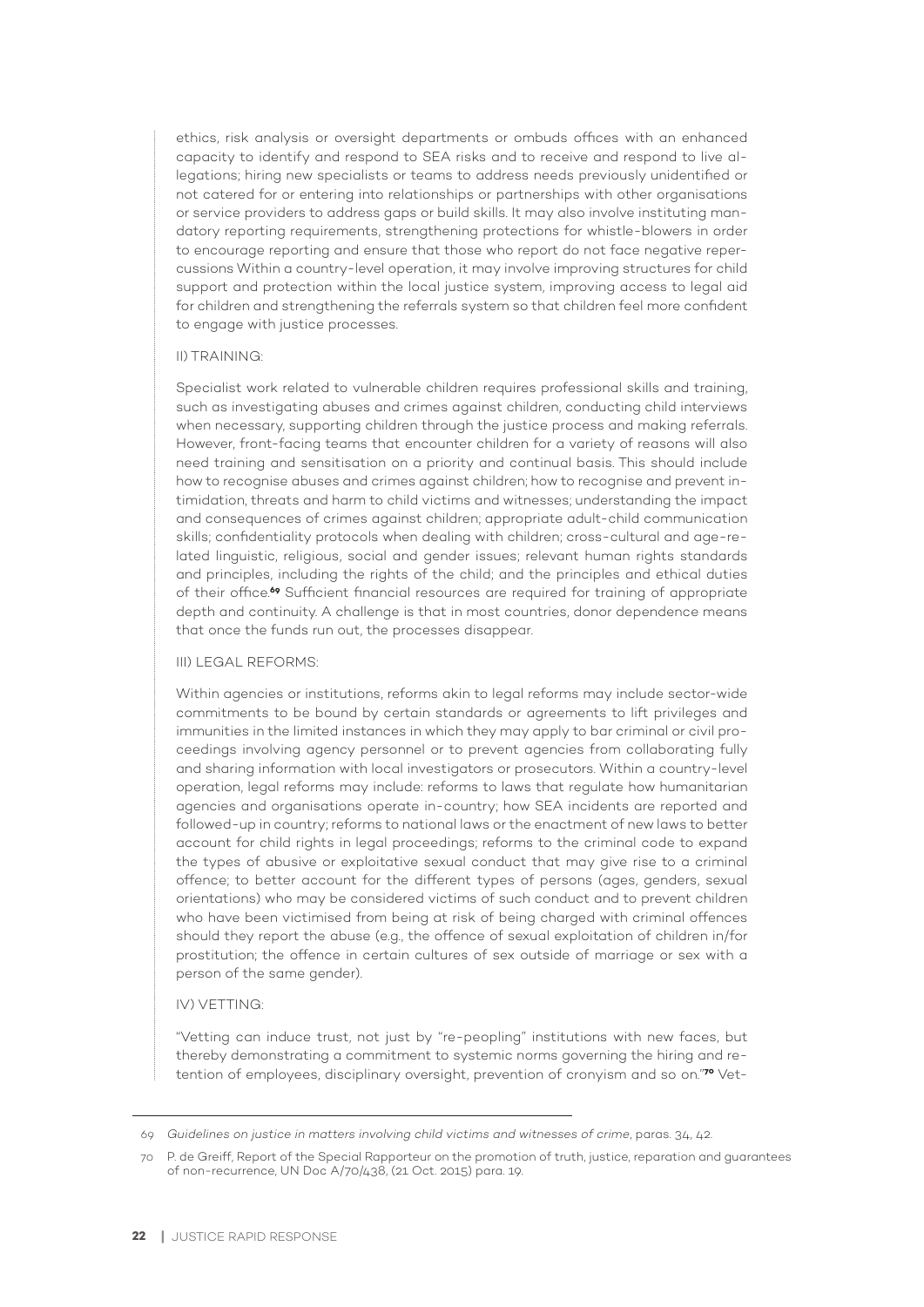ting involves taking steps to ensure persons against whom there are credible SEA allegations are no longer employable on the basis that their track record makes them unsuitable to work in the humanitarian sector with vulnerable people. The humanitarian sector has introduced inter-agency processes to ensure that persons deemed by one agency as unsuitable for work for reasons related to SEA (e.g., persons who were dismissed or resigned while an SEA investigation/disciplinary process was pending) are not employed by another agency.**71** These are important but nascent processes which require monitoring and refinement. They take inspiration from public record checks systems that many countries employ to screen persons prior to employing them to work with or care for children or vulnerable adults.

#### 22 INDEPENDENCE AND IMPARTIALITY

For an investigation to be effective, investigators must be able to proceed without interference or influence and without fear of reprisals or expectation of a benefit for coming to a particular conclusion. For an investigation to meet the requirements of independence and impartiality, it must be conducted by persons independent of those potentially responsible. There must be a lack of hierarchical or institutional connection, as well as independence in practice.**72** This is important both for the integrity of the investigation and its results. It is also important to avoid any perception of bias, which is crucial for the legitimacy and effectiveness of the investigative process.

<sup>71</sup> Some UN agencies use the screening database "ClearCheck" [see: https://unsceb.org/screening-database-clearcheck], whereas another system employed by humanitarian (mainly non-UN) organisations is entitled the Misconduct Disclosure Scheme [see: https://misconduct-disclosure-scheme.org/].

<sup>72</sup> *Jordan v United Kingdom*, Appl no. 24746/94 (4 May 2001) para. 106.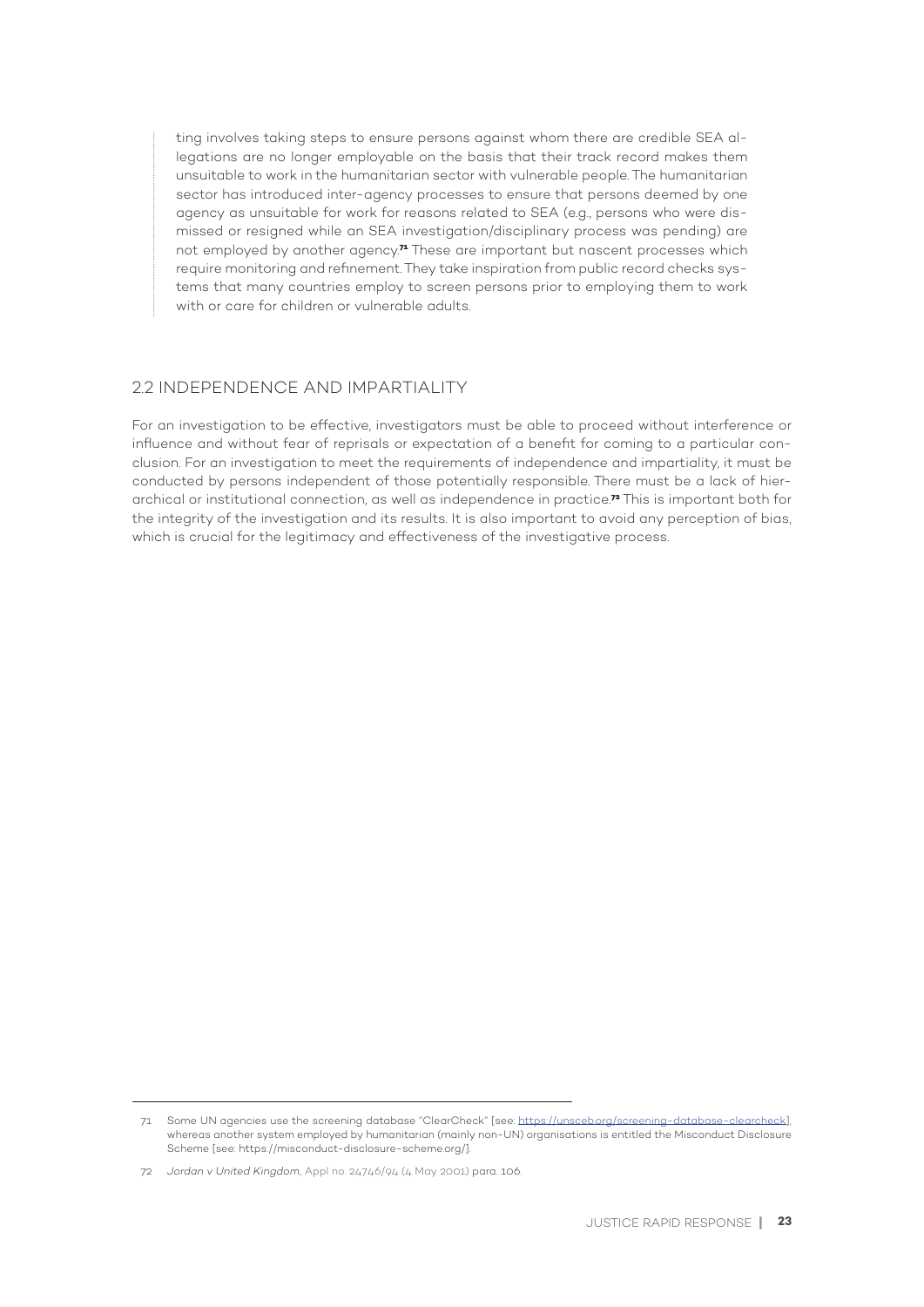## **3.** Operationalising Effective SEA Investigations Involving Children: Confronting Key Challenges

Megations of SEA are likely to arise in any peacekeeping, humanitarian, or emergency con-<br>text. Some of these allegations will involve children. This section provides guidance on how<br>to operationalise SEA investigations in text. Some of these allegations will involve children. This section provides guidance on how to operationalise SEA investigations involving children and how to engage children in those investigations. In sum, SEA investigations will only be effective if they are embedded within an organisational culture that recognises and mitigates the risks of SEA and understands the importance of addressing both causes and consequences. Guidance is derived from a variety of sources including policy documents, reports, results of past inquiries and discussions with experts as part of the research for this report.

#### 3.1 EMBEDDING SEA PREVENTION AND RESPONSE POLICIES WITHIN INSTITUTIONS

All humanitarian agencies and organisations should have in place a policy on SEA that sets out at a minimum: what behaviour is prohibited, how information about SEA can be communicated to and within the organisation, what will happen when information about SEA comes to light (including data protection and confidentiality), what support and assistance is available to SEA victims, what are the different responsibilities of staff and who is in charge of ensuring the policy is implemented. Information on prohibited conduct should be integrated into codes of conduct and all staff, contractor and implementing partner**73** contracts. SEA should be recognised as gross misconduct and grounds for termination of employment. As SEA may involve criminal conduct and invariably SEA involving children will constitute a crime, all agencies and organisations have a responsibility to ensure that the criminal aspects of SEA are fully addressed, and this responsibility should be embedded in SEA policies. Organisations should have in place training, dissemination, and enforcement strategies to ensure policies are known, understood, and complied with, and they should be able to provide evidence that the policy has been conveyed to staff and senior management at regular intervals. Organisations should also have monitoring and evaluation frameworks to assess the effectiveness of policies and to identify and address any needed amendments.

Agencies and organisations should ensure that the persons they hire (whether on a permanent, shortterm, or voluntary basis) have their backgrounds checked prior to employment and have signed on to the organisation's code of conduct. Robust reference checks are difficult in emergency contexts where organisations must quickly recruit large numbers of staff, and consequently organisations should collaborate with local communities to devise suitable alternatives to standard background checks where strictly necessary. Agencies and organisations may require prospective employees to self-declare prior issues of sexual or other misconduct and circumstances of termination of past employment, and to consent in advance to the onward disclosure of personnel records so that they are not re-hired by the same or different organisation without further explanation.**<sup>74</sup>**

All agencies and organisations should have in place child-specific SEA policies. These may be stand-alone policies or special sections of SEA policies. What is crucial is that organisations are

<sup>73</sup> UN *Protocol on Allegations of Sexual Exploitation and Abuse Involving Implementing Partners* (21 March 2018).

<sup>74</sup> *Minimum Operating Standards Protection from Sexual Exploitation and Abuse by Own Personnel* (MOS-PSEA), 6. See also, *Preventing Transgressors Moving Through the Humanitarian System* (IASC, 31 May 2018).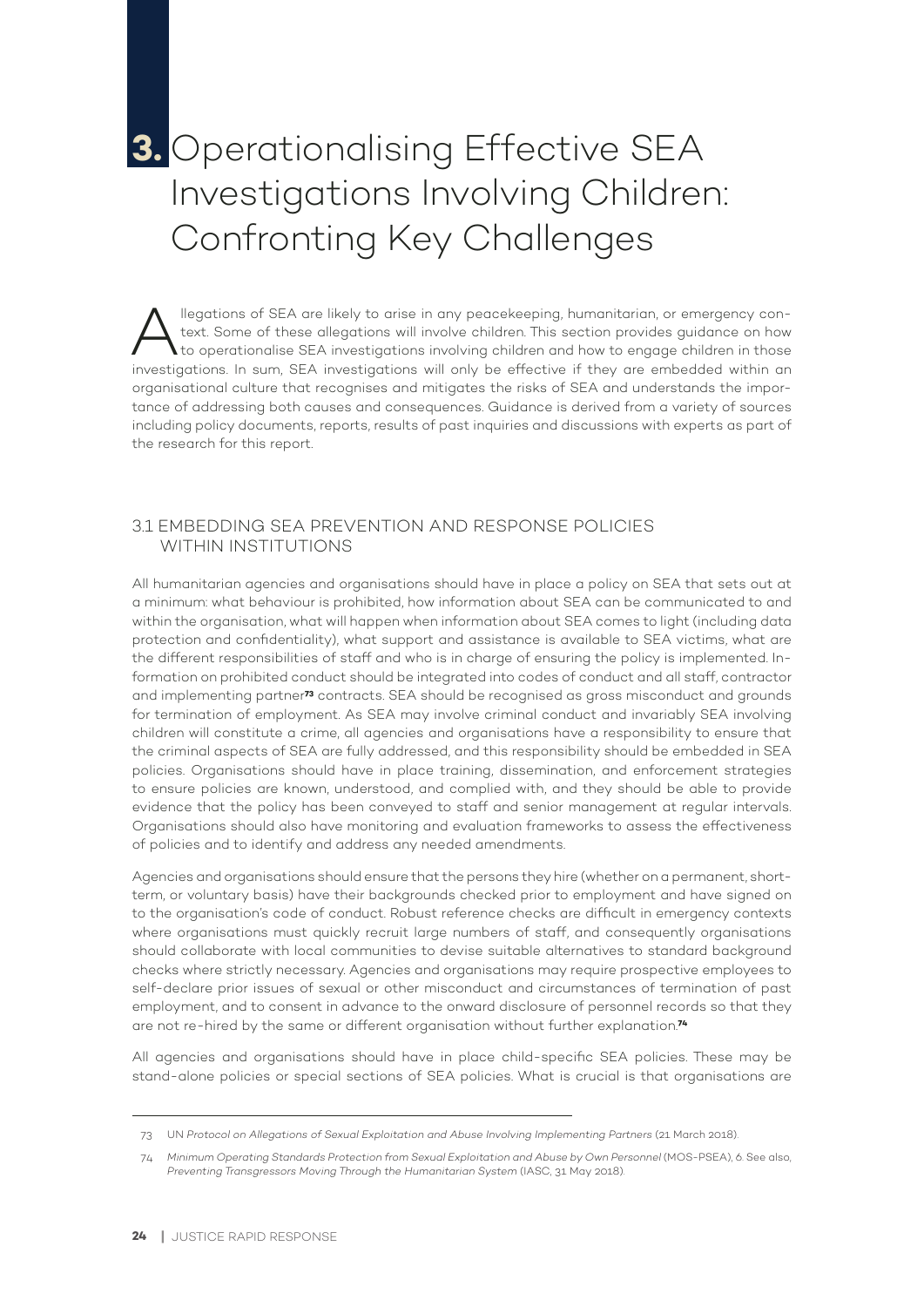well-prepared and capable of addressing operationally the issues and challenges associated with preventing, investigating and responding to child SEA and meeting the particular needs and rights of child victims in all their diversity.

GUIDANCE ON THE DEVELOPMENT OF SEA POLICIES IS AVAILABLE THROUGH THE UN AND SEVERAL NETWORKS AND ALLIANCES:

**United Nations** (https://www.un.org/preventing-sexual-exploitation-and-abuse/content/policies-and-protocols);

**Inter-Agency Standing Committee** (https://interagencystandingcommittee.org/protection-sexual-exploitation-and-abuse-3)

**International Council of Voluntary Agencies** (https://reliefweb.int/sites/reliefweb. int/files/resources/B80C3F5CCD1341A9852572A400609BD0-icva-saferguidelines-feb07.pdf)

**CHS Alliance** (https://www.chsalliance.org/protection-from-sexual-exploitation-abuse-and-sexual-harassment/)

CHILD-SPECIFIC GUIDANCE ON STANDARDS AND POLICIES IS AVAILABLE THROUGH KEEPING CHILDREN SAFE, HERE:

> **The International Child Safeguarding Standards** (https://www.keepingchildrensafe. global/wp-content/uploads/2020/02/KCS-CS-Standards-ENG-200218.pdf)

**Developing Child Safeguarding Policy and Procedures** (https://www.keepingchildrensafe.global/wp-content/uploads/2020/02/KCS-Developing-Child-Safeguarding-200218.pdf)

**Management of Child Safeguarding Allegations** (https://www.keepingchildrensafe. global/wp-content/uploads/2021/04/KCS\_GUIDANCE\_ManagementCSAllegations\_ EN-2016\_2020.pdf)

EXAMPLES OF CHILD-CENTRED SAFEGUARDING POLICIES ARE AS FOLLOWS:

**Anti-Slavery International:** http://www.antislavery.org/wp-content/uploads/2018/02/ Anti-Slavery-Child-Safeguarding-Policy-2017.pdf

**ECPAT International:** https://ecpat.org/wp-content/uploads/2021/06/ECPAT-International-Child-Safeguarding-Policy-2019-11.pdf

**Save the Children :** https://www.savethechildren.org/content/dam/usa/reports/ events/child-safeguarding-policy-2020.pdf; https://www.end-violence.org/sites/default/files/paragraphs/download/SAVE%20 THE%20CHILDREN%20Child%20Safe%20Programming%20Guidelines.pdf

**Council of Europe Children's Rights Division:** https://rm.coe.int/child-safeguardingpolicy-children-s-rights-division-22-may-2018-as-up/16808c8b91

**Terre des Hommes:** https://www.terredeshommes.org/wp-content/uploads/2017/08/ TDH-Child-Safeguarding-Policy.pdf

**UNICEF:** https://www.unicef.org/supply/media/886/file/Policy%20on%20Conduct%20Promoting%20the%20Protection%20and%20Safeguarding%20of%20 Children.pdf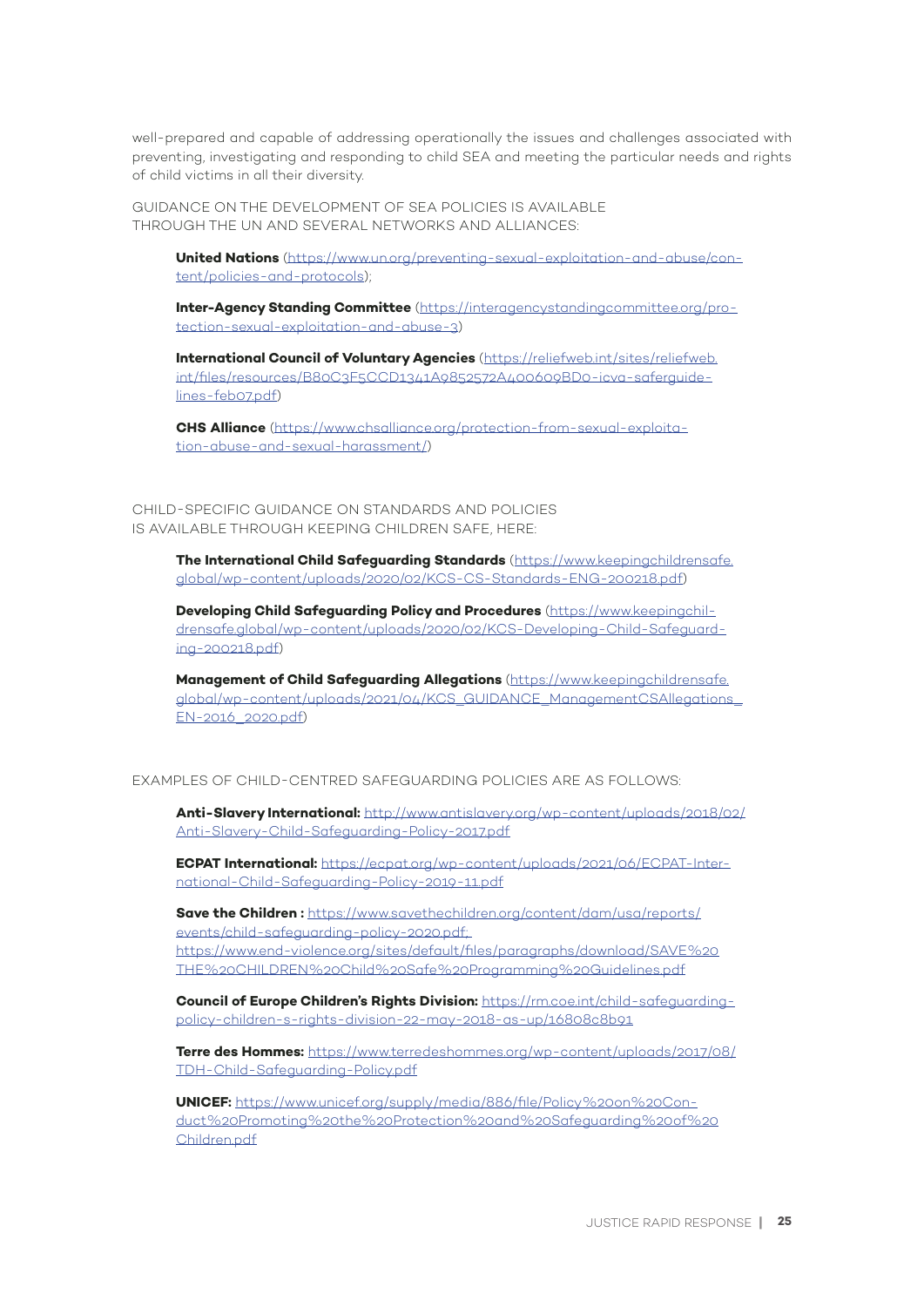#### 3.2 MISSION-LEVEL RISK ANALYSIS AND RISK MITIGATION FRAMEWORKS

SEA is a significant and known risk for humanitarian operations. Better understanding of the nature of the risk in particular settings as well as the variables that influence risk levels helps managers to identify actions to mitigate (or negate) the risk to an acceptable level and increase resilience.

Humanitarian agencies and organisations will have complex risk management processes that help them identify, evaluate, prepare for, monitor, and respond to evolving internal and external threats. SEA will be part of this analysis. Risk management helps operations to better anticipate threats and through different actions, to reduce and/or avoid those threats from materialising.**75** For example, cultural attitudes that tolerate or condone exchange of money or gifts for sex and/or the high numbers of vulnerable street children around humanitarian operations may heighten the risk of child SEA.<sup>76</sup> There may be aspects related to the country context that present specific opportunities to commit SEA involving children, such as a lower age of sexual consent which "normalises" sex between an adult and a child,**77** a legal and/or open commercial sex industry which does not exclude children specifically; a high proportion of the population living in poverty or unemployed; or a weak rule of law that is unlikely to hold humanitarian actors to account for criminal acts.**78** Attitudes towards abuse or exploitation of certain groups of children or adults may be normalised locally, such as child marriage, gender-based violence or corporal punishment, and some staff may believe such conduct is acceptable, or may hold prejudices against certain children (e.g., LGBTQI children, young boys who may be stigmatised for disclosing abuse and labelled wrongly as LGBTQI, children with disabilities or from certain marginalised communities) or may have a mistaken belief that children can consent to taking part in sex work.**79** COVID and other health emergencies can heighten risks of child SEA, given school closures and the increase in children living without parental care.**80** Other factors that can heighten the risk of child SEA include unscreened, poorly vetted and untrained staff and volunteers recruited at short notice in emergency operations who are unaware of or do not observe safeguarding standards, and inadequate protocols to protect confidential data. Risk analysts should assess what past trends say about children most vulnerable to SEA (e.g., teenage school girls, street children, out-of-school children, unaccompanied migrants; children living in camps, children with disabilities) and what factors may influence reporting (e.g. socially-conservative attitudes about extra-marital sex; countries where homosexuality is illegal and would discourage reporting of SEA involving boys/men; (un)availability of reporting channels).**81** Risk assessments should consider the different entry points children have to the organisation (as targeted or other beneficiaries of assistance; community members living in proximity to humanitarian actors etc).

The risk of child SEA is not just a human resources (comportment) risk. It involves community health and safety, public relations, and compliance with host country law. This should impact how the threat is assessed, classified, and addressed. Risks of child SEA should be classified as extremely serious, meaning that the consequence of the risk materialising should be understood as unacceptably high. Thus, mitigation measures must be targeted, robust, scalable and under continual review. Those assessing risk will need to assess whether the measures in place to provide early warning and to mitigate risks are adequate given risk levels or whether the number and grade of personnel, training programmes, community awareness activities etc. need to be enhanced. There should be systematic monitoring of mitigation measures to ensure that identified measures are implemented and effective.

<sup>75</sup> *Sexual Exploitation and Abuse Risk Management Toolkit* (UN CDU/DFS 2018), 1.

<sup>76</sup> *Ibid,* 31.

<sup>77</sup> *Safeguarding (or SEAH) risk assessment and management tool* (RSH Nigeria), 3.

<sup>78</sup> *Sexual Exploitation and Abuse Risk Management Toolkit* (UN CDU/DFS 2018), 53.

<sup>79</sup> *Safeguarding (or SEAH) risk assessment and management tool* (RSH Nigeria), 3-4.

<sup>80</sup> *Threats and Trends - Child Sexual Exploitation and Abuse: Covid-19 Impact* (Interpol, September 2020) 14.

<sup>81</sup> *Sexual Exploitation and Abuse Risk Management Toolkit* (UN CDU/DFS 2018), 53.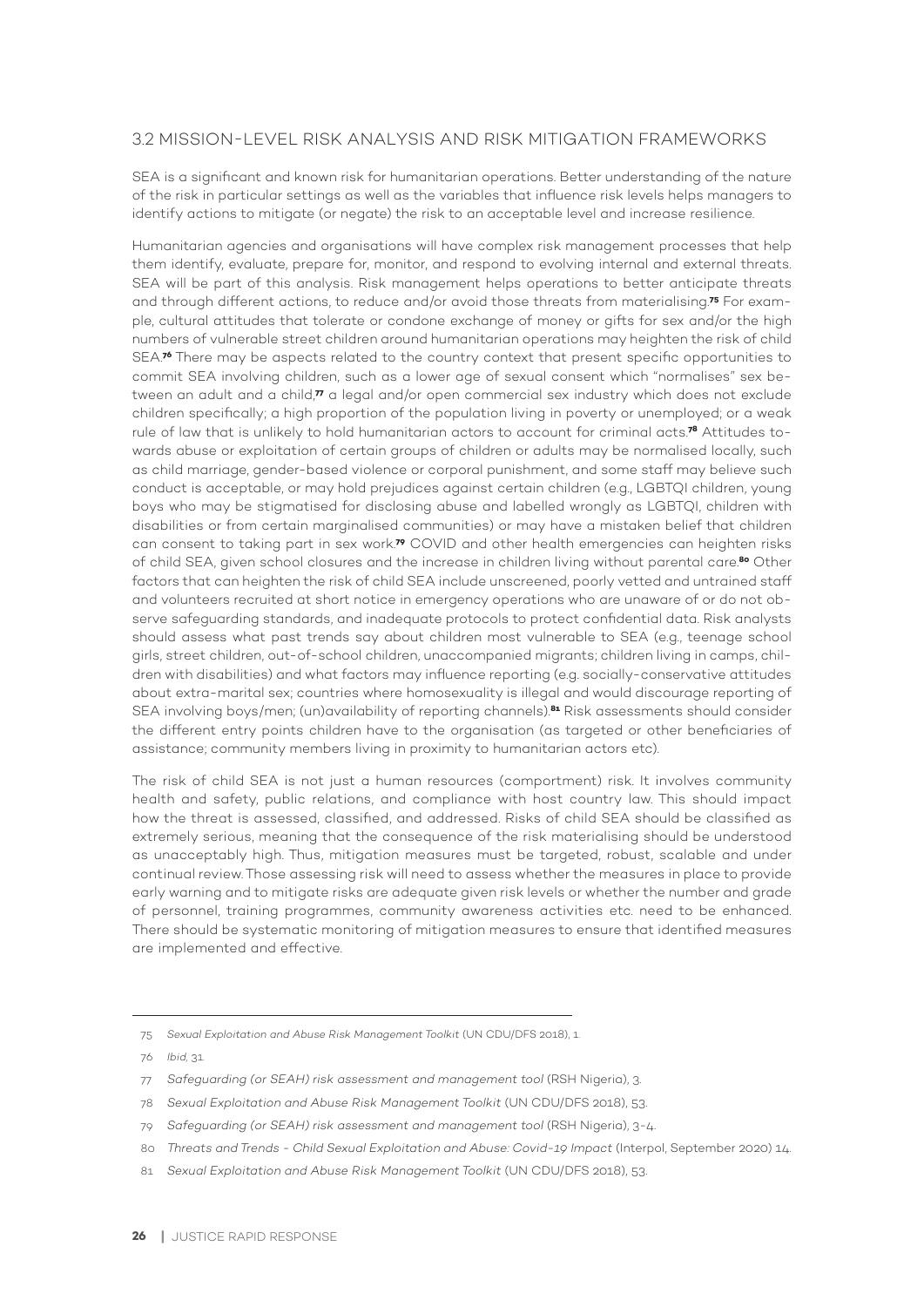#### 3.3 TRAINING

The intended recipients, content, and frequency of training on child SEA should depend on what the organisation does, where and how it operates, and the diverse ways in which it and its employees, contractors and partners interact with children. How training is conceived and the role it should play alongside other child SEA prevention and response work should depend upon the analysis of child SEA risks. Training will be part of the risk mitigation plan, though it is unlikely on its own to mitigate the risks to an acceptable level.

SEA training is focused on building knowledge and skills and changing attitudes. Most agencies and organisations afford a mixture of mandatory pre-deployment training, in-mission induction training, and periodic specialist training which depends on job functions during the mission. There may be specialist training for commanders or managers,**82** SEA focal points or investigators. The Core Humanitarian Standard Alliance offers specialist training on SEA investigations and SEA for managers.**83** Pre-deployment training focuses on SEA policies, code of conduct and discipline issues. Induction training tends to be mission specific and will cover individual and management responsibilities, reporting misconduct, disciplinary and administrative procedures, and the rights and responsibilities of personnel. Some organisations and networks have produced country- or region-specific training tools.**84** Also, many agencies and organisations have online training programmes which are used for pre-deployment or to supplement in-person induction and ad hoc training during the mission.**<sup>85</sup>**

#### **CASE STUDY:**

#### EQUIPPING FRONTLINE PROTECTION STAFF TO SUPPORT AND ACCOMPANY CHILD VICTIMS DURING THE INVESTIGATION**<sup>86</sup>**

Anne is a Protection Assistant with Children First, an organisation based in a border province of Newland where one of the largest refugee camps is located. A trained social worker, Anne's role with Children First involves providing child protection and gender-based violence response services for Oldland refugees in camps. Anne is also the liaison person between Children First and its international partner, International Assistance Partners ("IAP"), a humanitarian NGO with protection programmes in every camp in Newland.

Anne has managed numerous cases of sexual violence against children since refugees started to arrive from Oldland. In some cases, children report that the perpetrator is someone associated with one of the humanitarian agencies working in the camp. The perpetrator may have required the child to engage in sexual acts to receive aid or they may have coerced the child through force or manipulation. Anne is aware that she is obliged to pass on all such reports to Children First and that Children First is obliged,

<sup>82</sup> *Commanders' guide on measures to combat Sexual Exploitation and Abuse in United Nations military* (May 2018).

<sup>83</sup> https://www.chsalliance.org/get-support/training/.

<sup>84</sup> See, e.g., *Ethiopia*: Training Manual by the Ethiopia Protection from Sexual Exploitation and Abuse (PSEA) Network https:// www.humanitarianresponse.info/sites/www.humanitarianresponse.info/files/documents/files/ethiopia\_psea\_network\_ training\_package.pdf; *Myanmar*: resources of the Myanmar Information Management Unit: http://themimu.info/sector/ protection-sexual-exploitation-abuse-psea; https://www.youtube.com/channel/UCN08vDp786YQKsWVV7ewRbQ/playlists?view=50&sort=dd&shelf\_id=2; *Americas:* Regional Toolkit for Protection from SEA, Sexual Harassment (PSEA/SH); Inter-Agency Community-Based Complaint Referral Mechanism in the Americas https://rssn-americas.org/fileadmin/ rssn-americas/documentos/PSEASH\_Tools\_and\_Toolkit/Updated\_Ocotber\_23/Toolkit\_\_\_Complaint\_Referral\_mechanism.pdf.

<sup>85</sup> *Saying No to Sexual Misconduct* (IASC, 2020); *Safeguarding Essentials* (Humanitarian Leadership Academy); *Prevention of Sexual Exploitation and Abuse (PSEA) e-learning course* (UNICEF).

<sup>86</sup> This case study is based primarily on expert interviews. Other relevant resources are provided in footnotes.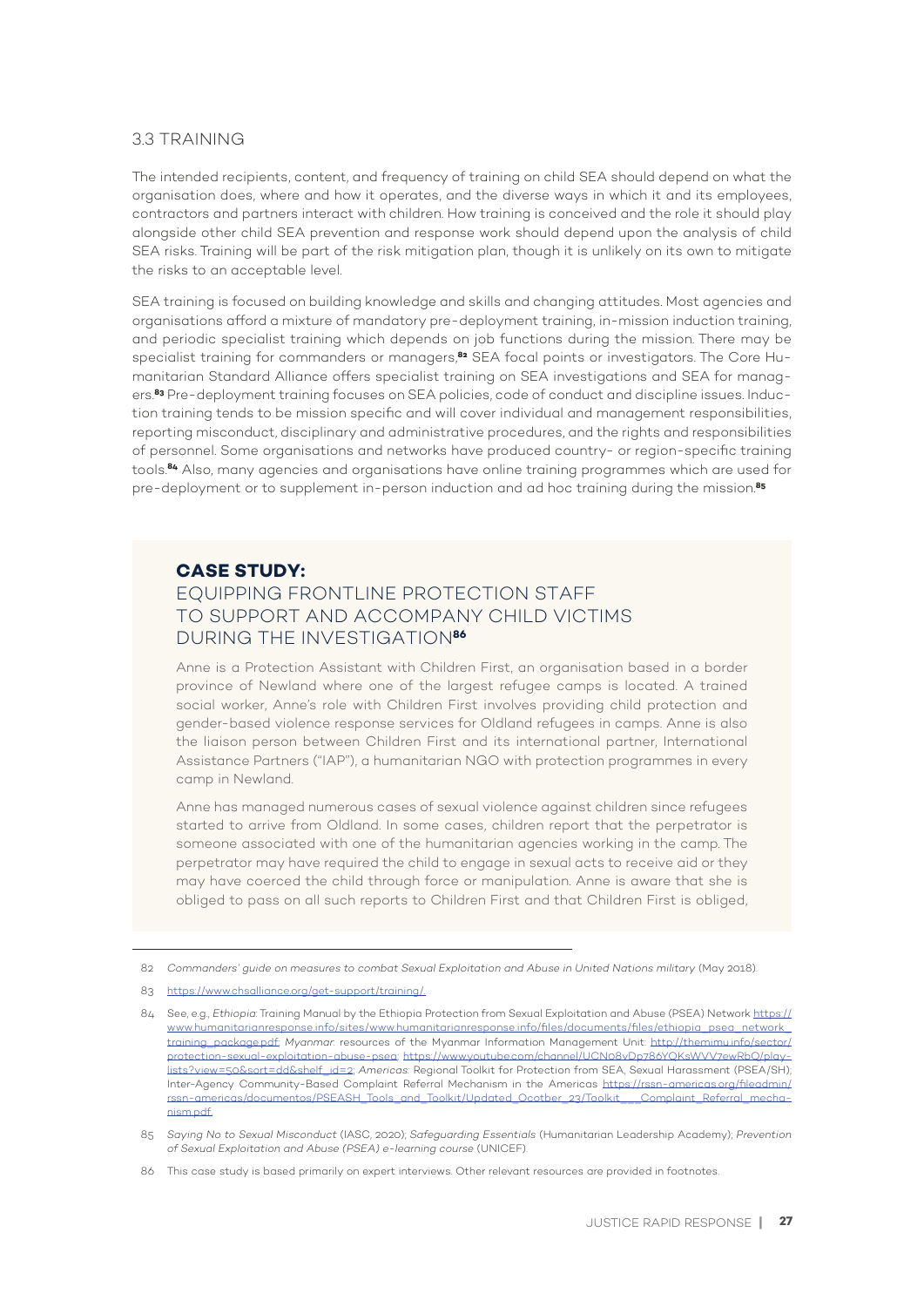under its contract, to report them to IAP. Ultimately, the NGOs receiving the report are obliged to bring it to the attention of the agency where the accused person is employed so that the agency can investigate.

Anne always prepared her reports based on the victim's description of their experience of SEA. But she noticed that when investigators came to gather evidence and interview the victim, they asked her for details about the case that she sometimes did not have. Sometimes they asked her for contact information for other people involved with the child's case or records of medical examinations or tests Children First had arranged for the child. Because no-one at Children First was familiar with the investigative process, they did not have a system in place for recording the information investigators requested.

After Anne completed her report and passed it on, she often remained in contact with the child who made the report. The child was entitled to medical assistance and psychosocial support throughout the investigative process, and because Children First provides these services in the camp, Anne still sees the child and their family during the investigation. Anne began to realise that the investigative process was often tiring and distressing for children. The interviews were long, sometimes without breaks, and children told her the questions were difficult to understand. After the interview, they seemed nervous and tired, and some showed signs that the interview caused them to re-live the trauma of describing the sexual violence they suffered.

In addition, children and their families often asked Anne questions about the investigation process because they knew and trusted her. They asked for status updates, for the timeline of the investigation, when results would be available, or what would happen afterward. Anne was not familiar with the details of the process, so she was unable to answer. The SEA investigators who interviewed the victims were only in the camp for a brief time and were not available to address questions afterward.

Anne discussed these difficulties with her NGO colleagues and with other members of the PSEA Network in Newland. Children First then worked in collaboration with other PSEA Network members to draft informal guidelines and training modules on how to support child victims involved in SEA investigations. The guidelines recommended that protection staff should receive training on what information to record when a victim makes an initial report; that a support person should always be present during interviews with children; and that protection staff should be kept informed on the progress of investigations and able to share updates with victims.

Because of the guidelines and training, Anne now records and preserves specific details of a child's SEA report that she knows investigators will need later. This includes the name and contact details of the victim, their family, and any staff members who interacted with them. It also includes accurately recording the child's description of the conduct while avoiding unnecessary questioning. Children First also now works with medical personnel to ensure physical evidence, such as medical samples, or documents such as test results or medical reports, are preserved. Children First has revised its data management system to ensure that victims' case files are protected securely.

Anne or one of her colleagues now accompanies any child being interviewed by SEA investigators. They serve as support persons or child advocates, accompanying the child before, during, and immediately after the interview.**87** Before the interview, they meet with the child to let them know what to expect and let the child ask questions. If the victim's family is involved, the support person coordinates with the family to plan

<sup>87</sup> The practice of having a child advocate present with a child at key moments in the legal process, as is used in some justice systems, often in high-income countries. See, e.g., Child Law Advice, Advocacy, https://childlawadvice.org.uk/information-pages/advocacy/ (child advocates in the United Kingdom "offer advice and support to a child or young person" and "enable children to express their wishes and feelings" during the justice process. They do not represent them in court).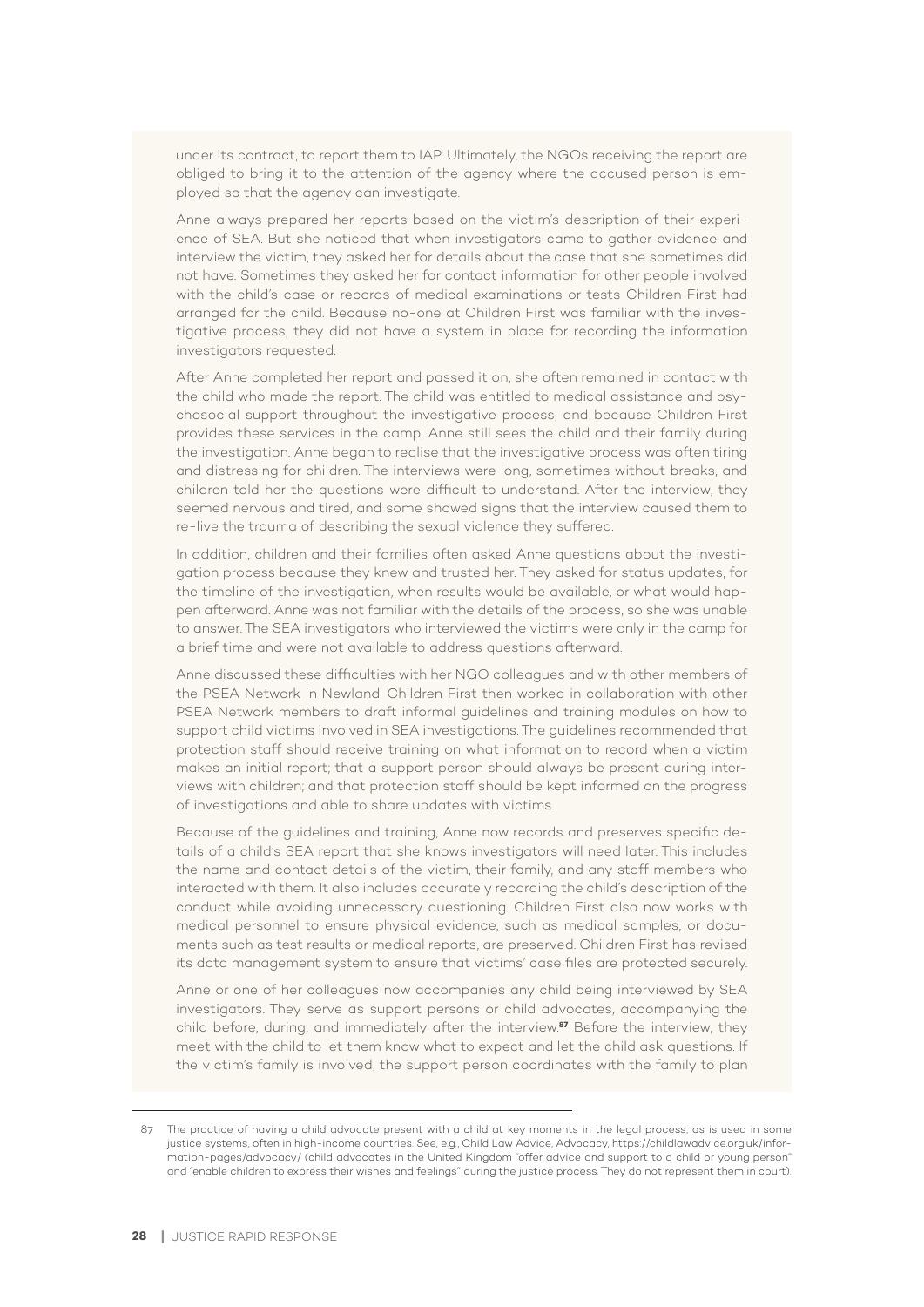the interview. During the interview, the support person stays in the interview room. They do not participate in the interview or serve as translators, but they observe the child and ask for breaks if the child seems tired or upset. After the interview, they debrief with the child to discuss how they are feeling and assess whether they need immediate psycho-social support. They also follow up with IAP and with the accused's employer to ensure the victim receives medical, psychosocial, and other services.**88** Anne and other support persons are trained on the importance of confidentiality and how to advocate for the child without compromising the investigation.

Anne and other protection staff in Newland have also attended information sessions on the investigative process. She also now attends regular case review meetings, where personnel involved in SEA investigations can coordinate and share information with service providers. Investigative personnel share updates on the status of the investigation while service providers give updates on assistance provided to victims. After these meetings, Anne can communicate with victims and their families on any developments in the investigation. The case review meetings and information sessions also allow her to better address their questions about the investigative process.

<sup>88</sup> According to the 2019 UN Protocol on the Provision of Assistance to Victims of Sexual Exploitation and Abuse, each UN agency is responsible for "providing assistance to any victim of sexual exploitation and abuse perpetrated by personnel of their respective agency, fund or programme and, where appropriate, by personnel of implementing partners. Assistance is provided in accordance with the referral pathways at country-level; assistance may be provided directly by the United Nations agency, fund or programme, through contractual partnerships, and/or through collaboration with appropriate service providers at country-level. Upon referral, UNICEF is the provider of last resort vis-à-vis the United Nations system with regard to the provision of assistance to child victims of sexual exploitation and abuse." See *Protocol on the Provision of Assistance to Victims of Sexual Exploitation and Abuse* (12 Dec. 2019).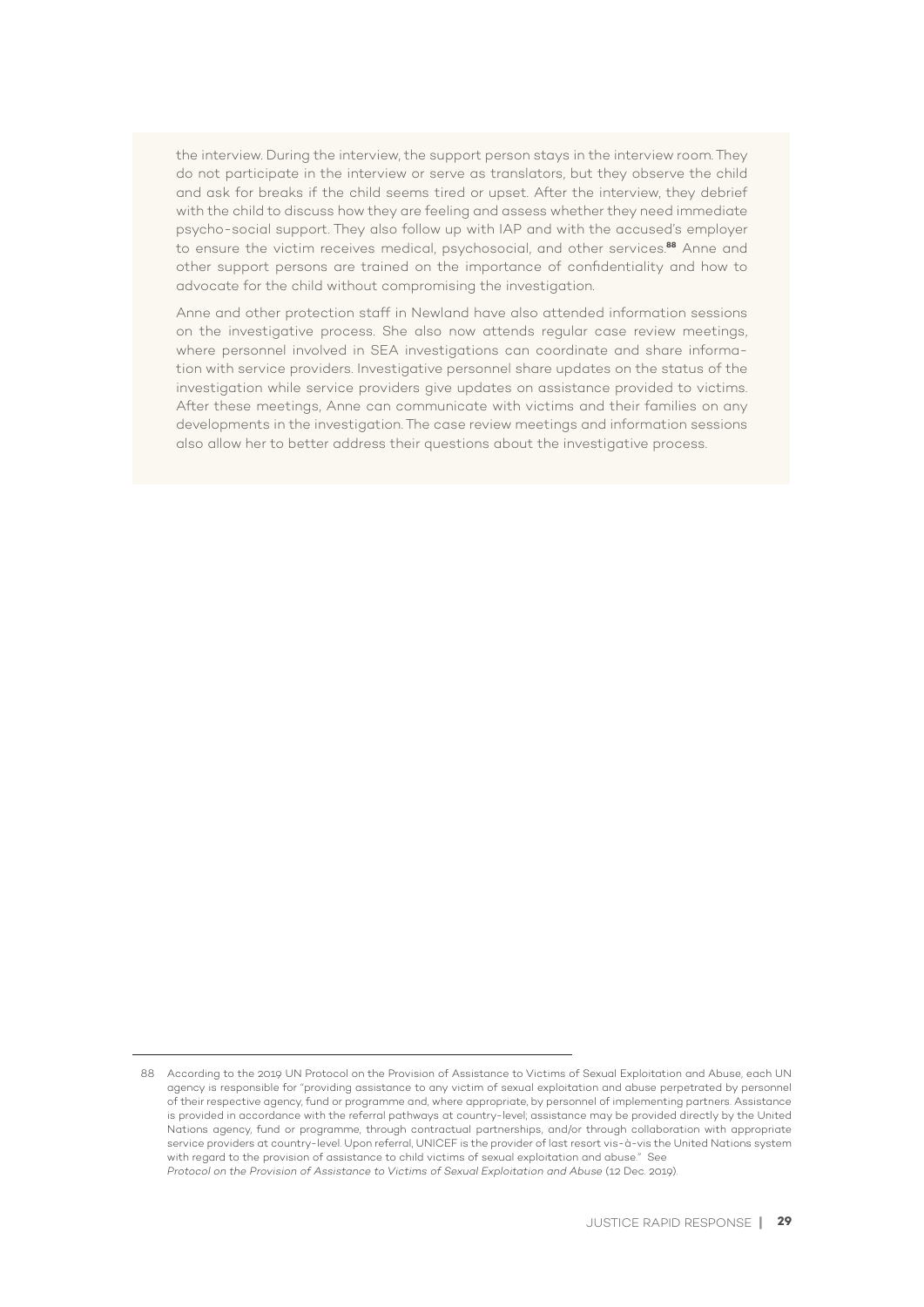## **Child SEA training materials**

Materials which focus specifically on child SEA tend to be more limited or basic.**89** As part of an organisation's overall risk management action plan, it may be necessary to produce and deliver bespoke training materials which address the in-country risks and signpost available services. Training on child SEA should be given in all areas of operation, and given the high turnover of staff, contractors and volunteers, at regular intervals. Training should also be geared towards community organisations and beneficiaries who will often be the first to learn of allegations. It should also engage children proactively so that they know to whom abuse should be reported, what will be the steps taken if abuse is reported, and what can be expected from the process. Community training should focus on helping communities to identify early warning signs of child SEA, explaining how to report allegations, and providing guidance on how communities can support child victims of SEA in a way that contributes to their healing and inclusion.

#### TRAINING SHOULD COVER AT A MINIMUM:

#### **What is SEA affecting children?**

Training must underscore that sexual activity with children (under 18) is prohibited regardless of the age of majority or age of consent locally. Mistaken belief in a child's age is not a defence.**<sup>90</sup>** Training should be context specific, identifying the types of behaviour that occur frequently in the community in humanitarian settings. It should address stereotypes and cultural taboos including homosexuality, sexual practices which may be accepted or tolerated within the community, and deal with scenarios involving persons of trust acting inappropriately (e.g., doctors, teachers, religious or community leaders).

#### **EXAMPLES OF SEXUAL EXPLOITATION INVOLVING CHILDREN:**

- A head teacher, employed by an NGO, who refuses to allow a displaced child to enter his school unless her mother sleeps with him.
- A UN driver who regularly provides rides in the official UN vehicle to village schoolchildren travelling to school in a neighbouring town, in exchange for him taking photographs of them posing naked.

#### **EXAMPLES OF SEXUAL ABUSE INVOLVING CHILDREN:**

▶ Local NGO staff touches a 6-year-old girl inappropriately while playing with her as part of psychosocial intervention.**<sup>91</sup>**

<sup>89</sup> See e.g., a training video on child safeguarding in emergencies: https://safeguardingsupporthub.org/multimedia/child-safeguarding-emergencies.

<sup>90</sup> Special measures for protection from sexual exploitation and sexual abuse (UNSG, 2003) ST/SGB/2003/13 para. 3.2(b).

<sup>91</sup> *Guidelines: Inter-Agency Community-Based Complaints Mechanisms (Protection against Sexual Exploitation and Abuse)* (IASC, April 2016) 95.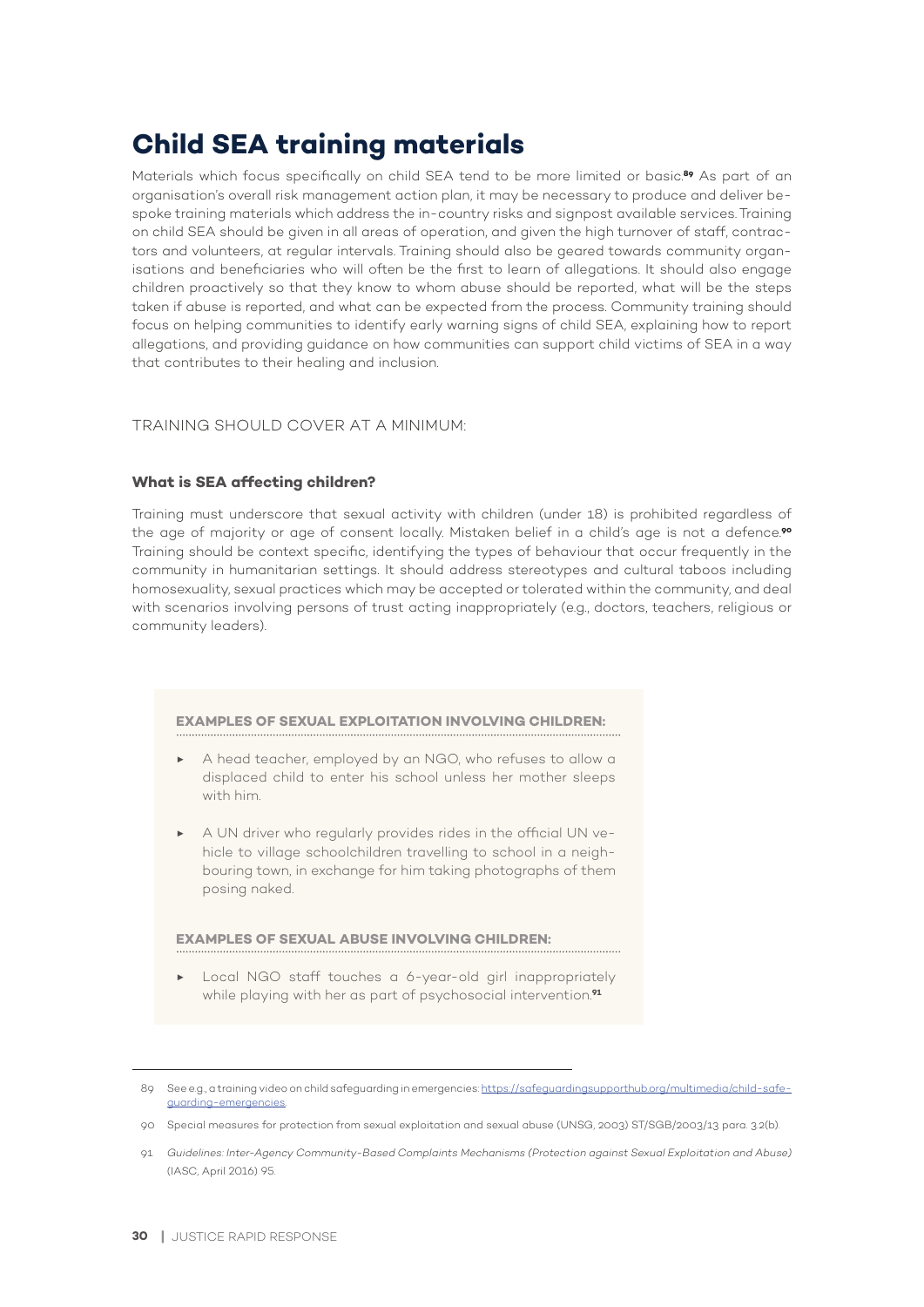#### **How to identify children at risk of SEA?**

Given that children often do not come forward, it is crucial for training to cover possible behavioural indicators (e.g., display of sexualised behaviour; changes in emotional wellbeing; being increasingly isolated or secretive; having money or new things; having older boyfriends or girlfriends; being involved in fights; missing school; returning home late or drunk; spending time at hotels or brothels) and physical signs (changed physical appearance; unexplained physical injuries, scars from self-harm).

#### **What to do if one learns of a case of child SEA?**

This advice should be detailed, practical and context specific, considering the available resources within the community and the humanitarian sector, and recognising where appropriate that usually child SEA will constitute a crime. It should explain why it is important to disclose allegations of SEA (regardless of the hierarchy or rank of the person against whom the allegation is made), how to disclose allegations and what procedures are in place to protect whistle-blowers and how to access them. Employers must not only explain the policy of mandatory reporting to the institutional hierarchy within their agency or organisation, but also why the policy exists and what the consequences are for not following it, giving examples.

#### **The best interests of the child**

Training should explain what this means in the context of SEA, reporting SEA and responding to SEA. It should be made clear and explained how the best interests of the child is a right, a principle, and a rule of procedure, and what this means practically.

More specialist training (and specialist skills) is required for: persons conducting child interviews; child SEA investigators; and persons providing psychosocial support or counselling or other advice to children.

In some emergency settings, it may not be feasible for all organisations to have such trained personnel on staff. Organisations would be alerted to such gaps through risk assessment exercises and should pool resources with better serviced organisations working in-country; this may also contribute to the independence of the investigation. Another solution may be to locate and train appropriate local professionals, providing them with first-hand support for the investigation. According to one of the experts consulted, in a recent investigation involving young adult victims in vulnerable situations, due to COVID-19 restrictions, international investigators were unable to travel to the site of the investigation. The investigators located appropriate local professionals (who were able to communicate with young persons) and trained them to conduct the investigation, planned the investigation in close cooperation with them, remotely. There can be pros and cons to choosing investigators from the local community, and where this is a suitable option will depend on the context. Local investigators are likely to be more familiar with local habits and dialects, probably leading to fewer misunderstandings, however, victims may feel worried that the information may not be kept confidential, or they may feel ashamed to talk about sexual matters with someone they might continue seeing in the community. This may be particularly true for boys who have been abused by men and may fear being labelled as homosexuals. An outsider "leaves and takes those stories away", as expressed by one of the experts.

In sum, it would be ineffective mission-planning to identify child SEA as a significant risk and an absence of specialist staff as a barrier to effective investigations, and not to mitigate those risks.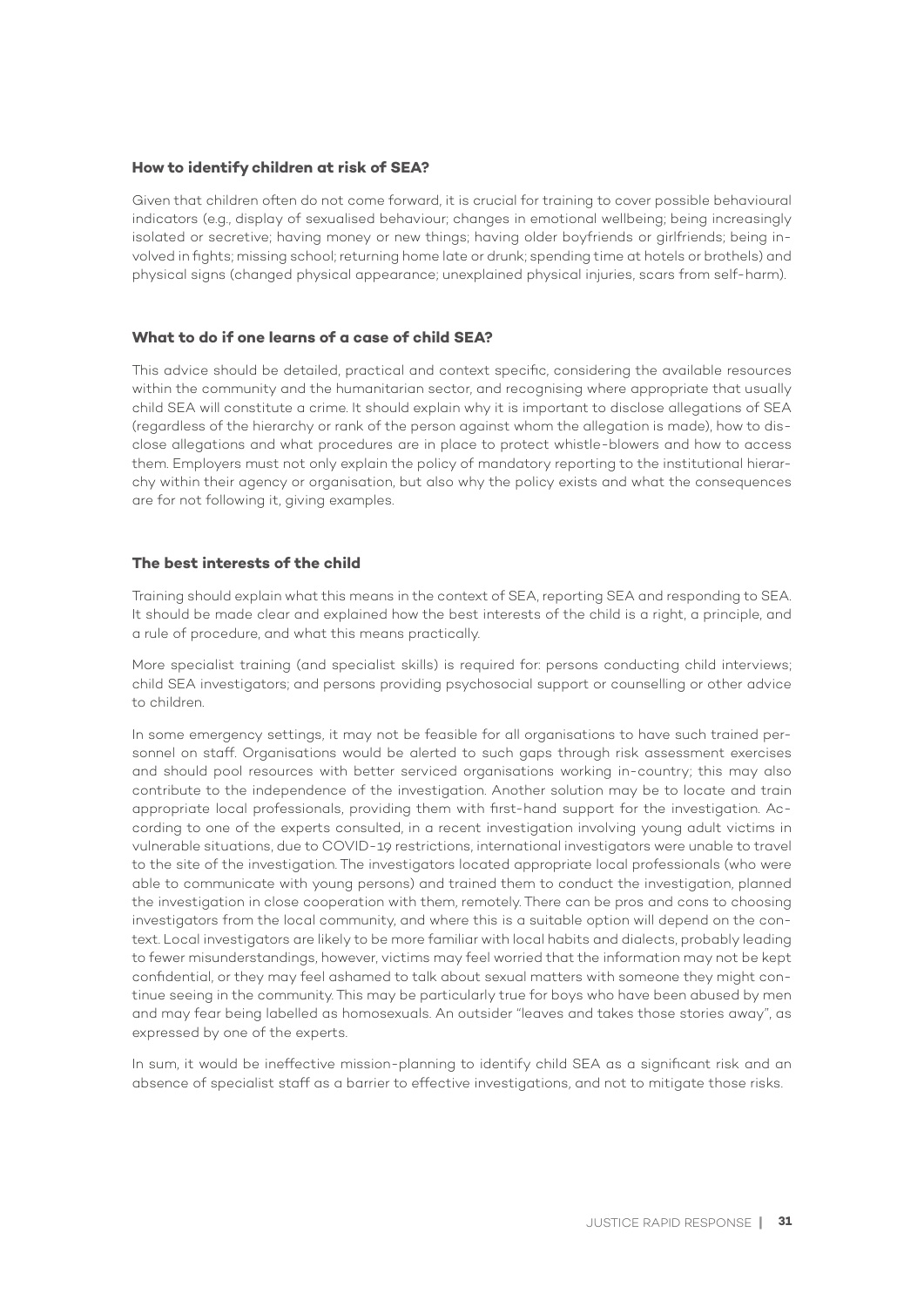#### 3.4 CREATING OPPORTUNITIES FOR DISCLOSURE

Often, children (with the likelihood to disclose further differentiated along age**92** and gender lines**93**) and/or their caregivers will refrain from making official complaints about SEA. Children may fear they will not be believed, because there is a history and a culture which children have internalised of not being taken seriously; "they are pushed away, dismissed, laughed at or scolded for making things up. And so, what happens is then children clam up, they go inward, they don't talk to anyone else."**<sup>94</sup>** SEA experiences may go unreported or not disclosed because child survivors (and their families) may fear the potential impact that societal stigmatisation, shame, and social exclusion can have on their lives. This may include fear of potential negative economic impacts for a family, for example the child survivor (and often their sisters) now being perceived as unmarriable. In contrast, children are more likely to make allegations, especially against non-family members, when a close relative is supportive and believes them.

Entrenched gender norms combined with cultural and religious taboos, and scarce or inaccessible services, make it near impossible for males to disclose SEA, and this is further entrenched by community attitudes.**95** Additionally, many won't disclose or report because the police and judicial system mirrors these societal norms and provides many entry points for revictimisation**96** or because they feel powerless – "If an aid worker rapes me, I could try to go to his boss to tell him, but I won't be able to because I'll be scared of him, he has money and I don't even speak [the language]."**97** COVID and similar public health emergencies which have reduced many agencies' and organisations' field presences have also presented barriers to disclosure as there has been less time and opportunity to build up the necessary trust for disclosure to happen.

Absent or infrequent reporting should not present a false sense of security that child SEA is not happening or that children have no interest in having the abuse stop, nor should it serve as a license to do nothing. Considering the known risks of child SEA, agencies and organisations have positive

- 94 Input from an SEA expert consulted during the preparation of this report.
- 95 *Working with Men and Boy Survivors of Sexual and Gender-Based Violence in Forced Displacement* (UNHCR, 2012) 4.
- 96 T. Heiberg, *Commodities in Stigma and Shame: An international overview of Save the Children's work against child sexual abuse and exploitation* (Save the Children, 2001), 12.
- 97 *Perceptions Around Sexual Exploitation and Abuse (SEA) and Barriers To Community-Based Reporting: Equateur Prov.*, DRC (UNICEF 2021) 13. See also, *Advancing Justice for Children: Innovations to strengthen accountability for violations and crimes affecting children in conflict* (Save the Children, 2021).

<sup>92</sup> Compared to adolescents, younger children (pre-puberty) may be more inclined to disclose sexual abuse to adults, though the picture is mixed. While younger child victims may not realise their experiences are abusive, adolescent victims may experience more feelings of guilt, self-blame and shame, and be aware of the stigma often surrounding the issue of sexuality and sexual abuse. See, C. Leach, MB Powell et al, "The Relationship Between Children's Age and Disclosures of Sexual Abuse During Forensic Interviews", (2016) 22(1) *Child Maltreatment* 79; KH Nguyen et al, "Disclosure of Sexual Violence Among Girls and Young Women Aged 13-24 Years: Results From the Violence Against Children Surveys in Nigeria & Malawi" (2021) 36(3-4) *J Interpers Violence.* See, however, I. Hershkowitz et al, "Trends in children's disclosure of abuse in Israel: A national study" (2005) 29(11) *Child Abuse & Neglect* 1203, which found that the rate of children's disclosure of abuse increased as children grew older.

<sup>93</sup> Girls are 2-3 times more likely to report SEA experiences than boys (although not in every country or organisational setting [see, K. Ji et al, "Child Sexual Abuse in China: A meta-analysis of 27 studies", (2013) 37(9) *Child Abuse & Neglect* 613; G. Nikolaidis et al, "Lifetime and past-year prevalence of children's exposure to violence in 9 Balkan countries: the BECAN study", (2018) 12(1) *Child & Adolescent Psychiatry & Mental Health*; C. Ward et al, "Sexual violence against children in South Africa: a nationally representative cross-sectional study of prevalence and correlates", (2018) 6(e) *Lancet Global Health* 460. Studies on boys 18-24 years old who experienced sexual violence prior to 18 years of age showed non-disclosure rates of more than 70% in Zimbabwe [Zimbabwe National Statistics Agency, UNICEF, & Collaborating Centre for Operational Research and Evaluation, 2013 cited in V. Josenhans et al, *Gender, Rights and Responsibilities: The Need for a Global Analysis of the Sexual Exploitation of Boys*, (2019) ch 3.2, Child Abuse & Neglect Volume 110, Part 1]; 62% in Cambodia [Kingdom of Cambodia Ministry of Women's Affairs, UNICEF Cambodia, & US Centers for Disease Control and Prevention, 2014 cited in Josenhans et al, *ibid*] and almost 50% in Honduras [Government of Honduras, 2019 cited in Josenhans et al, *ibid*]. Boys may be concerned about their masculinity, displaying weakness and some may not perceive their experiences of sexual violence as a problem because they are groomed by their perpetrators on how to interpret their victimisation. If abused by male perpetrators, boys may be worried about being labelled homosexual, which is taboo in many countries and illegal in some. Boys can be punished for being victimised, and are in danger of arrest, removal from their families and/ or placement in juvenile detention centres. Further, socio-cultural taboos deter boys help-seeking because they fear stigmatisation, shame, discrimination, and rejection.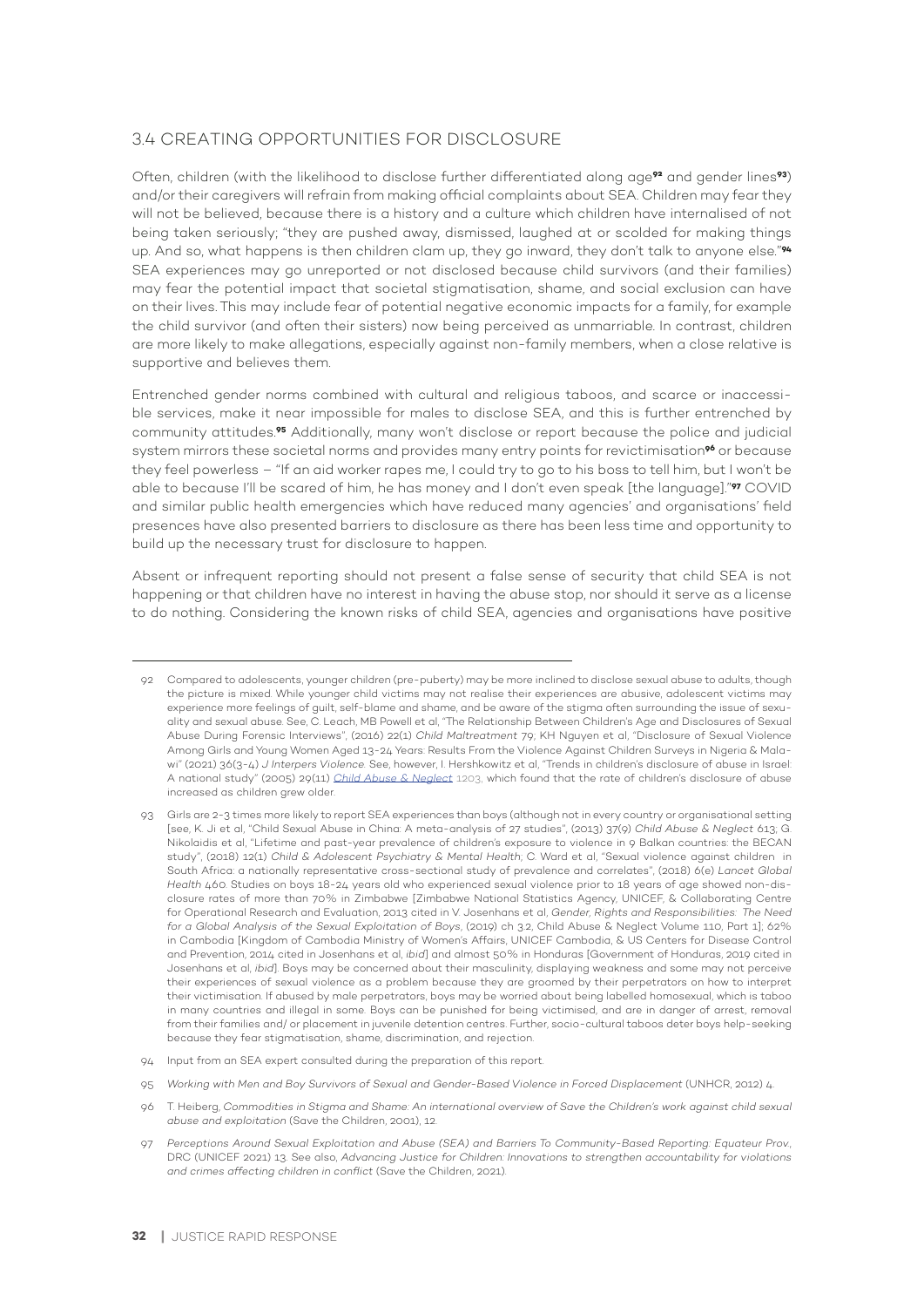obligations to seek out information about SEA. Best practice in terms of creating opportunities for disclosure consists of the following:

#### **3.4.1 FIELD-BASED COMPLAINTS MECHANISMS WHICH INCORPORATE COMMUNITY STRUCTURES**

Community based complaints mechanisms are structures in which trusted community actors receive complaints from community members which are then forwarded to the relevant humanitarian agencies for follow-up. They are seen as preferable to hotlines set up and managed by the agencies or organisations themselves in that they involve community consultation and are in principle adapted to the local cultural context and tend to elicit greater community trust. Nevertheless, the barriers associated with child reporting remain, and need to be considered specifically.

Experts consulted in the preparation of this report spoke of concerns that the process undertaken by many organisations is insufficient. Children's voices are often under-represented in community consultations despite children representing a high percentage of SEA survivors.**98** Setting up entry points for children to submit complaints requires special approaches, such as using trusted teaching staff as community focal points to meet the needs of school-going children, or using schools, religious organisations and child activity centres as desirable locations for child-accessible entry points. However, sometimes these people and places are precisely where SEA can occur, and therefore it is crucial to ensure that education to prevent SEA is extended to structures that regularly interact with children.**99** The best way to engage with child SEA victims may not be obvious from the outset. Good practice is to arrange focus groups with the target group to determine what may work best. For example, in the Democratic Republic of the Congo, the PSEA Network held targeted discussions with child heads of households to understand their attitudes around revealing sexual abuse and to identify the environments in which they felt most comfortable reporting it.**<sup>100</sup>** Experts also recommended developing and disseminating culturally relevant language tools for SEA-related terminology; this would help with education and outreach in addition to facilitating field-based complaints.

#### **3.4.2 EXPLAINING, GETTING BUY-IN AND ENFORCING MANDATORY REPORTING OF SEA**

Most agencies and organisations have in place mandatory reporting obligations which apply to employees and other categories of personnel and volunteers. Increasingly, they also apply to sub-contractors and implementing partners.**101** These are reflected in codes of conduct and the failure to report to the appropriate person or body within the organisation can constitute serious misconduct.**<sup>102</sup>** Nevertheless, the culture of mandatory reporting is often lacking for four principal reasons:

I) Some staff might not understand or agree with the mechanism and think it will put vulnerable victims at risk. Typically, this stems from a misunderstanding of what mandatory reporting is. Mandatory reporting is to the hierarchy within the organisation so that, in the case of child SEA, child protection specialists can assess the allegations and develop a forward-looking plan which takes the child's best interests into account.

<sup>98</sup> *Guidelines: Inter-Agency Community-Based Complaints Mechanisms (Protection against Sexual Exploitation and Abuse)* (IASC, April 2016) 25.

<sup>99</sup> *bid*, 45.

<sup>100</sup> *Best Practice Guide on Inter-agency Community-Based Complaint Mechanisms: IOM's observations from PSEA implementation* (2020) 4.

<sup>101</sup> UN *Protocol on Allegations of Sexual Exploitation and Abuse Involving Implementing Partners* (21 March 2018).

<sup>102</sup> See, e.g., *Protection against retaliation for reporting misconduct and for cooperating with duly authorised audits or investigations* ST/SGB/2017/2/Rev.1 (28 November 2017).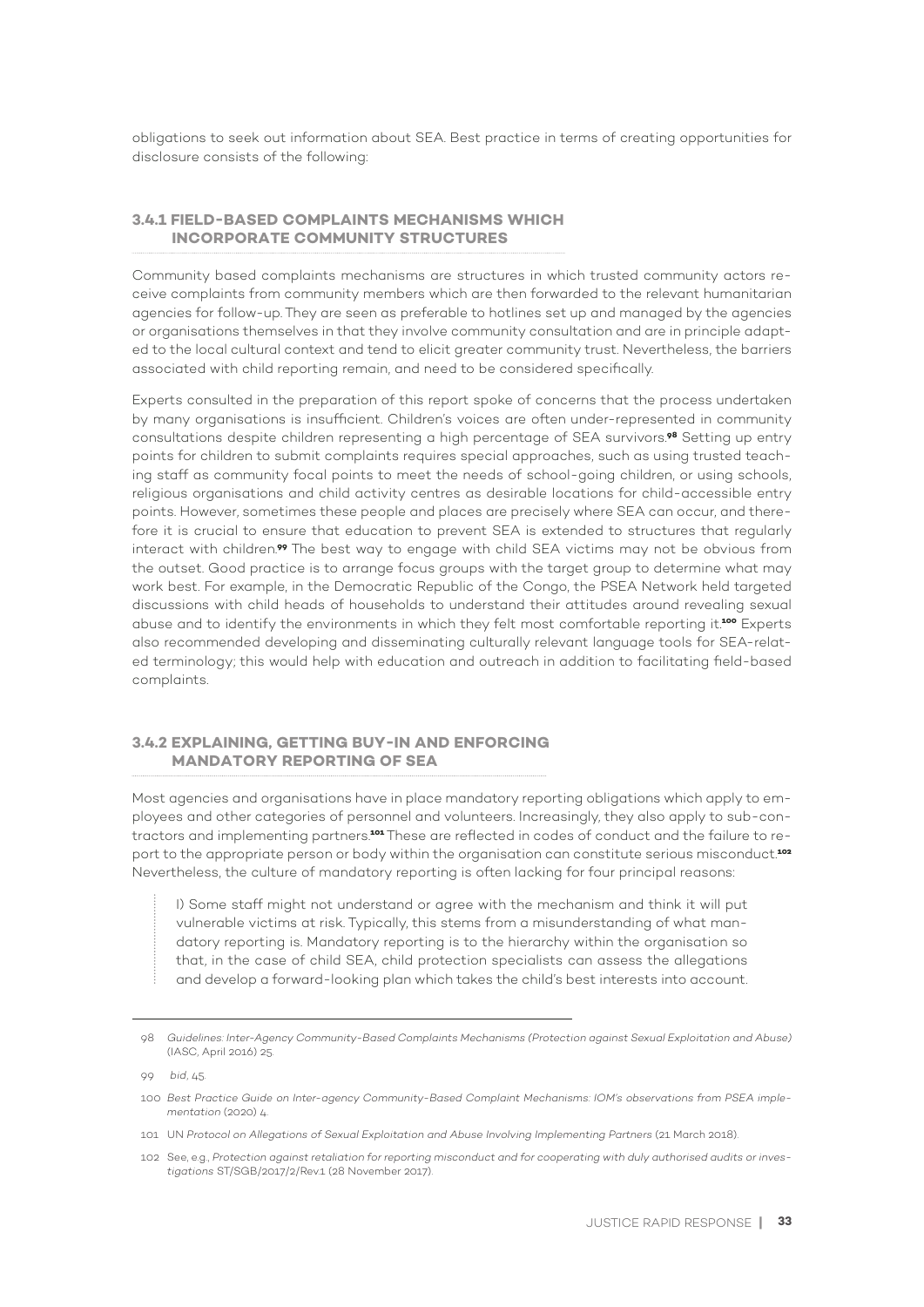Whether an allegation is reported to local authorities is a separate consideration which depends on the strength of the allegations, the child victim's interests and wishes. However, in some countries, national law requires certain agencies and types of professionals (e.g., health workers; social workers; teachers; staff at orphanages) to report allegations of interpersonal violence to local authorities. Thus, in such circumstances, an internal report could result in mandatory reporting to the competent authorities, regardless of the victim's consent.**103** While this is not the practice in the majority of countries, it is an issue the humanitarian sector continues to grapple with, particularly in emergency settings, where established and safe mechanisms to report child sexual abuse might not exist locally and where security can be unstable and dangerous. In such cases, service providers should follow a decision-making process that first considers the child's safety and then the legal implications of not reporting. Supervisors should always be consulted in decision-making to determine the best course of action.**<sup>104</sup>**

II) Some staff misunderstand what constitutes SEA and thus only report the acts they perceive as most concerning, such as rape. Misunderstandings may stem from differing cultural norms in the local context. This underscores the need for continual training and awareness-raising.

III) Some staff think that certain instances of SEA are so "obvious" that someone else would have certainly reported it or the organisation is wilfully blind. Particularly misogynistic work environments in which SEA and sexual harassment are pervasive do not inspire staff confidence to report. The attitudes being reinforced within the workplace lead would-be whistle-blowers to fear that there would be retaliation for reporting.**<sup>105</sup>** Such attitudes may be especially prevalent when there has been a failure to respond appropriately to past instances of SEA or sexual harassment.

IV) Organisations may do little to enforce the policies and sanction those who fail to report so staff do not feel the pressure to report. This culture must change.

#### **3.4.3 PROACTIVE INVESTIGATIONS**

Despite best efforts to make community-based complaints mechanisms child-friendly, much of child SEA will not be captured if agencies and organisations await complaints. It has been recognised, progressively, that there is a need for proactive engagement to capture SEA and particularly child SEA. The IASC has recognised, in the context of its technical support mission to the Democratic Republic of the Congo that rumours or other indicia of abuse should be proactively investigated:

some immediate action can and should be taken as rumours are indicators of potential patterns of misconduct. This could include community consultations on PSEA and to assess the effectiveness of the complaint mechanism entry points in that particular location and modify according to the feedback; analyse relevant programme delivery methods that relate to the forms of SEA in the rumours and adjust as appropriate and increased risk mitigation measures. These actions may contribute to prevention, facilitated reporting, and increased trust by communities. Allegations or rumours that are not acted upon can result in further deterioration of trust in the humanitarian system.**<sup>106</sup>**

<sup>103</sup> *Revictimised: The humanitarian consequences of mandatory reporting of sexual violence* (British Red Cross, 2019).

<sup>104</sup> *Caring for Child Survivors of Sexual Abuse: Guidelines for health and psychosocial service providers in humanitarian settings* (International Rescue Committee and UNICEF, 2012) 93.

<sup>105</sup> D. Mazurana and P. Donnelly, *Stop Sexual Assault against Humanitarian and Development Aid Workers* (Feinstein International Center, 2017) 44.

<sup>106</sup> Senior PSEA Technical Support Mission to the Democratic Republic of the Congo (IASC, 2018) 23.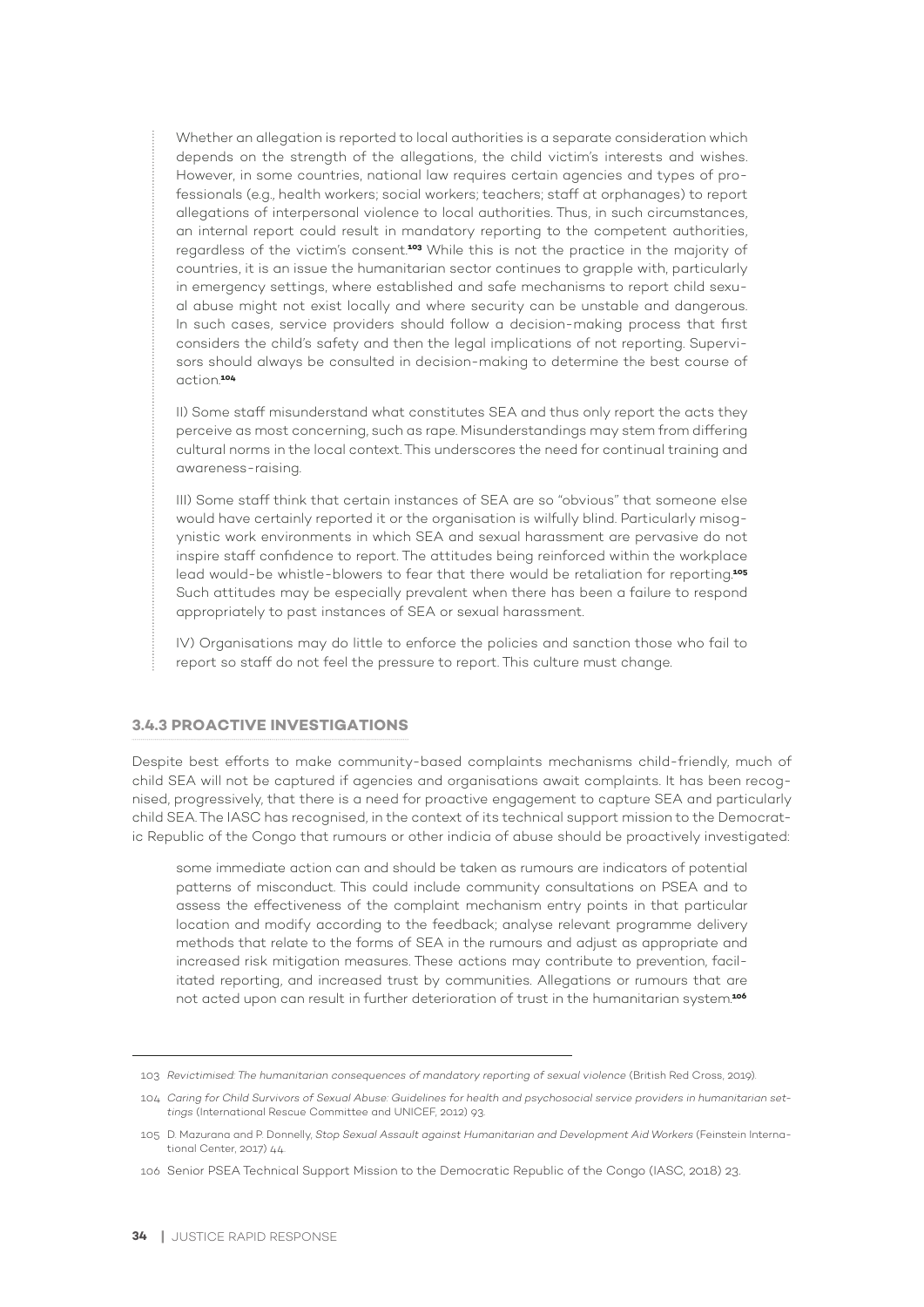Agencies and organisations can seek to intensify community presence and beneficiary consultations and interventions to ensure that opportunities for disclosure arise. As one of the experts consulted as part of the research for this report said: "Community-based interventions actually work, but we do not take the time to do them." Experts underscored the need to teach "basic listening" skills to persons active within the children's surroundings, religious and local leaders, teachers, and persons within the humanitarian and international sectors. Community safety mapping was also highlighted by experts as a useful tool to help children identify and talk about the risks they face in daily life. In such exercises, children are asked to draw the areas where they feel safe or not, or where they feel most safe, where they feel less safe, and who they could turn to in case they did not feel safe. Exploring children's understanding of right and wrong, also in relation to SEA, gained positive results in identifying harm and abuse within communities, and was brought forward as one of the ways to prevent child SEA.

Another proactive tool is to integrate SEA investigators into field locations with high risks of SEA and ensure those investigators are fully supported and empowered by senior management in missions and in the field. Having SEA investigators integrated within field locations helps avoid delays and bureaucracy to commence formal investigations on the ground. This will not always be possible, particularly for smaller operations though greater use of in-mission pooled investigative resources may help with resource constraints and foster greater independence in investigations.

#### 3.5 INDEPENDENT AND IMPARTIAL INVESTIGATIVE PROCESSES

Independent and impartial investigative processes are important to ensure that there is no bias, improper interference or influence in the conduct of the investigation or its outcome. It is also important to ensure that the investigation is free from the perception of bias, which increases faith in the process and its outcome. However, sufficiently independent investigations are rarely in place for allegations of SEA.

Agencies and organisations tend to conduct internal investigations when faced with SEA allegations. SEA is usually reported to or brought to the attention of the agency or organisation for whom the alleged perpetrator was working or affiliated. This will trigger an internal case management process. Humanitarian organisations tend to conduct investigations purely on an in-house basis. Exceptionally, outside investigators may be brought in where there is weak in-house capacity, or where the role of the alleged perpetrator makes a purely internal investigation impossible. In the UN system, usually SEA allegations that are formally reported**107** are referred to the (hierarchically distinct) investigative units of the agencies concerned. For some agencies, the UN's Office of Internal Oversight Services (OIOS) would be asked to investigate, who would then report back to the agency concerned. The agency would then decide what steps to take, if any, in light of the findings. According to the OIOS, SEA investigations involving "serious misconduct" are "by policy considered appropriate if handled by OIOS due to the professional expertise and independence needed for investigating such complex matters."**<sup>108</sup>**

SEA investigations involving child victims proceed similarly, with some added procedures to account for the child's best interests and to ensure that the principle of do no harm is respected. Considerations of the child's best interests will arise during the initial case management process and thereafter. Typically, this will consist of child protection advisors internal to the agency or organisation consulting with, providing support to, and expressing views about what actions should occur in the child's best interests. If the child is interviewed, a child protection advisor or support worker would typically be present. Furthermore, any decision about what would happen following an investigation, if and how cases are moved forward and whether national police or other competent

<sup>107</sup> Many allegations will not be formally reported through accepted internal channels, despite mandatory reporting obligations.

<sup>108</sup> *Evaluation of the prevention, response and victim support efforts against sexual exploitation and abuse by United Nations Secretariat staff and related personnel* (OIOS, 19 March 2021) Assignment No: IED-21-010, para. 102.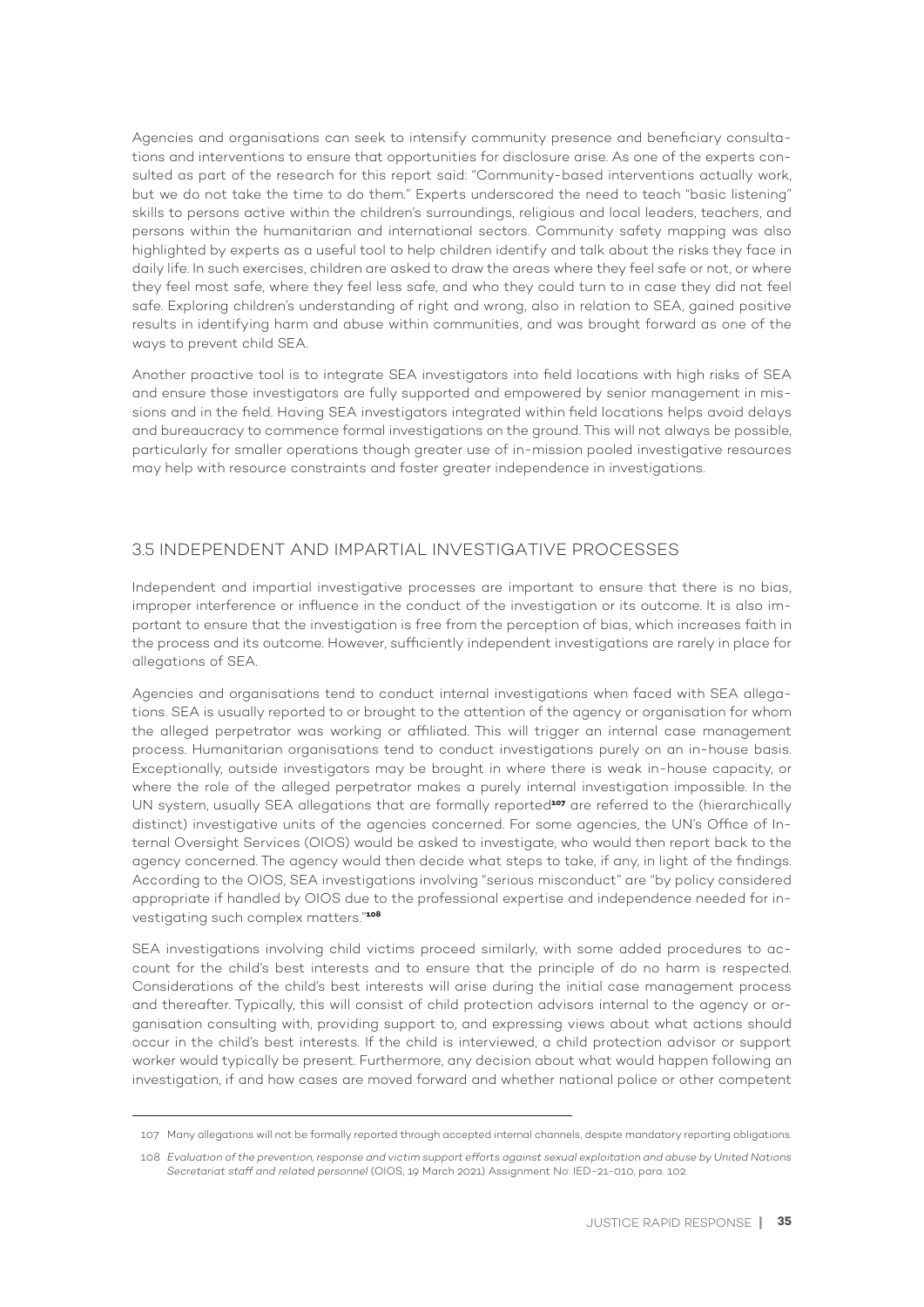national authorities are contacted, typically stem from in-house administrative decision-making processes geared towards ensuring the best interests of the child and doing no harm.

Assessing and determining the best interests of the child requires transparent and impartial decision-making by knowledgeable decision-makers. This is especially important for SEA allegations involving employees or contractors of agencies and organisations where the allegations, if proven, may engage the responsibilities of the agency or organisation or potentially affect their reputation. However, many of the experts consulted for the purposes of the report underscored the conflicts of interest which underlie SEA investigations involving children. The absence of independent advice and support for children during SEA processes where crucial issues related to their best interests are being considered, raises concerns about both the presence of actual bias and the perception of bias. As one expert explained, "for a lot of the children we speak with, whether they are unaccompanied migrant children or child soldiers or children in detention, the adults that are supposed to be taking care of them have interests that conflict with the children's interests." As another expert explained,

a survivor-centred approach is aimed to be an antidote to that. We're dealing with individuals here who have been through horrendous process, and it is them that we need to maintain our focus on, constructing the response and the investigative process should be with them in mind, and involve them and make sure that we address their needs and wishes and communicate with them and get them to participate in decision making and give them agency and choice in a situation where that was removed for them. However, in practice, the organisational considerations and priorities such as human resources, publicity and reputational damage quickly come to the fore. People very quickly lose focus.

To introduce more independence into child SEA internal processes and investigations, agencies and organisations should consider:

- Pooling resources so that those involved in decisions about a child's best interests and doing no harm are external to the agency or organisation against whom allegations of SEA have been made.
- ▶ Providing legal aid and resourcing so that lawyers or independent child's rights advocates are in place from the outset of child SEA investigations so that children's interests can be independently ensured.

#### 3.6 PROMOTING THE AGENCY OF CHILD VICTIMS

Children should have as active a role as they wish in SEA investigations by which they are affected. Those conducting investigations are duty-bound to ensure that children are able to be involved. This should start early on. Outreach and awareness-raising on SEA should include activities that target children specifically using child-friendly techniques so that they become aware of risks and seek help if they need to and wish to. Good practice standards related to community-based complaints procedures indicate that: "A child's ability to provide consent on the use of the information and the credibility of the information will depend on his/her age, maturity, and ability to express him/herself freely." Complaints bodies should build expertise on how to interact with child complainants "by involving persons who are trained to handle the special needs of child survivors of sexual abuse and who are familiar with national laws and policies relating to the protection of children."**<sup>109</sup>**

Children should be able to engage with decisions that affect their interests in ways that are age-appropriate, build their resilience and treat them fairly without discrimination. In order to express their

<sup>109</sup> *Guidelines: Inter-Agency Community-Based Complaints Mechanisms (Protection against Sexual Exploitation and Abuse)* (IASC, April 2016) 57.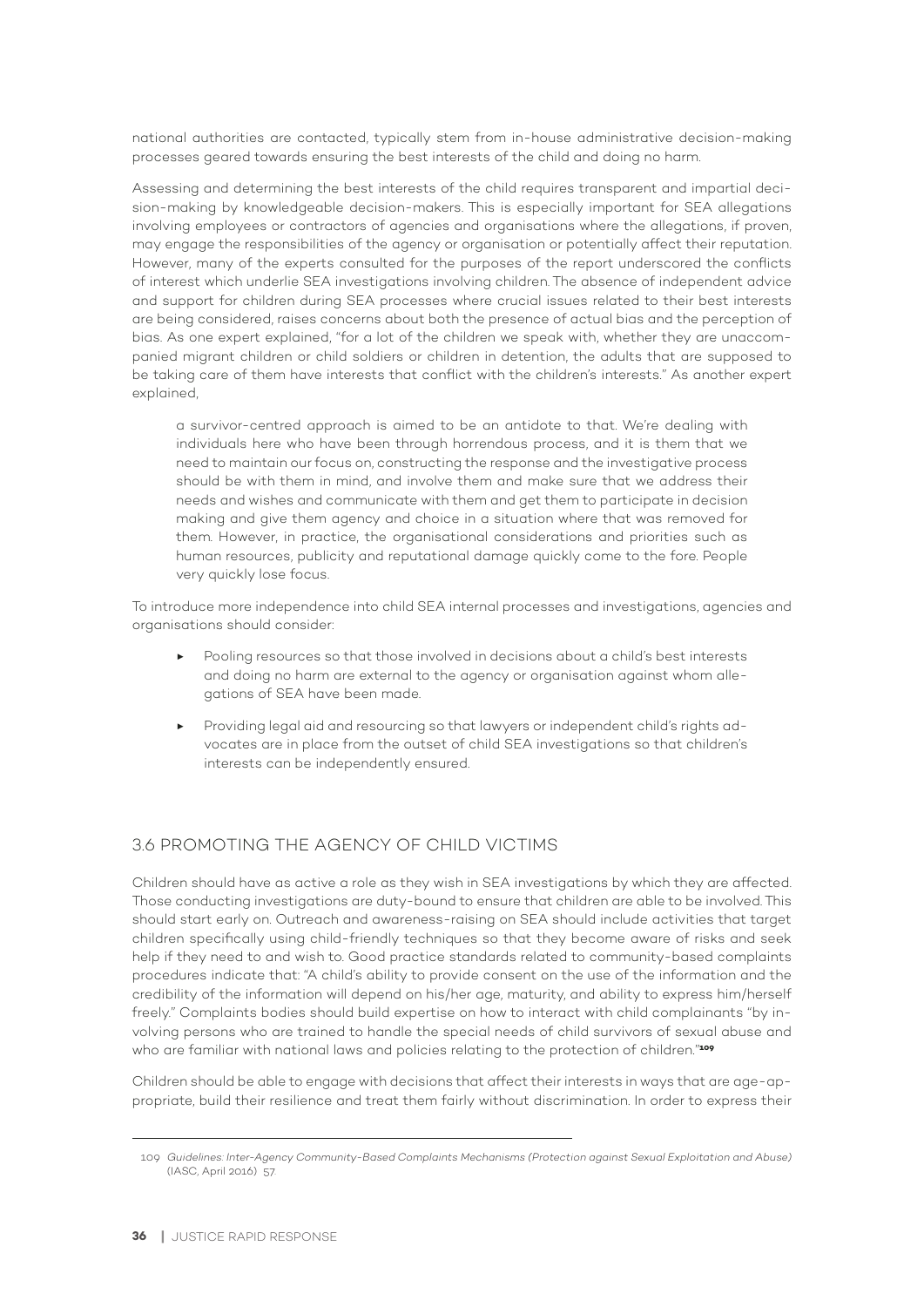views effectively and take decisions about services and support options (e.g., consent to medical examinations, paternity or DNA tests, referrals for psychological support or other services), security requirements as well as the progress of complaints, children should be given information in an age-appropriate way about their rights, the different options they have and any positive and negative aspects related to their participation. Before seeking a child's consent, the child should be asked what they are consenting to, what the scope of their consent involves, and made aware of their right to withdraw consent or refuse a service at any time without it limiting their access to additional forms of support and assistance. Children should be kept informed throughout the process and informed of the outcome. Also, child SEA victims should be provided with the contact details of the SEA investigator or other appropriate person and others involved in providing support to the child.**<sup>110</sup>**

# **CASE STUDY 3:**  STREAMLINING THE PROCESS AND ENSURING INFORMED CONSENT TO DNA TESTING**<sup>111</sup>**

Akira left home with her mother, fleeing a series of attacks on her community in Newland. She was fourteen when she arrived at a refugee camp in Newland. A.B., an NGO worker from another country, Homeland, approached her as she waited in the line at a food distribution point in the camp. She spoke with A.B. while she waited, but when he asked if she would meet him at the end of the day, she refused. The following day, A.B. handed her a smaller portion of food than she had seen others receive. He told her that she would receive less than others unless she agreed to meet him. Akira believed she had little choice and agreed.

They began to meet regularly and were soon having sex at every meeting. Akira didn't want to at first, but A.B. put more and more pressure on her each time they met, and he started allowing her to move to the front of the food line. Sometimes he also gave her extra food or small gifts. Some of her friends were in similar relationships, but she kept it secret from her mother and the older people in the camp, knowing they would not approve. Akira realised she was pregnant a few months later; she kept it quiet for as long as she could, but eventually she had to tell A.B. A.B. denied being the father and not long afterward, Akira heard he moved to work at another camp in Newland.

Akira went to a clinic in the camp to get maternity care. The clinic staff asked about her age and what support she would have after the baby was born. Akira was reluctant at first, but eventually told them what had happened with A.B., her fears about her mother's reaction, and worries about taking care of a baby alone.

The staff member informed Akira that, because A.B. was an NGO worker, they had an obligation to report Akira's case to their management. Akira did not know which organisation A.B. worked for, but the clinic said their management would find out and pass the report on to A.B.'s employer. This worried Akira because she knew A.B. would deny being the father and that he would be angry with her. A nurse at the clinic explained to Akira they had to pass on the report because A.B. had committed a crime by pressuring her into a sexual relationship with him when she was only fourteen years old and violated the "Zero Tolerance" policy barring relationships between humanitarian workers and aid recipients. They also told Akira that if they could prove that A.B. was the baby's father, she could get legal help to ask a court in Newland to require A.B. to pay child support.

<sup>110</sup> *Caring for Child Survivors of Sexual Abuse* (IRC & UNICEF, 2012), 89-90.

<sup>111</sup> The good practices presented in this case study on DNA testing are based on expert interviews. Akira's story is based on women's experiences recounted in: *Empowered Aid: Transforming Gender and Power Dynamics in the Delivery of Humanitarian Aid*, (2020); *Shades of grey in sexual exploitation and abuse* (Orly Stern, 2018); *Litigating Peacekeeper Child Sexual Abuse* (REDRESS, 2020).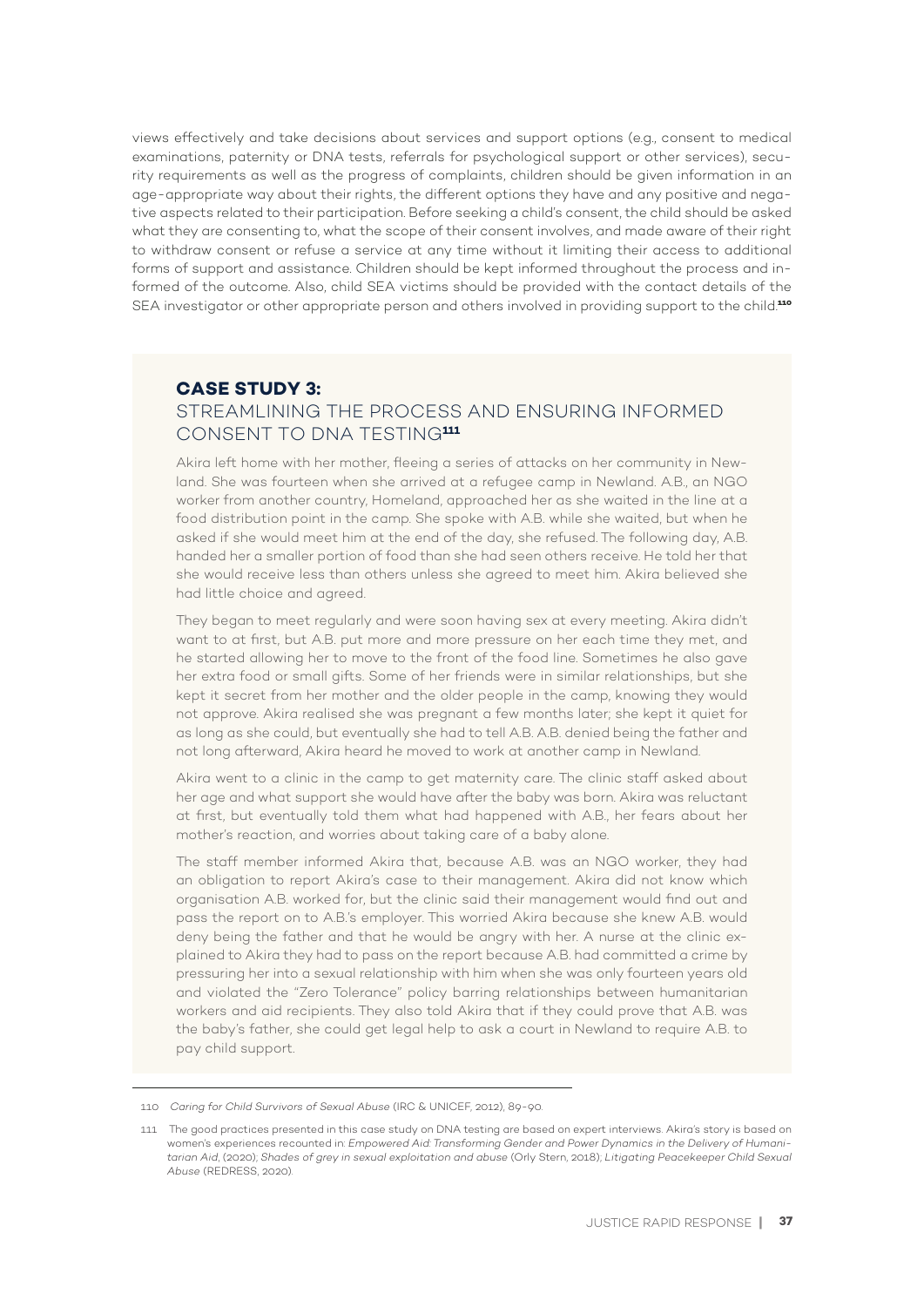A.B.'s employer, an international NGO named Nutrition Global Service ("NGS"), began an investigation into Akira's case. NGS worked with the camp's child protection coordinator to make sure Akira received home visits, regular counselling, and extra support. NGS connected Akira with a legal services organisation to advise her on what a criminal prosecution of A.B. would mean for her and whether she wanted to file a paternity claim. The organisation's lawyer explained that it would become difficult to get A.B. to make the payments if he left Newland, but that they would help her pursue her case. They also explained that either Newland or Homeland, A.B.'s country, might charge A.B. with a crime because sexual abuse of children was a crime in both countries. Homeland's laws allowed its authorities to prosecute individuals for sex offenses against children in other countries.

At the same time, NGS connected Akira with a support person, Fatima, who would accompany Akira when the investigator came to interview her. Fatima told Akira what to expect during the interview: that it was confidential, that there would be detailed questions, and that it would include a DNA test. Fatima explained that the test was important because it would provide undisputable proof that A.B. was the baby's father. Fatima also explained the need for DNA testing to Akira's mother and arranged for her to be present at the start of the interview to give consent to the test as Akira's guardian. She also explained the interview would happen after the baby was born so they could do the DNA test at the same time. This would mean that Akira would not have to meet with the investigator on two separate occasions.

On the day of the interview, Akira, her mother, and the baby went to the clinic to meet Fatima, the investigator, and a translator. They sat in a private room, and after Akira and her mother consented, a nurse took swabs from Akira and the baby for the DNA test. Akira's mother left with the baby and Akira stayed in the room speaking with the investigator, with the translator's help and Fatima present. The investigator asked for Akira's consent to video record the interview.

After the interview, NGS ensured that Akira continued receiving healthcare and counselling at the clinic and that her child protection case manager continued to visit her at home. For a few months, Akira heard nothing about the investigation. Then Fatima visited her shelter and told her that A.B. had agreed to the DNA test and that someone from the investigation team would be coming that week to tell Akira the result. A few days later, an investigation team member came to Akira's shelter and told her that the test confirmed A.B. was the baby's father. They also told her that A.B. had left Newland to return to Homeland and that NGS wanted to refer Akira's case to the prosecuting authorities in Homeland.

The investigation team asked Akira if she agreed for NGS to hand over the results of its investigation to the Homeland authorities. Akira did not know what this meant for her because her family had never been involved in a court case in their own country, not to mention another country. The legal services organisation explained that the process could be long but committed to supporting her throughout. Akira agreed to having the investigation results send to Homeland.

The prosecuting authorities in Homeland accepted the video recording of Akira's interview and the DNA test as evidence in the criminal case against A.B. A.B. was convicted under Homeland's statute providing extraterritorial criminal jurisdiction over sexual abuse of a minor abroad. The legal services organisation successfully pursued Akira's paternity claim in Newland and handed the Newland court's child support order over to the Homeland authorities to require A.B. to make payments.

For children who are too young to understand their rights and service options, this information should also be shared with their trusted adult who can support the child to participate in making a deci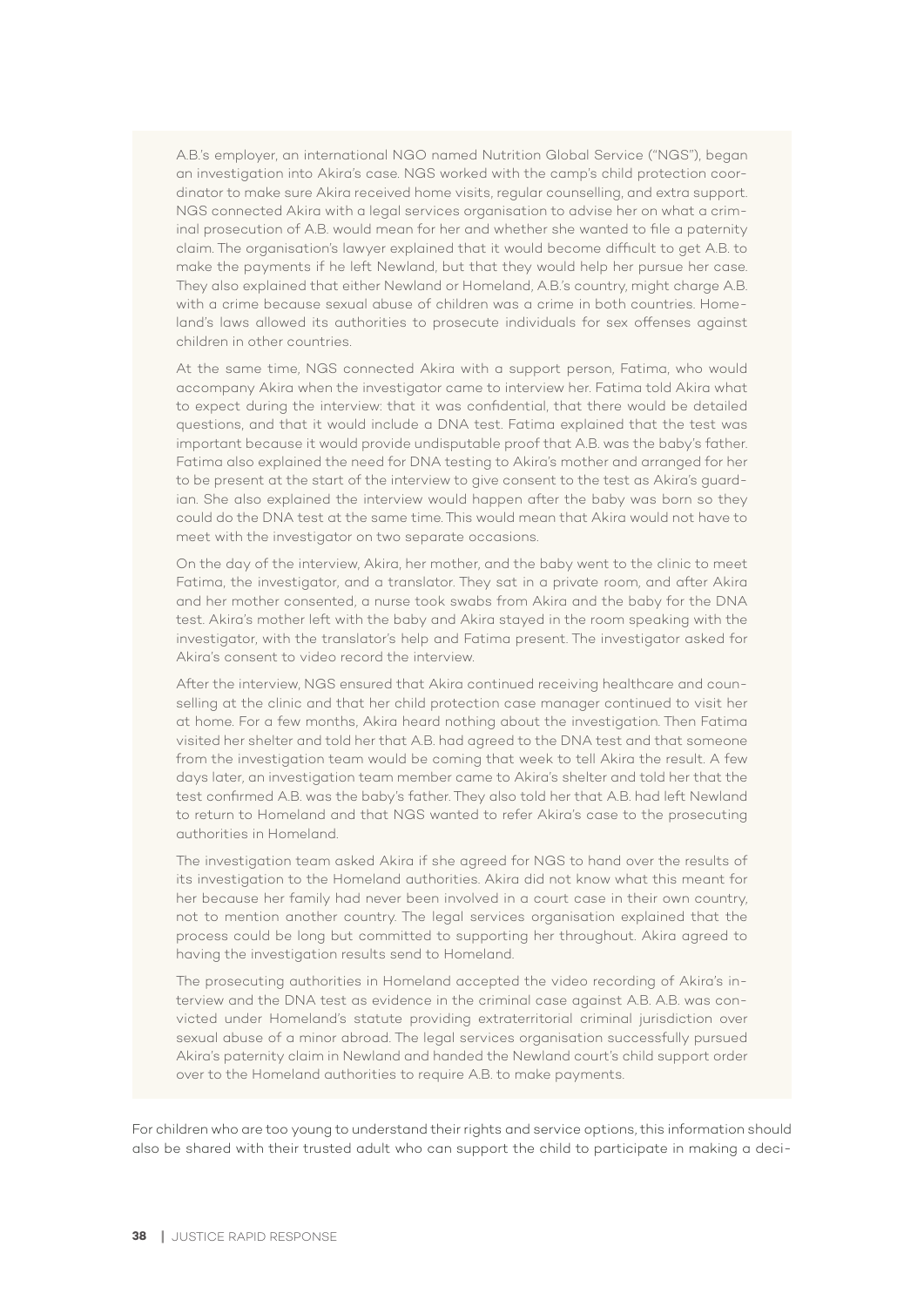sion.**112** Good practice generally dictates that parents (or guardians/caregivers) should be informed about open cases as they are in the best position to provide support and protection. It should be recognised, however, that not every child will have a guardian or caregiver. This is particularly the case with children living on the street, unaccompanied children in displaced persons or refugee camps, etc. Such children should not be excluded from exercising agency in SEA proceedings because of the absence of an appropriate guardian; how best to support the child in such circumstances should be determined on a case-by-case basis. In some circumstances, a child may not wish their parents/guardians to know, and it is important to explore the reasons behind this. It may be in the best interest of the child not to inform the parents, e.g.:

if a parent is suspected of facilitating the SEA;

if the child could be subjected to retaliation, including physical or emotional abuse, expulsion from home, or have his/her well-being compromised, LGBT status being revealed without consent or that the disclosure puts them at risk in their household;

if the child does not want parental involvement and is competent to take such decision; or

if the child is unaccompanied.**<sup>113</sup>**

At times, parents can pressure children to accept "amicable arrangements" between the perpetrator and child's family, in the form of goods or money to the harmed family. Agencies and organisations must be attuned to such dynamics and seek to ensure that children's voices and perspectives are not hidden, and their rights upheld.

Even where parents are informed, this does not obviate the need for social workers, investigators or others who may be involved in following up a complaint to keep the child informed. In this sense, informing a parent does not displace the right for a child to be kept informed and to engage directly with the process.

# 3.7 CHILD-CENTRED SUPPORT STRUCTURES

Child victims of SEA should benefit from the assistance they require to support their well-being, safety, and protection (e.g., medical care, psychosocial support, legal assistance, school, and community reintegration support). Assistance and support to child victims should be provided in a manner consistent with the "best interests of the child."**114** Support should be accessible to child victims, avoid exacerbating disparities, be non-discriminatory, and be targeted to their specific needs.**<sup>115</sup>** Support may also be required for those who support the child – parents or care givers, and for children born out of SEA. At times, support for the child may require helping to foster shifts in attitude within the society – helping the community to recognise the need to integrate the child in a way that respects the child's rights and reflects the child's best interests.

To avoid disparities within communities, parallel services for SEA victims should be avoided; SEA victims should in principle benefit from gender-based violence and child protection programming within their communities and referral pathways should reflect this.**116** However, such programmes are chronically underfunded in most humanitarian operations, are subject to precarious subcontracting and often do not exist in remote, dangerous areas or those affected by health challenges. Therefore, it should be underscored that agencies and organisations are obliged to ensure that appropriate and sufficiently specialized support is available and accessible to child SEA victims, for as long as it

116 *Protocol on the Provision of Assistance to Victims of Sexual Exploitation and Abuse* (12 December 2019) para. 5.3.

<sup>112</sup> *Technical Note on the Implementation of the UN Protocol on the Provision of Assistance to Victims of SEA* (UNICEF, 2021), 8.

<sup>113</sup> *Guidelines: Inter-Agency Community-Based Complaints Mechanisms (Protection against Sexual Exploitation and Abuse)* (IASC, April 2016) 57.

<sup>114</sup> *Protocol on the Provision of Assistance to Victims of Sexual Exploitation and Abuse* (12 December 2019) para. 3.1.

<sup>115</sup> *Core commitments for Children in Humanitarian Action* (UNICEF, May 2010) 8.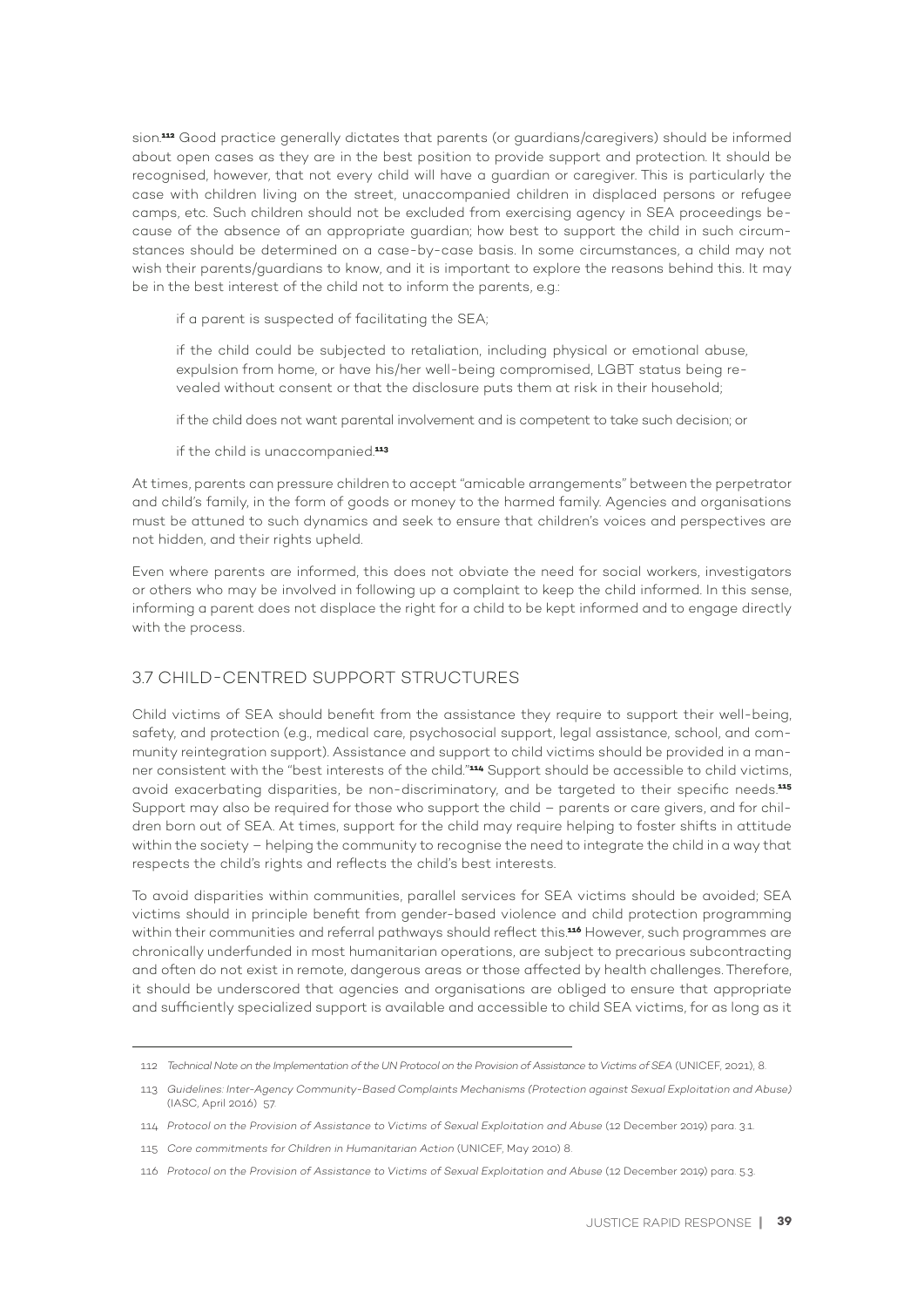is needed. Guidance makes clear that the "unavailability of [gender-based violence and child protection] services locally does not absolve the concerned organisations from having to take action to ensure the victims receive assistance. Where services are not locally available for victims, agencies of last resort are obliged to find a way to provide assistance, and this can mean acting as a case worker for a victim."**117** This level of support is not yet standard.**<sup>118</sup>**

Children participating in investigation processes should receive:

- ▶ Child-centred trauma support before, during, and after an investigative interview
- ▶ Accompaniment by a case worker during the investigation processes. Child victims should always be accompanied by a case worker and their trusted 'safe' adult
- ▶ Accompaniment by a protection/security actor to the appointments during the investigation processes
- ▶ Logistical support such as translation and transportation for interviews and lodging for persons with disabilities and others who require it
- ▶ Information on the status of their cases, and regular updates from their case worker or contact person**<sup>119</sup>**

It is always important for those making referrals for assistance and support for children to ensure that the agreed treatment was actually provided. Insufficient follow-up of referral pathways to ensure treatment was provided, was an issue that arose in the Central African Republic (also stemming from inadequate agency resources, use of sub-contractors and gaps in programme funding):

at the conclusion of the interviews, UNICEF referred the children to a local [NGO] partner for medical care and psychosocial support. While the local partner notified UNICEF that the children were being provided with medical care, it is now clear that the full extent of the services provided by the NGO at that time was a two-hour session in which a social worker, assisted by legal counsel, interviewed the children and filled out paperwork provided by UNICEF. The NGO made no assessment of the children's medical or security needs and did not contact the children in the following months, either to provide additional services or to assess their well-being. While the services provided by the NGO were clearly inadequate, the failure of UNICEF to monitor the conduct of its partner NGO or to follow up with the children themselves is even more disturbing. Furthermore, neither UNICEF nor the Human Rights and Justice Section took any steps to locate the additional child victims who had been referred to in the course of the interviews to determine if they, too, were in need of protection services.**<sup>120</sup>**

# 3.8 CONFIDENTIALITY AND CONSENT

Confidentiality is at the heart of safe, ethical, and dignified SEA investigations and support structures. It impacts all communications with SEA victims as well as how personal data and information

<sup>117</sup> *Technical Note on the Implementation of the UN Protocol on the Provision of Assistance to Victims of SEA* (UNICEF, 2021) 16.

<sup>118</sup> See *Evaluation of the prevention, response and victim support efforts against sexual exploitation and abuse by UN Secretariat staff and related personnel* (OIOS, 19 March 2021) Assignment No: IED-21-010, paras. 138, 139, where it is noted in respect of support services provided by the UN, that medical, legal, psychological and immediate material care for victims and children born from SEA was not funded and support to victims was provided by missions in an ad hoc manner. Further, between 2015-2018, 37% of victims who made allegations received no assistance. Members of community-based complaints networks and victims interviewed in the Democratic Republic of the Congo and Central African Republic said UN support for victims was inadequate, unpredictable and severely lacking in cases involving paternity.

<sup>119</sup> *Technical Note on the Implementation of the UN Protocol on the Provision of Assistance to Victims of SEA* (UNICEF, 2021) 13.

<sup>120</sup> Deschamps et al, CAR Report 6.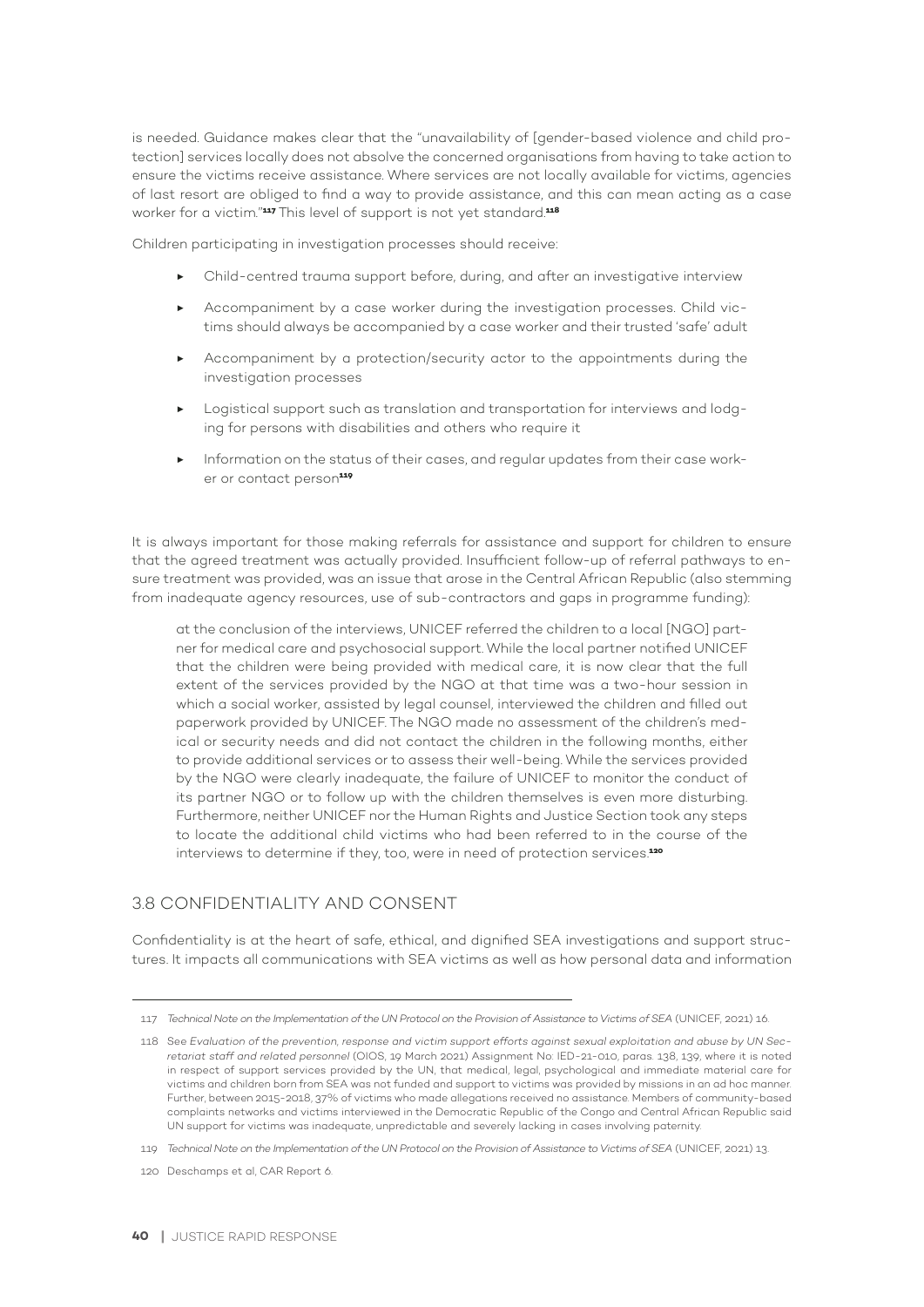concerning what happened to them and their views and perspectives about any investigation and follow-up (including photographic, video, and electronic) is collected, stored and where appropriate, shared.**<sup>121</sup>**

The purpose of confidentiality is to preserve victims' autonomy, dignity, and privacy. An investigator or support worker can only speak to a child victim of SEA after obtaining informed consent. Children's informed consent is necessary and implies that they have access to all appropriate and relevant information to help them make decisions. A child's informed consent should take into consideration their evolving capacities; depending on their maturity, informed consent should come from the child and, where appropriate, also from the parent/guardian.**122** Children with disabilities may also need specific support based on the nature of their impairment, whether it be physical, intellectual or mental, to give consent.**123** How best to obtain consent from children who do not have a caregiver or guardian must be determined on a case by case basis in light of the prevailing circumstances. It may be that an independent child rights' advocate or counsel should be appointed to support and assist the child to understand the implications and decide about consent.

Seeking and obtaining consent from children – particularly those that may have suffered multiple traumas because of the humanitarian crisis and sexual exploitation or abuse — is sensitive and must be handled with great care, ideally by professionals who are experienced in child protection. In dealing with child victims and witnesses, the key concern is that consent must be obtained in a manner that is cognisant of, and sensitive to, their level of understanding, so that the broader goals of protection and prevention are achieved.**<sup>124</sup>**

Even if informed consent is granted, the caseworker or investigator retains an obligation to assess the potential implications of the use of information for the safety of the child considering their best interests and others involved, and to minimise any additional risk. Any subsequent meeting will only take place if it is consented to, and on their terms. Information (including notes, photos, and videos) can only be collected from a victim with informed consent. A part of informed consent is about ensuring that the child understands fully why the information is being collected and what will happen with that information. The child should also understand that consent is optional; it can also be partial or limited. There is no requirement for children to consent to everything or to anything, or to make a decision straight away.

It is crucial to understand whom the child victim does and doesn't wish to know about their harm and abuse, and why, and only share information after gaining explicit permission.**125** However, there are legal limits to confidentiality involving child victims (e.g., the need to follow up with colleagues or supervisors; mandatory reporting legislation; the need to take urgent steps to protect the victim's safety or security, obtaining consent from a parent or guardian for urgent treatment) and a crucial task for caseworkers is navigating these limits ethically and responsibly in the best interests of the child. Children should be informed about these limits in an age-appropriate way so that there is no misunderstanding.**<sup>126</sup>**

All agencies and organisations should have in place privacy and data protection policies and pro-

126 *Ibid*, 96.

<sup>121</sup> See also in this Report: Section 4.1.3: Consent to interview.

<sup>122</sup> In addition to the child's development and maturity, a child's ability to provide consent may be influenced by the censorship power of parents, socio-cultural norms regarding the obedience of children, collective decision making or fear of stigmatisation and shame. Other influences may stem from a community's *culture of hospitality* or children's wish to demonstrate respect for adults, including case workers. Not all parents will operate with a view to ensuring their child's best interests are met. Notably, a parent's self-interest may stem from fear of community ostracisation, stigma or shame. Or they may fear that their own abuse toward their child will be revealed or worry of being implicated in the alleged SEA. See generally, "Informed Consent", in *Ethical Research Involving Children* (Centre for Children and Young People et al, 2013), 63, at: https://childethics.com/wp-content/uploads/2013/10/ERIC-compendium-Ethical-Guidance-Informed-consent-section-only.pdf.

<sup>123</sup> Art 12, *Convention on the Rights of Persons with Disabilities* (Adopted 13 December 2006, entered into force 3 May 2008).

<sup>124</sup> Deschamps et al, CAR Report 32.

<sup>125</sup> *Caring for Child Survivors of Sexual Abuse* (IRC & UNICEF, 2012), 95.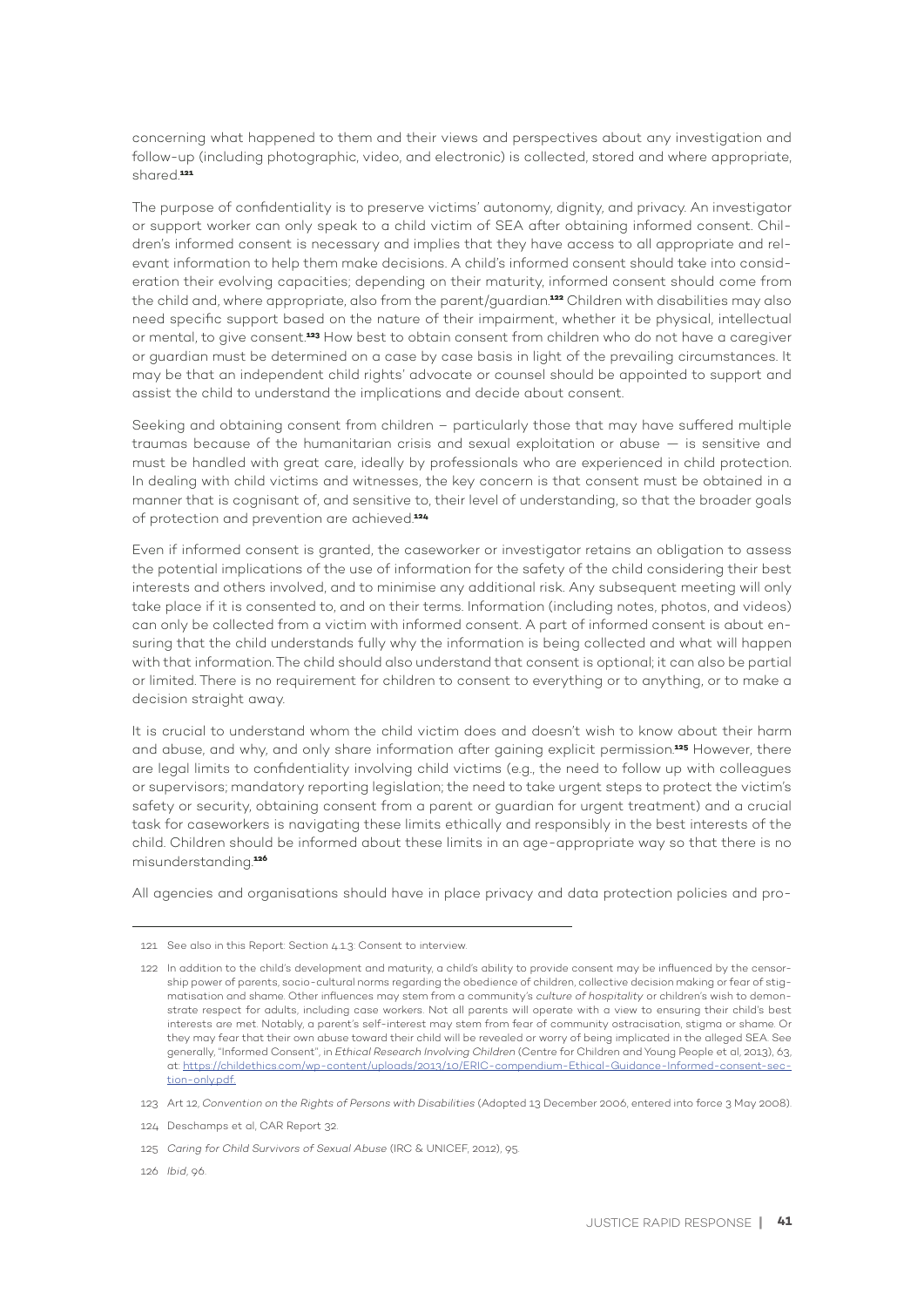cedures with clear mechanisms to ensure that team members are aware, receive the necessary training and fully comply. An internal data protection protocol should clarify who collects information, how it is recorded, who can access it and in what form, how to ensure the security of records (in paper and electronic format) and to define an emergency plan to protect and back up records as needed. Firewalls should be in place to restrict access to sensitive information (all personal data and case specific information should be classified as highly sensitive). Data protection measures should be in place for all victim and witness records: e.g., use of pseudonyms, codes, as well as for referrals made and protective measures taken. Reports should be anonymised, and the identities of victims only shared with those who have a clear need to know. Data protection specialists should have responsibility for data security and ensuring all personnel comply with security protocols.

At times, the victim's right to privacy becomes wrongly confounded with an organisation's wish to protect itself from the notoriety of SEA allegations. The right to privacy belongs to the child and not to the agency or organisation whose employees have been accused of perpetrating SEA on that child. Privacy should not be used as an excuse to avoid institutional transparency related to SEA. It is expected that agencies and organisations are transparent about the number and types of SEA allegations they receive and how these allegations are dealt with. This is important for institutional accountability, accountability to donors and the local beneficiary population.**127** It is also important for staff of the organisation to understand how policies on the prevention and response to SEA are being actioned in practice. It should be mandatory for agencies and organisations to release information. Good practice is to release statistical data that are not sufficiently precise to be able to reveal (even inadvertently) confidential information about a particular individual or case. Also, an agency's privileges and immunities should not be used to impede SEA investigations, for instance by imposing barriers to sharing information collected by the agency with competent national investigators, whether from the country where the abuses took place, or the country of nationality of the alleged perpetrator, where different. As the independent panel of investigators of the UN response to incidents in the Central African Republic, made clear:

The principle of confidentiality is not an end unto itself, but rather a means to protect victims, witnesses and staff. Confidentiality should not be used as a shield to prevent United Nations staff from taking appropriate and necessary action to protect civilians and ensure accountability. Rather, the principle of confidentiality must be balanced against the equally important goals of prevention and accountability.**<sup>128</sup>**

<sup>127</sup> *Increasing Transparency on SEA in the Aid Sector: The Importance of a Harmonized Approach to SEA Data Collection and Reporting* (GCPS Consulting, Sept. 2021).

<sup>128</sup> Deschamps et al, CAR Report 11.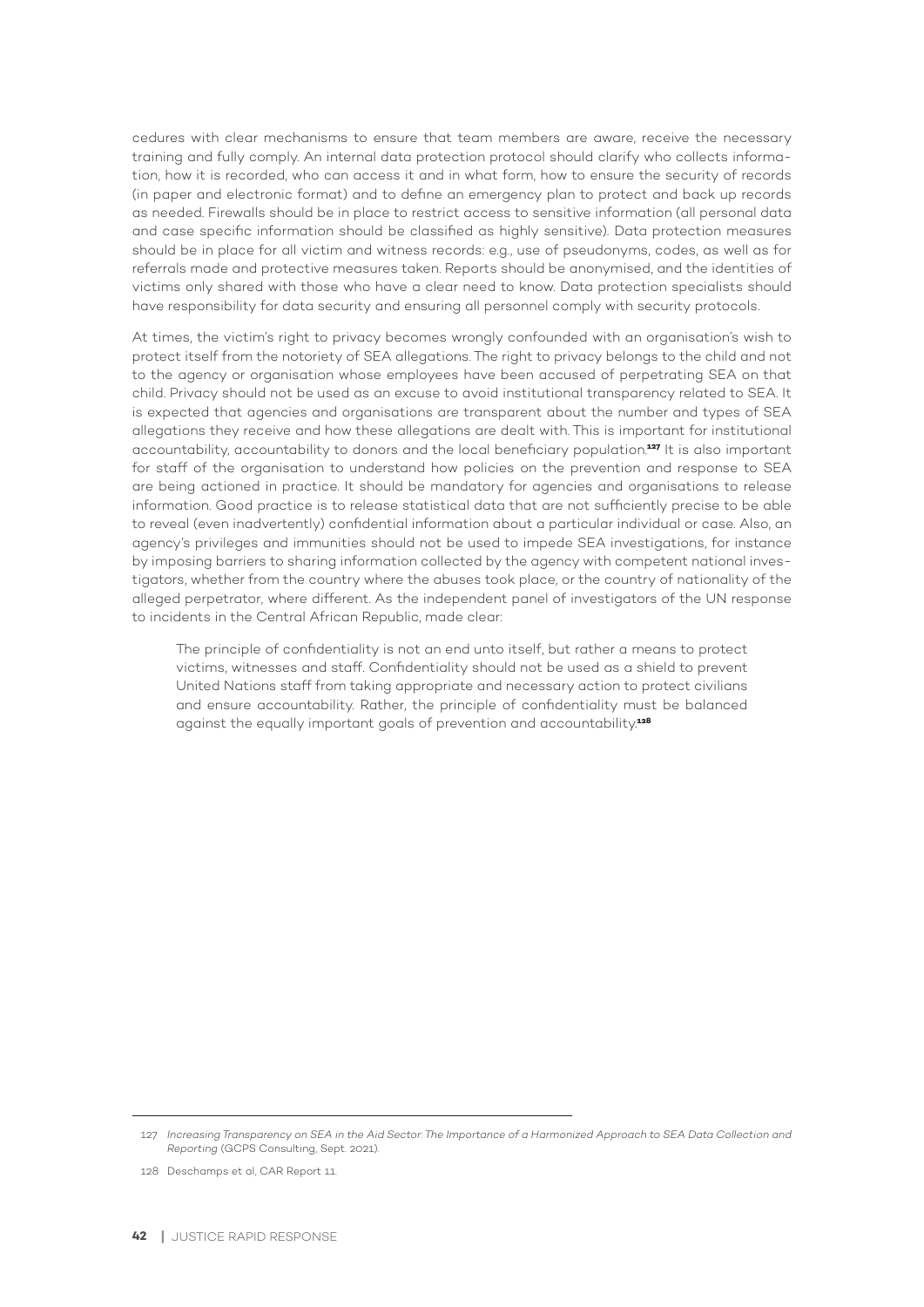# **4.** Interviewing Child Victims as Part of SEA Investigations

This section explains some of the key aspects involved in interviewing child victims of SEA, however, it is not a guide to prepare inexperienced interviewers. Interviews of child victims of SEA should be carried out by ski however, it is not a guide to prepare inexperienced interviewers. Interviews of child victims of SEA should be carried out by skilled professionals.

# 4.1 CONSIDERATIONS BEFORE THE INTERVIEW

#### **4.1.1 DECIDING WHETHER TO INTERVIEW A CHILD VICTIM OF SEA**

Putting the victim at the centre of the process requires that they be informed, consulted, and involved in the investigation as much as possible. However, interviewing a vulnerable child may not always be essential for the purposes of uncovering the truth and can be traumatising. Experts agree that vulnerable children should only be interviewed if it is necessary to do so, and only where the interviewer (or person accompanying them) has the appropriate skills to conduct such an interview. For example, the independent panel of investigators of the UN response to incidents in the Central African Republic, decided not to interview the child victims as they were so over-exposed to interviews. Instead, it used the original interview notes taken by others and interviewed other informants with relevant information. The decision whether a child victim is sufficiently resilient to interview should be based upon an individual risk assessment of the child's personal characteristics which considers the following factors:

#### **PROTECTIVE ENVIRONMENT:**

What factors provide or contribute to the child's protective environment?

#### **RESILIENCE:**

What factors support the child's resilience in coping with difficult circumstances (e.g., sociability, secure attachment, personality, age, stage of development, level of education)?

#### **ADVERSITY:**

What factors threaten a child's well-being or safety (e.g., abuse, neglect, stigma, retaliation)?

#### **VULNERABILITY:**

What factors increase a child's vulnerability to negative events (e.g., disability, lack of attachment to parents/ guardians, conflict, displacement, poverty)?

Children assessed as having both high adversity and vulnerability present the greatest risk for interview. Mitigation measures must be in place prior to interview; where adequate mitigation is impossible, the interview should not proceed.

If a child is suicidal or homicidal or at risk of being hurt or killed, they will need immediate assistance from service providers and/or the police. This requires parental/guardian consent, provided the par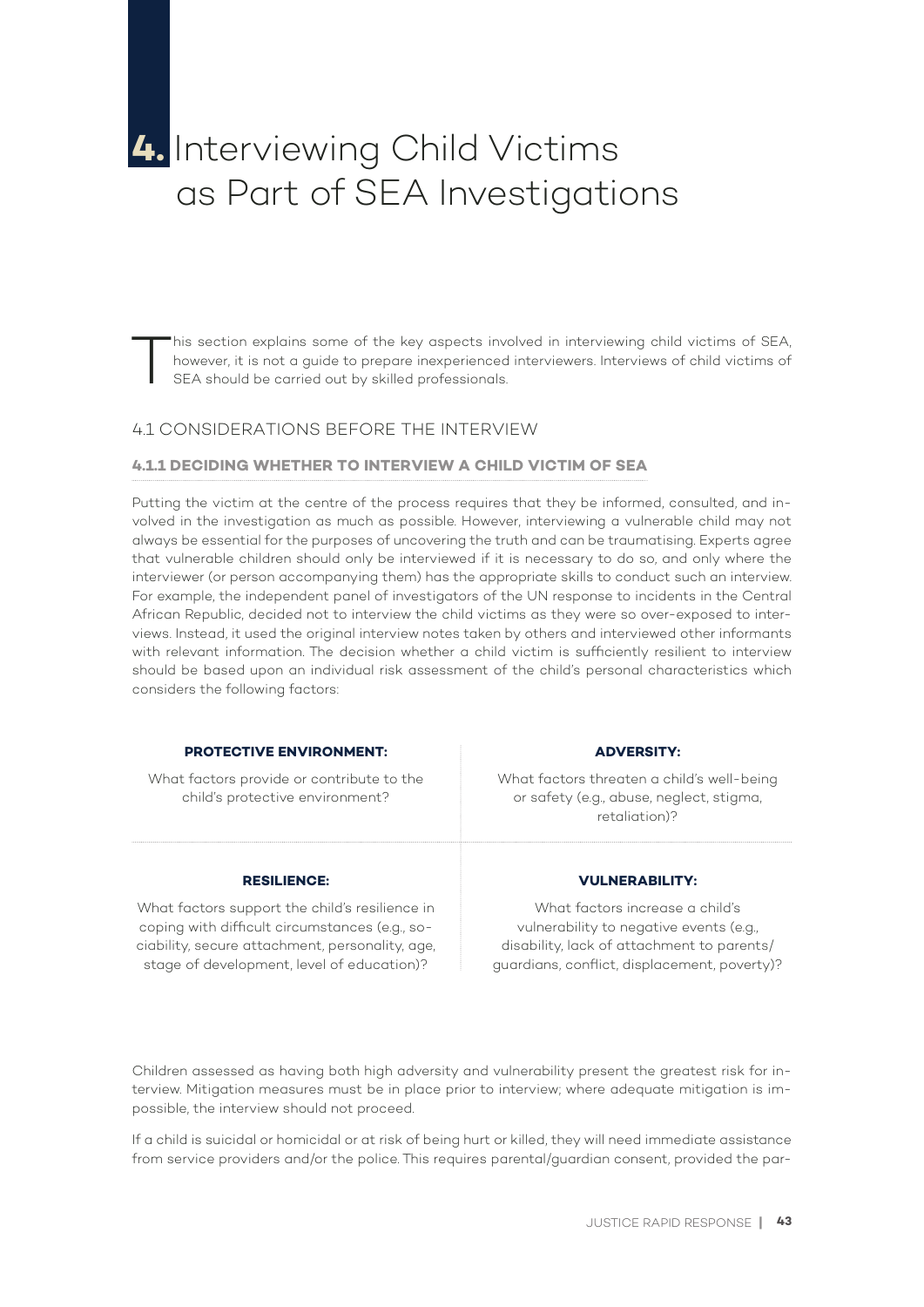ents are not implicated in the harm or abuse.**129** Also, if there is reason to believe SEA is continuing or at risk of recurring, this must be addressed immediately.

#### **4.1.2 AGE CONSIDERATIONS FOR INTERVIEWING**

#### **INFANTS, TODDLERS, AND VERY YOUNG PRE-SCHOOL CHILDREN** (ROUGHLY AGE 0-3):

- Are in the process of acquiring linguistic skills.
- Can recall persons and experiences but are not able to describe them.
- There are no other nonverbal or other evidence-based means of collecting information from children of this age about possible experiences in a reliable way. However, for some 2–4-year-olds, non-verbal play can still be used with experienced social workers to provide an account or contribute to their account of what may or may not have happened.
- SEA investigations directed at the youngest children should rely on information from other sources.

#### **PRE-SCHOOL CHILDREN** (ROUGHLY AGE 4-6):

- Are in the process of acquiring conversational skills. Around age 4, typically developing children begin to possess the necessary skills to describe events.
- Often, they still have very limited language and memory skills.
- Attention spans may be very short, dependent on time of day, being tired, hungry, nervous etc.
- Are extremely vulnerable to suggestion, implying poorly conducted interviews involving leading, closed, or coached questioning can result in completely distorted accounts.
- Other investigative methods should be given preference.
- Where it is necessary to conduct a child interview, this must be conducted by a specialised child interviewer (and in case needed, an equally specialised interpreter).
- Usually, an interview should take place as a matter of urgency, as memory fades very quickly. However, the timing of the interview should be trauma-informed and good practice is to be led by the child as to when it is best for them to recount their experience.
- If the child has previously been subjected to suggestive questioning by anyone, a forensic interview is not to be recommended, as the chances of obtaining reliable information are very limited.

#### **YOUNG (PRE-ADOLESCENT) SCHOOL-AGED CHILDREN** (7-10)**:**

- Have typically acquired the necessary skills for describing events to previously unfamiliar persons and are often able to concentrate for longer periods of time.
- Are still vulnerable to suggestive questioning and to the expectations of adults.
- Respond well to interviews when they are motivated to tell and remember the events under discussion.
- Interviewers must be properly trained and tailor interviews to needs of the individual child.

<sup>129</sup> *Caring for Child Survivors of Sexual Abuse* (IRC & UNICEF, 2012), 96.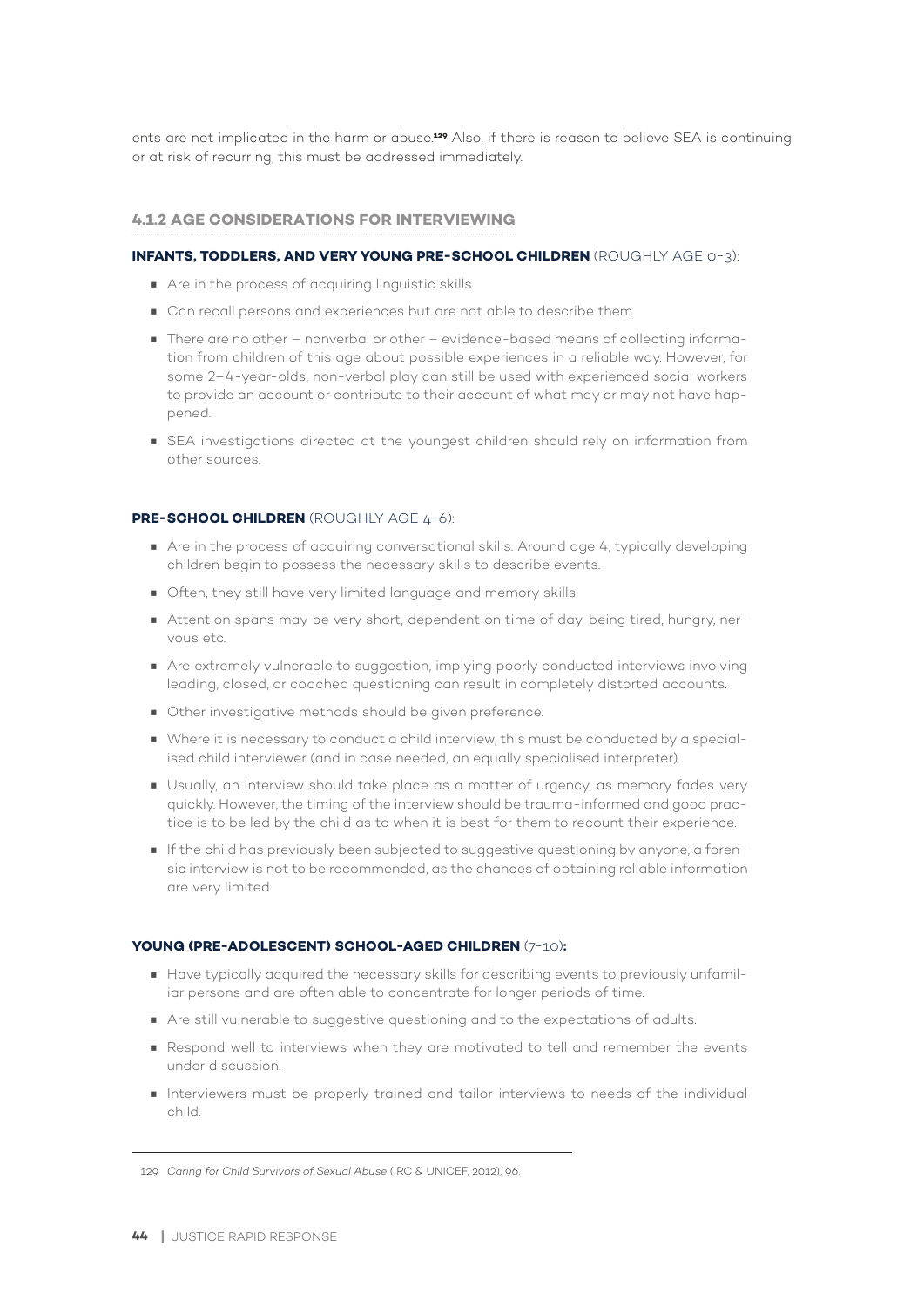#### **ADOLESCENT CHILDREN (11-18):**

- Have developed adult-like cognitive skills, however, emotional development is still in progress.
- Older adolescents run the risk of being over-estimated in their capacities by interviewers, because they look and appear adult. Interviewers risk neglecting the vulnerabilities of adolescents.
- Sexual development and hormonal changes affect mood and reasoning.
- Adolescents are still suggestible and known to be at a heightened risk of, e.g., false confessions, which needs to be taken into consideration in any interview situation.
- If children of this age want to be interviewed, interviews should be sensitive and trained.
- As for all children, they should be interviewed in a non-judgmental way, relying on open-ended prompts, and should be given an opportunity to tell – but never be manipulated or coerced into telling.

#### **4.1.3 PREPARING FOR THE INTERVIEW**

Interviews with children should be conducted by trained professionals. It is crucial to prepare in advance of the interview to anticipate the challenges that may arise. This is to ensure that the conditions to interview the child are as safe, discreet, supportive, and non-confrontational as possible. The child and her/his parent/guardian and legal representative if applicable should also be prepared for the interview: for example, they should be told the purpose of the interview, what types of questions will be asked and how long the interview is likely to take.

It is important that the investigative team anticipates the issues that are likely to arise and what support will be needed and plans for specific support to be available as needed, prior to conducting the interview.

From an evidentiary standpoint, SEA cases are difficult to prove, and it is important that the interviewers ask the right questions and connect the questions with other data that may be available. There is a need to avoid unnecessary re-interviews to address gaps in initial questioning and careful planning will help to avoid this.

#### **4.1.4 REMOTE INTERVIEWING: PITFALLS AND POSSIBILITIES**

Remote interviewing has become prevalent during the COVID-19 pandemic. As put by one of the experts: "It was remote or nothing at all." Contrary to expectations, some research and several of the experts found that if well planned, remote interviewing could be a useful alternative to in-person interviewing. For example, experts gave anecdotal examples of adolescents who felt more comfortable disclosing sensitive information via phone, video or voice message. However, fully remote interviewing will not be possible in all contexts due to a lack of infrastructure, and in cases where remote interviews are considered, preparation would need to be as thorough as for in-person interviews, if not more. Often, remote interviews will involve some hybrid elements, where the child victim attends a physical location to connect to a video feed, and/or a support person is available on site where the child is located, to provide any needed assistance before, during or following the interview.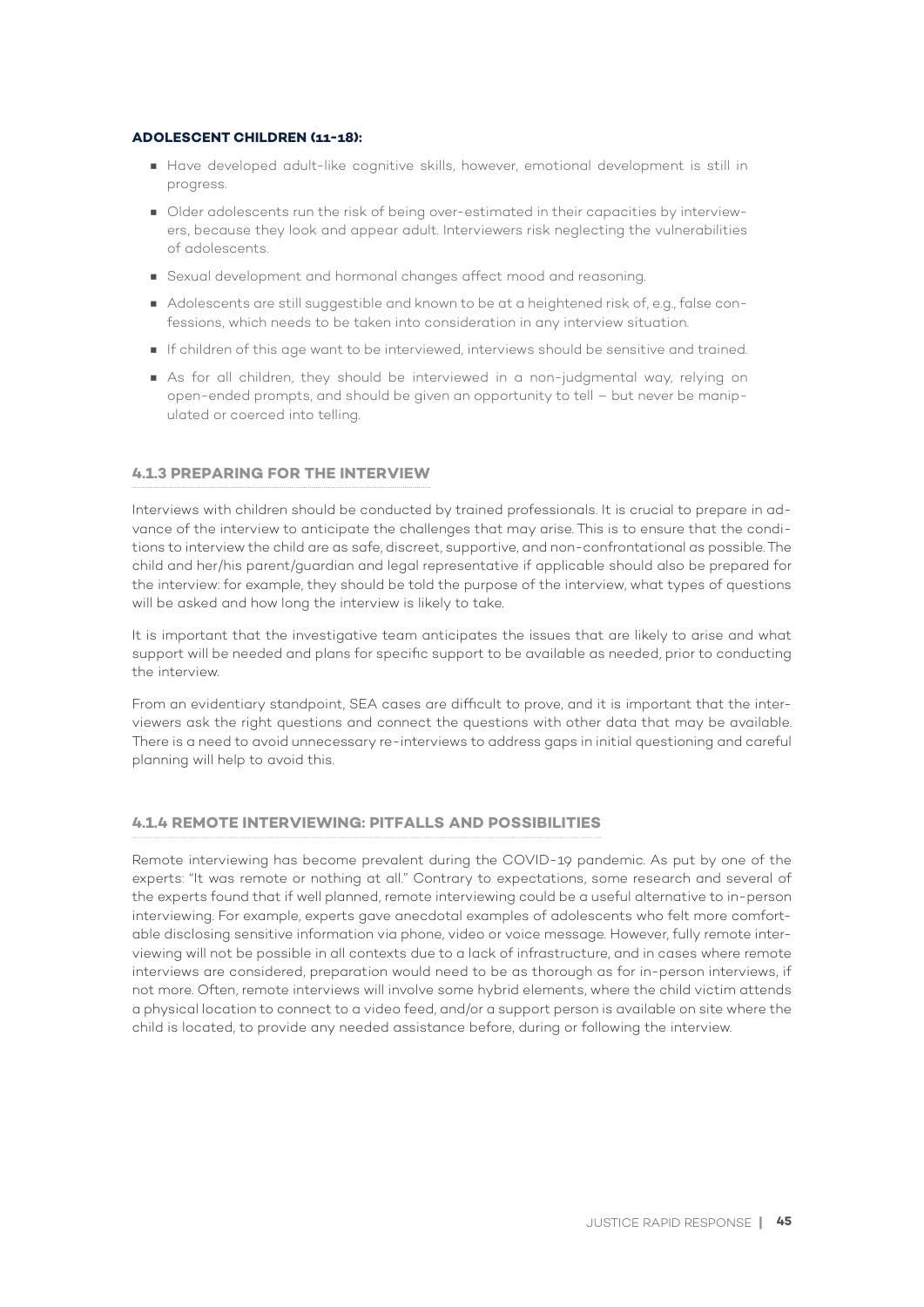#### **4.1.5 CONSENT TO INTERVIEW**

Gaining informed consent from children and parents /guardians should be risk informed and done in an age and disability appropriate way, cognisant of a child's vulnerabilities,**130** maturity and evolving capacities.**<sup>131</sup>**

| AGE GROUP                    | CHILD:                                                  | <b>PARENT</b><br>/ GUARDIAN:                                                                                           | IF NO PARENT/<br><b>GUARDIAN OR ITS</b><br>NOT IN THE CHILD'S<br><b>BEST INTEREST:</b>                                           | MEANS:                             |
|------------------------------|---------------------------------------------------------|------------------------------------------------------------------------------------------------------------------------|----------------------------------------------------------------------------------------------------------------------------------|------------------------------------|
| $16 - 18$<br><b>YEARS</b>    | Informed consent<br>in accordance with<br>national law. | Only seek consent<br>from parents / guard-<br>ians with the permis-<br>sion of the child or if<br>Age it is necessary. | Child's informed<br>consent and suffi-<br>cient level of maturi-<br>ty takes due weight.                                         | Written consent.                   |
| $12 - 15$<br><b>YEARS</b>    | Informed assent                                         | Informed consent<br>(unless it is not<br>appropriate, if<br>applicable).                                               | Another trusted<br>adult or the child's<br>informed assent.<br>Sufficient level of<br>maturity (of the<br>child) for due weight. | Written assent.<br>Written consent |
| <b>LESS THAN</b><br>12 YEARS | Informed assent.                                        | Informed consent.                                                                                                      | Other trusted adult<br>or caseworker's in-<br>formed consent.                                                                    | Oral assent.<br>Written consent.   |

|  | Table 1: Risk informed and age-appropriate informed consent and assent <sup>132</sup> |  |
|--|---------------------------------------------------------------------------------------|--|
|  |                                                                                       |  |

#### **Knowing a child's precise age can be difficult in many jurisdictions where civil registration is low.**

Birth certificates will not always be available and SEA investigators and case workers may need to be creative to assess age, considering the best evidence that may be available locally.

Determining if a child survivor is mature enough to make decisions about their own best interests therefore may require an alternative or complementary tool. The Gillick competency, initially developed for the medical field, assesses a child's capacity to provide consent / assent by considering:

- a) the child's age (or approximate), maturity and mental capacity;
- b) their understanding of the process, including advantages, disadvantages, and long-term impact;
- c) their understanding of the risks and consequences that may arise from their decision;
- d) their understanding of the advice being given to them;
- e) their understanding of alternative options, if available; and
- f) their ability to explain and rationalize the reasons for their decision.**<sup>133</sup>**

131 See also in this Report: Section 3.8: Confidentiality and consent.

<sup>130</sup> Vulnerability refers to factors that increase a child's susceptibility to protection concerns or other hazards and difficulties. Vulnerability factors might include displacement, lacking parental care, disabilities, or association with armed groups. See, *Inter-Agency Guidelines for Case Management and Child Protection: A Guide for Policy and Programme Managers and Case Workers*, Global Protection Cluster: Child Protection (Jan. 2014) 36.

<sup>132</sup> Adapted from "Tool 3.2.0: Guidance on Basic Case Management and Basic Referral Pathway", in *Protection, gender and inclusion in emergencies: toolkit* (IFRC, 2020) 7.

<sup>133</sup> *Gillick competency and Fraser guidelines* (NSPCC, 10 June 2020).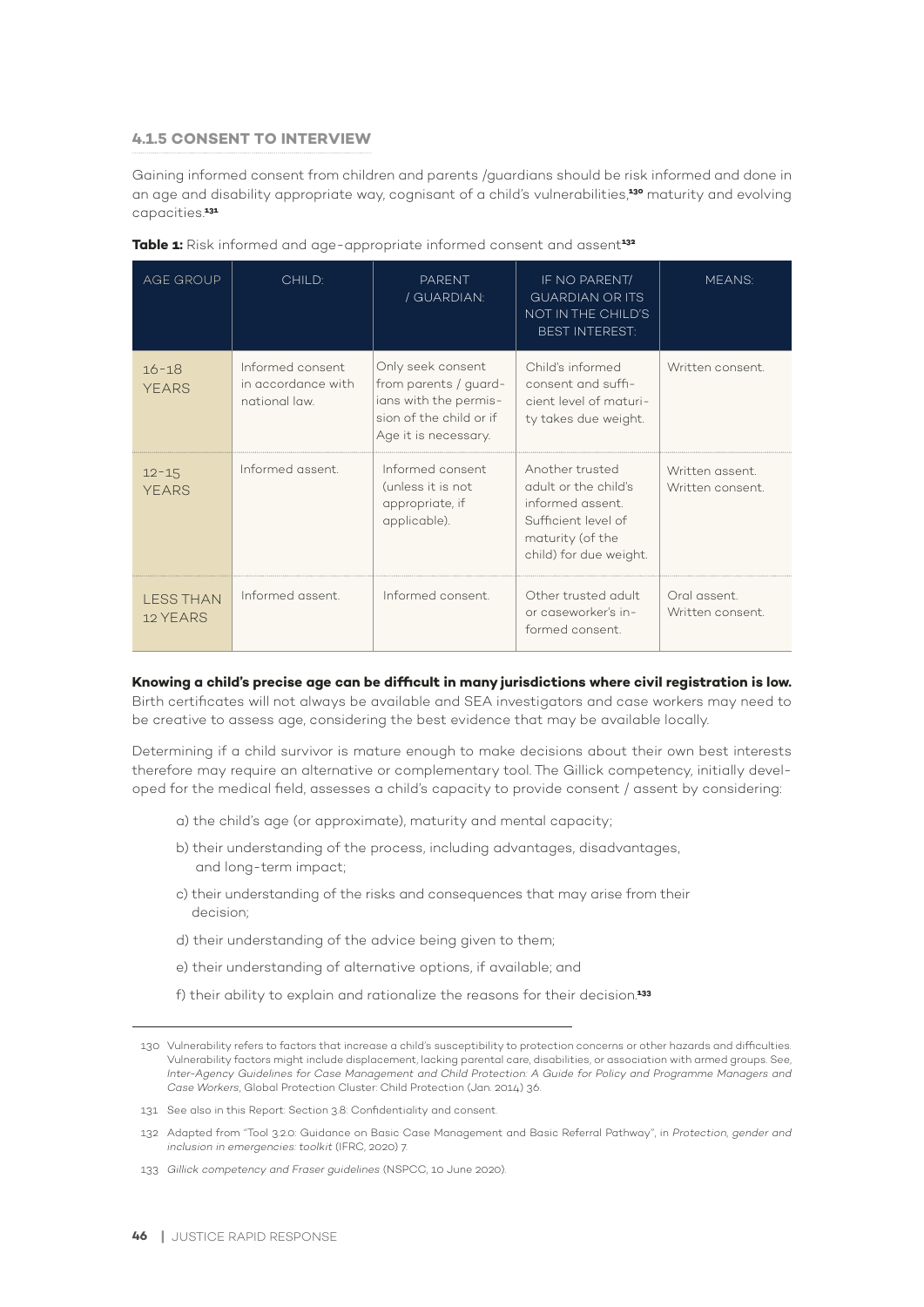Respecting the principle of autonomy of child victims and determining their legal capacity to provide consent, will therefore stem from case workers' and the SEA investigator's efforts to determine children's capacity to understand, make independent decisions, and act according to their own best interests when providing informed consent, assent, or dissent. The steps involved in this process are as follows:

#### **Table 2:** Steps to obtaining informed consent**<sup>134</sup>**

|                | STEPS OF INFORMED CONSENT / ASSENT                                                                                                                                                                                                                                                                                                                                                                                                                                                                                                                                                                                                                                                                                                                                  |
|----------------|---------------------------------------------------------------------------------------------------------------------------------------------------------------------------------------------------------------------------------------------------------------------------------------------------------------------------------------------------------------------------------------------------------------------------------------------------------------------------------------------------------------------------------------------------------------------------------------------------------------------------------------------------------------------------------------------------------------------------------------------------------------------|
| <b>STEP 1</b>  | PROVIDE ALL INFORMATION                                                                                                                                                                                                                                                                                                                                                                                                                                                                                                                                                                                                                                                                                                                                             |
| п<br>ш<br>ш    | Explain to the child, in an age-appropriate way, what will happen at each stage of<br>the case management process.<br>Ensure the child understands specific conditions or limitations for participating in<br>the interview and video/audio/photography options.<br>Ensure the child understands that their collaboration is a choice. They can refuse<br>to collaborate at any time without limiting their access to support and, conversely,<br>collaboration does not result in additional forms of support or assistance.<br>Inform the child of their right to withdraw consent at any time; right to refuse to an-<br>swer a question or stop an interview at any time; their right to refuse any service or<br>component within the case management process. |
| <b>STEP 2:</b> | ENSURE THE CHILD'S UNDERSTANDING                                                                                                                                                                                                                                                                                                                                                                                                                                                                                                                                                                                                                                                                                                                                    |
| п              | Ask the child to tell you what they are consenting to and to make sure they under-<br>stand the scope of their consent.<br>Make sure the child understands the implications of participating in the process,<br>for each stage, and implications of their case information being shared with other<br>organisations and services along the referral pathway.                                                                                                                                                                                                                                                                                                                                                                                                        |
| <b>STEP 3:</b> | <b>ENSURE THEY UNDERSTAND THE LIMITATIONS OF CONFIDENTIALITY</b>                                                                                                                                                                                                                                                                                                                                                                                                                                                                                                                                                                                                                                                                                                    |
| ш<br>ш         | Ensure children understand that there are limits to confidentiality. Manage their ex-<br>pectations and don't make promises that can't be kept.<br>Explain that case information will be shared on a need-to-know basis along the<br>referral pathway.                                                                                                                                                                                                                                                                                                                                                                                                                                                                                                              |
| STEP 4:        | ASK FOR CONSENT / ASSENT                                                                                                                                                                                                                                                                                                                                                                                                                                                                                                                                                                                                                                                                                                                                            |
| ш<br>ш<br>ш    | Ensure informed consent / assent is obtained for each stage, including:<br>Being interviewed and for the interview to be recorded.<br>Be referred to support services and for their case information to be shared with third<br>parties (and specify who these may be).<br>Be photographed and / or examined.                                                                                                                                                                                                                                                                                                                                                                                                                                                       |
| <b>STEP 5:</b> | ASK CHILD SURVIVOR IF THEY WISH TO PLACE LIMITS<br>ON THE INFORMATION SHARED                                                                                                                                                                                                                                                                                                                                                                                                                                                                                                                                                                                                                                                                                        |
| ш              | Child survivors, once aware of the benefits and consequences of their case informa-<br>tion being shared, should be provided with the opportunity to put limits on what is<br>shared and with whom. Also, for children, there may be legal limits to confidentiality<br>in some circumstances e.g., mandatory reporting laws, the need to protect a child's<br>emotional/physical safety, parental/guardian consent.                                                                                                                                                                                                                                                                                                                                                |

<sup>134</sup> Adapted from "Tool 3.2.0: Guidance on Basic Case Management and Basic Referral Pathway", 6.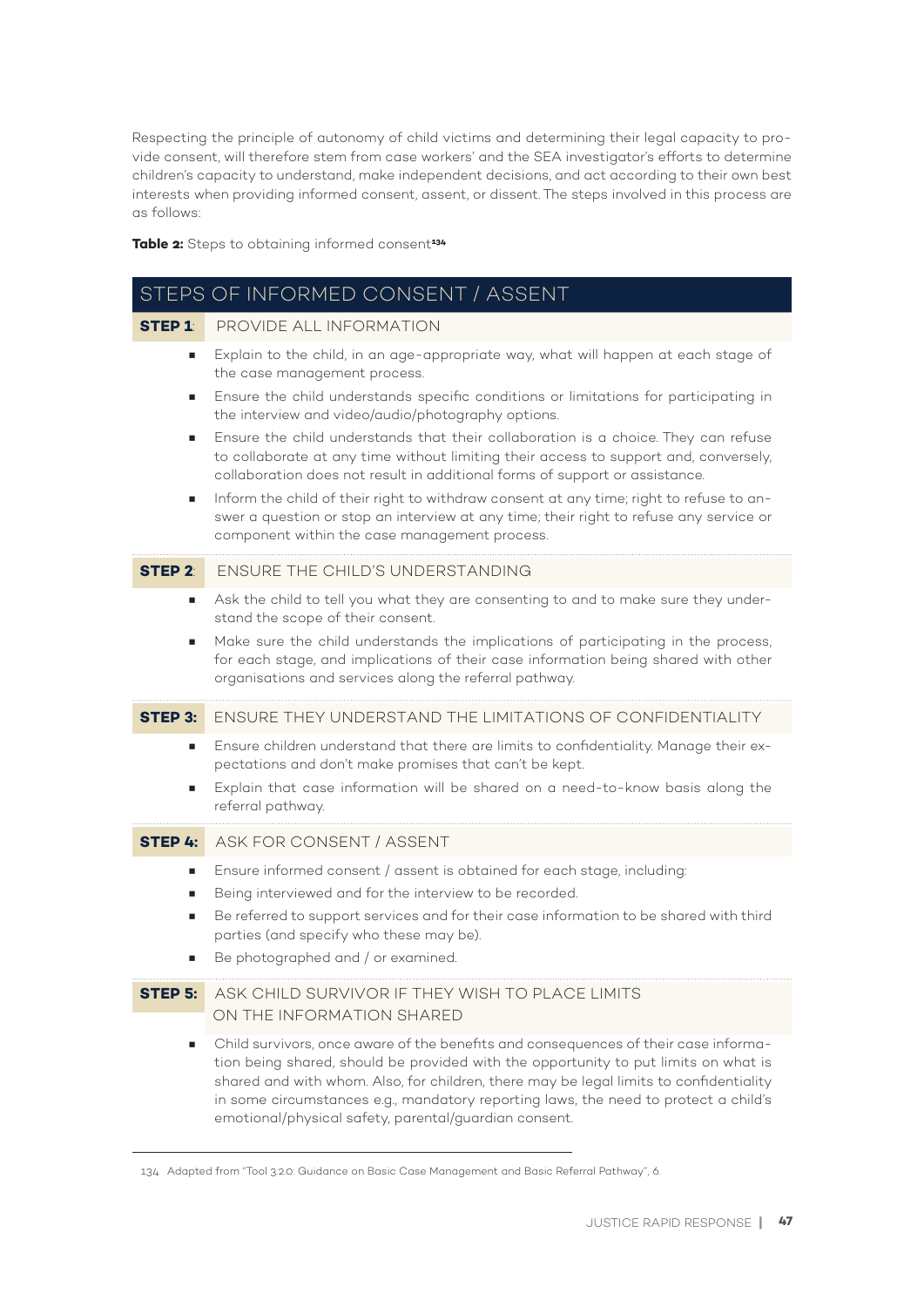# 4.2 CONSIDERATIONS DURING THE INTERVIEW

There are a range of matters to consider during the interview as follows:

#### **4.2.1 ENSURING THAT THE INTERVIEW PROCESS IS AS STRESS-FREE AS POSSIBLE**

All children should be approached with extreme sensitivity and their vulnerability recognised and understood. It is important to establish a rapport with the child before beginning the interview, and provide non-suggestive support throughout the interview, using open-ended and facilitative prompts supporting the child's free recall, and formulating the questions in accordance with the child's developmental level.**135** All interactions should be conducted in a child sensitive manner according to her/his abilities, age, intellectual maturity and evolving capacity. Interviews should also take place in a language that the child uses and understands.

Interviews should occur in a neutral environment that accommodates the child's individual needs. The interview space should be calm, free from distractions, and located so that the child does not feel scared or embarrassed to be seen going to the interview location. As one expert explained, "I have seen rooms that are dedicated within health centres, wh-tech equipmehere other patients in a long line of people waiting to get into the health centre may not realise that there is also a very sensitive process underway in a corner." Interviewers should also be conscious that certain hignt may be particularly alienating to some victims and communities, and this should be weighed against the added benefits for the accuracy and completeness of the interview. From a documentation quality perspective, child interviews should be video- or at least audio recorded.

Interviews should be conducted by trained professionals who proceed in a sensitive, respectful, and thorough manner. Interviewing children also requires a special kind of understanding, patience and flexibility that can put children at ease and to help them find ways to express themselves. As one expert explained, "sometimes you can see a child who cannot express himself with words, but he can draw for example. If you gave him a paper and a pencil, he could draw something with details." There also needs to be a clear understanding of what is appropriate culturally. For instance, as another expert explained, in some countries "if you are a man, you can never interview a woman;" this just would not be appropriate. Elsewhere it will be less obvious, and the child should be asked whether they have a preference.**<sup>136</sup>**

As few people as possible should attend the child interview. While it may intuitively seem like a good approach to allow the child's parent(s) to be present, many of the experts consulted and the bulk of the research suggest that the presence of parents should be avoided where possible. Children may worry how their parents will react and avoid talking about certain topics in their presence. Extra care should be taken to ensure that any persons providing support during the interview also possess the sensitivity, training, and skills to interact with vulnerable child victims in full confidence. This includes interpreters. If the interpreter is not highly skilled and does not possess good knowledge of the appropriate terms to describe the different facets of SEA in the child's language, having a skilled interviewer may be useless, as the underlying principle of, for instance, not posing leading questions, may not be understood and the interpretation can lead to hazardous interviewing practice. Several examples of problems with interpretation were provided by the experts, and several research publications speak of this problem.**<sup>137</sup>**

<sup>135</sup> M.E. Lamb et al, *Tell me what happened: Structured investigative interviews of child victims and witnesses* (2nd ed; Jhon Wiley & Sons 2018); C. Newlin et al, "Child forensic interviewing: Best practices", (2015) *Juvenile Justice Bulletin,* US Dept of Justice.

<sup>136</sup> *Caring for Child Survivors of Sexual Abuse* (IRC & UNICEF, 2012), 30.

<sup>137</sup> Studies from Australia (M.B. Powell et al, "Professionals' perspectives about the challenges of using interpreters in child sexual abuse interviews", (2017) 24 *Psychiatry, Psychology and Law* 90); USA (L.A. Fontes and A.C. Tishelman, "Language competence in forensic interviews for suspected child sexual abuse" (2016) 58 *Child Abuse & Neglect* 51); and Sweden (E. Ernberg et al, ""It doesn't work at all, that's my experience": Swedish forensic interviewers' views on interpreter-mediated child interviews", (2021; pre-print) PsyArXiv, doi:10.31234/osf.io/375a6.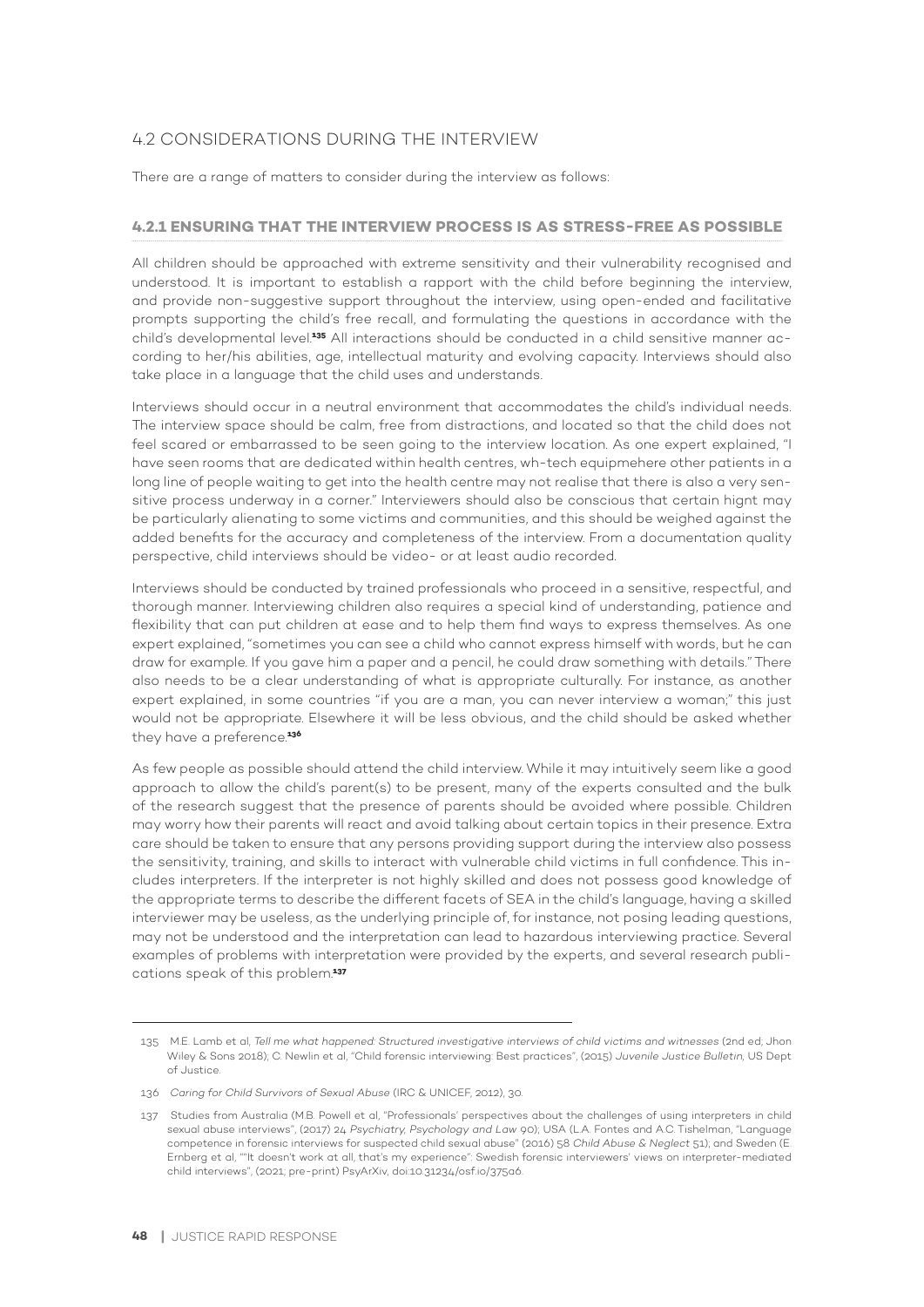#### **4.2.2 INTERVIEW MODELS**

When asking the child to describe what happened, or is happening, to them in their own words, always begin with open-ended questions. Avoid the use of leading questions and use direct questioning only when open-ended questioning/free narrative has been exhausted, e.g., do you remember any more about that? can you tell me what was happening before that or what was happening after that? Structured interviewing protocols can reduce interviewer bias and preserve objectivity.

Memory research indicates that the way experiences are stored is influenced by sociocultural differences**138.** Talking about sexual matters can be challenging, particularly in settings where sexuality is taboo, or children lack the language to describe sexual acts or intimate body parts; using euphemisms like "the shame place" or "he did something dirty to me".**139**Sometimes pictures can help. One expert explained that in South Sudan, a humanitarian organisation and their local partner designed a beautifully illustrated book which they used to educate children and to interview children who could point to the pictures of the body part that was being inappropriately touched. Although culture affects how children are taught to communicate, it is common for adults across contexts to address young children in a way that expects them to give short and often rather superficial answers to closed questions ("Did you like school?", "Did someone do something bad to you?"). Children understand the general idea of a conversation – that a question requires an answer and conversations go forward in turns – at a very tender age. Early on, they also become used to situations where adults evaluate their knowledge, and where a wrong answer might be followed by an "Are you sure?", a negative reaction or a restating of the question. In these situations, it will often be desirable for children to answer "correctly" – i.e., according to what the adult seems to think is correct. This may lead to children giving accounts that merely mirror the expectations of the adult counterpart rather than reflecting the child's own thoughts or experiences. However, in investigative interviews, the aim is the contrary: to get as reliable an idea as possible of the child's own experiences. This might take some time for the child to get used to.**<sup>140</sup>**

When interviewing child witnesses, it is crucial that the interviewer carefully considers children's strengths and limitations so that the way they are interviewed is adapted to their mental abilities and current stage of development. The interviewer must be mindful of the fact that all children, but younger ones in particular, are sensitive to adults' expectations of them. Where young children easily incorporate adult's understandings of their experiences, even adolescents and young adults may be very sensitive to suggestion and social pressure. Interviewers thus need to be careful of both their outspoken and their unspoken reactions to the accounts of the children. In the case of young children, the time they will be able to concentrate will be limited. Thus, interviewers should plan their interviews well and decide beforehand what information is most crucial to cover. While children's developmental capabilities impact how much they are able to remember and talk about events, the behaviour of the interviewer can influence the account of the child to a great(er) extent. While it is clear that from a memory, language and suggestibility perspective, younger children are more vulnerable in the interview situation, adolescents face certain vulnerabilities particular to that developmental stage. For instance, younger children might be more likely to be believed (but also more likely to be misunderstood) when disclosing sexual abuse than adolescents, who in turn are at risk of being blamed themselves, as was shown in a recent study in Indonesia.**<sup>141</sup>**

There are many evidence-based interviewing guidelines, the most researched and used of which

<sup>138</sup> A.H. Gutchess & A. Indeck, "Cultural influences on memory", (2009) 178 *Progress in Brain Research* 137; Q. Wang, "The cultural foundation of human memory", (2021) 72(1) *Annual Review of Psychology* 151.

<sup>139</sup> C. Katz et al, ""Yes, my Uncle, I'll do whatever you say": Experiences of Israeli Muslim Arab children during forensic interviews following child sexual abuse", (2022) 37(5-6) *Journal of Interpersonal Violence*.

<sup>140</sup> For a comprehensive overview of the child forensic interviewing literature, see Lamb et al (2018): Tell me what happened (2nd edition).

<sup>141</sup> The study compared participants' assessments of a story by a 15-year-old compared to that of a 5-year-old. See, N. Sumampouw et al, "Potential for Police Investigator Bias", (2021) *Police Practice and Research.*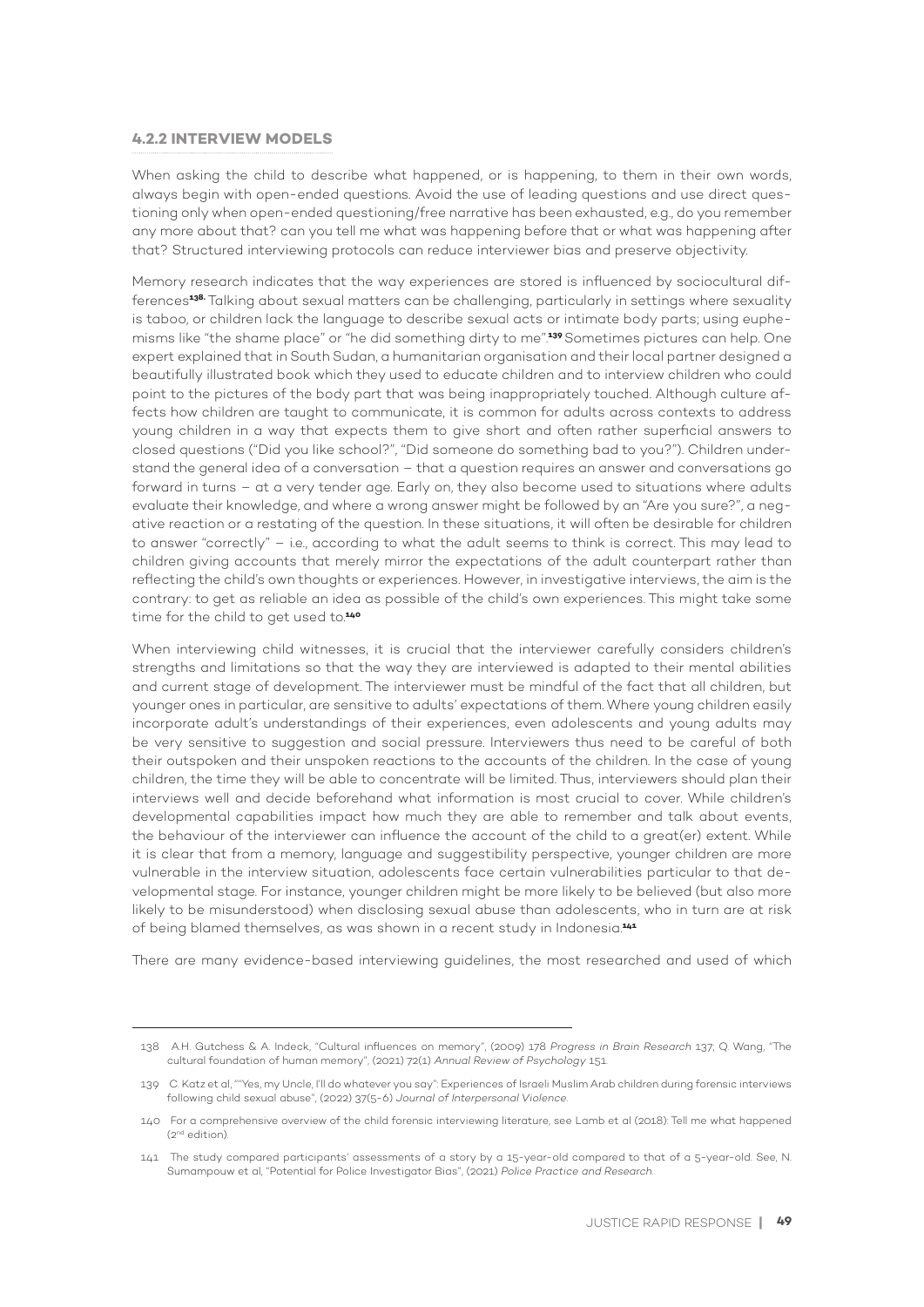are the PEACE model**142** and the Cognitive interview.**143** Based on the same general principles as these, several child-adapted interview protocols have also been developed, including the protocol developed by the National Institute for Child Health and Human Development (NICHD).**144** Key elements of most interview guidelines on conducting interviews with child victims of sexual abuse are summarised as follows:

**INTRODUCTION:** Introduce yourself and possible other persons at the start of the interview and explain, according to the child's development, the purpose of the interview.

**2**

**1**

**CREATING RAPPORT AND NARRATIVE TRAINING:** Familiarise yourself with the child and make the child feel at ease.



**GROUND RULES:** These should be adapted to the framework within which the interviews take place:

The child should be asked whether they consent/assent in an age and disability appropriate way, cognisant of their vulnerabilities, maturity and evolving capacities**.145** Consent must be informed; it must be made clear that the child need not consent or can consent (or refuse consent) to specific parts of the interview, particular questions or approaches (e.g., to use of different recording formats). The child may be reminded that they have the right to stop the interview whenever they like or refuse to talk about any things.

In some jurisdictions, it is required to point out that the child should tell the truth. In all cases, the child may be encouraged not to guess and to talk only about things they know/have experienced.

The child should be asked to say if they don't understand a question, don't remember, or don't know the answer.

**FURTHER RAPPORT AND NARRATIVE TRAINING:** Children provide more information in the substantial parts of the interview if given the possibility to practice elaborative telling.**146** This can be done by asking the child to speak about a neutral event in as much detail as possible. "I heard you went to the market two days ago. Can you tell me about the trip, as much as you can, from when you set out until when you got back"? If the child initially provides a shallow account, the interviewer can follow up with cued questions on issues mentioned by the child: "You mentioned going there by car. Tell me more about the car ride." If the child is not communicating by giving detailed descriptions at this point, despite attempting several topics or situations, the interviewer should be mindful that some children are nervous at first encounters but are more at ease and open at later encounters, so a second meeting might be considered. The interviewer might still try to ask, without insisting, if the child knows why they are at the interview and if they want to talk about that. **4**

<sup>142</sup> The PEACE model appears in *Investigating Allegations of Sexual Exploitation and Abuse: A Toolkit For Partners* (UN-HCR, 2021). It provides a five-step framework for interviews. P: Planning & preparation; E: Engage & explain; A: Account; C: Clarification, challenge & closure; E: Evaluation. For an explanation of its efficacy with respect to child interviews, and proposed child-specific considerations, see: R. Odeljan et al, "Investigative Interviews with Children", (2015) 12 *European Police Science and Research Bulletin* 18; A. Cederborg et al, "Investigative interviewing of alleged child abuse victims: an evaluation of a new training programme for investigative interviewers", (2013) 14(3) *Police Practice and Research* 242.

<sup>143</sup> See, A. Memon et al, "The Cognitive Interview: A meta-analytic review and study space analysis of the past 25 years", (2013) 16(4) *Psychology, Public Policy and Law* 340.

<sup>144</sup> *National Institute of Child Health and Human Development (NICHD) Protocol: Interview Guide* (2017).

<sup>145</sup> See elsewhere in this Report: Sections 3.8: Confidentiality and consent; and 4.1.5: Consent to interview.

<sup>146</sup> K.P. Roberts et al, "Practice narratives", in M.E. Lamb et al (eds.). *Children's testimony: A handbook of psychological research and forensic practice* (Wiley, 2012).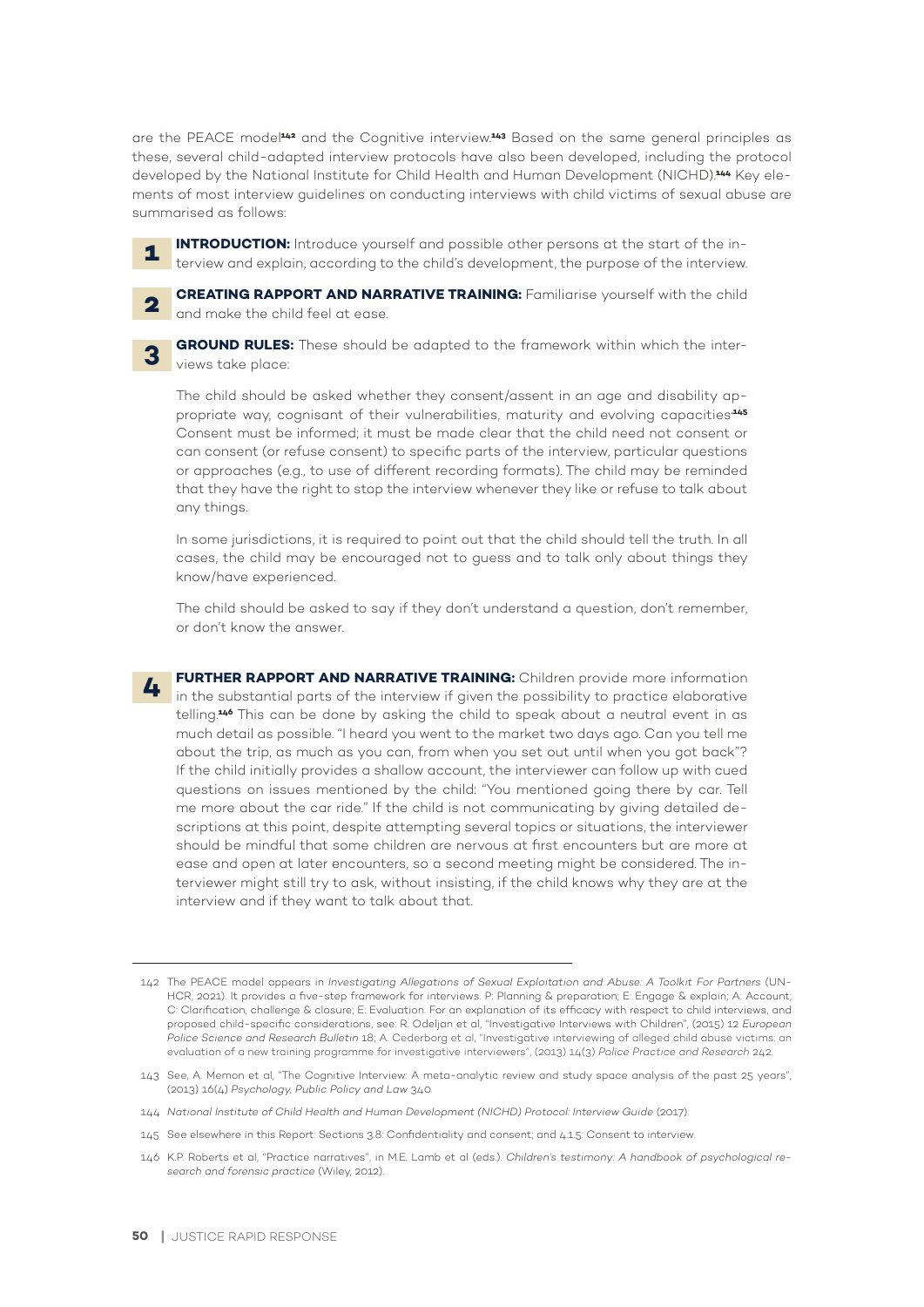**ADDRESSING THE ALLEGATION:** How the interviewer addresses the allegation will depend on the allegation and the context. A way to open the interview may be to ask the child if they know why they have come to the interview. This may also help to identify and rectify any misconceptions the child may have. The interviewer might address the topic in a general way: "I know you are worried about something that happened to you, tell me about that"**147**, or by referring to the disclosure: "I heard you talked to your teacher … I am here to find out more about that". If the allegation is based on other persons' observations or injuries, bruises or similar, these can be addressed "I heard your doctor/teacher/sister… was worried something may have happened to you (as you seemed upset when coming from school…)" or "I can see that you have (bruises). Can you tell me about that?"

**EXPLORING THE EVENT:** The interviewer's main task is to support the child through active listening, indicating non-verbally and with supportive comments (Ok, hmm, aha) that they are interested in what the child is telling. Most of the questions asked should be phrased as open invitations: "You said you were asked to do something that you did not like to do. Tell me all about that". "Tell me everything from the beginning to the end, even if you think that something might not be important,"**148** or as invitations to tell more: "You said the man had a strange voice. Tell me more about that" and instead of posing closed questions, which can be answered simply by yes or no ("Was he young or old?"), they should be formulated in an open-ended way ("Tell me more about the man"). Also, when looking for information about a certain detail, the question should be cued to that detail but formulated as an invitation: "Tell me about his car" rather than "What colour was his car." This is for two reasons: Firstly, children may guess when asked direct questions to which they do not know the answers. In some cases, their guess may then be incorporated into their memory of the events. The question "Did he have dark or blond hair" when asked about a man with a dark cap, can lead the child to substitute the (vague) memory of the dark cap with a memory of dark hair. Secondly, children may leave out highly significant information if the question itself seems to exclude that information. In response to "What colour was his car," a child might not mention that there were many red bags in the back seat, or that it had a foreign registration plate.

**CLOSING THE INTERVIEW:** End the interview on a neutral or positive topic, to avoid having the child leave the interview in a state of acute stress. In the expert consultations, many underscored the role of the interview to find out the child's needs and hopes for the future. This way, the child interview may provide information for an initial assessment of the child's needs. While more in-depth assessments of the possible need for care may be left to health professionals, the child can be asked "What do you think/how do you feel about (these events) now?" or "What do you wish would happen now?" The answer to this question may take us closer to understanding what justice means for that child. However, in order not to provoke expectations that cannot be met, it is important that the interviewer does not promise what cannot be fulfilled. The interviewer should be clear with the child about what happens next, if this is known, for instance, if a referral will be made or if the child will be contacted by the interviewer to sign a statement. The child should also be provided with the contact details of someone who can be contacted if the child has further questions or needs support. **7**

#### **4.2.3 CHILDREN, TRAUMA, AND CREDIBILITY**

Traditional indicia of credibility – such as the ability to retrieve specific memories and details of

**5**

**6**

<sup>147</sup> *Hearing child victims of exploitation and trafficking and children at risk: Practice-oriented guidance for child sensitive communication and interviewing to obtain accurate and reliable statements from children* (Council of Europe, 2021) 19.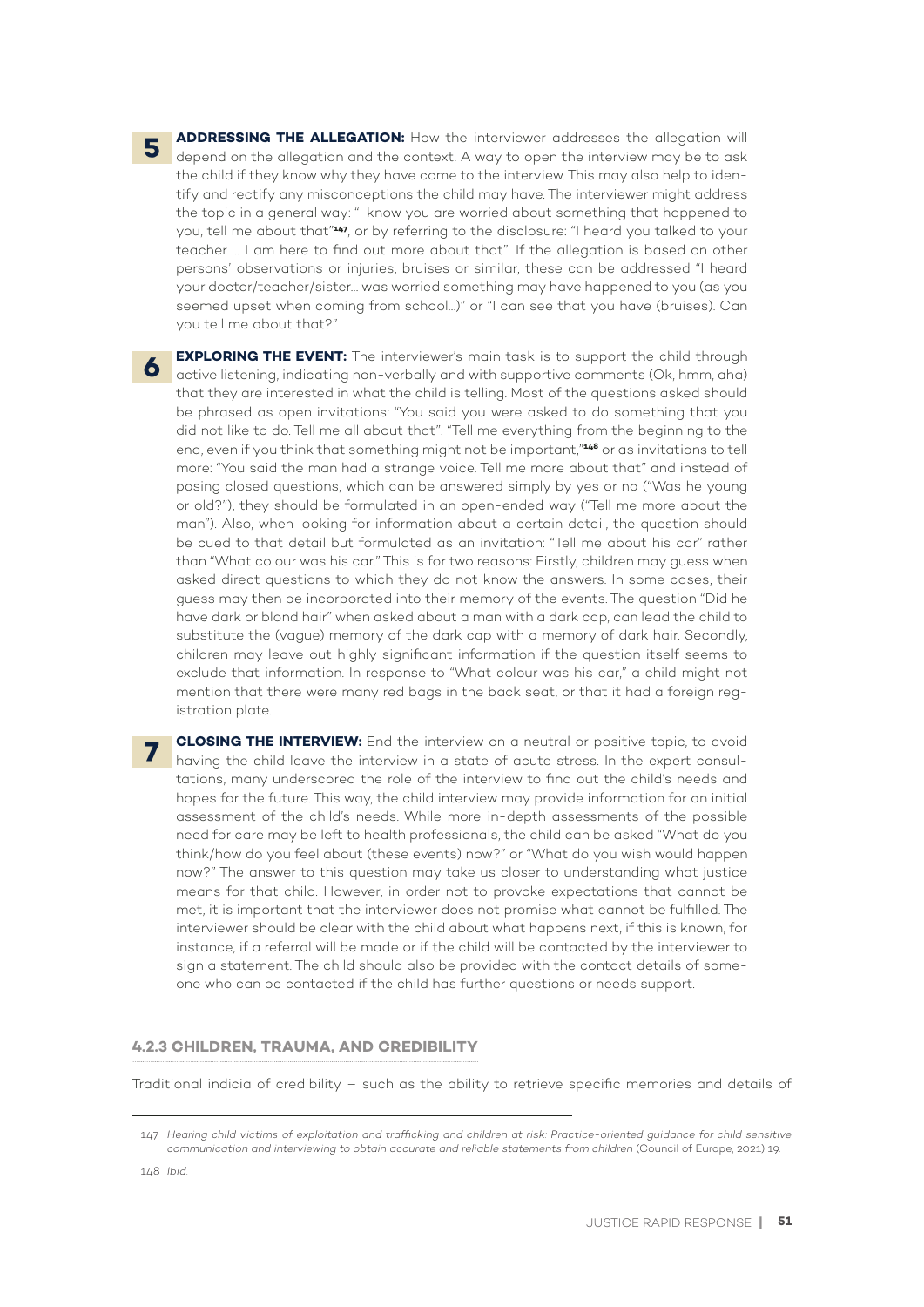events without inconsistencies, may not be present with victims' recall of traumatic events, particularly those suffering from PTSD or depression. **<sup>149</sup>** This can be the case for children.

Several factors have previously militated against some children being regarded as credible victims of sexual abuse. These include:

the offence was not reported immediately after it was committed;

the account given was inconsistent;

the victim 'voluntarily' returned to the alleged abuser; victim has a learning disability or mental illness;

the victim is perceived as consenting to sexual activity;

the victim previously told untruths about other matters; victim has been, or is, abusing alcohol/drugs.

However, these factors could be seen as supporting allegations of sexual abuse, not least because the behaviour is often present in victims of abuse. One should therefore look to the credibility of the overall allegation rather than focusing primarily on the credibility or reliability of the child.

#### **4.2.4 DRAWING OUT EVIDENCE OF SEA**

Researchers emphasize the need to keep an open mind throughout the investigation to evaluate alternative explanations or hypotheses. The interviewer will likely have a sense of what information the child victim may provide, which may come from conversations with the caseworker. However, not all allegations will be founded, and some allegations will be founded, but will not correspond to what investigators initially anticipated. Interviewers' preconceived views can influence how interviewers ask children questions, which in turn may impact or limit children's responses.**150** It is possible, and even probable, that the account will be different from what is anticipated, and the interviewer will need to be prepared and open to take the interview in whatever direction is needed. Also, the interview may reveal new or added security or safety risks that may need to be acted on immediately. The interviewer must be prepared for these eventualities. On this point, the independent panel of investigators of the UN response to incidents in the Central African Republic expressed concern that the UN investigators had not followed up the leads they had learned from the children:

Given that the information reported by the children indicated the possibility of a broader pattern of sexual violence by some international peacekeeping troops, further investigation was warranted.**<sup>151</sup>**

#### 4.3 CONSIDERATIONS POST-INTERVIEW

After the interview concludes, the interviewer should review the notes as soon as possible and if the process requires it, prepare the statement to be signed off by the victim. Whether the statement should be signed may depend on the purpose of the interview and the local procedural laws; in some countries having a sworn statement taken by anyone other than a competent investigator or prose-

<sup>149</sup> B. Graham et al, "Overgeneral memory in asylum seekers and refugees", (2014) 45(3) *J Behav. Ther & Exp Psy* 375; J. Herlihy & S. Turner, "Untested assumptions: psychological research and credibility assessment in legal decision-making", (2015) 6(1) *Eur J Psychotraumatology*.

<sup>150</sup> M.B. Powell et al, "Skill in interviewing reduces confirmation bias", (2012) 9 *Journal of Investigative Psychology and Offender Profiling* 126; N. Sumampouw et al, "Potential for Police Investigator Bias", (2021) *Police Practice and Research*.

<sup>151</sup> Deschamps et al, CAR Report 5; See also, p. 37.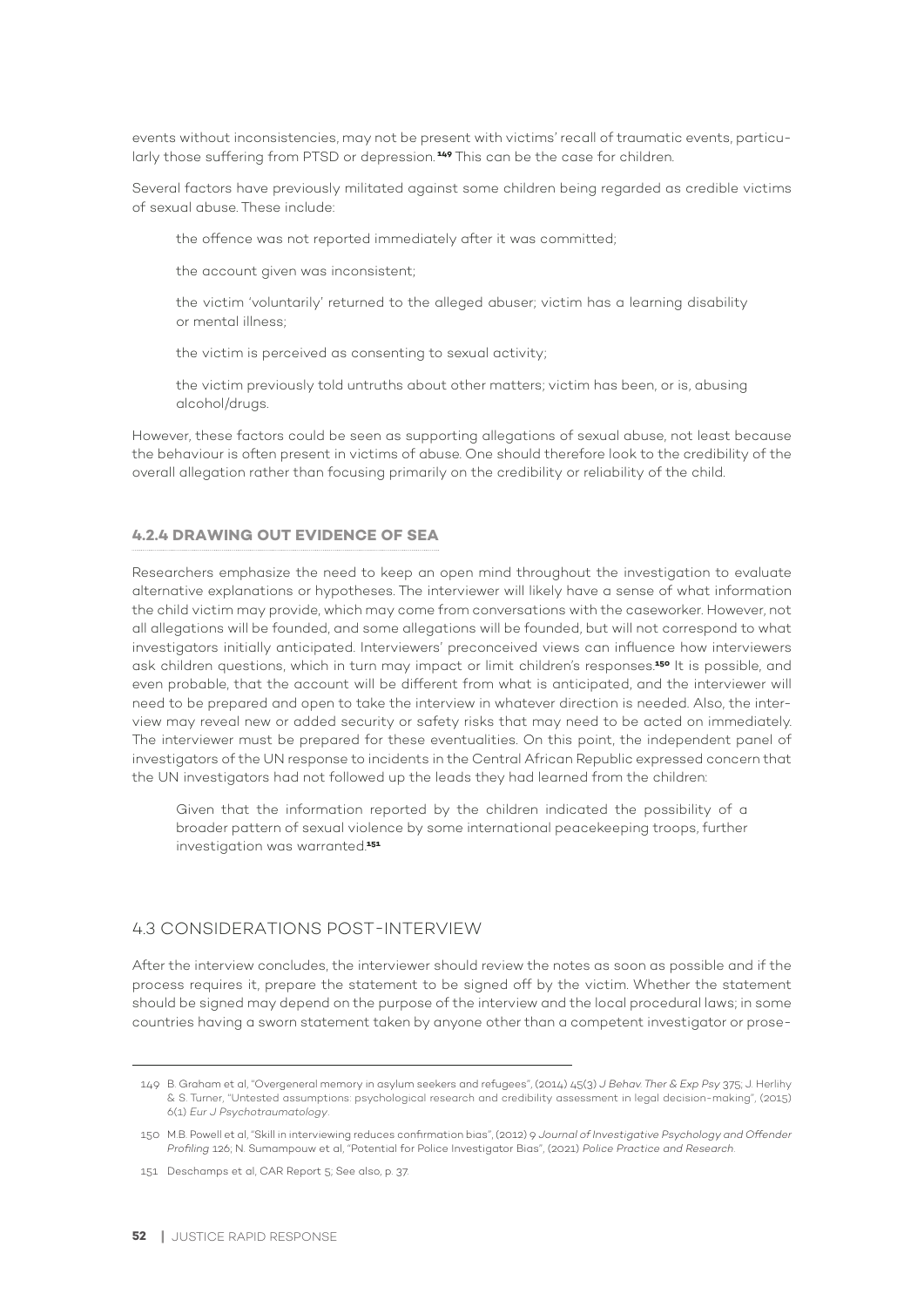cutor may impede its ability to be introduced as evidence in later legal proceedings. A list of action points should be drawn up, which might include specialist referrals; safety measures; additional persons to interview (where the child's evidence took the allegations in a new direction or opened up new investigative leads or there are new opportunities to verify information). If the interview is part of a wider investigation involving multiple victims, the statement would need to be cross-referenced against other data to help identify patterns.

All paper and electronic data collected or generated through the interview process would need to be immediately stored in line with data protection and witness safeguarding policies. After a long interview there can be a tendency to hold off on these types of formalities, to take notes home, with a view to proceeding with the formalities the next day. This is bad practice and should be strictly avoided.

Problems which frequently arise following SEA interviews which investigators should guard against:

**I) VAGUE INTERVIEW NOTES:** Interviewers need to take detailed notes and make a verbatim transcript if the child makes allegations, to capture precisely what the child has said. Without this, the interviewer may misremember or misinterpret what the child says, which may impede follow-up.

**II) NO FOLLOW UP:** The investigator should have been clear with the victim and where appropriate, the family/guardian, about next steps. Whilst the investigator should have avoided over-promising, it is natural that the interviewee would want to know what happened with the investigation, and they have a right to be kept informed at regular intervals. Also, following the interview there may be new security risks, possible re-traumatisation which may make it extremely important to maintain regular contact with the victim. A clear point of contact should be tasked with following up (at agreed intervals), and the contact details of this person should also be provided to the victim. A carry-forward system of reminders should be in place to ensure the follow-up happens, and communications with the victim should be recorded in the victim's file.

**III) NO (OR INSUFFICIENT) SUPPORT PROVIDED FOLLOWING A REFERRAL FOR SUPPORT:** Often, agencies and organisations will have arrangements for support to SEA victims, with local service providers through gender-based violence and child protection referral pathways. At times, the services are inadequate (if the victim has special needs or is in a remote location or given the limited capacity or remit of service providers), or unavailable because the service providers have, after a time, stopped providing the service despite long-term needs of victims. Agencies and organisations need to be reminded that they remain responsible for the victims' support and assistance, even if they have referred the matter to other service providers. There is a need for regular follow-up, monitoring, and evaluation of service provision, and organising new support structures as required.

**IV) LOSS OF CONTACT:** Largely because of problems ii) and iii), the agency or organisation may lose contact with the survivor which may make the follow-up of accountability and redress processes difficult if not impossible. Given the precarity of the circumstances in which many victims will live, it will not be unusual for victims to move to find employment or to avoid insecurity.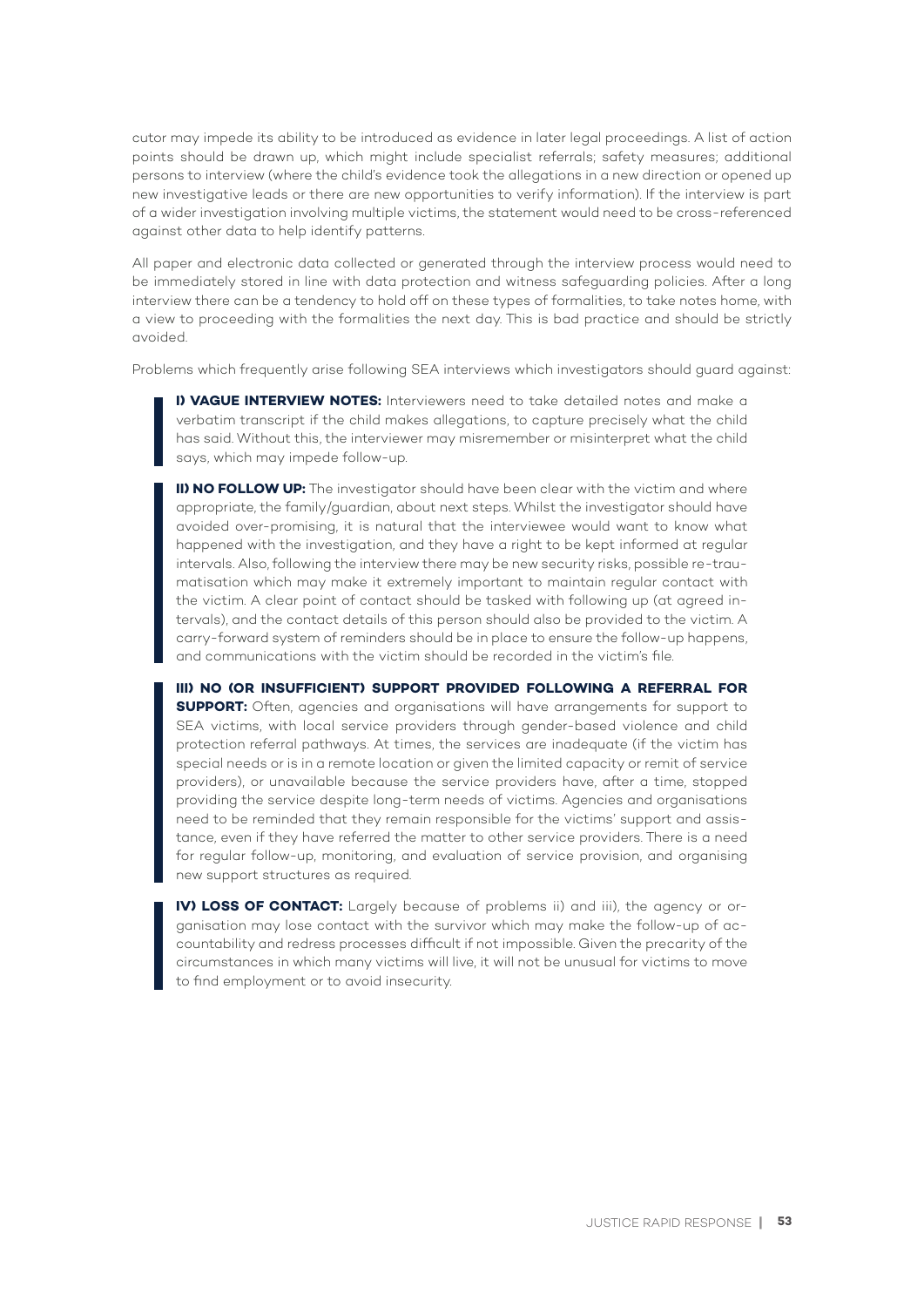# 5.1 POLICY RECOMMENDATIONS

#### **THE HUMANITARIAN SECTOR AS A WHOLE:**

- The IASC or other appropriate humanitarian coordinating body or network should adopt sector-wide policy guidance on a child-centred approach for the prevention and response to child SEA (to include inter alia, how to foster meaningful child participation; interviewing children; support and assistance; and accountability and redress for child victims).
- A protocol should be agreed to second experts to/between network members to share knowledge, expertise, and skills regarding child SEA investigations and to improve the independence of such investigations.
- Improve the efficacy and use of inter-agency vetting tools to ensure that persons against whom there is credible information about their involvement in SEA cannot be re-employed in the sector.

#### **HUMANITARIAN AGENCIES AND ORGANISATIONS SHOULD:**

- Ensure they have in place a clear SEA policy fully adapted to the particular circumstances of child SEA which includes detailed risk analysis and mitigation, a mandatory reporting policy which recognises the failure to report as actionable misconduct and includes effective systems to protect complainants and whistle-blowers from reprisals, investigation protocols, guidelines for maintaining privacy and confidentiality, monitoring and evaluation and lessons-learned frameworks.
- UN agencies and other intergovernmental organisations with applicable privileges and immunities should ensure they have a system in place to efficiently waive immunities as appropriate and to facilitate the sharing of relevant data with SEA investigators to support SEA investigations and accountability processes.

#### **STATES HOSTING HUMANITARIAN AGENCIES AND ORGANISATION FIELD PRESENCES SHOULD:**

- Enhance the terms of cooperation with agencies and organisations to increase dialogue on the prevention and response to SEA and the role of police, justice, health, education, housing, and social services state institutions to address crimes against, and the humanitarian needs of, child victims of SEA.
- Ensure that effective policies and protocols are in place to prevent and respond to SEA involving government officials, and government employees seconded to collaborate with humanitarian agencies and organisations.
- Include SEA protocols in authorisation agreements with humanitarian agencies and organisations about their field presences in the country.

#### **STATES WHERE AGENCIES AND ORGANISATION ARE REGISTERED OR HEADQUARTERED, AND DONOR STATES, SHOULD:**

- Ensure child SEA perpetrated extraterritorially is recognised as a crime that can be investigated and prosecuted.
- Ensure that all funding contracts require recipients to have in place SEA policies, risk manage-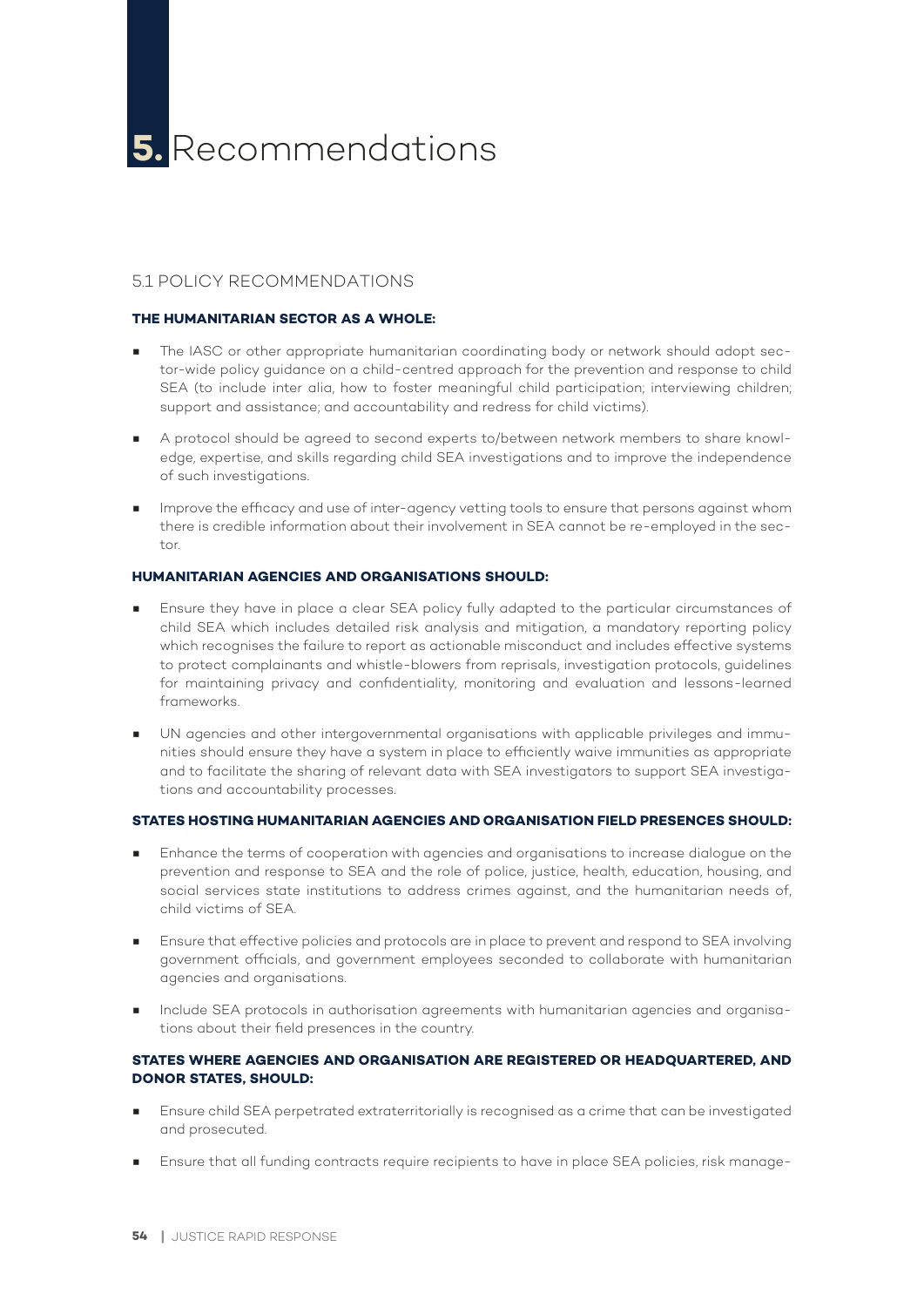ment and monitoring and evaluation frameworks that account for SEA and transparent public reporting on SEA.

Support humanitarian agencies and organisations as well as governments in countries where humanitarian actors are working, to improve SEA prevention and response frameworks.

# 5.2 TRAINING AND SKILLS DEVELOPMENT

#### **HUMANITARIAN AGENCIES AND ORGANISATIONS SHOULD:**

- Develop ongoing training programmes that respond specifically to in-country risks and local contexts.
- Adapt existing training materials and create bespoke training where needed to address the in-country risks related to child SEA, clarify what needs to be done in real-life situations, and signpost to available services.
- Training should be participatory, problem-based, varied depending on the characteristics of the participants and geared to staff, contractors and volunteers as well as government, local communities, beneficiaries of assistance and, where appropriate, children, and should include components on what child SEA is; what constitute the "best interests of the child"; how to identify children at risk; and what steps to take if one learns of a suspected case of child SEA.
- Where possible, ensure that child SEA experts with investigative skills are in-country at the outset of humanitarian operations, not only when problems arise. Work collaboratively with international and local partner organisations to cultivate a core of expertise on child-centred engagements, investigations, and support.

## 5.3 OPERATIONAL RECOMMENDATIONS

### **HUMANITARIAN AGENCIES AND ORGANISATIONS SHOULD:**

- Incorporate child SEA into risk analyses and mitigation frameworks.
- Strengthen disclosure pathways by improving community-based complaints mechanisms; intensifying community presence and beneficiary consultations to ensure that opportunities for disclosure arise and clarifying and better explaining the rationale of mandatory reporting structures and how they work in practice.
- Strengthen community engagement on SEA. Move beyond ad-hoc consultation of communities toward regular forums, upscaling community ownership, building trust and finding solutions to barriers.
- Ensure effective referral pathways are in place from the outset of a mission, not once an allegation becomes known. Continue to follow-up on past referrals to ensure the adequacy of support and assistance.
- Pool resources so that those involved in decisions about a child's best interests and doing no harm are external to the agency or organisation against whom allegations of SEA have been made.
- Provide legal aid and resourcing so that lawyers or independent child's rights advocates are in place from the outset of child SEA investigations so that their interests can be independently ensured.
- In an age-appropriate way, actively inform, engage, and seek the consent of children about all matters which concern them. Informing a parent or guardian does not displace the right for a child to be kept informed and to engage directly with the process.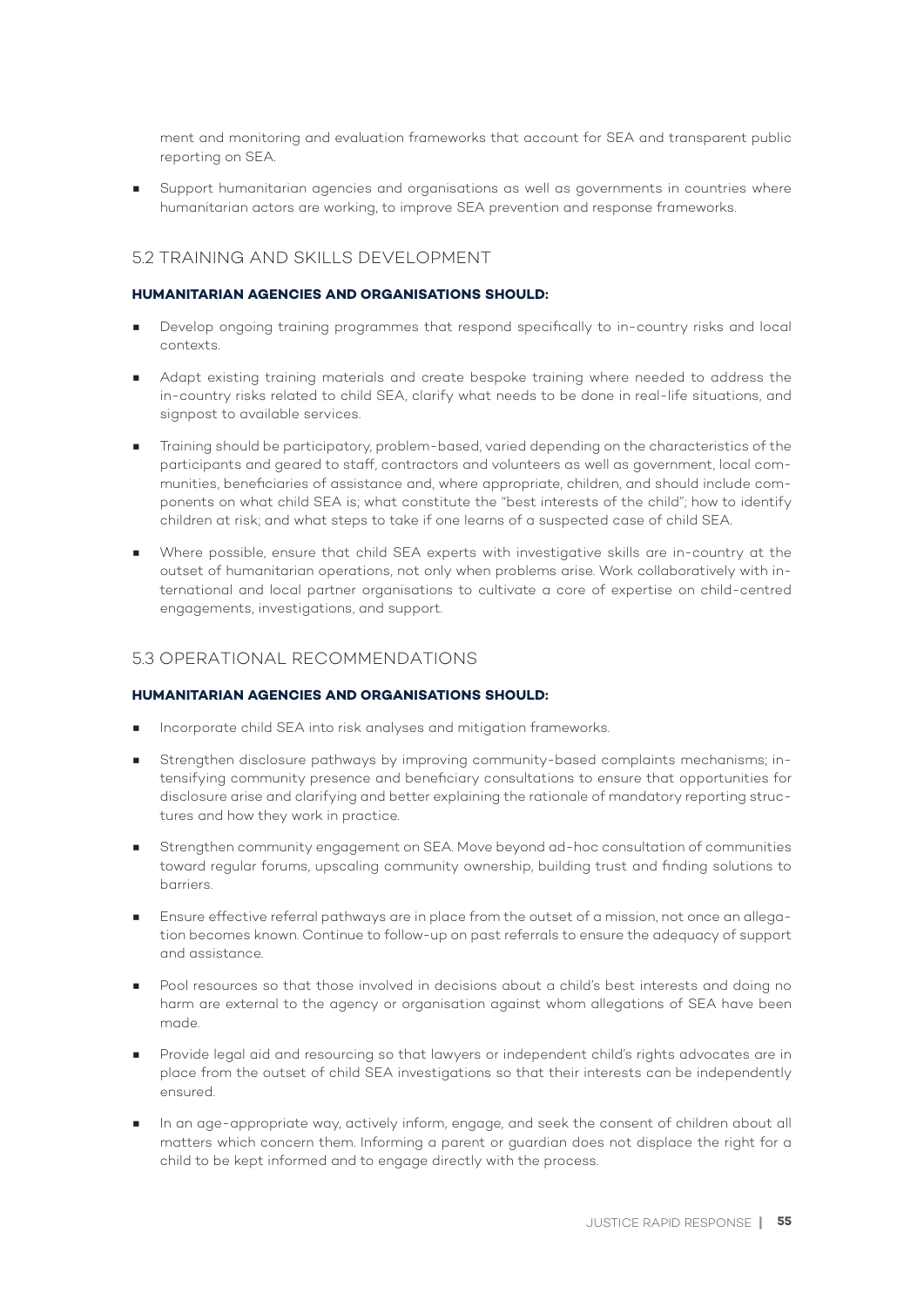- Ensure that the (anonymised) results of investigations are made public, as well as overall statistics related to complaints, investigations, and accountability processes.
- Support legal and institutional reform efforts in the countries concerned to strengthen child-friendly justice processes, including the criminalisation of relevant conduct amounting to SEA involving children of any gender, and effective victim and witness protection schemes.

# 5.4 MONITORING AND EVALUATION, AND MANAGEMENT OVERSIGHT

- How agencies and organisations prevent and respond to SEA and child SEA should form part of macro-level, field-level and case-level results-based monitoring and evaluation frameworks.
- Agencies and organisations should be reporting publicly on their progress to achieve set goals that are determined by way of victims' rights, international standards, agreed policies, identification of risks, and through lessons learned from responses to past instances of SEA.
- All cases deserve clear follow-up and there should be a transparent review of whether victim engagement was accomplished, appropriate support was provided, accountability was delivered, and victim redress obtained, and/or whether there were gaps, and the reasons for those gaps.
- Each agency and organisation should have a clear management structure which identifies who is responsible for what, and whose job it is to oversee the successful accomplishment of those tasks, from the local, field-level all the way up the chain of command.
- There should be a clear, sign-posted, and accessible complaints process whereby victims, community members, partner organisations or others can launch complaints about the response to or handling of SEA allegations.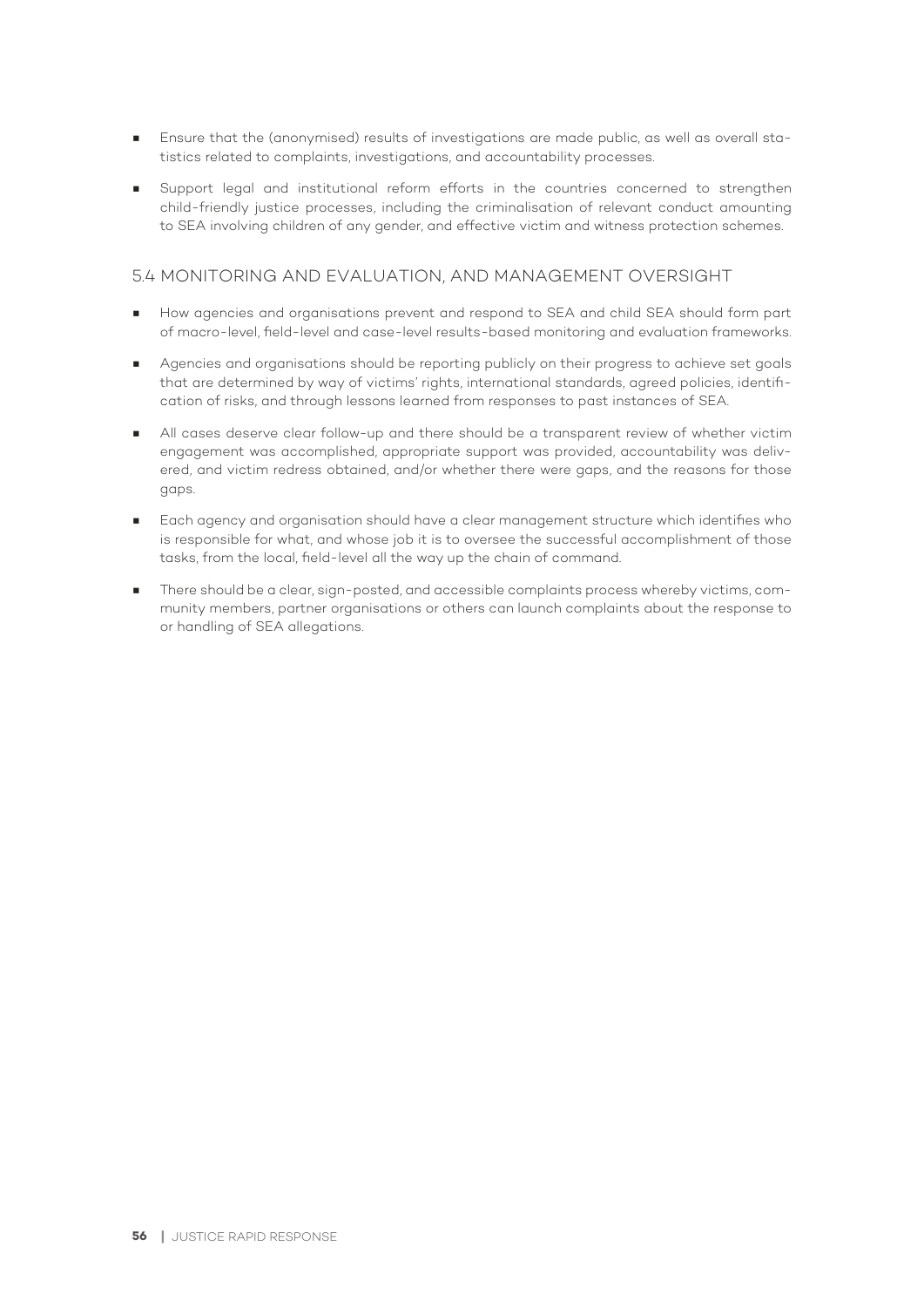# **ANNEX 1**

# Charter of the Rights of Child Victims of Sexual Exploitation and Abuse in Humanitarian Settings

**RECALLING** the adoption by UN General Assembly resolution 40/34 of 29 November 1985 of the Declaration of Basic Principles for Victims of Crime and Abuse of Power; the adoption by the UN Economic and Social Council in its resolution 2005/20 of 22 July 2005 of the Guidelines on justice in matters involving child victims and witnesses of crime; the adoption by the African Committee of Experts on the Rights and Welfare of the Child of its General Comment No. 7 on Sexual Exploitation (July 2021); as well as the obligation on States Parties to the Convention on the Rights of the Child to take all appropriate legislative, administrative, social and education measures to protect the child from all forms of physical or mental violence, injury or abuse, neglect or negligent treatment, maltreatment or exploitation, including sexual abuse; and that securing and promoting children's fundamental rights to respect for their human dignity and physical and psychological integrity, through the prevention of all forms of violence, is essential for promoting all of their rights.**<sup>152</sup>**

**REMINDED** of the protocols, guidelines and other resources to address sexual exploitation and abuse adopted, or put in place by UN agencies, regional organisations and international humanitarian organisations including: the UN Secretary-General's 2003 Bulletin on special measures for protection from sexual exploitation and sexual abuse; the 2019 UN Protocol on the Provision of Assistance to Victims of Sexual Exploitation and Abuse; the 2012 Guidelines for health and psychosocial service providers in humanitarian settings produced by the International Refugee Committee and UNICEF: "Caring for Child Survivors of Sexual Abuse"; the African Commission on Human and Peoples' Rights' 2017 Guidelines on Combating Sexual Violence and its Consequences in Africa (African Commission on Human and Peoples' Rights and the European Union's 2011 Directive 2011/93 on Combating the Sexual Abuse and Sexual Exploitation of Children and Child Pornography.

**COGNISANT** that sexual exploitation and abuse involving children is a crime, a personal injury and an abuse of power, and that children in humanitarian and post-conflict settings are particularly vulnerable to it because of their age, gender, size, and dependency on others.

**RECOGNISING** that child victims of sexual exploitation and abuse suffer significant harm because of these experiences and may suffer additional hardship and consequently require special protection when seeking assistance and support and engaging with investigations and justice processes.

**CONSIDERING** that the rights of child victims of sexual exploitation and abuse have not been adequately recognised, and that better recognition of their rights would lead to improved efforts by all humanitarian agencies and organisations to respect, protect and fulfil their rights, which would enhance protections against and responses to sexual exploitation and abuse involving children.

**STRESSES** the need to promote progress by all humanitarian agencies and organisations in their efforts to respect, protect and fulfil the rights of child victims of sexual exploitation and abuse.

**PRESENTS** this Charter, which is designed to clarify the rights of child victims of sexual exploitation and abuse, assist humanitarian agencies and organisations in their efforts to provide timely and appropriate assistance and support to child victims and to foster accountability and reparation to address the harms and contribute to efforts to prevent recurrence.

<sup>152</sup> CRC Committee, *General Comment No. 13 (2011): The right of the child to freedom from all forms of violence*, CRC/C/ GC/13 (18 April 2011), para. 13.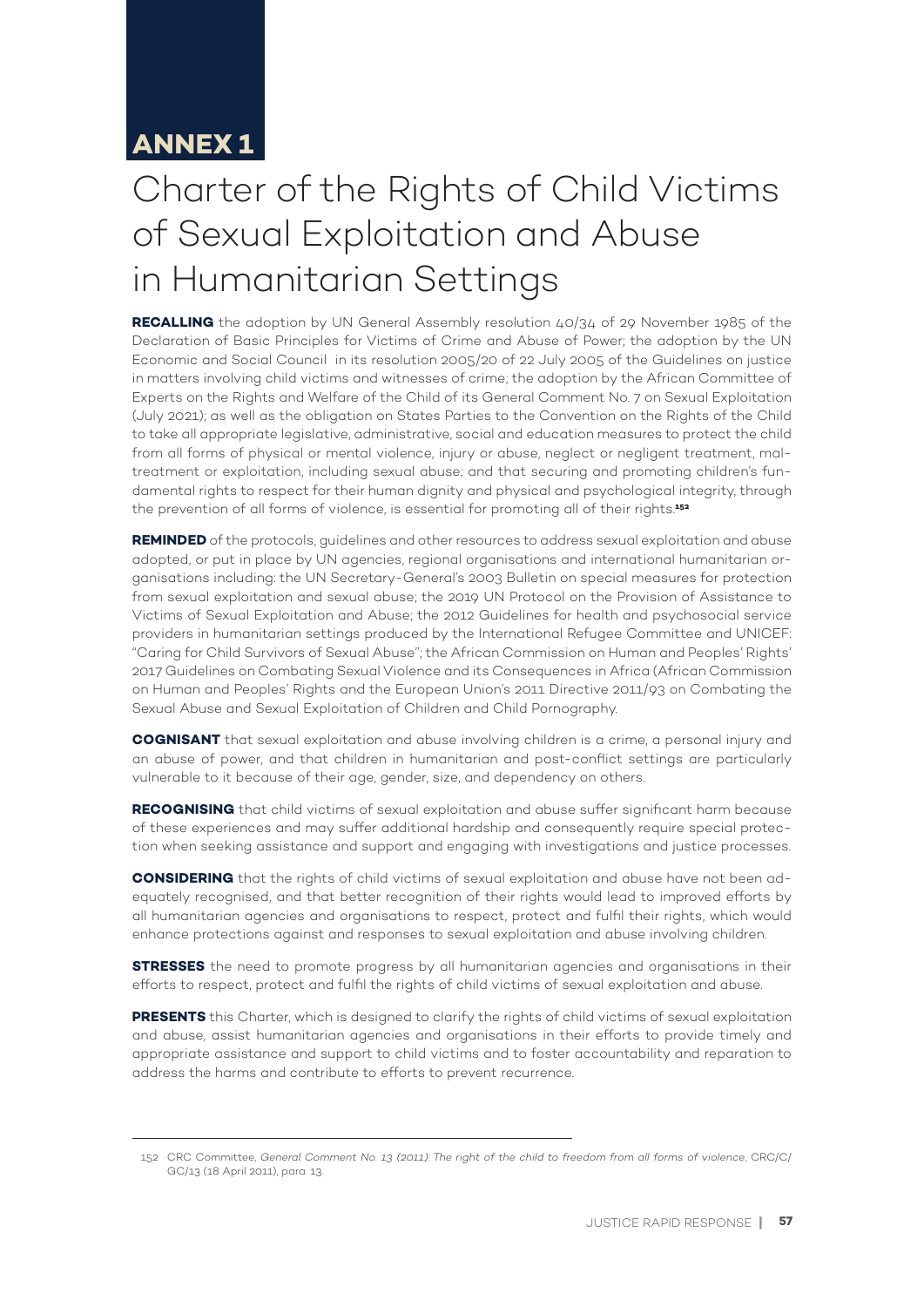# **A.** CHILD VICTIMS OF SEXUAL EXPLOITATION AND ABUSE

- 1. A child is a person under the age of 18. Adults are prohibited from engaging in sexual exploitation or abuse of any kind with children regardless of the age of majority or age of consent locally. Mistaken belief in the age of a child is not a defence.
- 2. The term "sexual exploitation" means any actual or attempted abuse of a position of vulnerability, differential power, or trust, for sexual purposes, including, but not limited to, profiting monetarily, socially, or politically from the sexual exploitation of another.
- 3. The term "sexual abuse" means any form of actual or threatened activity of a sexual nature, whether by force, under unequal or coercive conditions, or circumstances where informed consent cannot be given by the victim because of their young age. It does not require a physical act such as penetration, force or touching. It may also involve non-physical sexual acts, e.g., staring sexually at a child or making sexualised, harassing comments to a child.

# **B.** GENERAL PRINCIPLES OF TREATMENT

- 4. Child victims should be treated in a caring and sensitive manner that respects their inherent dignity, agency, and human rights, and considers their personal identity, situation and special needs, interests, age, gender, abilities, intellectual maturity and evolving capacity, and the specific ways in which they have been victimised by SEA.
- 5. Every child victim has the right to be protected from sexual exploitation and abuse, and treated fairly and equally, regardless of their or the parent or legal guardian's race, ethnicity, colour, gender, language, religion, political or other opinion, national, ethnic, or social origin, property, disability and birth or other status. This includes discrimination based on prejudices towards commercially sexually exploited children, children who are homeless or children in conflict with the law or based on children's clothing and behaviour. Child victims' access to support services as well as their engagement with investigations and justice processes should be sensitive to the child's age, wishes, understanding, gender, sexual orientation, ethnic, cultural, religious, linguistic, and social background, caste, socio-economic condition and immigration or refugee status, as well as to the particular needs of the child, including health, abilities, and capacities.
- 6. In all actions concerning child victims, the best interests of the child shall be a primary consideration. All decisions affecting child victims, including the determination of their best interests should consider the child's views and give their views due weight according to their age and maturity. The interpretation of a child's best interests involves considering what would best protect a child's physical, psychological, and emotional safety, security and well-being taking into account the child's personal circumstances and local context, and it must be consistent with all of the child's rights, including their evolving capacity to claim their rights, to express views and have them considered and to have access to justice.

## **C.** RIGHTS OF CHILD VICTIMS OF SEXUAL EXPLOITATION AND ABUSE

## **Right to be protected**

- 7. Children have the right not to be subjected to sexual exploitation and abuse. They have the right to be shielded from any form of physical, psychological, mental, and emotional abuse and neglect.
- 8. Implementing this duty requires agencies and organisations to ensure that sexual exploitation and abuse is not tolerated within their institutions and within the humanitarian sector as a whole. It requires them to address the multiple and intersecting causes of sexual exploitation and abuse including discriminatory gender norms, unclear policies and codes of conduct, insufficient staff training and protection expertise, inadequate reporting mechanisms, a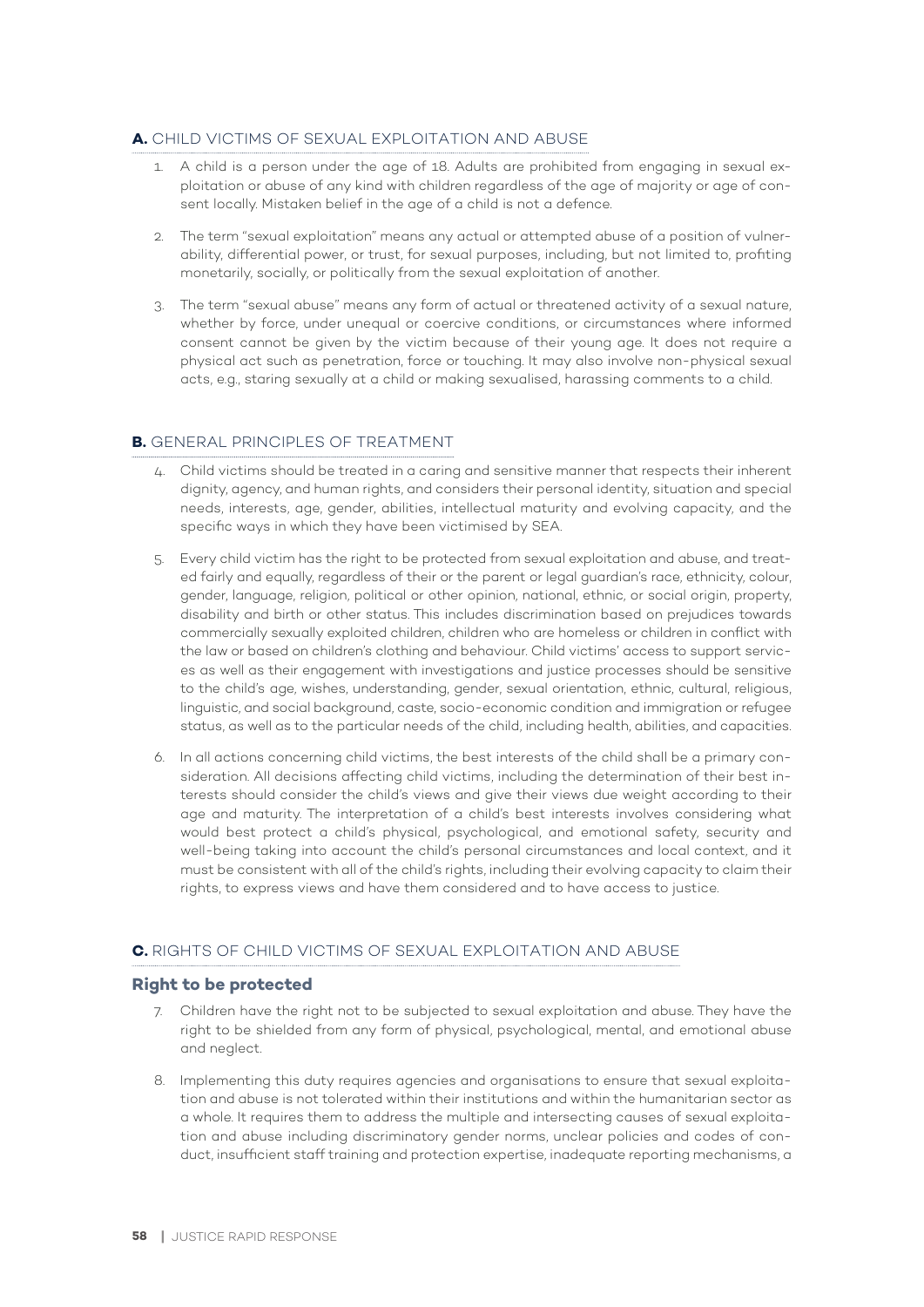culture of institutional protectionism, inadequate whistle-blower protections and ineffective vetting of prospective employees, contractors, and volunteers.

- 9. Humanitarian agencies and organisations must be proactive when responding to early indications of sexual exploitation and abuse and to seek to uncover more information in order to be in a position to stop the practice and protect children who may be exposed to it, or who may be exposed to further consequences related to past abuse such as preventing or limiting the onward spread of digital or photographic images of the child for sexual purposes.
- 10. Humanitarian agencies and organisations must take immediate and effective measures to protect children who may have undergone, be undergoing or are at risk of undergoing sexual exploitation and abuse, including protecting children from the harmful consequences of sexual exploitation and abuse such as community stigma and ostracisation and pressure to marry one's abuser. Special strategies and interventions are required for child victims who are particularly vulnerable to recurring victimisation. These should consider the nature of the victimisation, including victimisation related to the receipt of humanitarian aid or assistance, victimisation in educational or institutional settings and trafficking.

#### **Consent, Confidentiality and Privacy**

- 11. Informed consent includes the informed consent of the child, according to their evolving capacities. Consent should be explained at the outset and obtained prior to, or in conjunction with, the provision of assistance to child victims. The need for consent from the child's parent, legal guardian or person acting in loco parentis will depend on the child's evolving capacities and whether seeking such consent could put the child at risk (of retaliation, violence, abuse and/or neglect). Adolescent children have the right to access confidential medical advice without requiring parental or guardian consent and are competent to seek and have access to preventive or time-sensitive sexual and reproductive health commodities and services.
- 12. Interference in a child victim's private life should be limited to the minimum needed at the same time as high standards of evidence collection are maintained to ensure fair and equitable outcomes of the justice process. A child's privacy and personal data including images of the child, detailed descriptions of the child or the child's family, names or addresses of the child's family members and audio and video records should be protected at all stages of any investigation or proceedings. Information relating to a child's involvement in an investigation or justice process should be protected.

#### **Right to Assistance and Support**

- 13. Child victims and, where appropriate, the child's parents, legal guardian or person acting in loco parentis and any child born of sexual exploitation and abuse should have access to assistance and support services such as protection, trauma and medical care, legal services, material care, social and educational services, and other services for the child's reintegration. Such services should be provided in accordance with the best interests of the child, in a manner that is victim-centred, rights-based, age, disability and gender sensitive, non-discriminatory, and culturally appropriate. Such services should be available until they are no longer required. All assistance and support should be provided in a manner that does no harm, upholds child victims' rights, dignity, and well-being. It must not increase the trauma suffered by child victims, cause further stigmatisation, or exclude or discriminate against other victims of sexual exploitation and abuse.
- 14. Child victims of sexual exploitation and abuse have a right to access adequate and effective assistance and support that meets their immediate and longer-term needs, irrespective of whether they initiate or cooperate with an investigation process or other accountability procedure. Where such services exist and are adequate and effective, assistance and support should be provided through existing services, programmes, and their networks.
- 15. Child victims and where appropriate as stipulated in Paragraph 11 above, the child's parent, legal guardian or person acting in loco parentis, have the right to decide on the assistance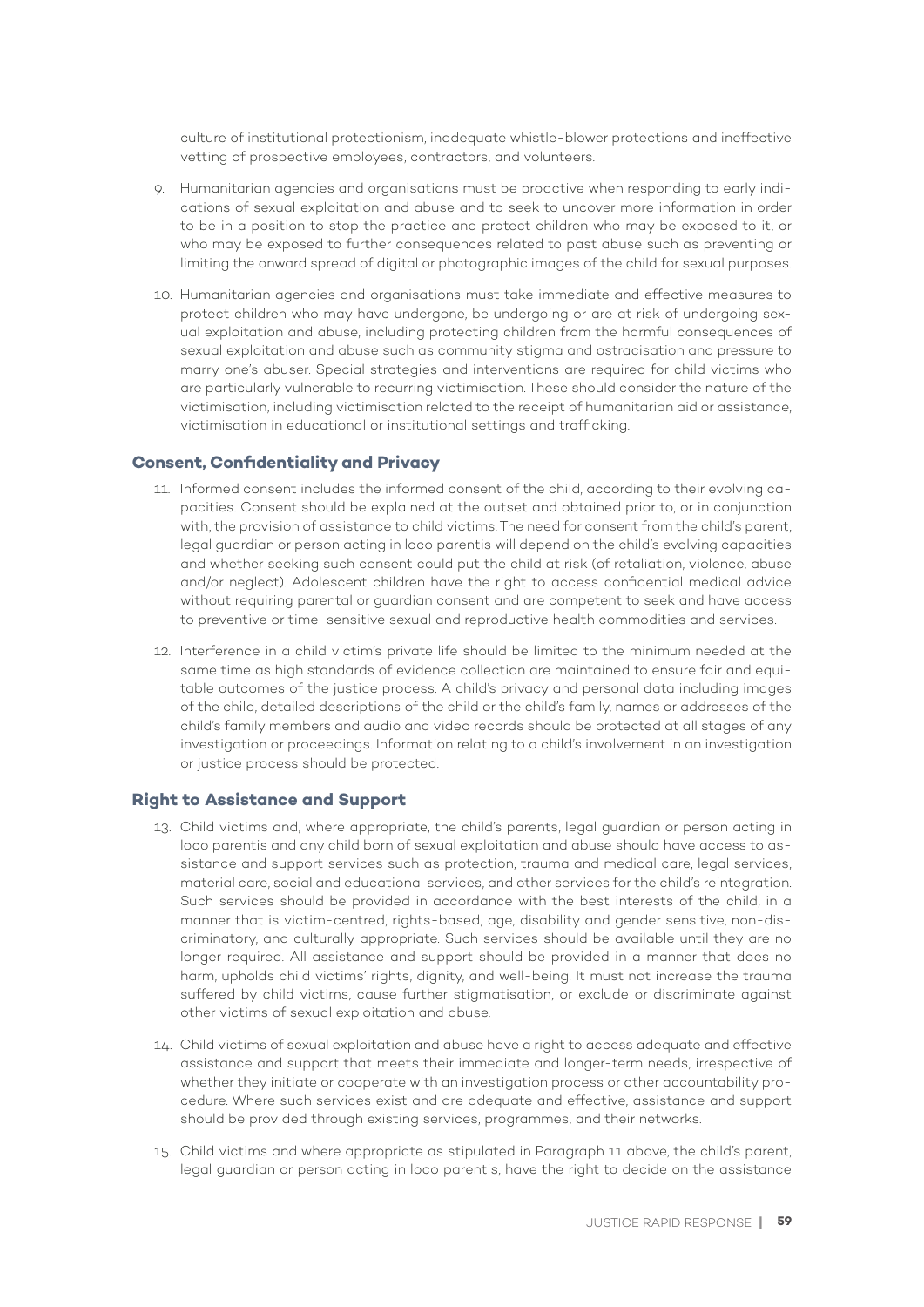they need, and information should be provided on the full range of options available. The rights of child victims to privacy, confidentiality, and informed consent in respect of assistance shall be respected.

#### **Right to Information**

16. Child victims should be informed of their rights, the availability of services and how to access them, investigation, justice, and reparations procedures, what can be expected from them and how to access them, as well as the progress and outcomes of actions or processes that concern them. This should be provided in a manner appropriate for the child's age and maturity, in a language that the child can understand and in a manner that is gender- and culture-sensitive. Informing a parent or guardian is no substitute for informing a child.

#### **Right to child-centred investigations and justice processes**

- 17. Child-centred investigations and justice processes must respect the best practice for effective investigations: which must be prompt, independent and impartial, and sufficiently robust to be capable to lead to the truth and serve as a basis for accountability and legal redress. The best interests and dignity of child victims must be respected during interviews, examinations, and other forms of investigations, which should be conducted by trained professionals who proceed in a sensitive, respectful, and thorough manner. Vulnerable children should only be interviewed if it is necessary to do so, and only where the interviewer (or person accompanying them) has the appropriate skills to conduct such an interview.
- 18. Child-sensitive procedures such as limiting the number of interviews of child victims, interview rooms designed for children, interdisciplinary services for child victims integrated in the same location, modified court environments that take child witnesses into consideration such as allowing where possible video testimony and/or testimony out of sight of the alleged perpetrator, recesses during a child's testimony, hearings scheduled at times of day appropriate to the age and maturity of the child, should be in place and implemented.

### **Right to Participate in an Investigation**

- 19. Every child has the right to be consulted, to express their views, opinions, and beliefs freely, in their own words, and to contribute especially to the decisions affecting their life, including those taken in any investigation or judicial processes, and to have those views taken into consideration according to their abilities, age, intellectual maturity and evolving capacity.
- 20. Age should not be a barrier to a child's right to participate fully in an investigation or justice process. Every child should be treated as a capable witness, subject to examination, and their testimony should not be presumed invalid or untrustworthy by reason of the child's age alone if their age and maturity allow them to give intelligible and credible testimony, with or without communication aids and other assistance.
- 21. As the experience of violence such as sexual exploitation and abuse is inherently disempowering, sensitive measures are needed to ensure that child protection interventions do not further disempower children but rather contribute positively to their recovery and reintegration via carefully facilitated participation.

#### **Right to access justice and reparation**

- 22. Investigations by humanitarian agencies and organisations into allegations of sexual exploitation and abuse should be designed in such a way that they can establish the truth and lead to justice and legal redress for child victims. Child victims of sexual exploitation and abuse have a right to access to justice that is child-sensitive, considers the nature of the harms they suffered and their seriousness, and to prompt and full redress, reintegration, and recovery for the harms they suffered.
- 23. Humanitarian agencies and organisations should support local judicial and administrative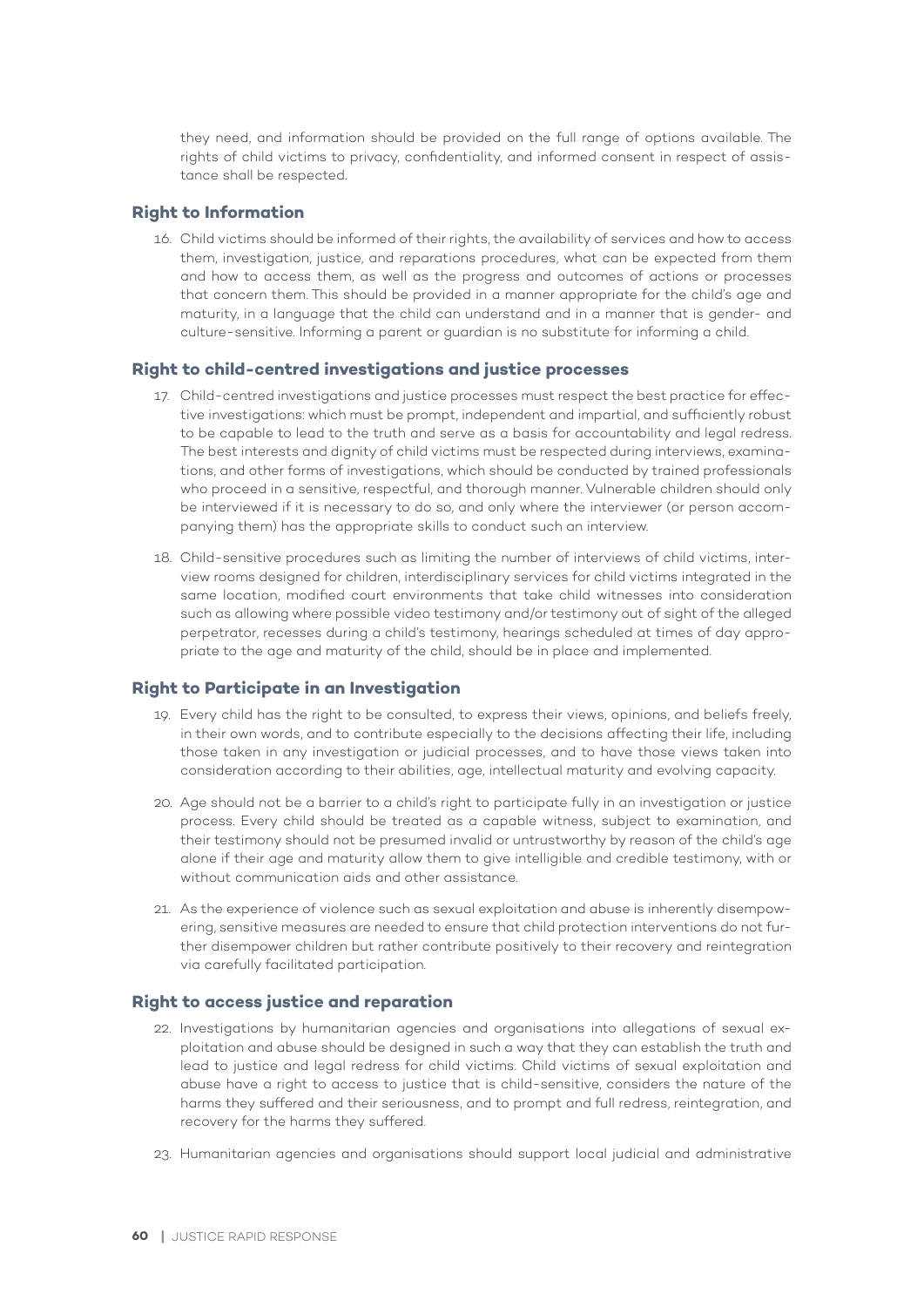mechanisms so that they can better meet the needs of child victims of sexual exploitation and abuse and to enable child victims to obtain redress through formal or informal procedures that are expeditious, fair, inexpensive, and accessible.

24. As part of the assistance and support provided to child victims of SEA, humanitarian agencies and organisations should provide funding to child victims to ensure that they have access to child-friendly legal advice that is accessible, age-appropriate, multidisciplinary, and effective, and that is responsive to the range of legal and social needs faced by them. They should have access to legal representatives who can provide them with impartial advice and represent their interests in investigations and legal proceedings should the child, properly informed, choose to engage with the justice process.

# **Prevention and Guarantees of Non-Recurrence**

25. Investigations initiated by humanitarian agencies and organisations should be capable of clarifying not only what happened, but why it happened and what changes to policies and practice are required to avoid recurrence, including institutional and structural reforms; training and capacity building; legal reforms and the institution of vetting and safeguarding procedures. Child victims of sexual exploitation and abuse should be consulted about possible measures of prevention and guarantees of non-recurrence and informed of measures taken.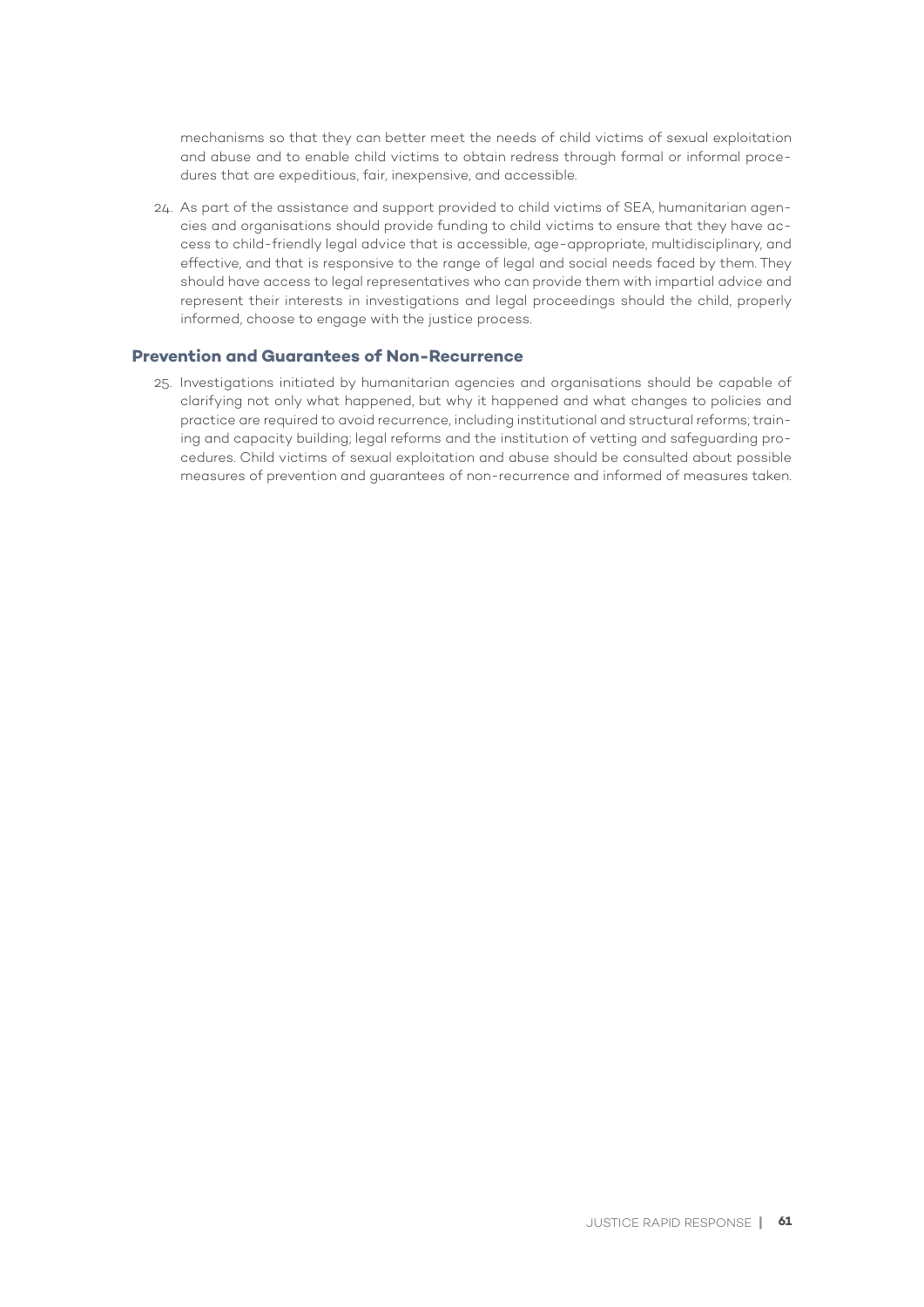# The Author, Researchers and Contributors

# AUTHOR

**CARLA FERSTMAN** is a Professor at the University of Essex School of Law and Human Rights Centre. She has more than 25 years' experience working in the field of human rights, in private practice, with international organisations and non-governmental organisations.

#### RESEARCHERS

**JULIA KORKMAN** is an adjunct professor in legal psychology and specialised in investigating crimes against children and in particular interviewing child victims of sexual abuse. She has authored numerous peer-reviewed articles and book chapters in the field and has been one of the leading actors in developing the way in which child abuse investigations are conducted in her native country. She is also specialised in conducting child forensic interviews with the help of interpreters.

**IAN PLASKETT** is a senior safeguarding and protection professional with more than 19 years' experience across gender, sexual gen-

der-based violence, child protection, safeguarding and the AAP/PSEAH sectors globally. He has been working as a consultant since January 2020 after a successful career within the multi-lateral and NGO sectors.

**NIAMH GIBBONS** is currently an independent consultant in the areas of transitional justice, accountability, and gender-based violence in humanitarian settings. She has led research and advocacy programming and published on these issues for more than fifteen years, working with both academic centres and nongovernmental organisations.

# SENIOR ADVISORY BOARD

**ESTHER DINGEMANS** is Executive Director at the Global Survivors Fund. The Global Survivors Fund, founded by Nobel Peace Laureates Dr. Denis Mukwege and Ms Nadia Murad aims to enhance access to reparations for survivors of conflict-related sexual violence around the globe. It brings together stakeholders in an innovative public-private partnership. Esther is also the Founding Director and Special Advisor of the Dr. Denis Mukwege Foundation where she developed the organisation's work on holistic care for survivors of conflict-related sexual violence.

**MICHAEL E LAMB** is Professor Emeritus of Psychology at the University of Cambridge. His research on children and law has earned multiple awards, including from the American Psychological Association, Association for Psychological Science, and the Society for Research in Child Development, as well as honorary degrees from the Universities of Goteborg, East Anglia, Abertay, and Montreal. He currently edits the APA journal Psychology, Public Policy, and Law.

**PAYAL SHAH** is an international human rights lawyer specialising in gender, health, and human rights. She is the Director of the Programme on Sexual Violence in Conflict Zones at Physicians for Human Rights. She also serves as a Fellow with the International Reproductive and Sexual Health Law Programme at the University of Toronto Faculty of Law.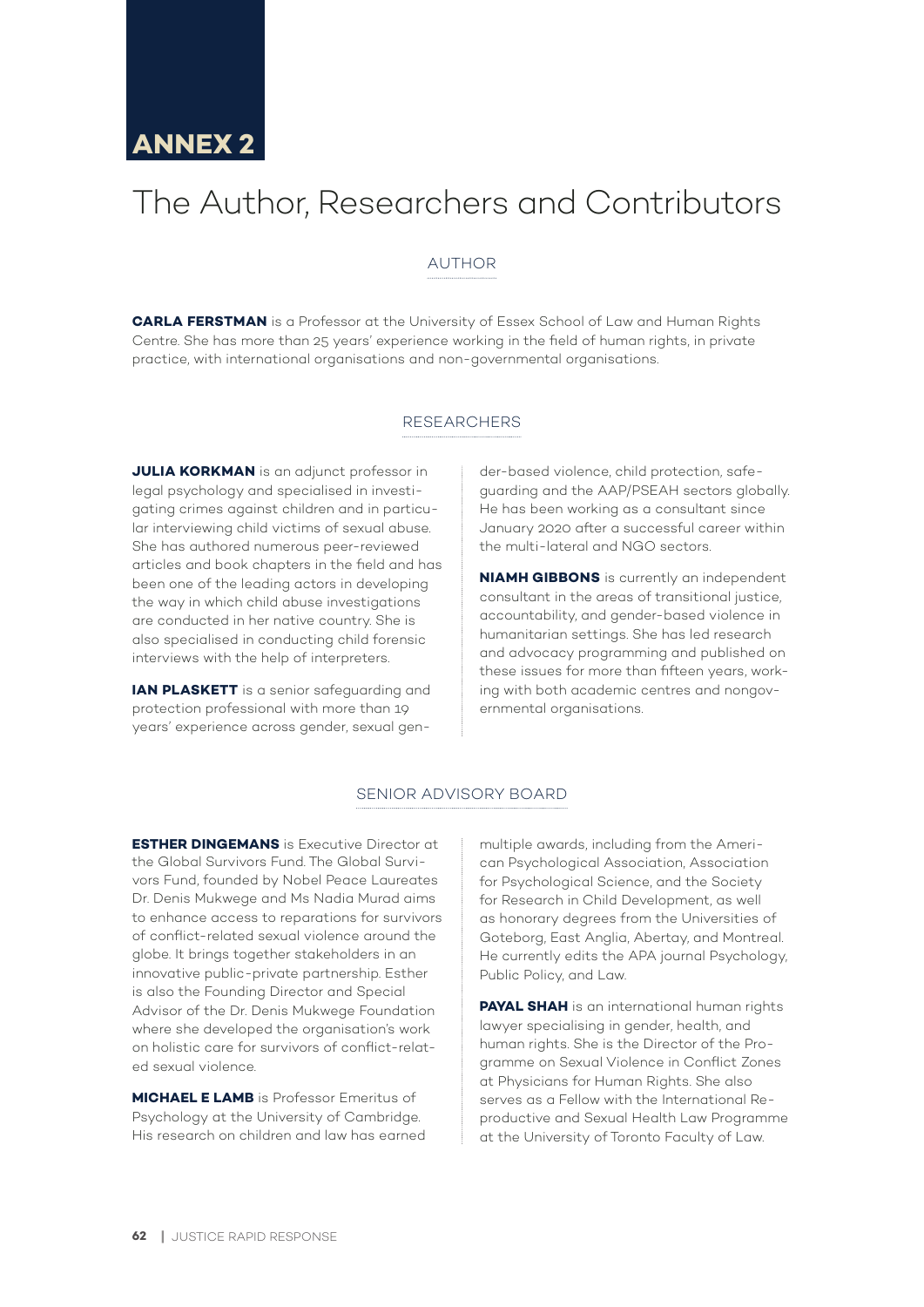**PRESIANA MANOLOVA** is a Programme Officer at the Prevent Child Sexual Abuse Programme at Oak Foundation.

**VÉRONIQUE AUBERT** is a senior human rights expert on investigating gross violations against children in conflict, and promoting governments and armed actors' compliance with international law standards. She is the Lead on Children and Armed Conflict at Save the Children UK providing policy analysis and child rights expertise, while leading talks with senior government officials and donors. She currently also serves as Special Adviser on Crimes Against and Affecting Children to the Prosecutor of the International Criminal Court. Ms. Aubert regularly serves as a child rights expert for Justice Rapid Response to investigate international crimes against children and as a member of Technical Advisory Panel for the Global Fund for Survivors of Conflict-Related Sexual Violence.

**YASMIN SOOKA** is a South African human rights lawyer and currently chairs the Commission on Human Rights in South Sudan. Sooka was appointed by President Nelson Mandela in 1995 to the South African Truth and Reconciliation Commission as a commissioner, where she served between 1995 and 2001. She was appointed as one of three international Commissioners on the Truth and Reconciliation Commission of Sierra Leone by Mary Robinson. In 2011, Yasmin Sooka served as advisor to Ban Ki Moon, the Secretary-General of the United Nations as a member of the Panel of Experts advising him on Accountability for War Crimes in Sri Lanka. In 2015, she served on the Secretary General's Panel investigating Sexual Exploitation and Abuse (SEA) by French Peacekeepers in the Central African Republic.

#### JUSTICE RAPID RESPONSE – FOCAL POINTS

**FEDERICA TRONCHIN** heads the International Justice Programme for Justice Rapid Response and serves as a Senior Gender and Child Rights Advisor, developing strategies to foster accountability for mass atrocities in partnership with multilateral organisations and international initiatives.

**ISSA HERNÁNDEZ HERRERA** is an Associate

at the International Justice Programme for Justice Rapid Response.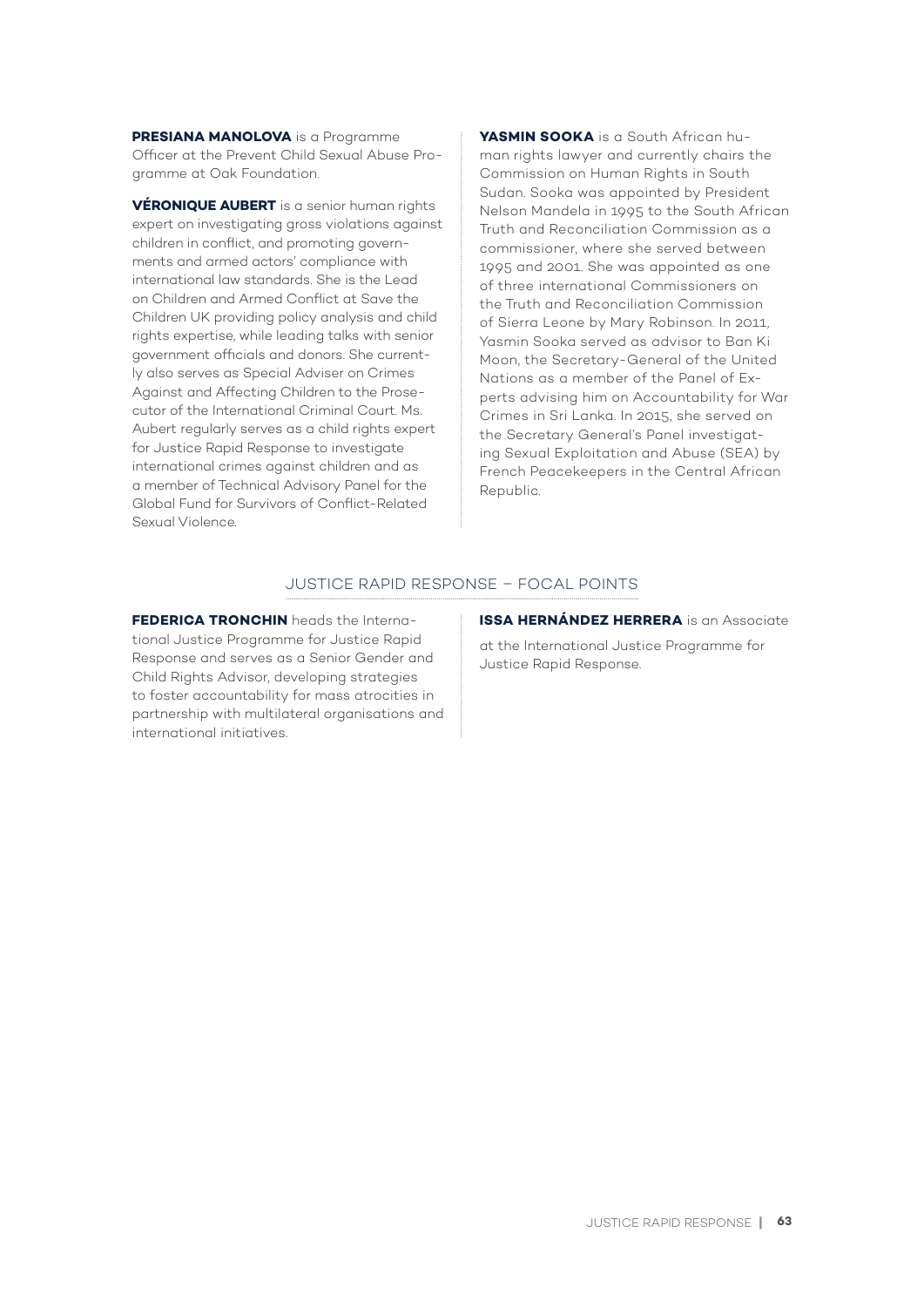# LIST OF EXPERTS CONSULTED

**Justice Rapid Response** thanks the experts who were interviewed during the course of the research, as well as those who participated in the roundtable discussions in November 2021 and/or reviewed and provided feedback about the paper (in alphabetical order):

**Adele Uwimana Rutsobe,** Justice Rapid Response Roster Expert

**Alexandra Hileman,** United Nations' International Organization for Migration

**Aneeta Williams,** Director, Bridging Worlds Consulting Ltd

**Daniela Baro,** Justice Rapid Response Roster Expert

**Deiudonné Detchou,** Special Criminal Court in Central African Republic

**Fabian Ilg,** Justice Rapid Response Roster Expert

**Francisca Vigaud-Walsh,** Justice Rapid Response Roster Expert

**Gabriel Oosthuizen,** Institute for International Criminal Investigations

**Jane Connors,** United Nations Victims' Rights Advocate

**Jonna Turunen,** Justice Rapid Response Roster Expert

**Karen Holley,** The Child Witness Institute

**Karen Muller,** The Child Witness Institute

**Katherine Wepplo,** United Nations Children's Fund

**Maria Fernanda Pérez Solla,** United Nations, Central African Republic.

**Marta Valiñas,** Justice Rapid Response Roster Expert

**Maxine Marcus,** Director, Partners in Justice International, Justice Rapid Response Roster Expert, Senior Legal Investigator to the Secretary General's Independent Review Panel on Sexual Exploitation and Abuse by International Peacekeepers in CAR (Justice Rapid Response Deployment).

**Megan Nobert,** International Rescue Committee

**Michael Reuben Ntibikema,** Independent consultant

**Nael Sumampouw,** Universitas Indonesia & Maastricht University

**Najat Maalla M'jid,** Special Representative of the Secretary-General on Violence against Children

**Paul Nolan,** GCPS Consulting

**Richard Powell,** Safe for Children

**Safiatou Kane,** Justice Rapid Response Roster Expert

**Shyamala Alagendra,** Justice Rapid Response Roster Expert

**Sonja Brubacher,** Centre for Investigative Interviewing, Griffith University

**Ursina Weidkuhn,** Justice Rapid Response Roster Expert

**Zama Neff,** Justice Rapid Response Roster Expert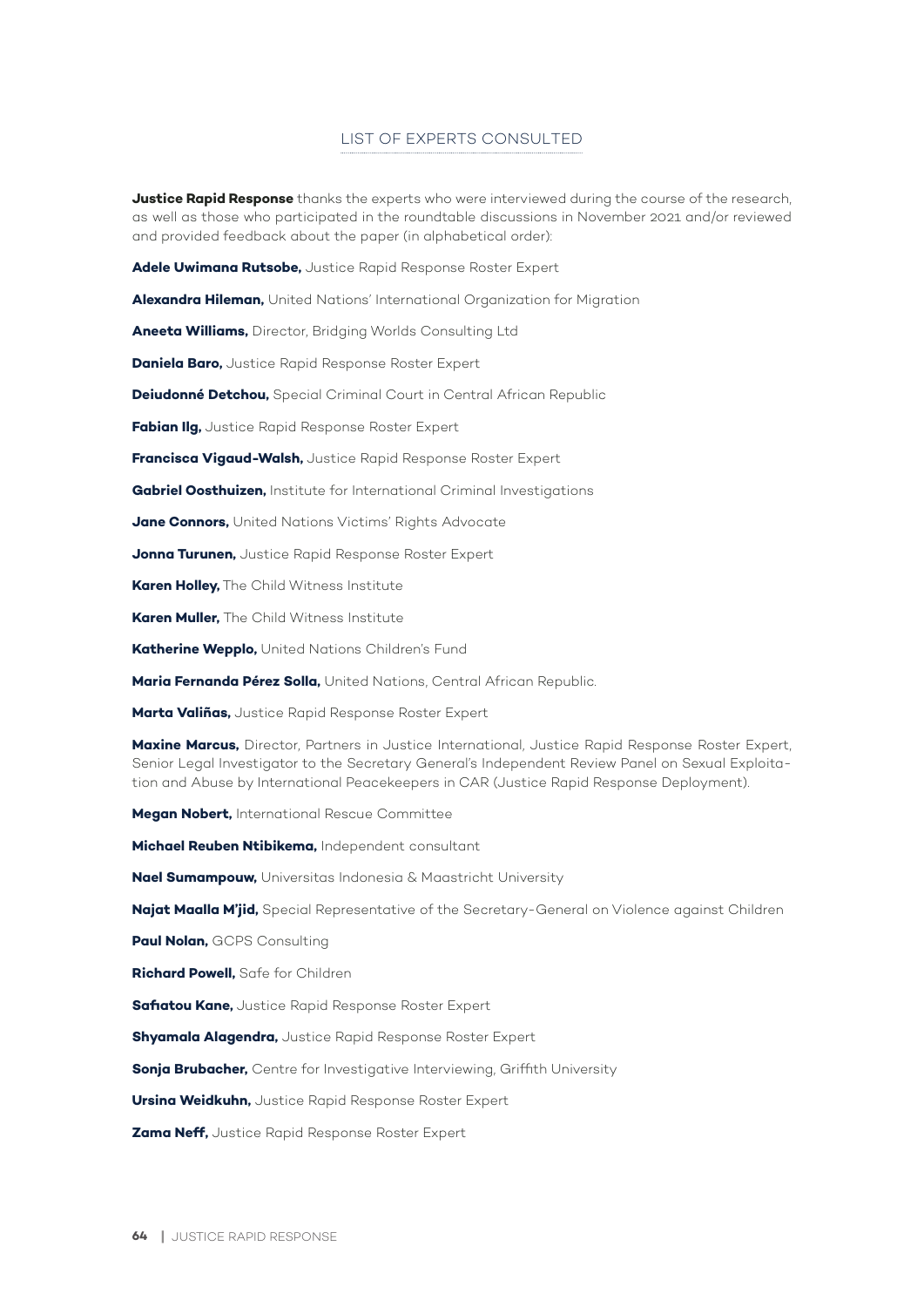# Relevant guidelines and standards

# **CHILD SPECIFIC GUIDELINES AND STANDARDS**

Adapted Forensic Interview Protocol for Children and Adolescents when Exploitation and/or Trafficking is Suspected (National Children's Advocacy Centre, 2019) https://calio.org/wp-content/uploads/2020/01/NCAC-Adapted-FI-Protocol-when-Exploitation-is-Suspected-Final.pdf

African Charter on the Rights and Welfare of the Child (adopted 1 July 1990, entered into force 29 November 1999) https://au.int/en/treaties/african-charter-rights-and-welfare-child

African Committee of Experts on the Rights and Welfare of the Child (ACERWC), General Comment No 5 on "State Party Obligations under the African Charter on the Rights and Welfare of the Child (Article 1) and Systems Strengthening for Child Protection (2018) https://violenceagainstchildren.un- .org/sites/violenceagainstchildren.un.org/files/regions/acerwc\_general\_comment\_no.\_5\_-2018.pdf

ACERWC, General Comment No. 7 on article 27 on Sexual Exploitation of the African Charter on the Rights and Welfare of the Child (July 2021) https://www.acerwc.africa/wp-content/uploads/2021/09/ General-Comment-on-Article-27-of-the-ACRWC\_English-1.pdf

Anti-human trafficking manual for criminal justice practitioners, "Module 9: Interviewing child victims of trafficking in persons" (UNODC, 2009) https://www.unodc.org/documents/human-trafficking/TIP\_module9\_Ebook.pdf

Caring for Child Survivors of Sexual Abuse: Guidelines for health and psychosocial service providers in humanitarian settings (International Rescue Committee and UNICEF, 2012) https://www.unicef. org/media/73591/file/IRC-CSS-Guide-2012.pdf.pdf

Core Commitments for Children in Humanitarian Action (UNICEF, May 2010) https://www.unicef.org/ media/59736/file/Core-commitments-for-children.pdf

CRC Committee, General Comment No. 6 (2005): Treatment of Unaccompanied and Separated Children Outside their Country of Origin, CRC/GC/2005/6 (September 2005) https://www2.ohchr. org/english/bodies/crc/docs/GC6.pdf

CRC Committee, General Comment No. 12 (2009) "The right of the child to be heard" http://www. createsolutions.org/unicef/Documents/resources/instruments/internationalchildren/crcgeneralcomment12.doc

CRC Committee, General Comment No. 13 (2011): The right of the child to freedom from all forms of violence, CRC/C/GC/13 (18 April 2011) https://www2.ohchr.org/english/bodies/crc/docs/crc.c.gc.13\_ en.pdf

Convention on Cybercrime, CETS 185, adopted in Budapest 23 November 2001 http://www.conventions.coe.int/Treaty/EN/Treaties/Html/185.htm

Convention on the Rights of the Child (adopted 20 November 1989, entered into force 2 September 1990) https://www.ohchr.org/en/instruments-mechanisms/instruments/convention-rights-child

Convention on the Protection of Children against Sexual Exploitation and Sexual Abuse, adopted by the Committee of Ministers, Council of Europe Treaty Series (CETS) 201, Lanzarote, 25 October 2007 https://www.coe.int/en/web/conventions/full-list?module=treaty-detail&treatynum=201

Explanatory Report to the Council of Europe Convention on the Protection of Children against Sexual Exploitation and Sexual Abuse (2007) https://rm.coe.int/CoERMPublicCommonSearchServices/ DisplayDCTMContent?documentId=09000016800d3832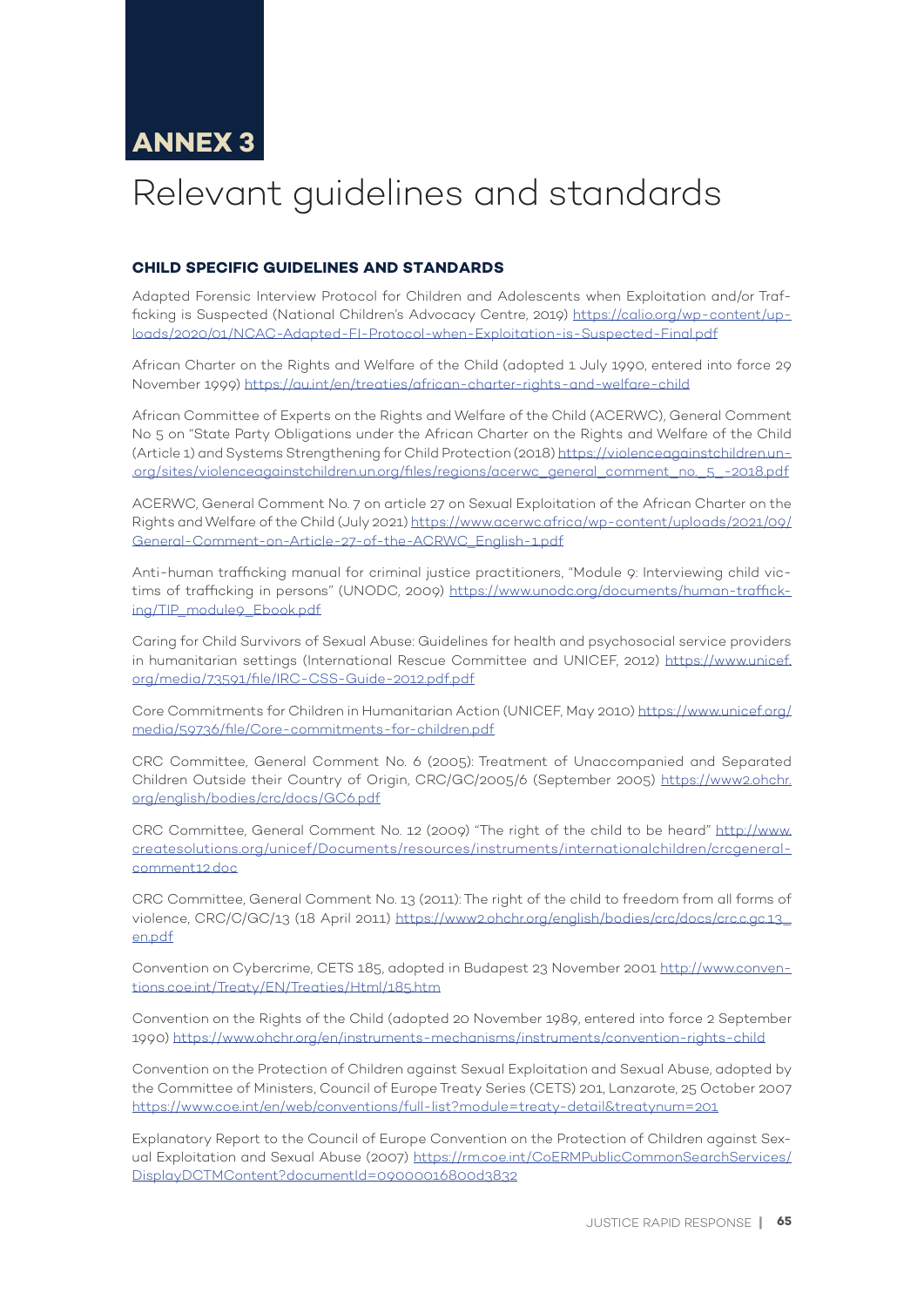Declaration on the Elimination of Violence against Women and Elimination of Violence against Children in ASEAN (9 October 2013) https://www.ohchr.org/sites/default/files/Documents/Issues/Women/WG/ASEANdeclarationVaW\_violenceagainstchildren.pdf

Directive 2011/93 on Combating the Sexual Abuse and Sexual Exploitation of Children and Child Pornography (EU, 2011) https://eur-lex.europa.eu/legal-content/EN/TXT/?uri=celex%3A32011L0093

Gillick competency and Fraser guidelines (National Society for the Prevention of Cruelty to Children ((NSPCC), 10 June 2020) https://learning.nspcc.org.uk/child-protection-system/gillick-competence-fraser-guidelines#heading-top

Guidance note of the Secretary-General on the UN Approach to Justice for Children https://www. unicef.org/protection/RoL\_Guidance\_Note\_UN\_Approach\_Justice\_for\_Children\_FINAL.pdf

Guidelines on Action for Children in the Justice System in Africa (Final draft, 2011) http://www.africanchildforum.org/clr/Supplementary%20Documents/other-documents-15\_en.pdf

Guidelines on Assessing and Determining the Best Interests of the Child (UNHCR, 2018) Provisional Release https://www.refworld.org/pdfid/5c18d7254.pdf

Guidelines on Child-Friendly Legal Aid (UNICEF, October 2018). https://www.unicef.org/eca/media/5171/file

Guidelines On Children In Contact With The Justice System, Prepared by an International Working Group of the International Association of Youth and Family Judges and Magistrates, Adopted by the Council of the IAYFJM (21 October 2016) http://www.aimjf.org/download/Documentation\_EN/AIMJF/ Guidelines - ENG - Ratified 17.04.26.pdf

Guidelines of the Committee of Ministers of the Council of Europe on child-friendly justice (17 November 2010) https://rm.coe.int/16804b2cf3

Guidelines on justice in matters involving child victims and witnesses of crime, E/CN.15/2005/L.2/ Rev.1 (25 May 2005) https://www.un.org/en/ecosoc/docs/2005/resolution%202005-20.pdf

Hearing child victims of exploitation and trafficking and children at risk: Practice-oriented guidance for child sensitive communication and interviewing to obtain accurate and reliable statements from children (Council of Europe, 2021) https://rm.coe.int/hf26-children-exploitation-trafficking-children-risk-eng/1680a3e66b

How to convey child-friendly information to children in migration: A Handbook for frontline professionals (COE, 2019) https://rm.coe.int/how-to-convey-child-friendly-information-to-children-inmigration-a-ha/1680902f91

How to Write a Child-Friendly Document (CRIN and others) https://resource-centre-uploads.s3.amazonaws.com/uploads/How-to-write-a-child-friendly-document.pdf

Inter-Agency Guidelines for Case Management and Child Protection: A Guide for Policy and Programme Managers and Case Workers, Global Protection Cluster: Child Protection (January 2014) http://www.cpcnetwork.org/wp-content/uploads/2014/08/CM\_guidelines\_ENG\_.pdf

Model Law on Justice in Matters involving Child Victims and Witnesses of Crime (UNICEF, UNODC 2009) https://www.unodc.org/documents/justice-and-prison-reform/Justice\_in\_matters...pdf

Note of the Secretary-General on the UN Approach to Justice for Children (September 2018), https:// www.un.org/ruleoflaw/files/RoL\_Guidance\_Note\_UN\_Approach\_Justice\_for\_Children\_FINAL.pdf

National Institute of Child Health and Human Development (NICHD) Protocol: Interview Guide (2017) http://nichdprotocol.com/wp-content/uploads/2017/09/InteractiveNICHDProtocol.pdf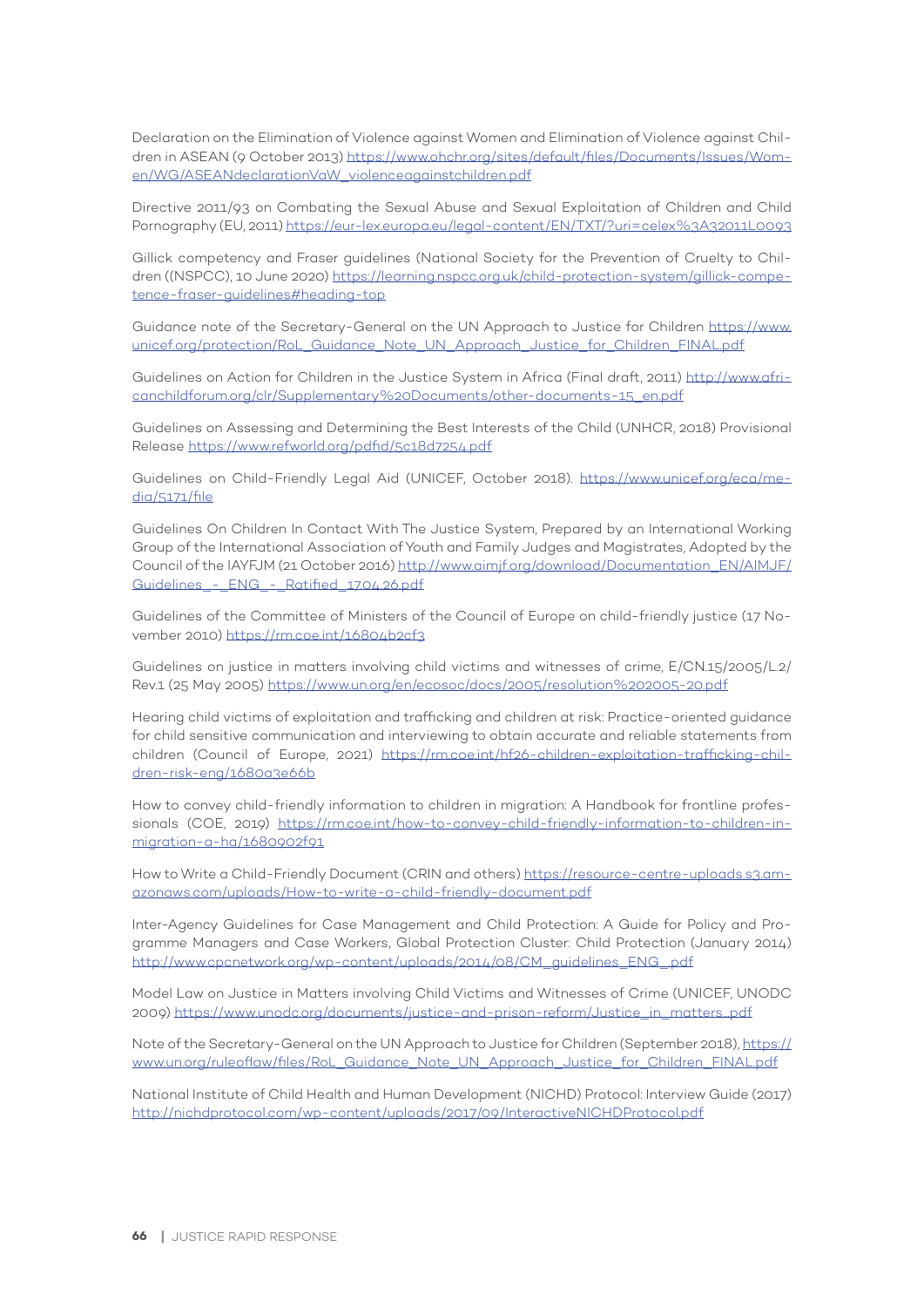Optional Protocol on the sale of children, child prostitution, and child pornography (adopted 25 May 2000, entered into force 18 January 2002) http://www.ohchr.org/EN/ProfessionalInterest/Pages/OP-SCCRC.aspx

Prevention, Protection and International Cooperation against the Use of New Information Technologies to Abuse and/ or Exploit Children, Resolution 2011/33 of the Economic and Social Council (2011) https://www.unodc.org/documents/commissions/CCPCJ/Crime\_Resolutions/2010-2019/2011/ ECOSOC/Resolution\_2011-33.pdf

Responding to Children And Adolescents who have been Sexually Abused: WHO Clinical Guidelines (WHO 2017) http://apps.who.int/iris/bitstream/handle/10665/259270/9789241550147-eng.pdf;jsessionid=ED77C33B7119D77D76BCC0475B1249D4?sequence=1

Terminology Guidelines for the Protection of Children from Sexual Exploitation and Sexual Abuse, Interagency Working Group on Sexual Exploitation of Children (2016) https://www.ohchr.org/sites/ default/files/Documents/Issues/Children/SR/TerminologyGuidelines\_en.pdf

Threat Assessment of Child Sexual Exploitation and Abuse (CEOP, June 2013) https://www.basw. co.uk/system/files/resources/basw\_34939-8\_0.pdf

UN Common Approach to Justice for Children (March 2008) https://www.un.org/ruleoflaw/blog/document/un-common-approach-to-justice-for-children/

UN Guidelines on Justice in Matters involving Child Victims and Witnesses of Crime – Model law and related commentary (UNODC and UNICEF, 2009) https://www.unodc.org/documents/justice-and-prison-reform/Justice\_in\_matters...pdf

UN Model Strategies and Practical Measures on the Elimination of Violence against Children in the Field of Crime Prevention and Criminal Justice (UNODC, 2014) https://www.unodc.org/documents/ justice-and-prison-reform/14-08451\_Strategy\_eBook.pdf

#### **OTHER RELEVANT BROADLY FOCUSSED STANDARDS AND GUIDELINES**

Basic Principles on the Use of Restorative Justice Programmes in Criminal Matters, ECOSOC Resolution 2002/12 (July 2002) https://www.refworld.org/docid/46c455820.html

Best Practice Guide on Inter-agency Community-Based Complaint Mechanisms: IOM's observations from PSEA implementation in-country (2020), http://themimu.info/sites/themimu.info/files/ IOMs\_Country\_Examples\_of\_PSEA\_Practice\_2019.pdf

Commanders' guide on measures to combat Sexual Exploitation and Abuse in United Nations military (May 2018) http://repository.un.org/bitstream/handle/11176/400745/EN.pdf?sequence=1&isAllowed=y

Comprehensive Strategy on Assistance and Support to Victims of Sexual Exploitation and Abuse by United Nations Staff and Related Personnel adopted by the General Assembly, A/RES/62/214 (21 December 2007) https://digitallibrary.un.org/record/614563

Declaration of Basic Principles of Justice for Victims of Crime and Abuse of Power (29 November 1985) https://www.ohchr.org/en/instruments-mechanisms/instruments/declaration-basic-principles-justice-victims-crime-and-abuse

Gender-Based Violence in Emergencies: Operational Guide (UNICEF 2019) https://www.unicef.org/media/69216/file/Gender-Based%20Violence%20in%20Emergencies:%20Operational%20Guide.pdf

Glossary on Sexual Exploitation and Abuse: Thematic Glossary of current terminology related to Sexual Exploitation and Abuse (SEA) in the context of the United Nations (2nd ed., 2017) https:// hr.un.org/sites/hr.un.org/files/SEA%20Glossary%20%20%5BSecond%20Edition%20-%20 2017%5D%20-%20English\_0.pdf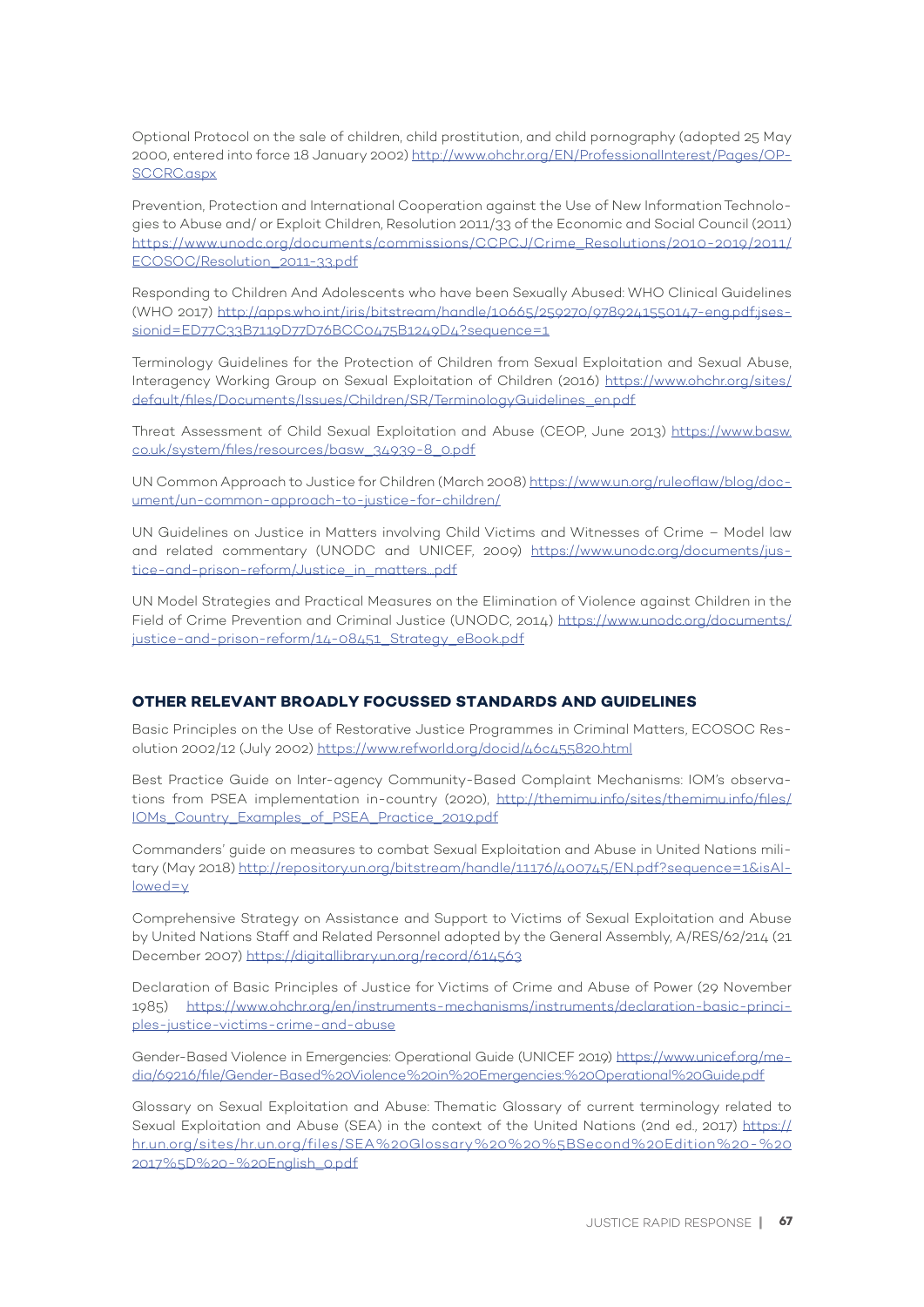Guidelines: Inter-Agency Community-Based Complaints Mechanisms (Protection against Sexual Exploitation and Abuse) (IASC, April 2016) https://interagencystandingcommittee.org/system/ files/2021-03/Best%20Practice%20Guide%20Inter%20Agency%20Community%20Based%20 Complaint%20Mechanisms.pdf

Guidelines on Combating Sexual Violence and its Consequences in Africa (African Commission on Human and Peoples' Rights, May, 2017) https://www.achpr.org/public/Document/file/English/achpr\_eng\_guidelines\_on\_combating\_sexual\_violence\_and\_its\_consequences.pdf

Guidelines for Investigations: A guide for humanitarian organisations on receiving and investigating allegations of abuse, exploitation, fraud or corruption by their own staff (CHS Alliance, 2015) https:// interagencystandingcommittee.org/system/files/chs\_investigation-guidelines-2015\_english.pdf

Inter-Agency Gender-Based Violence Case Management Guidelines, First Edition, (2017) https:// reliefweb.int/sites/reliefweb.int/files/resources/interagency-gbv-case-management-guidelines\_final\_2017\_low-res.pdf

Inter-Agency Minimum Standards for Gender-Based Violence in Emergencies Programming, GBV Area of Responsibility (2019) https://www.unfpa.org/minimum-standards

Investigating Allegations of Sexual Exploitation and Abuse A Toolkit For Partners (UNHCR, 2021) https://interagencystandingcommittee.org/system/files/2021-12/Toolkit%20-%20INVESTIGAT-ING%20ALLEGATIONS%20OF%20SEXUAL%20EXPLOITATION%20AND%20ABUSE%20IN%20 HUMANITARIAN%20SETTINGS.pdf

Minimum Operating Standards Protection from Sexual Exploitation and Abuse by own Personnel (MOS-PSEA), https://interagencystandingcommittee.org/system/files/3\_minimum\_operating\_ standards\_mos-psea.pdf

Murad Code (Global Code of Conduct for Gathering and Using Information about Systematic and Conflict-Related Sexual Violence) (13 April 2022) https://static1.squarespace.com/static/5eba1018487928493de323e7/t/6255fdf29113fa3f4be3add5/1649802738451/220413\_Murad\_Code\_ EN.pdf

Plan for Accelerating Protection from Sexual Exploitation and Abuse in Humanitarian Response at Country-Level (IASC, 2018) https://interagencystandingcommittee.org/iasc-champion-sexual-exploitation-and-abuse-and-sexual-harassment/content/iasc-plan-accelerating

Policy on a Victim-Centred Approach in UNHCR's response to Sexual Misconduct, UNHCR/ HCP/2020/04 (UNHCR, 2020) https://www.unhcr.org/5fdb345e7

Policy on Prevention and Response to Sexual Exploitation and Abuse for Peace Support Operations (African Union, December 2018) https://reliefweb.int/report/world/african-union-policy-prevention-and-response-sexualexploitation-and-abuse-peace

Policy on the Protection of Personal Data of Persons of Concern to UNHCR (UNHCR, 2015) www. refworld.org/docid/55643c1d4.html

Prevention of Sexual Exploitation and Abuse (PSEA) e-learning course (UNICEF) https://agora. unicef.org/course/info.php?id=7380

Preventing Transgressors Moving Through the Humanitarian System (IASC, 31 May 2018) https:// interagencystandingcommittee.org/system/files/session\_1-\_pseg-shg-\_preventing\_transgressors\_moving\_through\_the\_sector-31\_may\_2018-principals\_meeting.pdf

Principles and Guidelines on Access to Legal Aid in Criminal Justice Systems, UN General Assembly Res. 67/187 (2013) https://www.unodc.org/documents/justice-and-prison-reform/UN\_principles\_ and quidlines on access to legal aid.pdf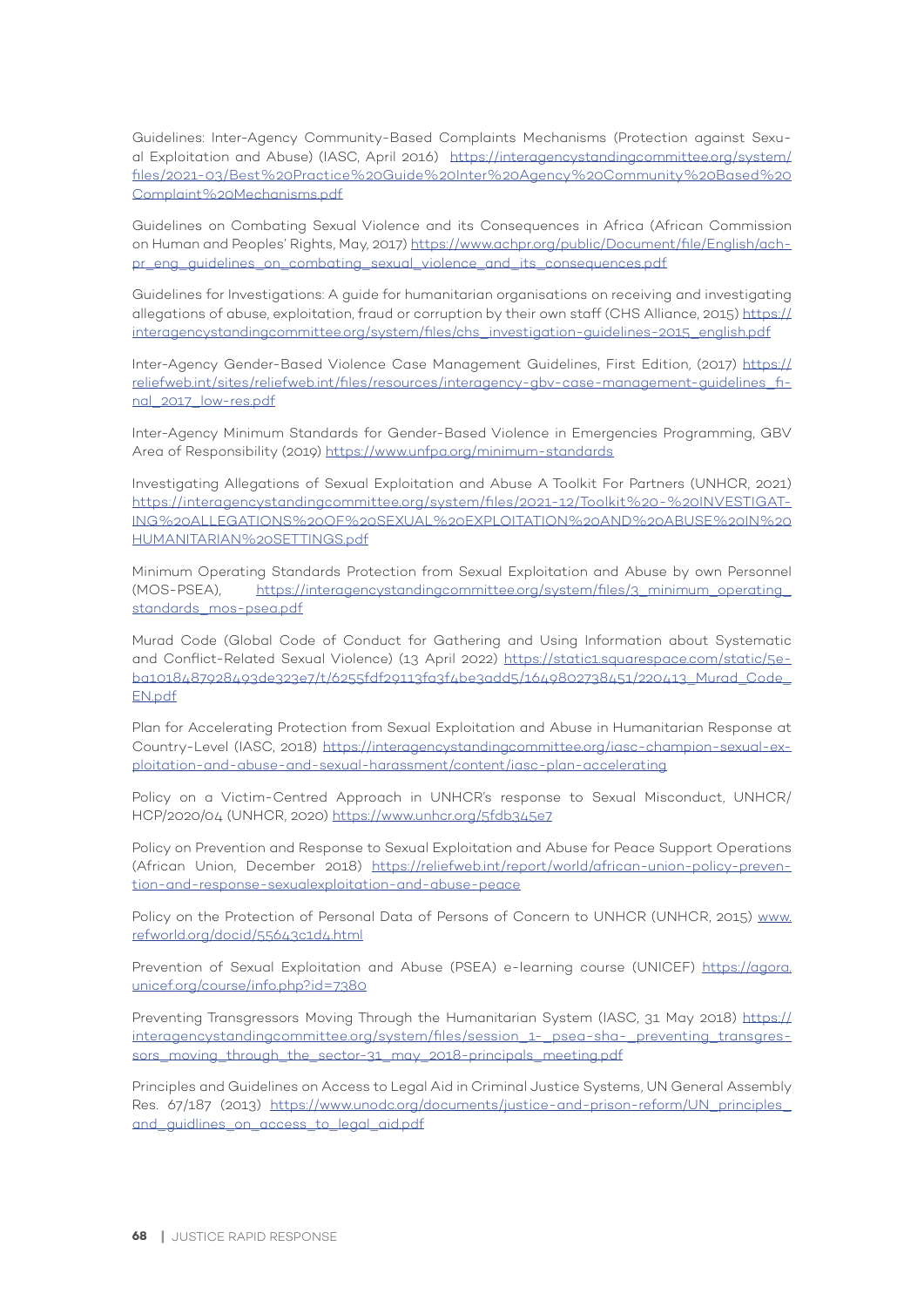Protection against retaliation for reporting misconduct and for cooperating with duly authorized audits or investigations ST/SGB/2017/2/Rev.1 (28 November 2017) ST/SGB/2017/2/Rev.1

Protection, gender and inclusion in emergencies: toolkit (IFRC, 2020) https://www.ifrc.org/document/ protection-gender-and-inclusion-emergencies-toolkit

Protocol on Allegations of Sexual Exploitation and Abuse Involving Implementing Partners (UN, 21 March 2018) https://www.un.org/en/pdfs/UN%20Protocol%20on%20SEA%20Allegations%20involving%20Implementing%20Partners%20-%20English\_Final.pdf

Protocol on the Provision of Assistance to Victims of Sexual Exploitation and Abuse (12 December 2019) https://www.un.org/en/pdfs/UN%20Victim%20Assistance%20Protocol\_English\_Final.pdf

Recommendation on Ending Sexual Exploitation, Abuse, and Harassment in Development Co-operation and Humanitarian Assistance: Key Pillars of Prevention and Response (OECD DAC, July 2019) https://legalinstruments.oecd.org/en/instruments/OECD-LEGAL-5020

Safeguarding Essentials (Humanitarian Leadership Academy) https://kayaconnect.org/course/info. php?id=1424

Safeguarding (or SEAH) risk assessment and management tool (Resource & Support Hub Nigeria, 2021) https://safeguardingsupporthub.org/sites/default/files/2021-06/RSH%20Nigeria%20 Risk%20Assessment%20and%20Management%20Tool%20Guidance\_Final\_0.pdf

Saying No to Sexual Misconduct (IASC, 2020) https://interagencystandingcommittee.org/iasc-learning-package-protection-sexual-misconduct-un-partner-organizations

Sexual Exploitation and Abuse Risk Management Toolkit (UN CDU/DFS 2018) https://psea.interagencystandingcommittee.org/sites/default/files/DPKO%20DFS%20SEA%20Risk%20Management%20Toolkit.pdf

Sexual Exploitation and Abuse Victim Assistance Guide: Establishing Country-Based Mechanisms

for Assisting Victims of Sexual Exploitation and Abuse by UN/NGO/IGO Staff and Related Personnel (ECHA/ECPS UN and NGO Task Force on Protection from Sexual Exploitation and Abuse, April 2009) https://pseataskforce.org/uploads/tools/1338829369.doc

Special measures for protection from sexual exploitation and sexual abuse (UNSG, 2003) ST/ SGB/2003/13 https://undocs.org/ST/SGB/2003/13

Strategy: Protection from and Response to SEA and Sexual Harassment - IASC Championships on Sexual Exploitation, Abuse and Harassment (March 2021) https://interagencystandingcommittee.org/system/files/2020-09/Strategy-%20Protection%20from%20and%20response%20to%20 Sexual%20Exploitation%20and%20Abuse%20%28SEA%29%20and%20Sexual%20Harassment%20%28SH%29.pdf

Technical Note on the Implementation of the UN Protocol on the Provision of Assistance to Victims of SEA (UNICEF, 2021) https://psea.interagencystandingcommittee.org/sites/default/files/2021-11/ Technical%20Note\_UN%20Victims%20Assistance%20Protocol%20%28ENG%29%202021\_final.pdf

Trafficking in Persons: Victim Identification and Assistance Training Guide (IOM, 2020) https://publications.iom.int/system/files/pdf/trafficking-in-persons-training-guide.pdf

Updated Guide to Ethics and Human Rights in Anti-Trafficking: Ethical Standards for Working with Migrant Workers and Trafficked Persons in the Digital Age (R. Taylor, L. Maria & M. Latonero, Issara Institute, 2018) https://www.antislaverycommissioner.co.uk/media/1207/guide-to-ethics-and-human-rights-in-anti-human-trafficking.pdf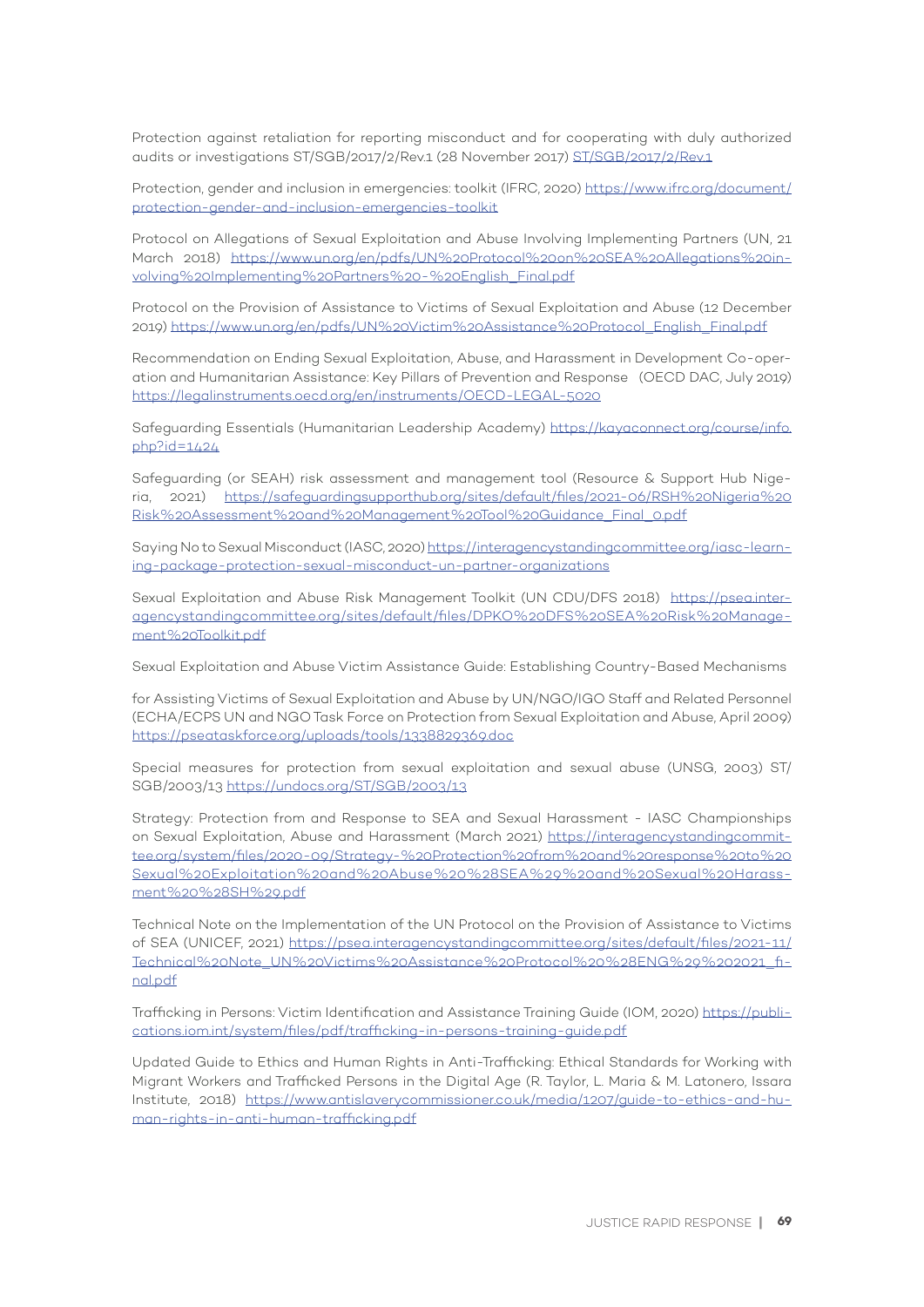# Key studies, manuals and reports

Access to justice for children A/HRC/25/35 (OHCHR, 16 December 2013) https://www.ohchr.org/en/ hrbodies/hrc/regularsessions/session25/documents/a-hrc-25-35\_en.doc

Addressing Sexual Violence against Men, Boys, and LGBTIQ+ Persons in Humanitarian Settings (Women's Refugee Commission, February 2021) https://reliefweb.int/sites/reliefweb.int/files/resources/Addressing-Sexual-Violence-against-Men-Boys-LGBTIQ-Persons-Guidance-Note-022021.pdf

Advancing Justice for Children: Innovations to strengthen accountability for violations and crimes affecting children in conflict (Save the Children, 2021) https://resourcecentre.savethechildren.net/document/advancing-justice-children-innovations-strengthen-accountability-violations-and-crimes/

Barriers to Compensation for Child Victims of Sexual Exploitation (ECPAT 2017) https://ecpat.org/ wp-content/uploads/2021/05/Barriers-to-Compensation-for-Child\_ebook.pdf

Breaking the mould: changing belief systems and gender norms to eliminate violence against women (Oxfam, July 2018) https://oxfamilibrary.openrepository.com/bitstream/handle/10546/620524/rrbreaking-the%20-mould-250718-en.pdf

Child-Friendly Justice: Perspectives and experiences of children involved in judicial proceedings as victims, witnesses or parties in nine EU Member States (European Union Agency for Fundamental Rights, 2017) https://fra.europa.eu/en/publication/2017/child-friendly-justice-perspectives-and-experiences-children-involved-judicial

Empowered Aid: Transforming Gender and Power Dynamics in the Delivery of Humanitarian Aid (Global Women's Institute, George Washington University, and International Rescue Committee, Uganda, 2020) https://globalwomensinstitute.gwu.edu/sites/g/files/zaxdzs1356/f/downloads/GWI-IRC-Empowered%20Aid-Uganda%20Results%20Report-remed.pdf

Evaluation of the prevention, response and victim support efforts against sexual exploitation and abuse by United Nations Secretariat staff and related personnel (OIOS, 19 March 2021) Assignment No: IED-21-010, https://oios.un.org/file/8999/download?token=fANcn0TK

External Review: Global Report on Protection from Sexual Exploitation and Abuse and Sexual Harassment (IASC, 2021) https://interagencystandingcommittee.org/system/files/2022-01/2021%20 IASC%20External%20Review%20Global%20Report%20PSEAH.pdf

Hearing and Supporting Child Victims of Violence (International Organisation of La Francophonie, December 2015) https://reliefweb.int/sites/reliefweb.int/files/resources/hearing and supporting child\_victims\_of\_violence-practical-guide-\_dapg.pdf

Increasing Transparency on Sexual Exploitation and Abuse in the Aid Sector: The Importance of a Harmonized Approach to SEA Data Collection and Reporting (GCPS Consulting, September 2021) https://d1h79zlghft2zs.cloudfront.net/uploads/2021/12/Increasing\_Transparency\_on\_SEA\_in\_the\_ Aid\_Sector\_GCPS-Consulting-122021.pdf

Litigating Peacekeeper Child Sexual Abuse (REDRESS, 2020) https://redress.org/wp-content/uploads/2020/01/LitigatingPeacekeeperChildSexualAbuseReport.pdf

Moving Forward: Enabling a Child-Centred Approach at the ICC and Beyond (Justice Rapid Response, 9 December 2021) https://www.justicerapidresponse.org/wp-content/uploads/2022/03/ SummaryReport\_ICC\_Final.pdf

No One to Turn To: The under-reporting of child sexual exploitation and abuse by aid workers and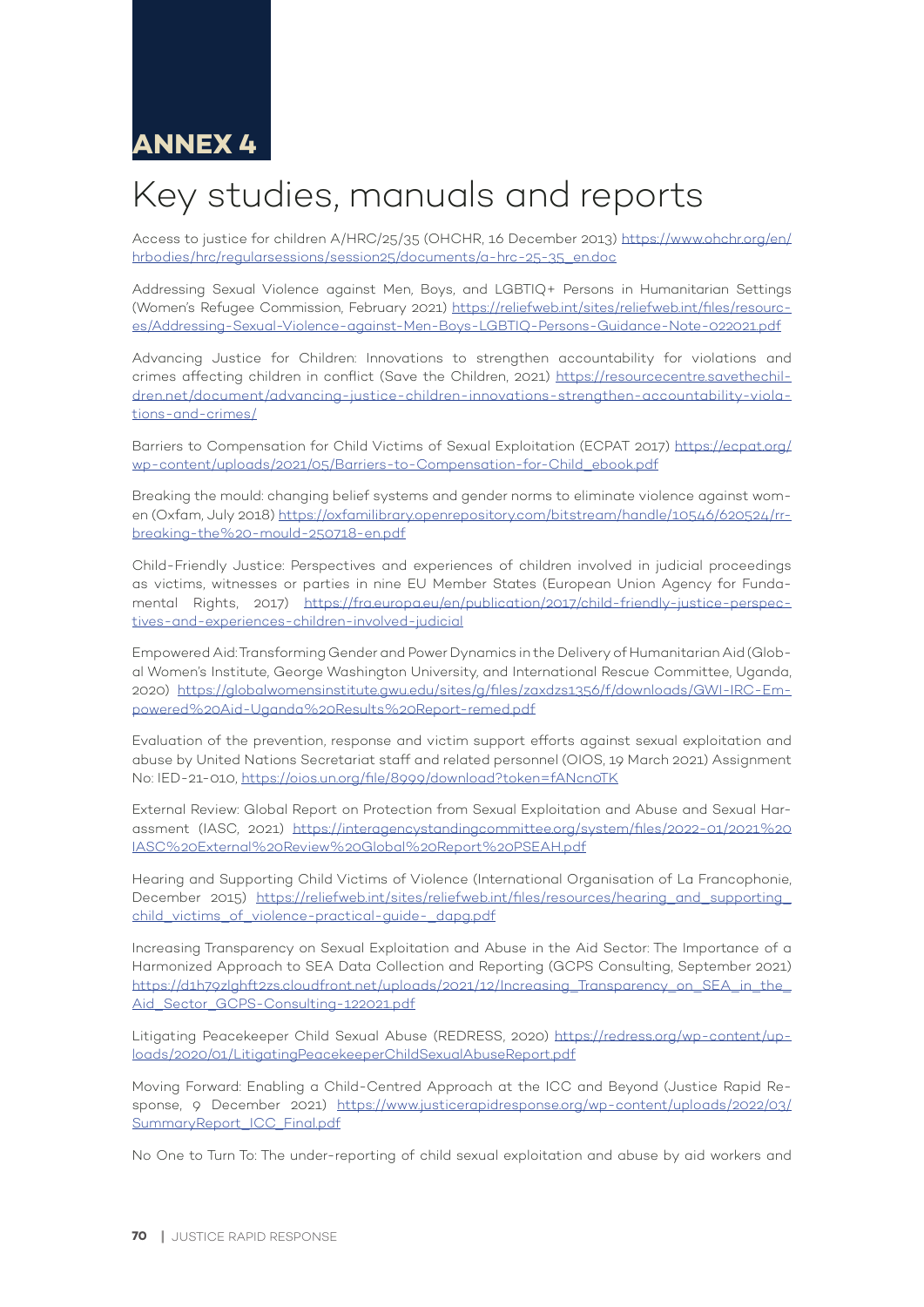peacekeepers (Corinna Csáky, Save the Children UK, 2008) https://resourcecentre.savethechildren. net/pdf/no\_one\_to\_turn\_to\_1.pdf/

Partnerships and Protection against Sexual Exploitation and Abuse : An Analysis of Recent Case Studies (ICVA, 2022) https://www.icvanetwork.org/uploads/2022/03/Partnerships-and-Protection-Against-Sexual-Exploitation-Abuse-Report.pdf

Perceptions Around Sexual Exploitation and Abuse (SEA) and Barriers To Community-Based Reporting: Equateur Province, DRC (UNICEF, 2021) https://www.unicef.org/drcongo/media/5901/file/ COD-CASS-Equateur-PSEA-EN-correction.pdf

Protecting children's rights in criminal justice systems: A training manual and reference point for professionals and policymakers (Penal Reform International 2013) https://cdn.penalreform.org/wp-content/uploads/2013/11/Childrens-rights-training-manual-Final%C2%ADHR.pdf

Revictimised: The humanitarian consequences of mandatory reporting of sexual violence (British Red Cross, 2019) https://www.redcross.org.uk/-/media/documents/about-us/international/humanitarian-consequences-mandatory-reporting-sexual-violence.pdf

Rights, Remedies & Representation: Global Report on Access to Justice for Children (Child Rights International Network 2016) https://archive.crin.org/sites/default/files/crin\_a2j\_global\_report\_final\_1. pdf

Safe and child-sensitive counselling, complaint and reporting mechanisms to address violence against children (Joint report of the Special Representative of the Secretary-General on Violence against Children and the Special Rapporteur on the Sale of Children, Child Prostitution and Child Pornography, 2012) https://violenceagainstchildren.un.org/sites/violenceagainstchildren.un.org/files/ documents/publications/9. safe\_and\_child-sensitive\_counselling\_complaint\_and\_reporting\_ mechanisms\_to\_address\_violence\_against\_children.pdf

Senior PSEA Technical Support Mission to the Democratic Republic of the Congo (IASC, 2018) https://psea.interagencystandingcommittee.org/media/1036/download

Sexual exploitation and abuse in the aid sector HC 840 (UK House of Commons, International Development Committee, 23 July 2018) https://publications.parliament.uk/pa/cm201719/cmselect/ cmintdev/840/840.pdf

Sexual violence and exploitation: the experience of refugee children in Liberia, Guinea and Sierra Leone (UNHCR and Save the Children UK, 2002) https://safeguardingsupporthub.org/documents/ sexual-violence-exploitation-experience-refugee-children-guinea-liberia-and-sierra-leone

Shades of grey in sexual exploitation and abuse (Orly Stern, LSE Women, Peace and Security blog 2018) https://blogs.lse.ac.uk/wps/2018/02/06/shades-of-grey-in-sexual-exploitation-and-abuse/

Special Measures for Protection from Sexual Exploitation and Abuse: A New Approach, A/71/818 (UNSG, 28 February 2017) https://undocs.org/A/71/818

Stop Sexual Assault against Humanitarian and Development Aid Workers (D. Mazurana and P. Donnelly, Feinstein International Centre, 2017) https://fic.tufts.edu/assets/SAAW-report\_5-23.pdf.

The Right of Children to be heard: Children's right to have their views taken into account and to participate in legal and administrative proceedings (UNICEF: Innocenti Research Centre, 2009) https://www.unicef-irc.org/publications/553-the-right-of-children-to-be-heard-childrens-rightsto-have-their-views-taken-into.html

Threats and Trends - Child Sexual Exploitation and Abuse: Covid-19 Impact (Interpol, September 2020) https://www.interpol.int/content/download/15611/file/COVID19%20-%20Child%20Sexual%20Exploitation%20and%20Abuse%20threats%20and%20trends.pdf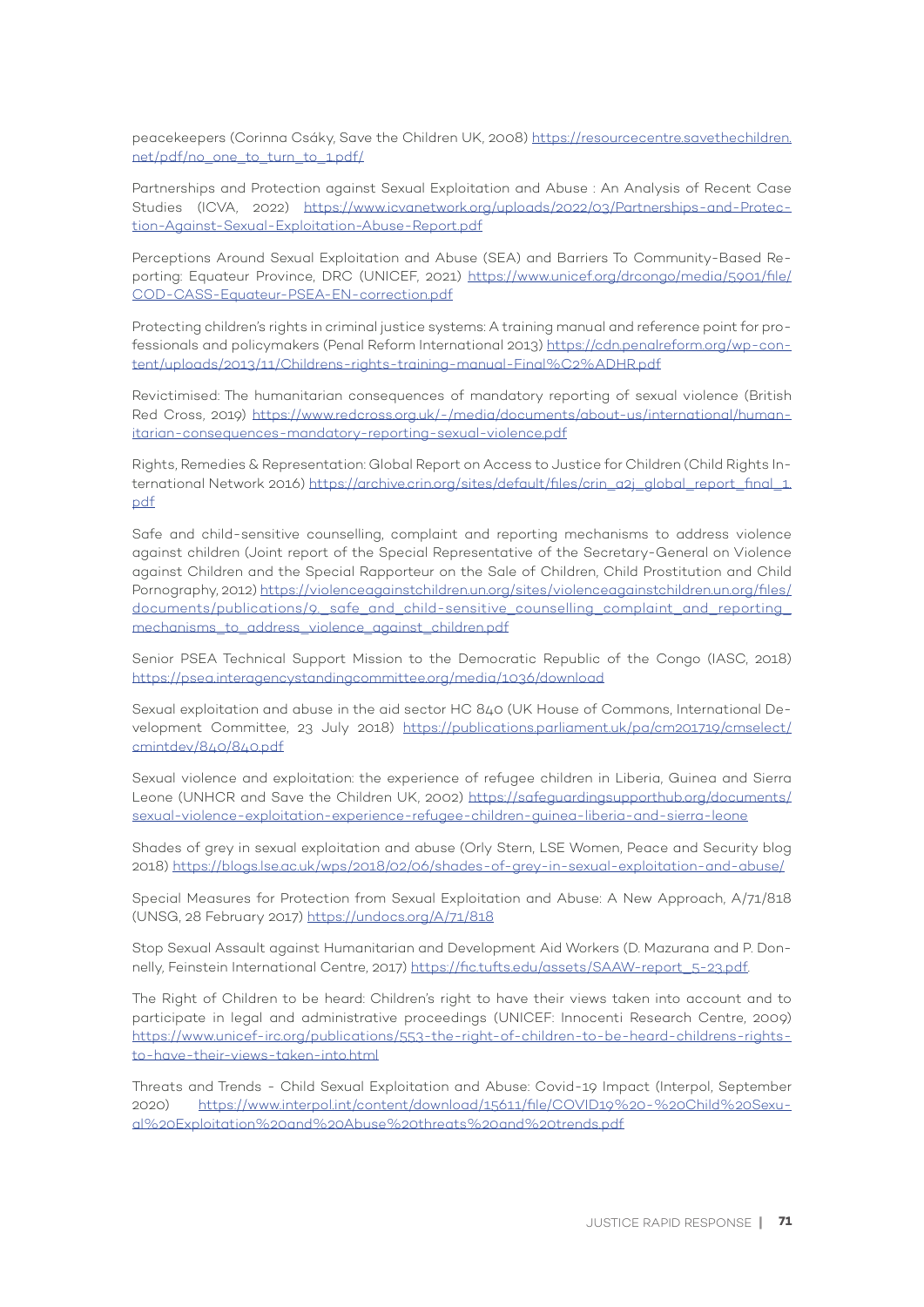Towards the Effective Fulfillment of Children's Rights: National Protection Systems, OEA/Ser.L/V/ II.166 Doc. 206/17, (IACHR, 30 November 2017) https://violenceagainstchildren.un.org/file/3371/ download?token=ejJ\_ujVB

Working with Men and Boy Survivors of Sexual and Gender-Based Violence in Forced Displacement (UN-HCR, 2012) https://www.refworld.org/docid/5006aa262.html#\_ga=2.218941532.450755408.1581323346- 1418985461.1580744095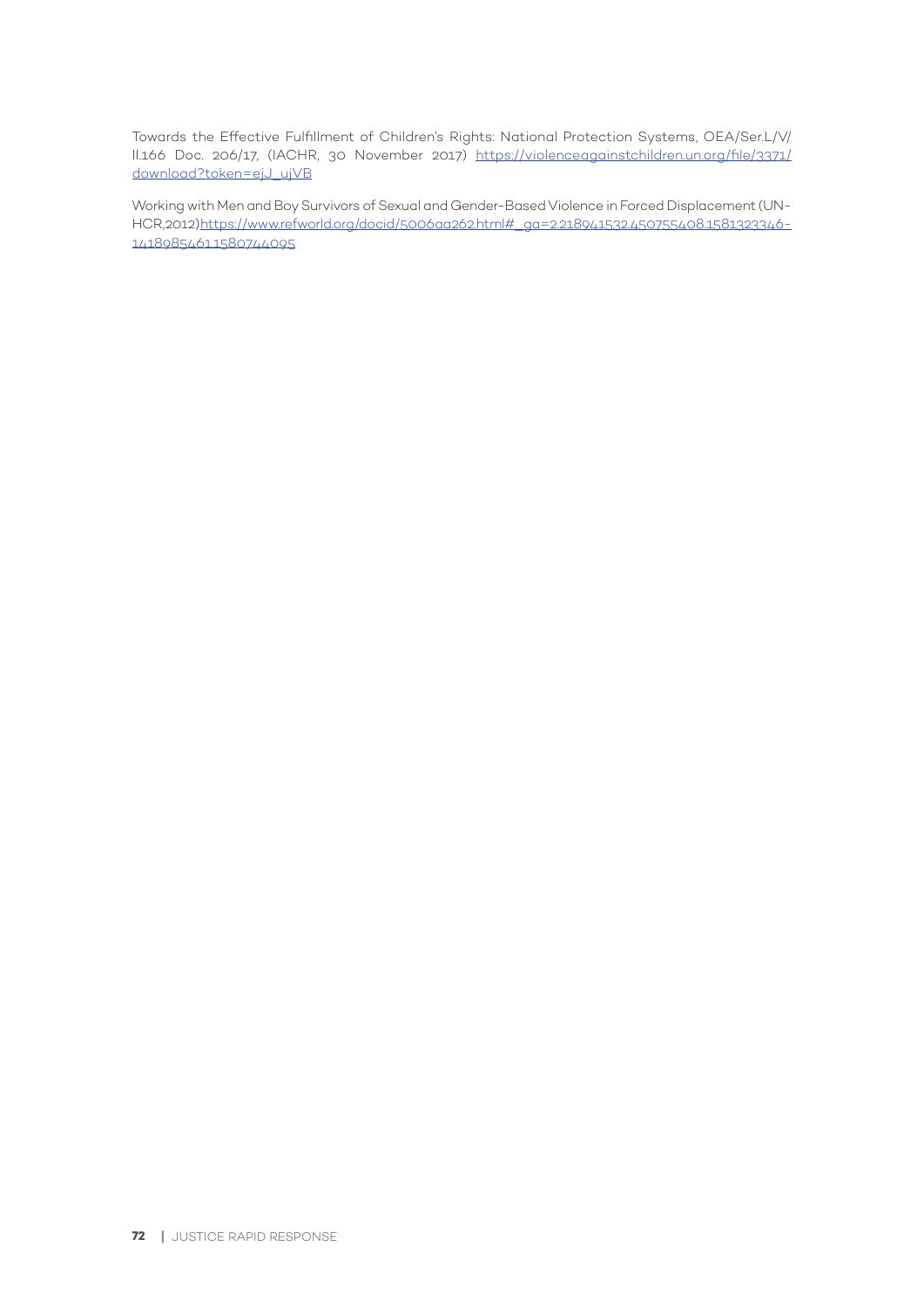## About Justice Rapid Response

Justice Rapid Response is the only global facility that provides rapidly deployable specialised justice experts to assist with investigations of reported war crimes, genocide, crimes against humanity, and serious human rights violations. It responds to requests from international organisations, states and civil society organisations to assist in the investigation, analysis and documentation of serious human rights violations and international crimes wherever they occur. It provides criminal justice experts to investigate crimes of the world's most violent conflicts including Central African Republic, Myanmar, South Sudan, Syria, Yemen and others.

Justice Rapid Response provides expertise in some 50 specialisations, including criminal investigations, prosecutions, transitional justice, sexual and gender-based violence investigations, child protection, witness protection and military analysis. Its experts work through United Nations investigations such as commissions of inquiry, national authorities undergoing transitional justice processes, as well as civil society organisations active in documenting violations in order to engage with justice processes.

The organisation contributed experts to several landmark cases, including the conviction of former President of Chad Hissène Habré at the Extraordinary African Chambers, the conviction of Congolese rebel leader Bosco Ntaganda at the International Criminal Court and to the documentation of extensive sexual and gender-based violence in Myanmar. Justice Rapid Response's victim-centred approach enables survivors to participate in justice processes and to define what justice means for their communities.

Justice Rapid Response is registered as an international non-profit association under Swiss law and is led by an Executive Board comprised of ten States (Argentina, the Kingdom of Belgium, Canada (observer), Finland, The Netherlands, Republic of Korea, Sierra Leone, Sweden, Switzerland and Uganda), UN Women and two individuals. The organisation's operations are managed by a secretariat based in Geneva with a liaison office in New York.